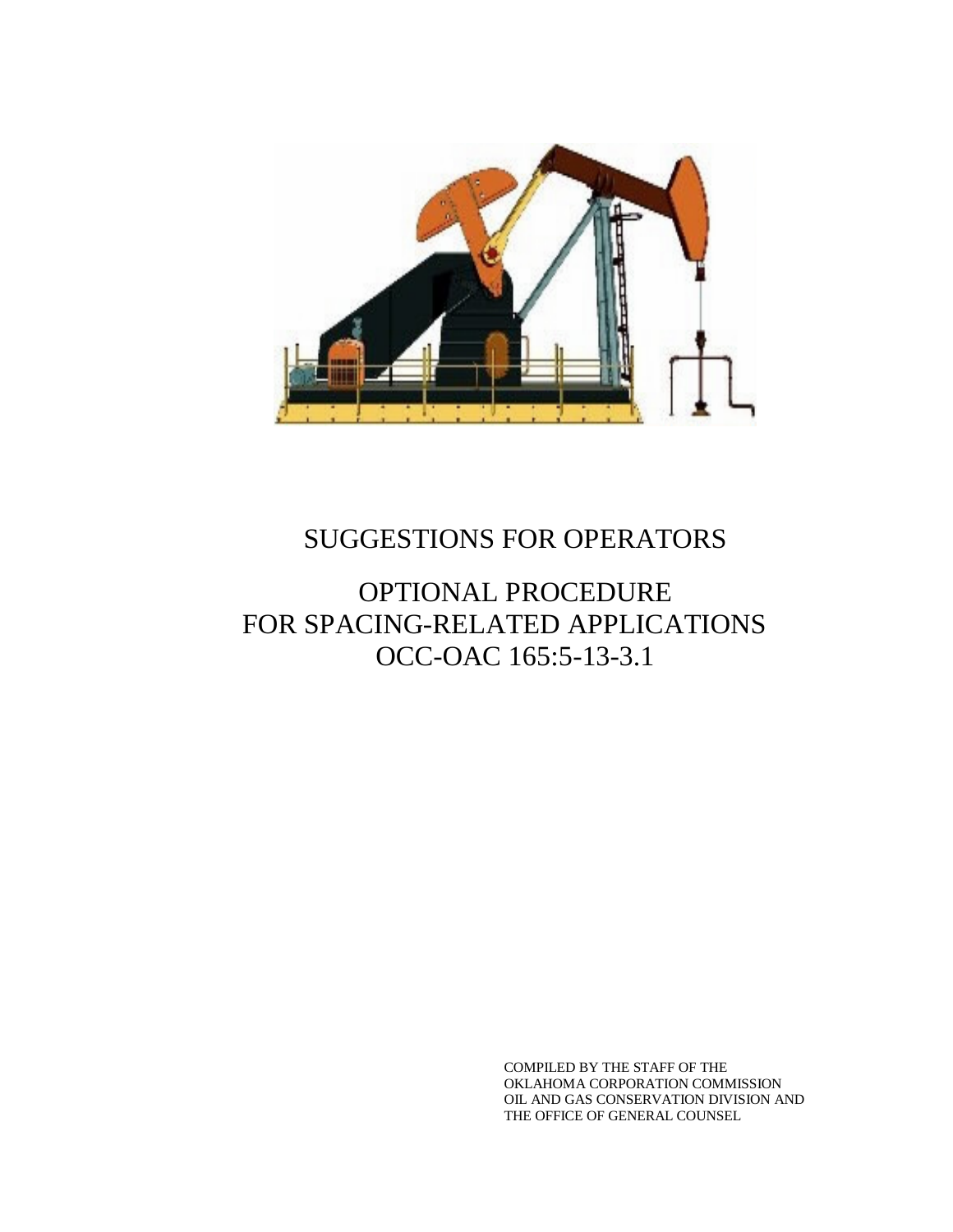# **TABLE OF CONTENTS**

|                       | SAMPLE COMPLETED APPLICATION, NOTICE AND ORDER55            |  |
|-----------------------|-------------------------------------------------------------|--|
|                       |                                                             |  |
| OCC-OAC 165-5-7-1     |                                                             |  |
| OCC-OAC 165: 5-7-6    | Drilling and spacing unit establishment or modification  67 |  |
| OCC-OAC 165: 5-7-9    |                                                             |  |
| OCC-OAC 165: 5-7-10   |                                                             |  |
| OCC-OAC 165: 5-13-3   |                                                             |  |
| OCC-OAC 165: 5-9-1(e) |                                                             |  |
| OCC-OAC 165: 5-9-2(3) |                                                             |  |
| OCC-OAC 165: 5-13-3.1 | Optional procedure for spacing related applications76       |  |
| OCC-OAC 165: 5-15-1   |                                                             |  |
| 52 OS § 87.1          | Common source of supply of oil – Well spacing               |  |
| 52 OS § 87.2          |                                                             |  |
|                       |                                                             |  |
| 52 OS § 87.3          |                                                             |  |
| 52 OS § 87.5          | Applications for approval of increased density wells –      |  |
|                       |                                                             |  |
| 52 OS § 96            |                                                             |  |
| 52 OS § 99            | Pleadings – Maps – Secretary of Commission – Filing  88     |  |
| 52 OS § 109           |                                                             |  |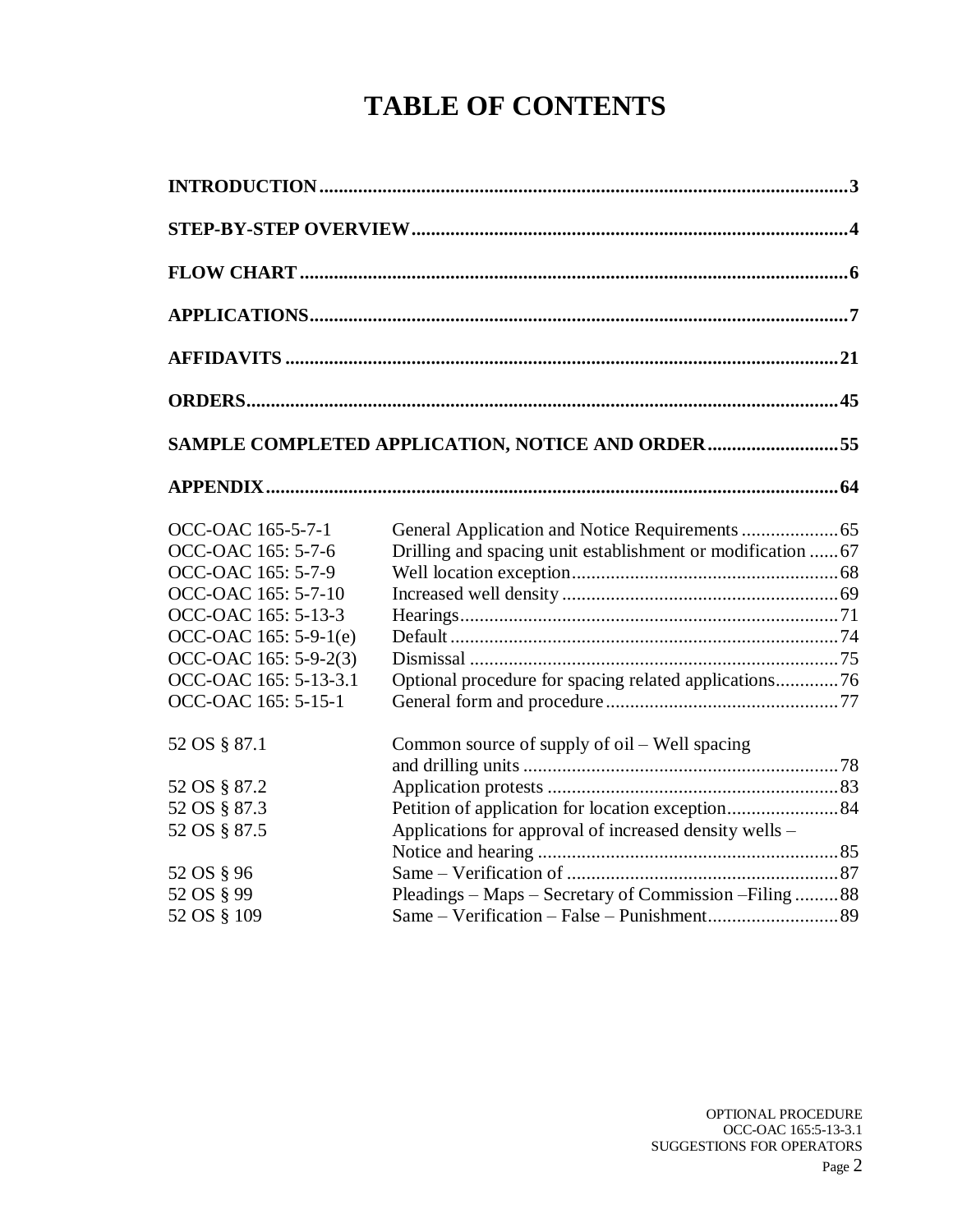### **INTRODUCTION**

This paper is an unofficial guide to using the "optional procedure" for spacing related applications. In 1993, the Commission adopted OAC 165:5-13-3.1, which established a desk review procedure for processing spacing related applications without a formal evidentiary hearing.

The optional procedure is available for three categories of applications under 52 O.S. Section 87.1 (2001): (1) drilling and spacing units; (2) well location exception; and (3) increased well density. This procedure is not available for forced pooling.

At its core, the optional procedure is about the method an applicant selects to persuade an administrative law judge to grant the application. Traditionally, an applicant's attorney put one or more witnesses on the witness stand in a trial-type hearing. With advances in technology, the Commission allowed telephonic testimony. With the optional procedure, the Commission authorized written testimony in a "desk review" setting instead of a formal hearing. The burden of proof did not change. The Commission just offered another option to prospective applicants.

The Commission allowed the optional procedure program to develop under a short and simple regulation. The Commission has not issued a guidance statement or adopted official forms for the applications, evidentiary affidavits and orders. The Commissioners may eventually do so, but until then, a prospective applicant must craft the format for the presentation of his evidence.

Along that line, the Commission staff has developed suggestions based on applications that have successfully gone through the process. Staff counsel prepared the enclosed forms as possible solutions to the question of how to proceed. Developed in the format of a "continuing education seminar", this paper contains a step-by-step analysis of the process along with sample forms and the applicable rules and statues.

The focus of the paper is on how to file and fill out forms. The materials provided outline the steps for basic applications, and they should not considered as a comprehensive source of information or intended to give legal advice to those who would use the optional procedure

If you have any questions about this paper or Commission rules and regulations, contact:

| <b>Office of General Counsel</b> | <b>OKC</b> | 405-521-2255 |
|----------------------------------|------------|--------------|
| Manager – Technical Services OKC |            | 405-521-2489 |
| Geology Department               | <b>OKC</b> | 405-521-2279 |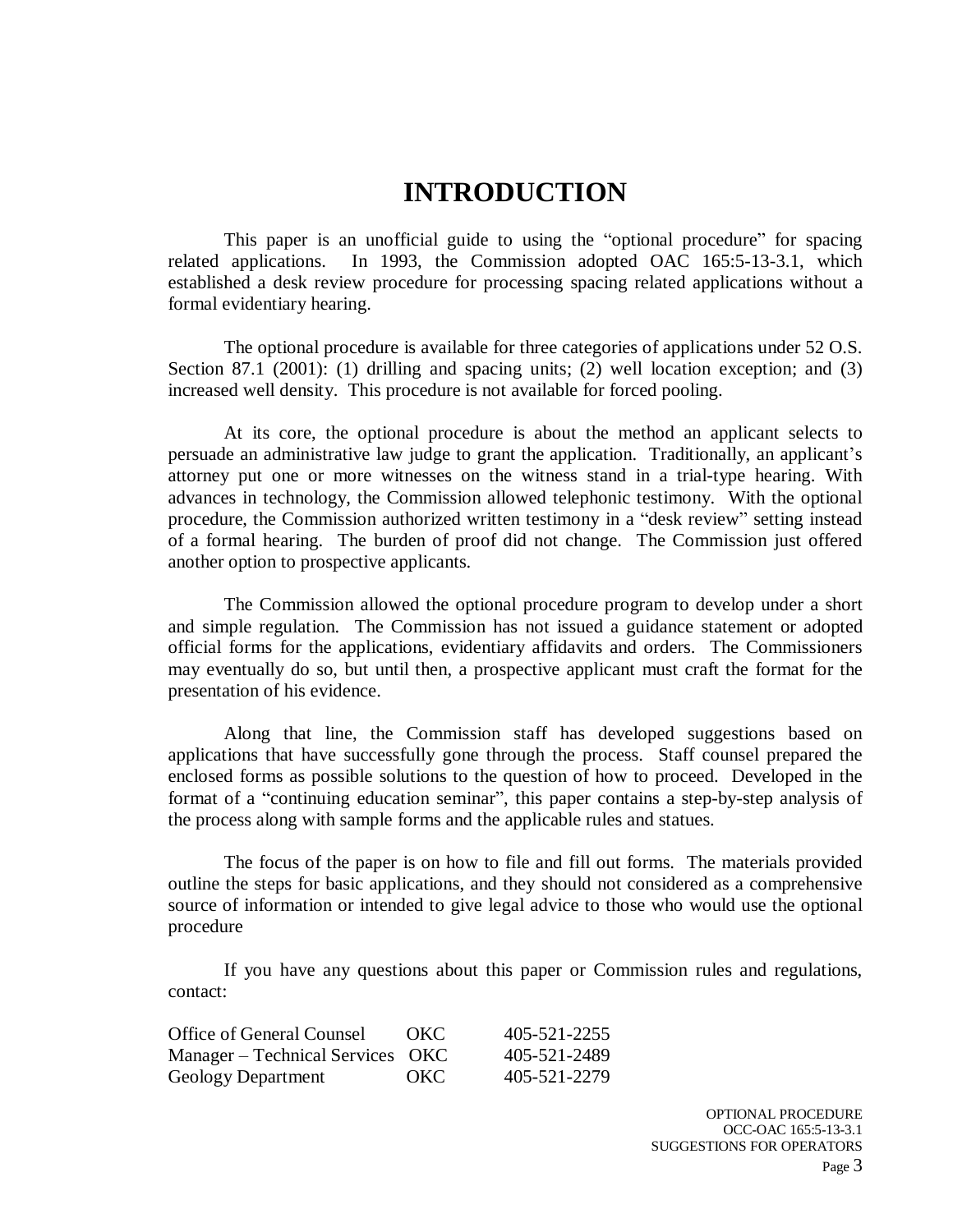## **STEP BY STEP OVERVIEW**

The optional procedure replaces the formal evidentiary hearing. It involves a desk review by an administrative law judge who may be an attorney or a geoscientist. The judge bases his decision on the application, notices, affidavits and exhibits. The following provides a brief explanation of each step in this process.

- 1. **PREPARE PAPERWORK**: You (the applicant) prepare the application and notice. Except as otherwise noted, you need an original and at least six copies for all forms.
- 2. **FILE APPLICATION AND NOTICE**: You file the application and notice of hearing, with the Commission's Court Clerk in Oklahoma City or Tulsa. The filing fee is thirty-five dollars.
- 3. **SET DATE ON NOTICE**: At the time of filing, the clerk will set a date for the application to go before an administrative law judge for announcement of protests. The applicant can request the date from a list of available dates. The date should be not less than the fifteen days after the filing date. The fifteen-day notice requirement is statutory.
- 4. **MAIL APPLICATION AND NOTICE**: You must give notice by mail or private process server. An Applicant generally gives notice by mail. The Well Spacing Act requires that you provide each person entitled to notice with a copy of the application and notice. The procedural rule for the type of application, e.g., spacing, location exception or increased density, lists the interest owners entitled to notice. See appendix for the rules.
- 5. **AFFIDAVIT OF MAILING**: The applicant must file an affidavit showing who got notice and when. If the applicant uses a process server instead of mailing, the applicant files an affidavit of personal service. In either case, the administrative law judge will not process the application without an affidavit showing that notice was given.
- 6. **PUBLISHING THE NOTICE**: The rules require publishing the notice in a newspaper of general circulation in Oklahoma County and in a newspaper of general circulation in the county where the property is located. The publications must occur not less than fifteen days before the date on the notice. Each newspaper publisher will provide a "publishers affidavit" to file as proof of publication. The administrative law judge will not process the application without the publisher's affidavits.
- 7. **AFFIDAVITS AND SUPPORTING EXHIBITS:** The affidavits are used as testimony. You need to submit at least two complete sets of these affidavits and exhibits. They can be submitted at anytime. However, the desk review of the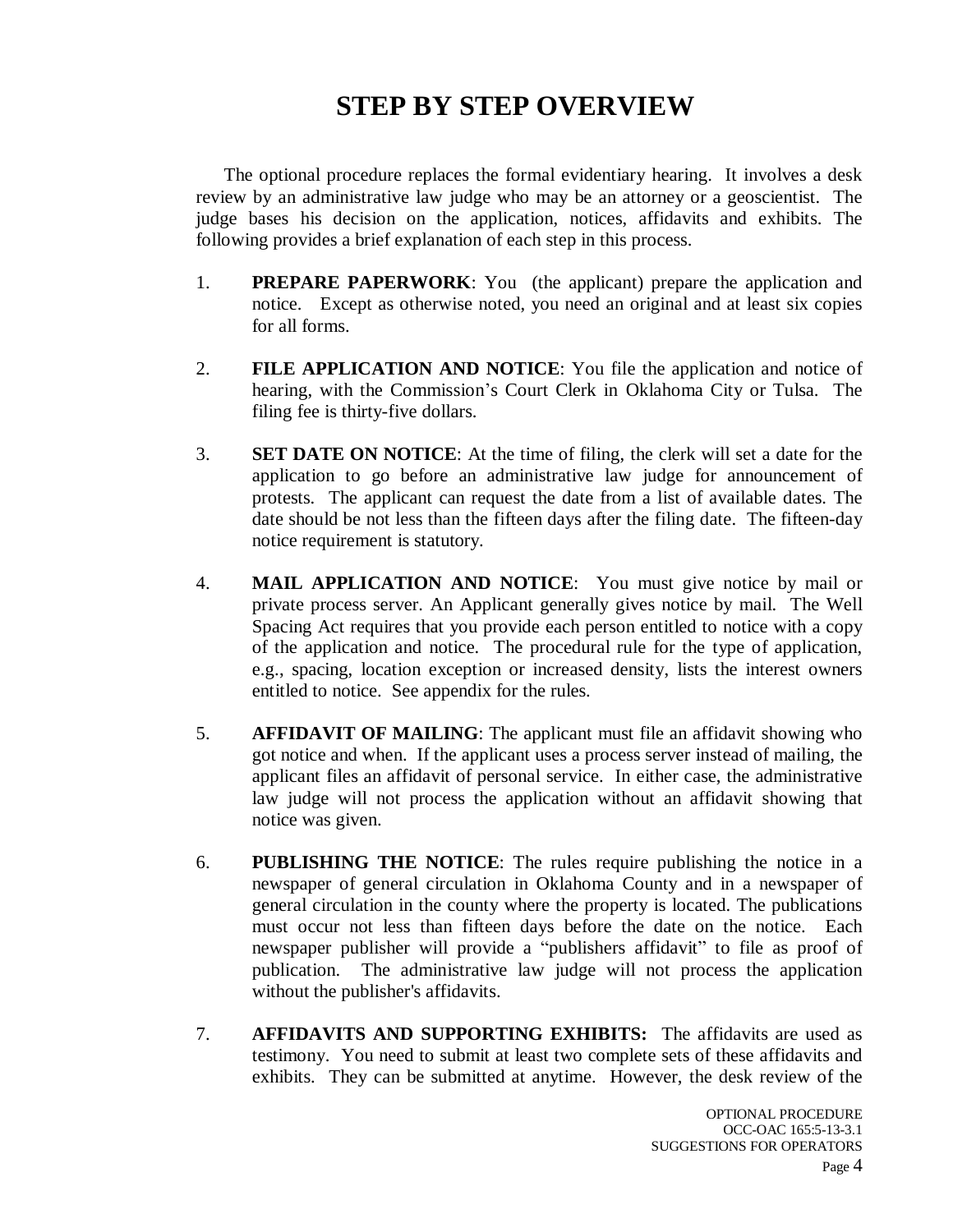application does not begin until the evidence is received. All evidence should be delivered together, if possible. If you submit an incomplete packet, a processing delay could result. If an incomplete packet appears complete, the administrative law judge may decide the application based on the incomplete evidence. In such a situation, you risk denial of the application at the desk review level.

- 8. **DOCKET CALL**: On the date listed on the notice, an administrative law judge will conduct a brief proceeding for purposes of receiving announcements about any protests to the application. You need not appear at this proceeding, if your application states on its face that you are requesting the optional procedure. If a protest is announced, someone will contact you, and the application must go to a formal evidentiary hearing instead of the desk review. If no protest is announced, the application goes to an administrative law judge for a desk review, which takes the place of the formal evidentiary hearing.
- 9. **DESK REVIEW**: The Administrative Law Judge reviews the affidavits and other evidence provided. If the evidence is sufficient, he will prepare an order granting the application. If he has any question or wants additional evidence, he will call you or send an e-mail. If he denies the application, he will notify you and the application will be set for a formal hearing.
- 10. **PREPARATION OF THE ORDER**: You are responsible for preparing a proposed order. To speed up processing, you may send an order with the evidence packet. As with the other forms, you need an original and six copies of the order.
- 11. **ISSUANCE OF THE ORDER**: The Commissioners sign the order. The order is effective as to your interest when it is signed, unless the order specifies another effective date.
- 12. **MAIL COPIES OF ORDERS**: The applicant mails copies of the order to the people to whom he mailed the application and notice. The order is not effective as to the interests of those people until it is mailed.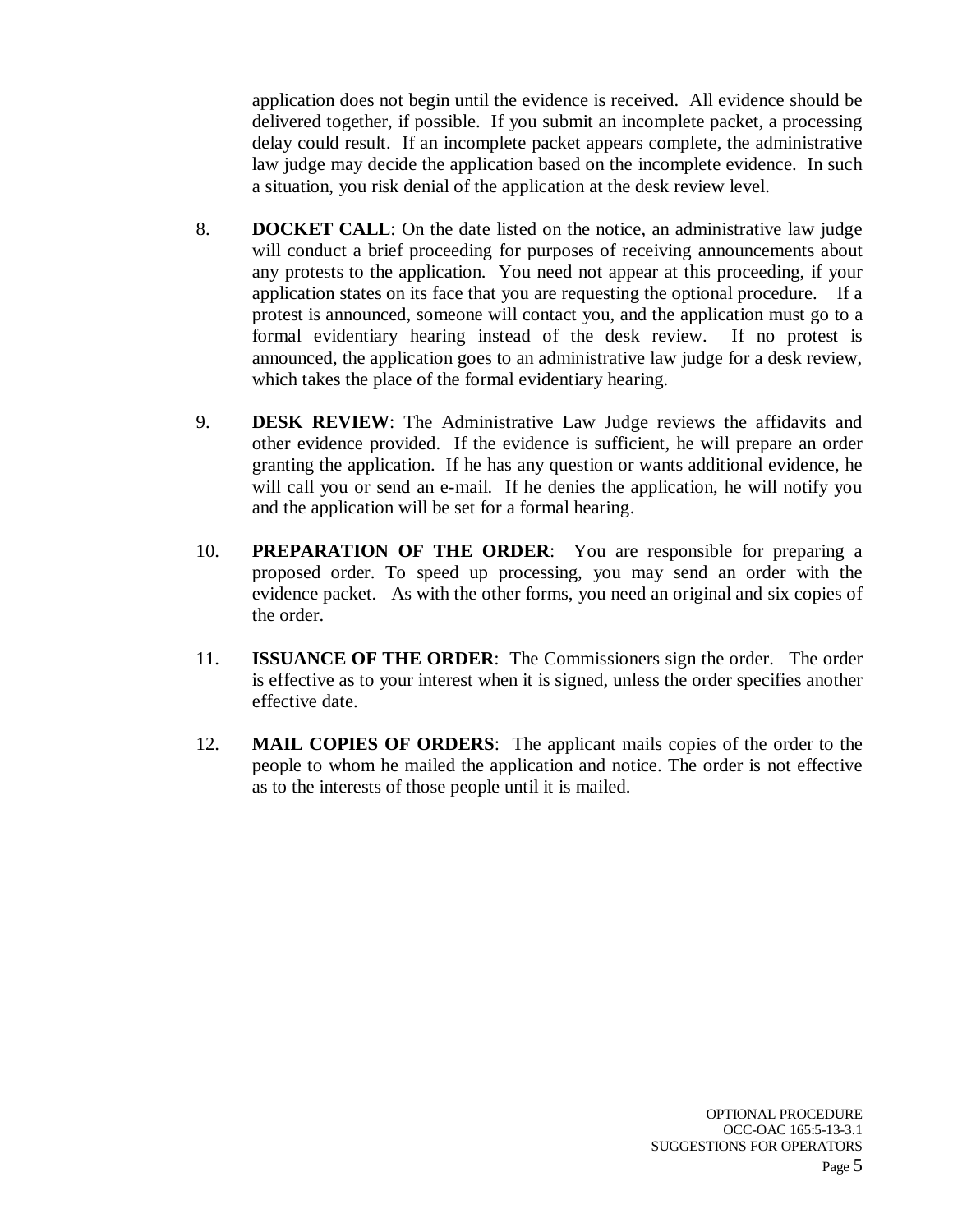# **FLOW CHART**

OPTIONAL PROCEDURE OCC-OAC 165:5-13-3.1 SUGGESTIONS FOR OPERATORS Page 6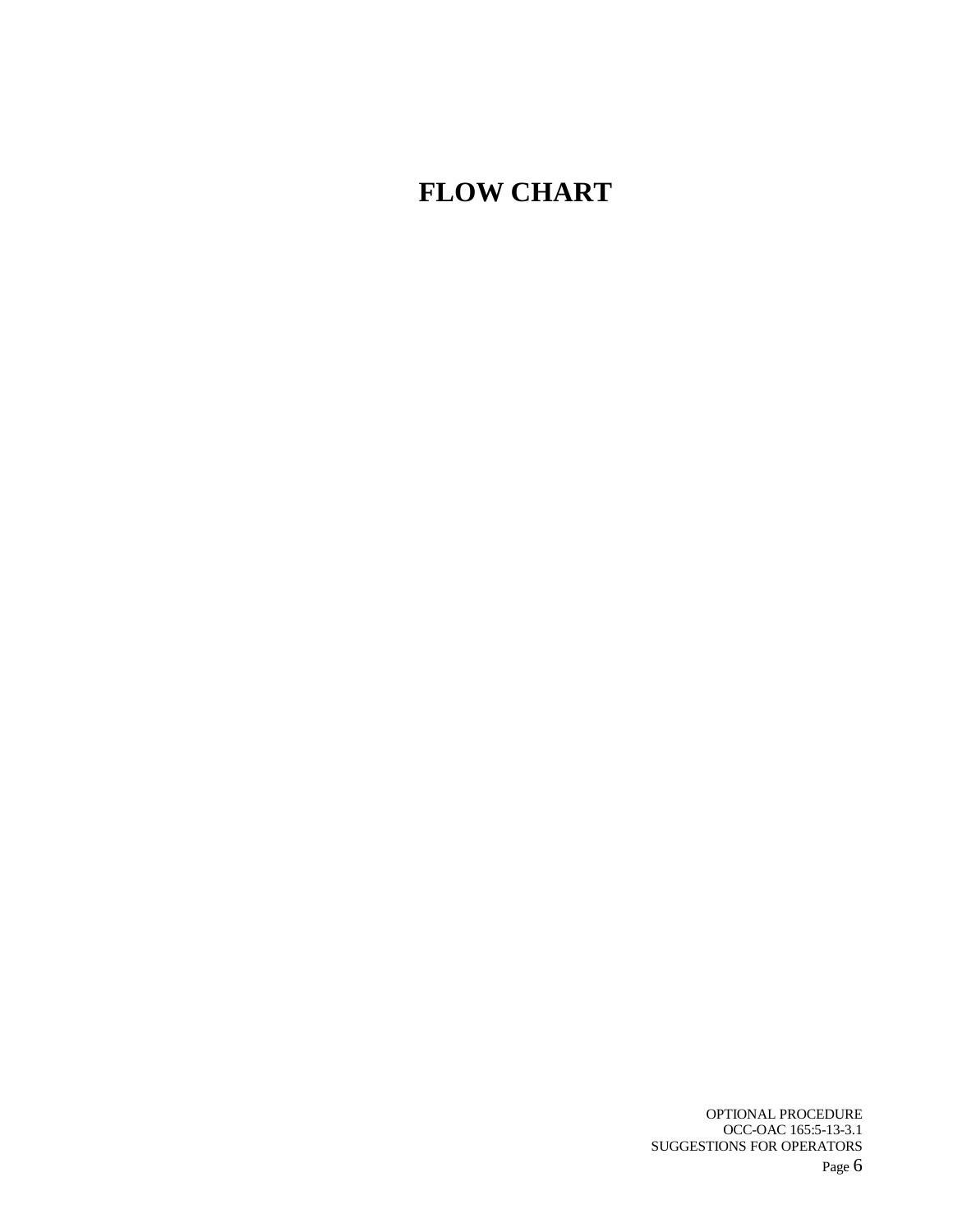### **APPLICATIONS**

The sample applications derive from actual applications filed at the Commission**.** 

The forms should be acceptable to any administrative law judge. If you want to modify the application, consult the procedural rule for the content of applications is in the appendix.

After filing your application, you may change your application at anytime before the administrative law judge rules on the application. Amendments are done by either an "amended application" or "supplemental application." Amended and supplemental applications may use the same format as an initial application. A material change to the application such as a request for additional relief requires notice to the respondents. Deletion of any item of relief does not.

For notice requirements, you should consult the procedural rule for the type of relief request, e.g., OAC 165:5-7-9, location exception. The appendix to this paper contains copies of the applicable procedural rules. The general requirement is a minimum of fifteen days notice on an application. Notice is customarily given by mail and by newspaper publication.

The notices of hearing forms included with the applications are official forms of the Commission. The forms refer to a "notice of hearing." The term "hearing" may seem inappropriate for the concept of a desk review. However, the desk review is technically a hearing even though a desk review is not a trial-type proceeding.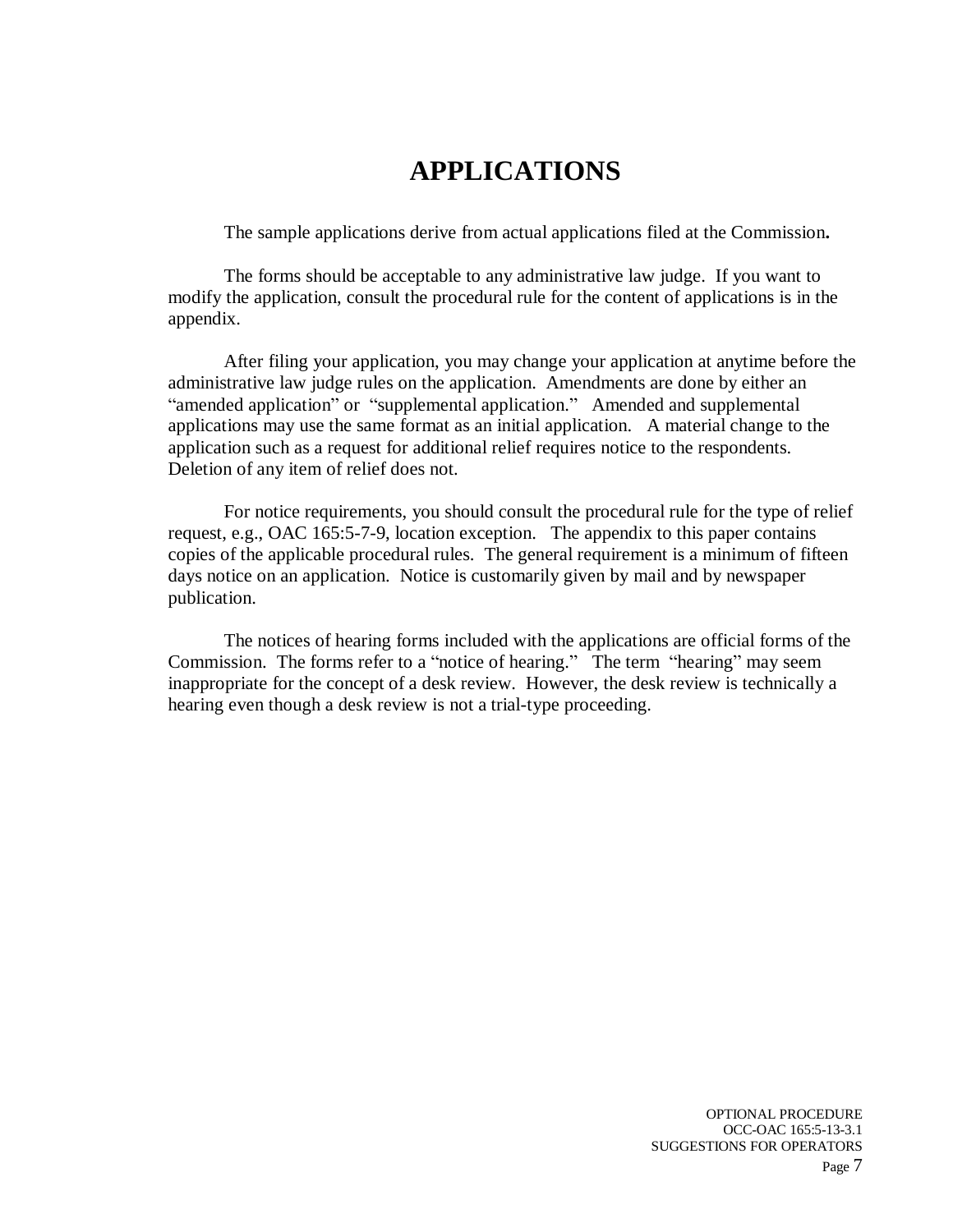#### BEFORE THE CORPORATION COMMISSION OF THE STATE OF OKLAHOMA

APPLICANT:

RELIEF SOUGHT: ESTABLISH SPACING

LEGAL DESCRIPTION:

CAUSE CD NO.

### **APPLICATION FOR OPTIONAL PROCEDURE PURSUANT TO OAC 165:5-13-3-3.1**

) ) ) ) )  $\lambda$ 

- 1. Parties.
	- 1.1 Applicant: Address: Telephone:

Others:

1.2 Staff Counsel Oklahoma Corporation Commission Jim Thorpe Building Oklahoma City, OK 73105

1.3 Applicant is the owner of the right to drill a well into and produce hydrocarbons from the separate common source(s) of supply, which the Applicant seeks to be spaced by this application.

1.4 Exhibit "A" lists the name and last-known address of each person or entity required by OAC 165:5-7-6, and/or other applicable law, to be provided notice of this application.

2. Allegations of Facts.

2.1 Evidence indicates that the captioned land is wholly or substantially underlain by the formation(s) named below. An order should be issued to establish the boundaries of such separate common sources(s) of supply so as to cover and include the captioned land, and proper drilling and spacing units should be formed for such separate common source(s) of supply in such section.

Common Source of Supply Size Type (Oil/Gas)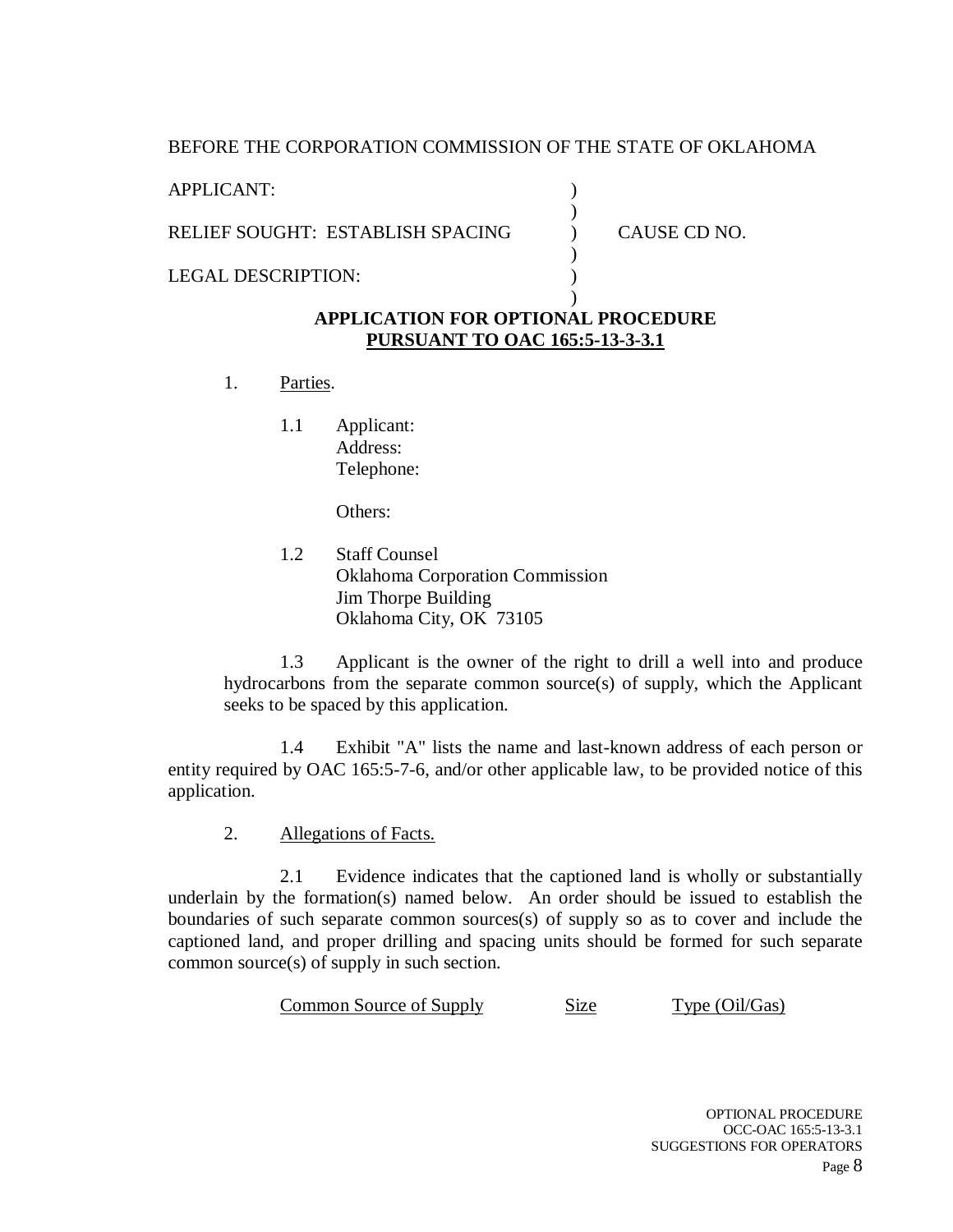2.2 Exhibit "B" is a plat showing the drilling and spacing unit(s) requested, together with any drilling and spacing units abutting or overlapping the area to be spaced.

3. Legal Authority. The relief sought by this application is authorized by 52 O.S. §87.1.

4. Relief Sought. Applicant requests review of this application under OAC 165:5-13-3.1 and that the Corporation Commission of Oklahoma enter an order to be effective as of the date of the execution thereof or as of a date prior thereto, as follows:

4.1 Establishing the boundaries of the following separate common source(s) of supply so as to include the captioned land, and to form proper drilling and spacing unit(s) in the captioned land:

Common Source of Supply Type (Oil/Gas) Size

4.2 Granting such other and further relief as may be proper based upon the evidence presented at the hearing herein.

#### DATED:

Applicant

#### VERIFICATION

| <b>STATE OF OKLAHOMA</b> |            |
|--------------------------|------------|
|                          | $\sum$ SS. |
| COUNTY OF                |            |

, being first duly sworn, upon oath, deposes and says:

That he/she is for the Applicant; that he/she has read the within and foregoing application and knows the contents thereof; and states upon information and belief that the matters contained therein are true and correct to the best of his/her knowledge and belief.

SUBSCRIBED AND SWORN TO before me this day of  $\qquad \qquad$ ,

Notary Public

20\_\_.

My Commission Expires: \_\_\_\_\_\_\_\_\_\_ My Commission Number: \_\_\_\_\_\_\_\_\_ (Seal)

> OPTIONAL PROCEDURE OCC-OAC 165:5-13-3.1 SUGGESTIONS FOR OPERATORS Page 9

\_\_\_\_\_\_\_\_\_\_\_\_\_\_\_\_\_\_\_\_\_\_\_\_\_\_\_\_\_\_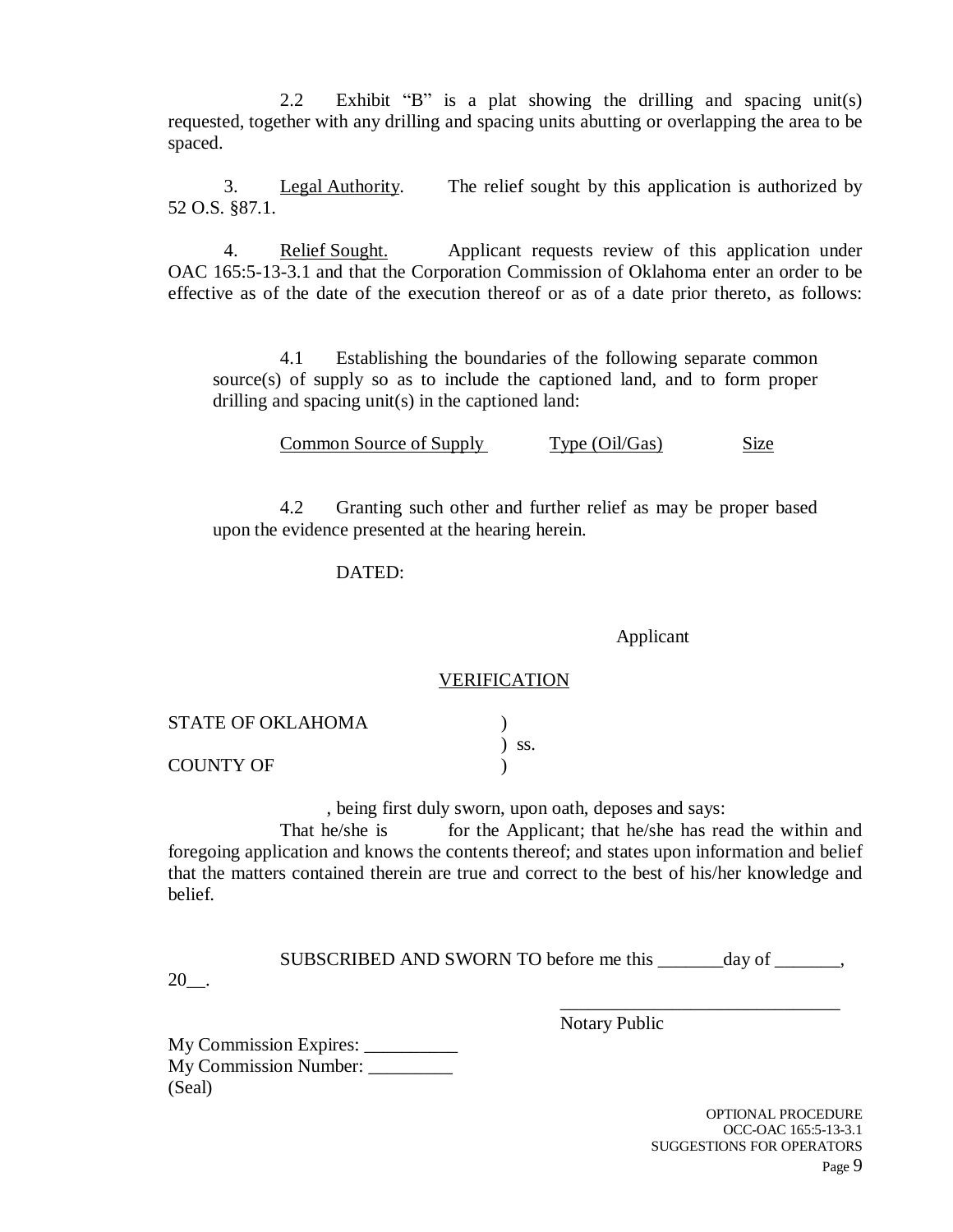### EXHIBIT "B" *PROPOSED LOCATION*

### T5N-R29E, Big County Oklahoma

|                   | 3-5N-29E<br>No Spacing Found                |                            | 2-5N-29E<br>No Spacing Found  |                           |                                  | 1-5N-29E<br>(1)                                         |
|-------------------|---------------------------------------------|----------------------------|-------------------------------|---------------------------|----------------------------------|---------------------------------------------------------|
|                   | 10-5N-29E<br>(1)<br>(2)                     |                            | 11-5N-29E<br>No Spacing Found |                           |                                  | 12-5N-29E<br>No Spacing Found                           |
|                   | 15-5N-29E<br>(1)<br>(2)<br>(3)              |                            | 14-5N-29E<br>No Spacing Found |                           |                                  | 13-5N-29E<br>No Spacing Found                           |
| (1)<br>(2)<br>(3) | Formation<br>Arbuckle<br>Hunton<br>Cromwell | Acres<br>640<br>640<br>640 |                               | Type<br>Gas<br>Gas<br>Gas | Order<br>99999<br>99998<br>99997 | Lands Affected<br>All 1, 10, 15<br>All 10, 15<br>All 15 |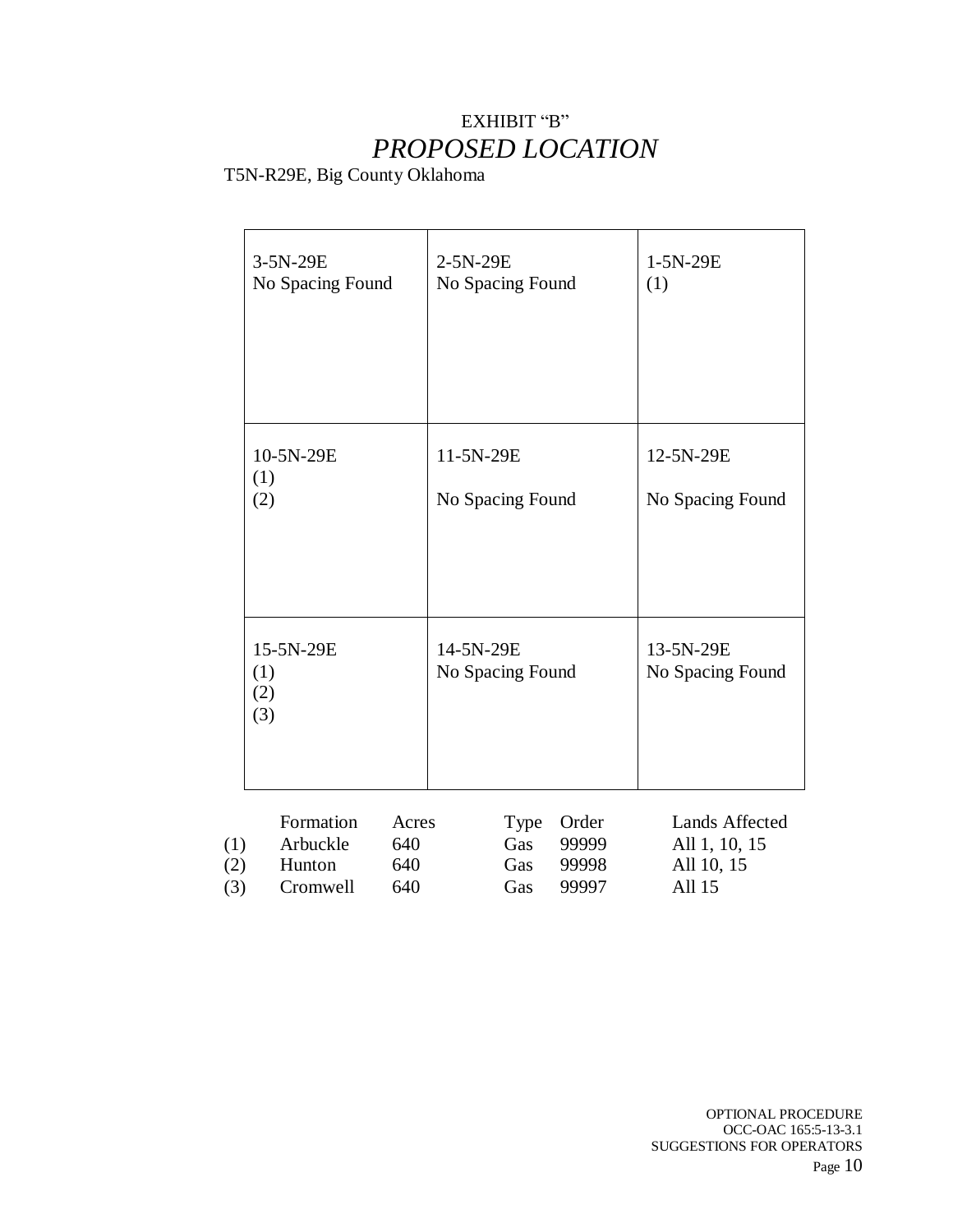#### BEFORE THE CORPORATION COMMISSION OF THE STATE OF OKLAHOMA

) ) ) ) )

APPLICANT:

RELIEF SOUGHT: EXTEND SPACING

LEGAL DESCRIPTION:

CAUSE CD NO.:

#### **APPLICATION FOR OPTIONAL PROCEDURE PURSUANT TO OAC 165:5-13-3-3.1**

- 1. Parties.
	- 1.1 Applicant: Address: Telephone:

Others:

1.2 Staff Counsel Oklahoma Corporation Commission Jim Thorpe Building Oklahoma City, OK 73105

1.3 Applicant is the owner of the right to drill a well into and produce hydrocarbons from the separate common source(s) of supply underlying the captioned land which this application seeks to space.

1.4 Exhibit "A" lists the name and last-known address of each person or entity required by OAC 165:5-7-6, or other applicable law, to be provided notice of this application.

2. Allegations of Facts.

2.1 By the following order(s), the Commission formed the boundaries of drilling and spacing unit(s) in lands adjoining or cornering the captioned lands:

Common Source of Supply Size Type (Oil/Gas) OCC Order Number

2.2 Since the most recent Commission order, data has been obtained demonstrating a substantial change in conditions or changes in knowledge of conditions existing in connection with such common source(s) of supply. Evidence indicates that the captioned land is wholly or substantially underlain by the formation(s) named in paragraph 2.1, as part of the separate common source(s) of supply established by the order(s) set out in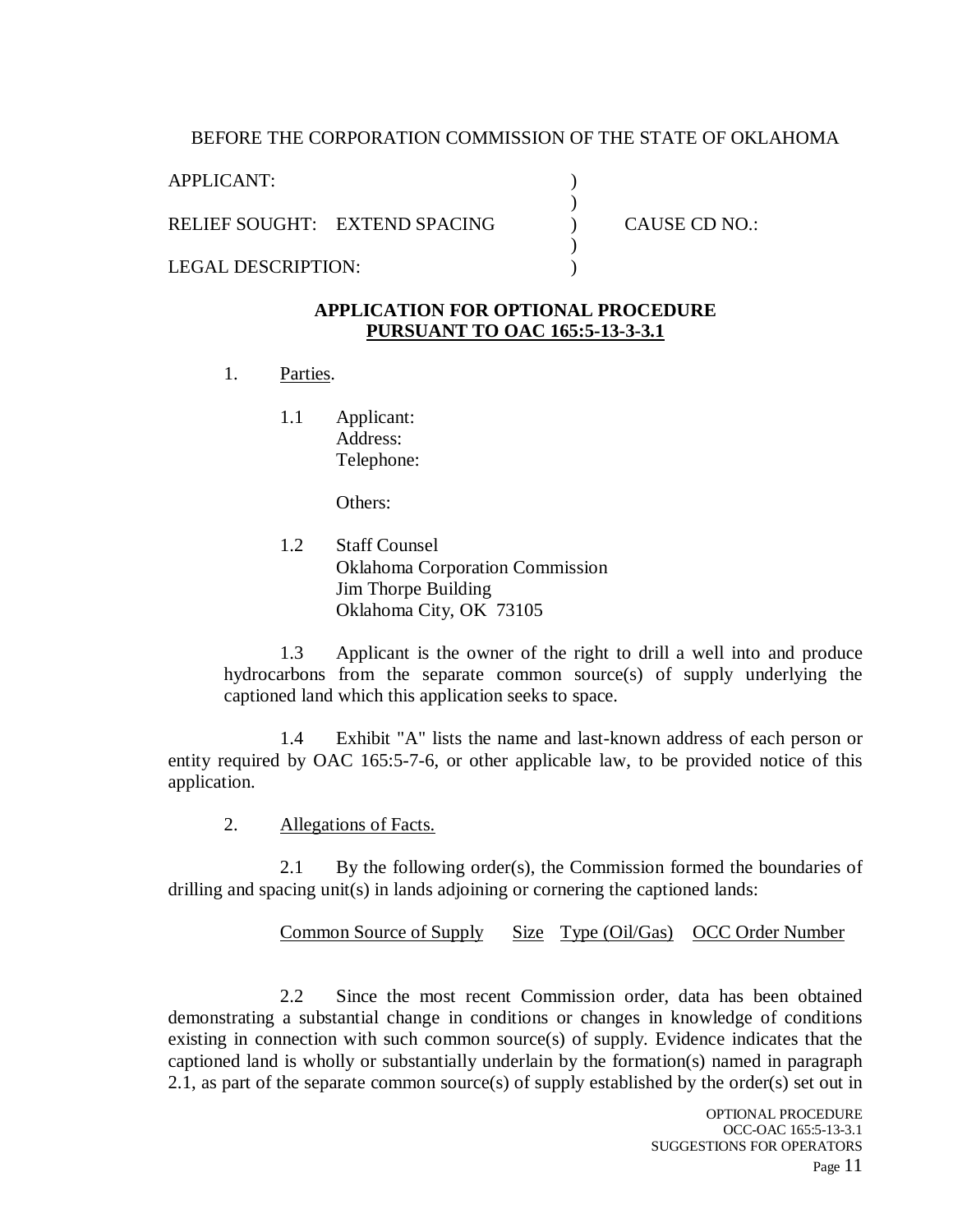paragraph 2.1. The spacing order(s) should be amended to enlarge and extend the boundaries of such separate common sources(s) of supply so as to cover and include the captioned land, and proper drilling and spacing unit(s) should be formed for such separate common source(s) of supply in such section. 2.3

2.3 Exhibit "B" is a plat showing the drilling and spacing unit(s) requested, together with any drilling and spacing units abutting or overlapping the area to be spaced.

3. Legal Authority. The relief sought by this application is authorized by 52 O.S. §87.1.

4. Relief Sought. Applicant requests of this application under OAC 165:5-13-3.1 and that the Corporation Commission of Oklahoma enter an order to be effective as of the date of the execution thereof or as of a date prior thereto, as follows:

4.1 Amending the order(s) set forth in paragraph 2.1, to enlarge and extend the boundaries of the following separate common source(s) of supply so as to include the captioned land, and to form proper drilling and spacing unit(s) in the captioned land:

Common Source of Supply Type (Oil/Gas) Size

4.2 Granting such other and further relief as may be proper based upon the evidence presented at the hearing herein.

DATED: .

Applicant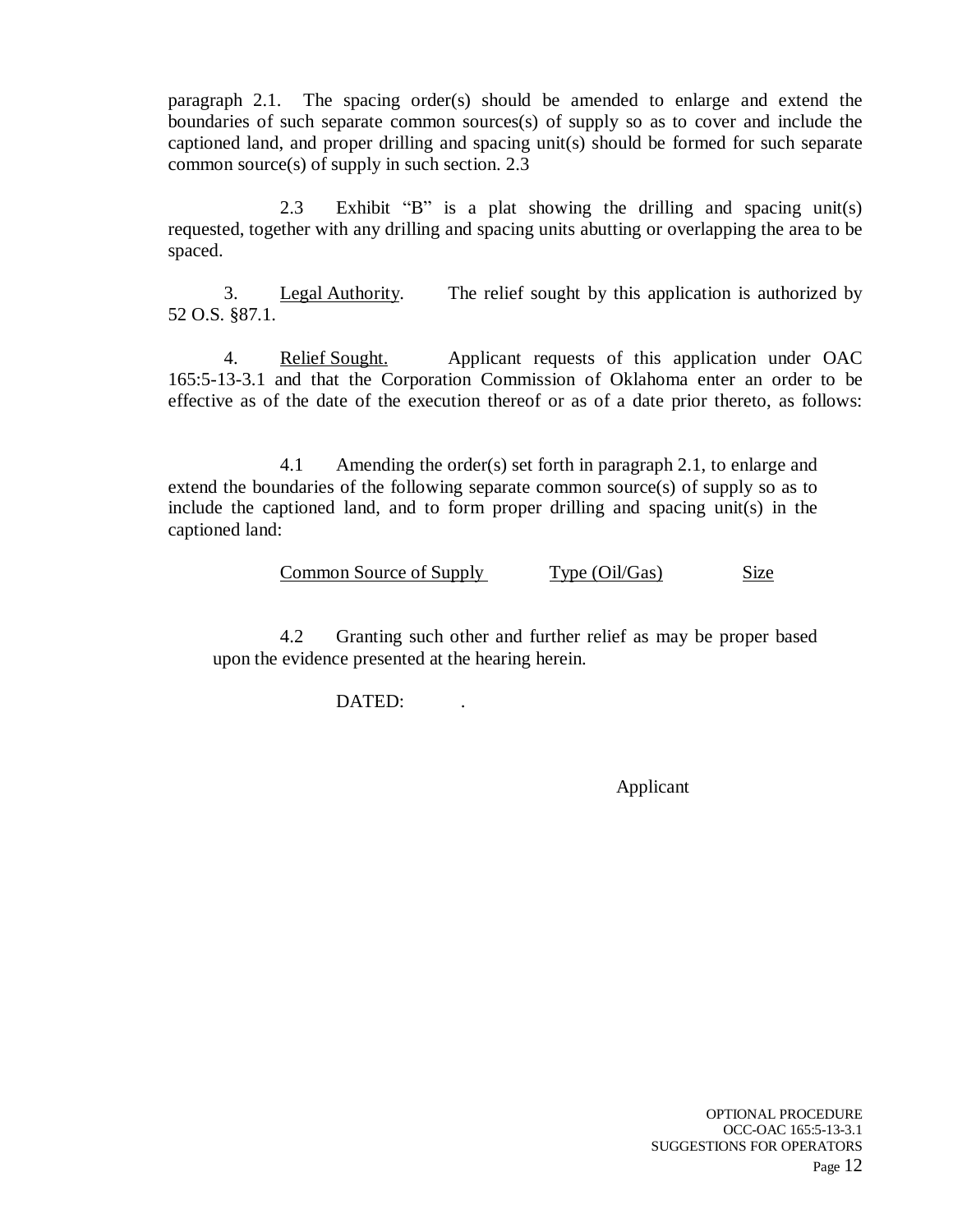#### **VERIFICATION**

| <b>STATE OF OKLAHOMA</b> |            |
|--------------------------|------------|
|                          | $\sum$ SS. |
| <b>COUNTY OF</b>         |            |

, being first duly sworn, upon oath, deposes and says:

That he/she is for the Applicant; that he/she has read the within and foregoing application and knows the contents thereof; and states upon information and belief that the matters contained therein are true and correct to the best of his/her knowledge and belief.

SUBSCRIBED AND SWORN TO before me this \_\_\_\_\_\_\_day of \_\_\_\_\_\_\_,

 $20$ \_\_.

Notary Public

\_\_\_\_\_\_\_\_\_\_\_\_\_\_\_\_\_\_\_\_\_\_\_\_\_\_\_\_\_\_

My Commission Expires: \_\_\_\_\_\_\_\_\_\_ My Commission Number:

(Seal)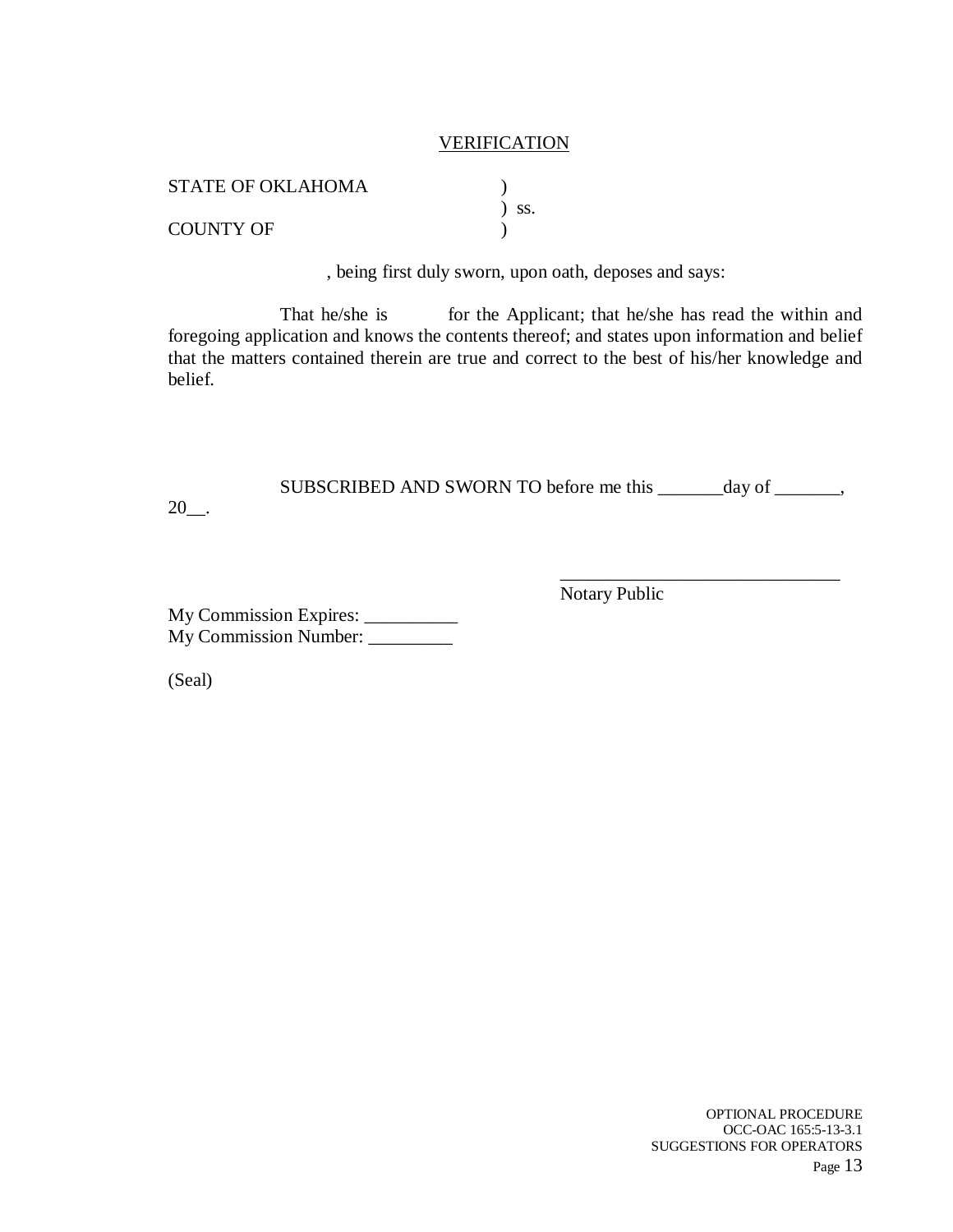### EXHIBIT "B" *PROPOSED LOCATION*

T5N-R29E, Big County Oklahoma

|                   | 3-5N-29E<br>No Spacing Found                |                            | 2-5N-29E<br>No Spacing Found  |                                  | 1-5N-29E<br>(1)                                         |
|-------------------|---------------------------------------------|----------------------------|-------------------------------|----------------------------------|---------------------------------------------------------|
|                   | 10-5N-29E<br>(1)<br>(2)                     |                            | 11-5N-29E<br>No Spacing Found |                                  | 12-5N-29E<br>No Spacing Found                           |
|                   | 15-5N-29E<br>(1)<br>(2)<br>(3)              |                            | 14-5N-29E<br>No Spacing Found |                                  | 13-5N-29E<br>No Spacing Found                           |
| (1)<br>(2)<br>(3) | Formation<br>Arbuckle<br>Hunton<br>Cromwell | Acres<br>640<br>640<br>640 | Type<br>Gas<br>Gas<br>Gas     | Order<br>99999<br>99998<br>99997 | Lands Affected<br>All 1, 10, 15<br>All 10, 15<br>All 15 |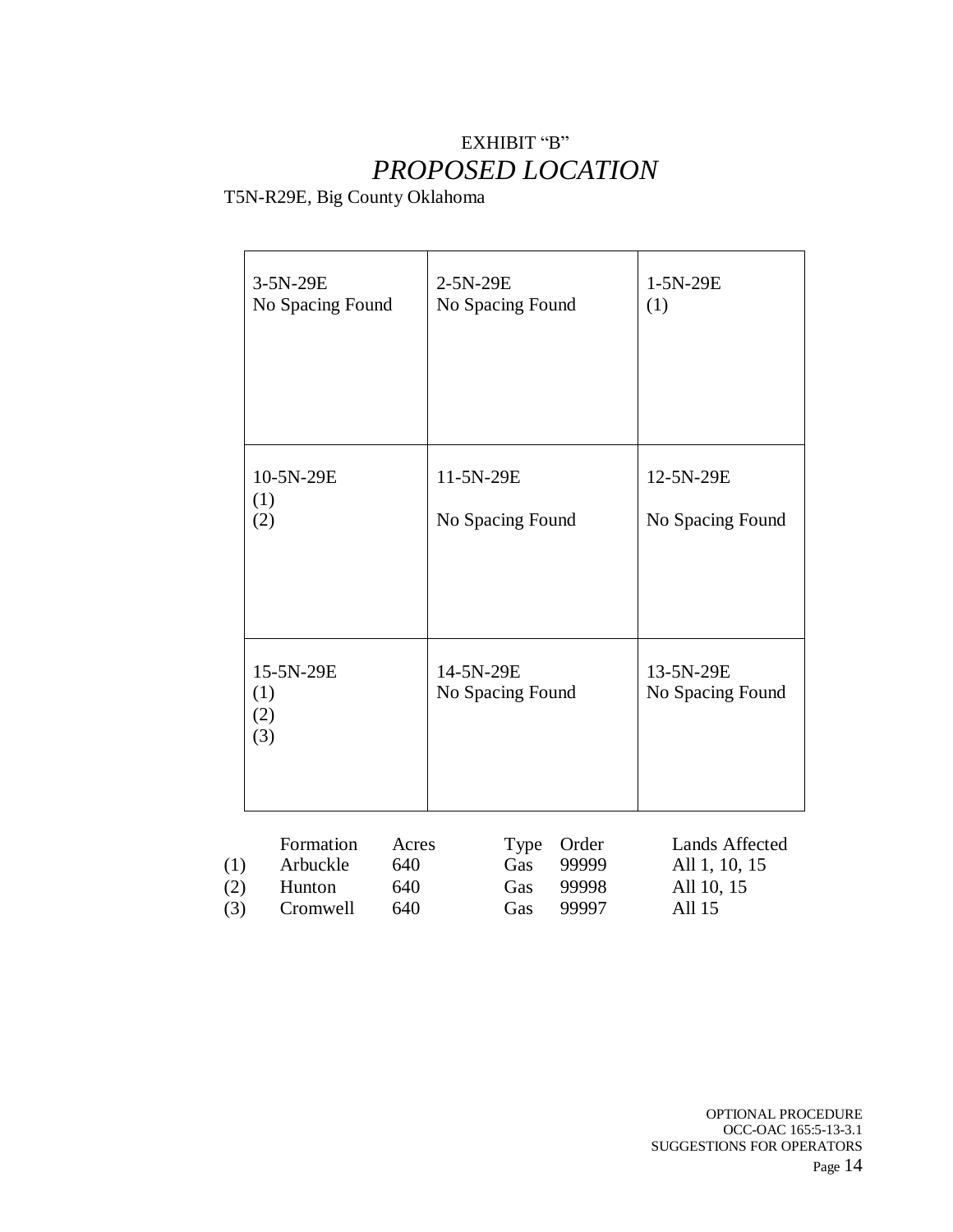#### BEFORE THE CORPORATION COMMISSION OF THE STATE OF OKLAHOMA

) )  $\overline{)}$ )  $\lambda$ 

APPLICANT:

RELIEF SOUGHT: INCREASED DENSITY

LEGAL DESCRIPTION:

CAUSE CD NO.

#### **APPLICATION FOR OPTIONAL PROCEDURE PURSUANT TO OAC 165:5-13-3-3.1**

- 1. Parties.
	- 1.1 Applicant: Address: Telephone:

Others:

1.2 Staff Counsel Oklahoma Corporation Commission Jim Thorpe Building Oklahoma City, OK 73105

1.3 Applicant is the owner of the right to drill a well into and produce hydrocarbons from the common source(s) of supply which is the subject of this application and which underlies the captioned land.

1.4 Exhibit "A" lists the name and last-known address of each person or entity required by OAC 165:5-7-10, and/or other applicable law, to be provided notice of this application.

2. Allegations of Facts.

2.1 The Commission has formed the following drilling and spacing unit(s) underlying the captioned lands:

Common Source of Supply Order No. Size

2.2 The well(s) listed below is/are presently producing from the common source(s) of supply listed in paragraph 2.1.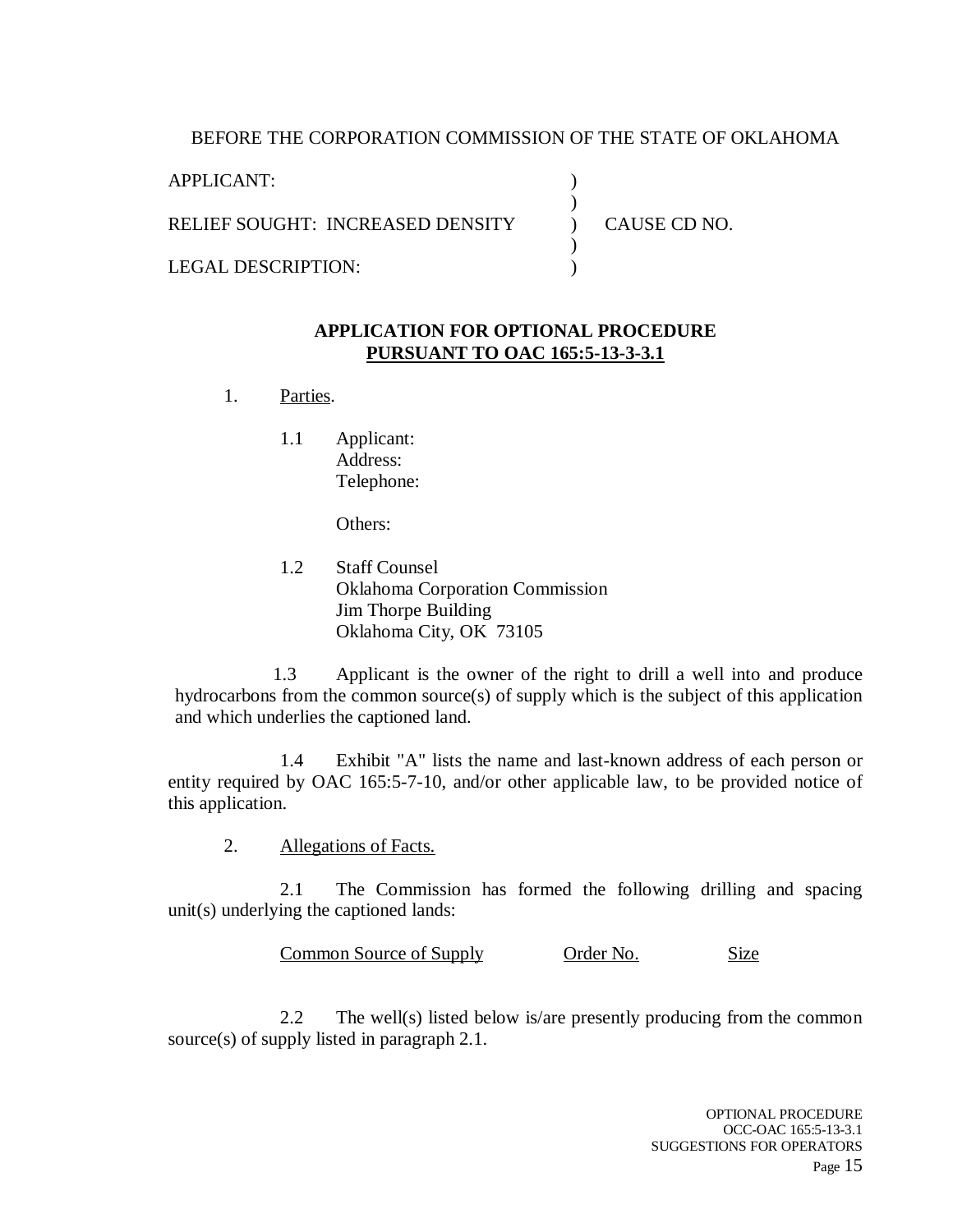#### Well Name Location

2.3 Since the most-recent Commission order, data has been obtained demonstrating a substantial change in conditions or changes in knowledge of conditions existing in connection with such common source(s) of supply. It now appears that the existing well(s) cannot effectively and efficiently drain all of the primarily recoverable hydrocarbons in such common source(s) of supply underlying the captioned land. Therefore, more well(s) is/are necessary in the drilling and spacing unit(s) formed for the common source(s) of supply.

2.4 In order to protect correlative rights, obtain the greatest ultimate recovery of oil and gas and prevent the various types of waste, the Commission should authorize more well(s), and should establish proper allowable(s) for such well(s).

3. Legal Authority. The relief sought by this application is authorized by 52 O.S. §87.1.

4. Relief Sought. Applicant requests review of this application under OAC 165:5-13-3.1 and that the Corporation Commission enter an order to be effective as of the date of the execution thereof or as of a date prior thereto, amending the applicable orders of the Commission to authorize and permit additional well(s) in the drilling and spacing unit(s) formed for the common source(s) of supply described herein, to allow Applicant or some other party recommended by Applicant to drill and produce such well(s), and to establish proper allowables for such well(s) and such unit(s).

**DATED** 

Applicant

\_\_\_\_\_\_\_\_\_\_\_\_\_\_\_\_\_\_\_\_\_\_\_\_\_\_\_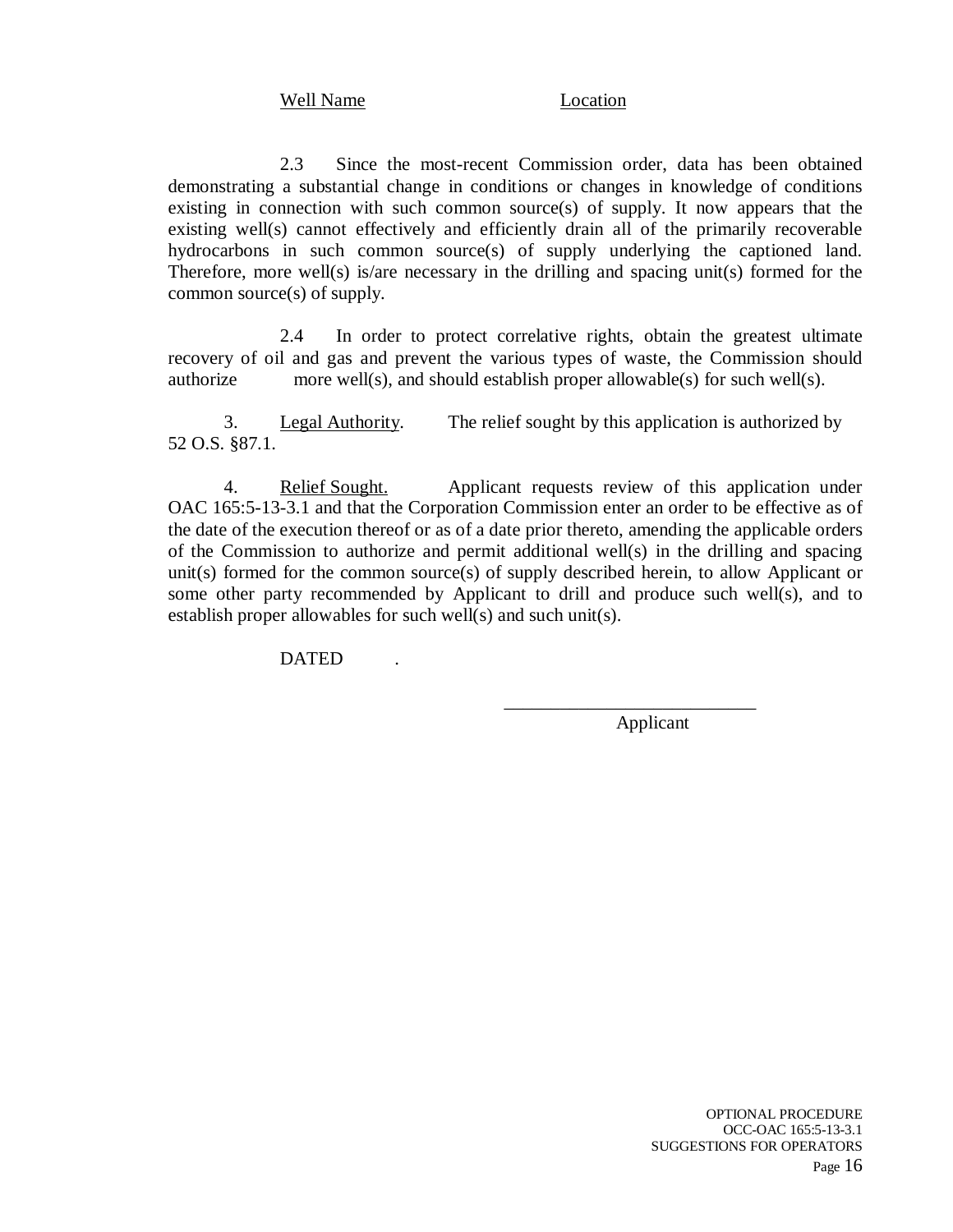#### **VERIFICATION**

| STATE OF OKLAHOMA |            |
|-------------------|------------|
|                   | $\sum$ SS. |
| <b>COUNTY OF</b>  |            |

, being first duly sworn, upon oath, deposes and says:

That he/she is for the Applicant; that he has read the within and foregoing application and knows the contents thereof; and states upon information and belief that the matters contained therein are true and correct to the best of his/her knowledge and belief.

\_\_\_\_\_\_\_\_\_\_\_\_\_\_\_\_\_\_\_\_\_\_\_\_\_\_\_\_

\_\_\_\_\_\_\_\_\_\_\_\_\_\_\_\_\_\_\_\_\_\_\_\_\_\_\_\_\_\_

Notary Public

SUBSCRIBED AND SWORN TO before me this \_\_\_\_\_\_\_day of \_\_\_\_\_\_\_,  $20$ .

My Commission Expires: \_\_\_\_\_\_\_\_\_\_ My Commission Number: \_\_\_\_\_\_\_\_\_

(Seal)

OPTIONAL PROCEDURE OCC-OAC 165:5-13-3.1 SUGGESTIONS FOR OPERATORS Page 17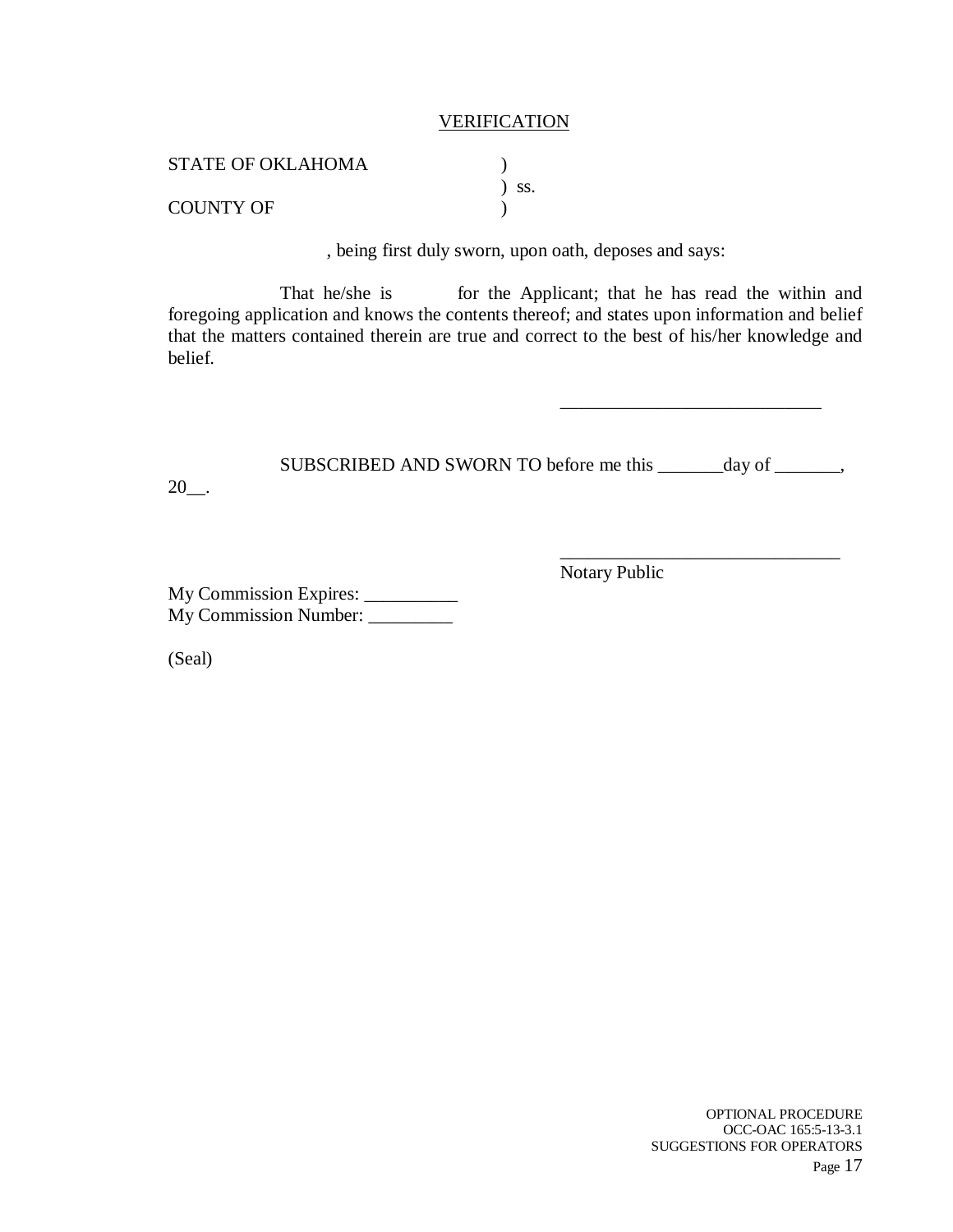#### BEFORE THE CORPORATION COMMISSION OF THE STATE OF OKLAHOMA

) ) ) ) ) )

APPLICANT:

RELIEF SOUGHT: LOCATION **EXCEPTION** 

CAUSE CD NO.

LEGAL DESCRIPTION:

#### **APPLICATION FOR OPTIONAL PROCEDURE PURSUANT TO OAC 165:5-13-3-3.1**

- 1. Parties.
	- 1.1 Applicant: Address: Telephone:

Others:

1.2 Staff Counsel Oklahoma Corporation Commission Jim Thorpe Building Oklahoma City, OK 73105

1.3 Applicant is the owner of the right to drill a well into and produce hydrocarbons from the separate common source(s) of supply underlying the captioned land listed in paragraph 2.1.

1.4 Exhibit "A" lists the name and last-known address of each person or entity required by OCC-OAC 165:5-7-9, and/or other applicable law, to be provided notice of this application.

2. Allegations of Facts.

2.1 The Commission formed the following drilling and spacing unit(s) with permitted well location(s). Applicant proposes to drill a well at the requested location to be completed in and produce hydrocarbons from the following common source(s) of supply. Since the most-recent Commission order, data has been obtained demonstrating a substantial change in conditions or changes in knowledge of conditions existing in connection with such common source(s) of supply. The requested location is necessary because .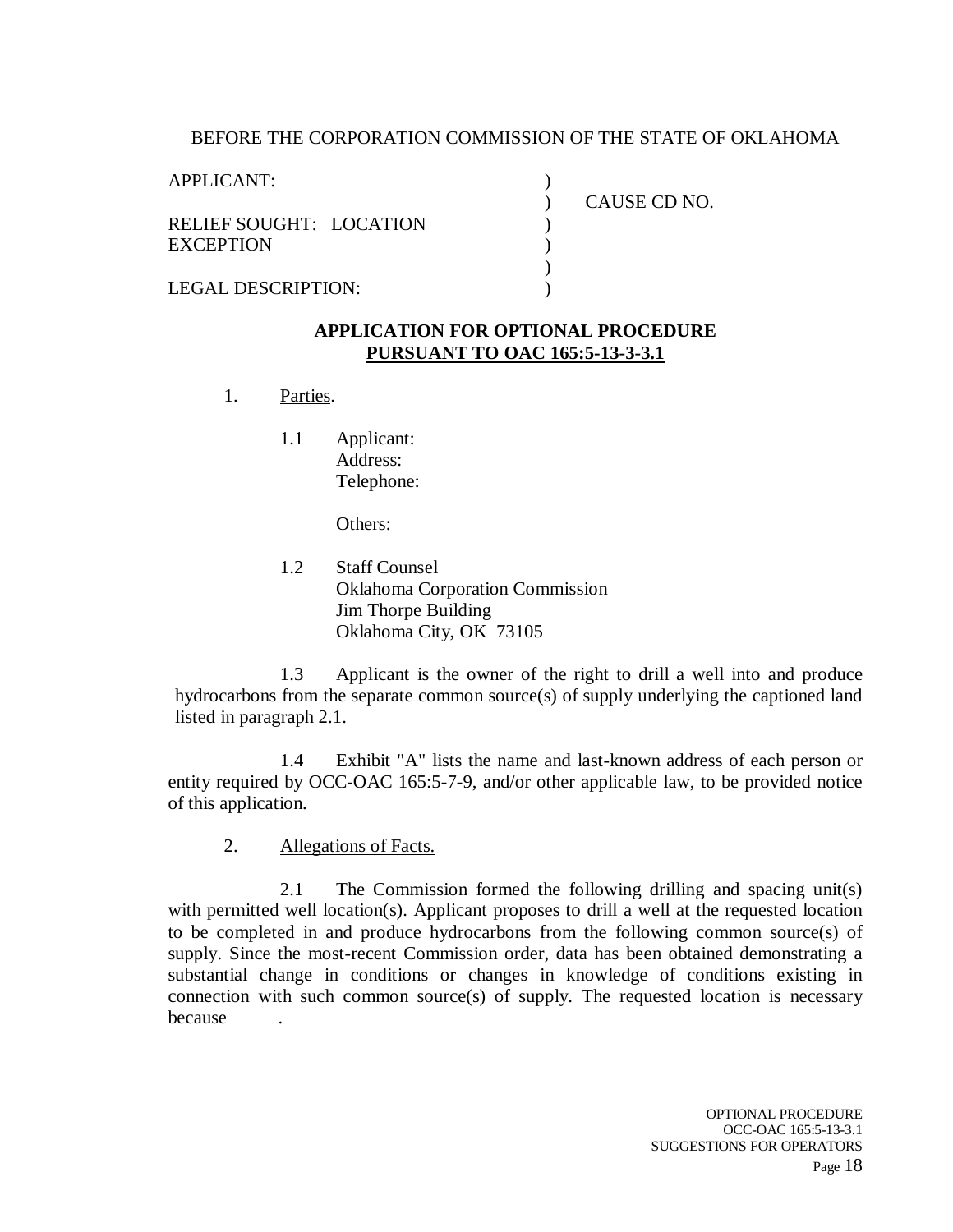2.2 Applicant proposes the following allowable for the proposed well:

2.3 In order to prevent the various types of waste, protect correlative rights and obtain the greatest ultimate recovery of oil and gas, the Commission should grant an exception to the permitted well location tolerances so as to permit the proposed well to be drilled at the location described in paragraph 2.1 and to produce hydrocarbons from the separate common source(s) of supply involved herein.

3. Legal Authority. The relief sought by this application is authorized by 52 O.S. §87.1.

4. Relief Sought. Applicant requests review of this application under 165:5-13- 3.1 and that the Corporation Commission of Oklahoma enter an order to be effective as of the date of the execution thereof or as of a date prior thereto, as follows:

4.1 Authorizing an exception to the permitted well location tolerances to allow a well to be drilled at the location described in paragraph 2.1 and to be completed in and produce hydrocarbons from the above-named separate common source(s) of supply, with such authorization running in favor of the Applicant, or some other party recommended by the Applicant.

4.2 Establishing a proper allowable for the proposed well.

DATED

Applicant

#### VERIFICATION

| STATE OF OKLAHOMA |            |
|-------------------|------------|
|                   | $\sum$ SS. |
| COUNTY OF         |            |

, being first duly sworn, upon oath, deposes and says:

That he is for the Applicant; that he has read the within and foregoing application and knows the contents thereof; and states upon information and belief that the matters contained therein are true and correct to the best of his knowledge and belief.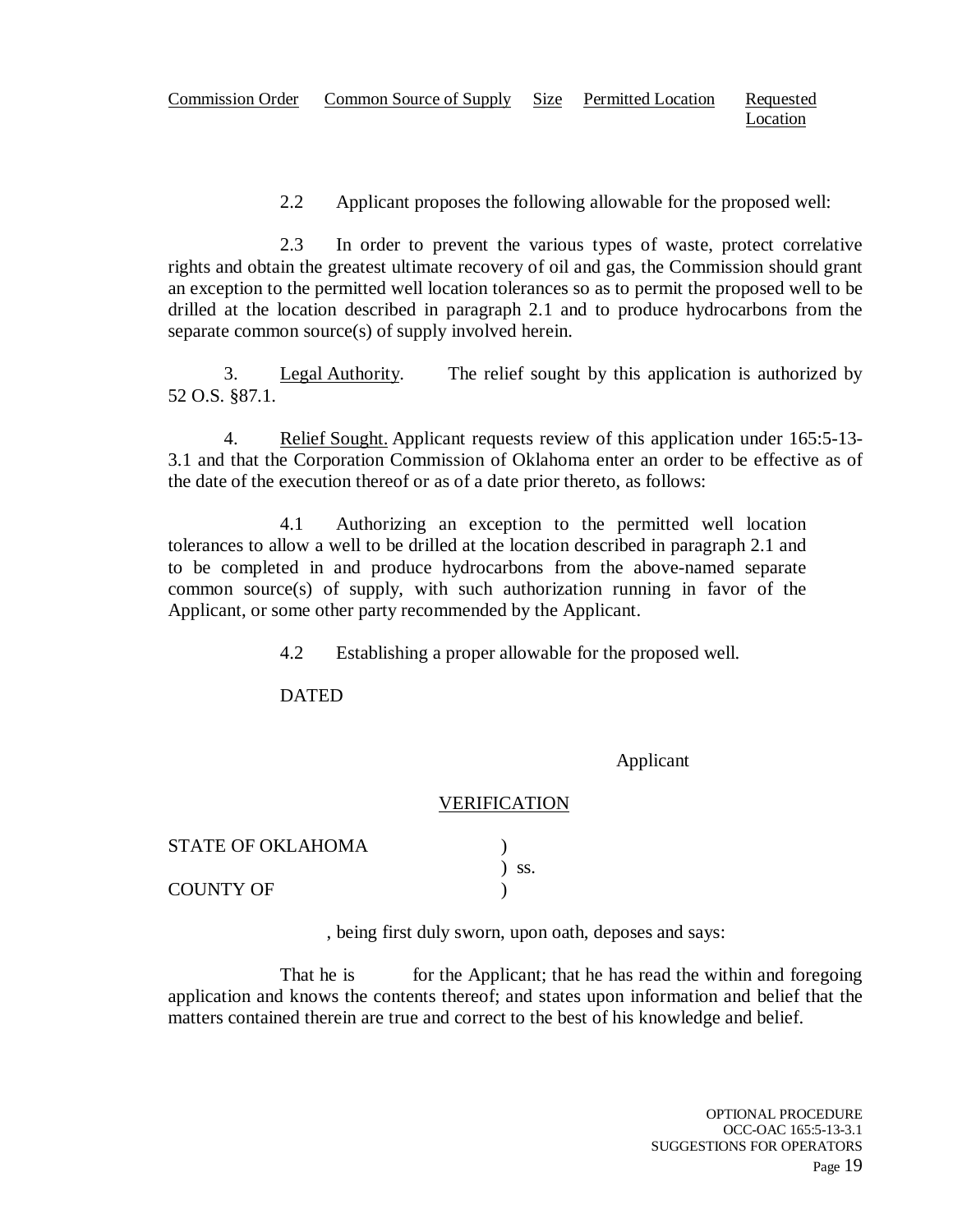| SUBSCRIBED AND SWORN TO before me this |  |  |  |  | day of |  |
|----------------------------------------|--|--|--|--|--------|--|
|----------------------------------------|--|--|--|--|--------|--|

20\_\_.

\_\_\_\_\_\_\_\_\_\_\_\_\_\_\_\_\_\_\_\_\_\_\_\_\_\_\_\_\_\_ Notary Public

My Commission Expires: \_\_\_\_\_\_\_\_\_\_ My Commission Number: \_\_\_\_\_\_\_\_\_ (Seal)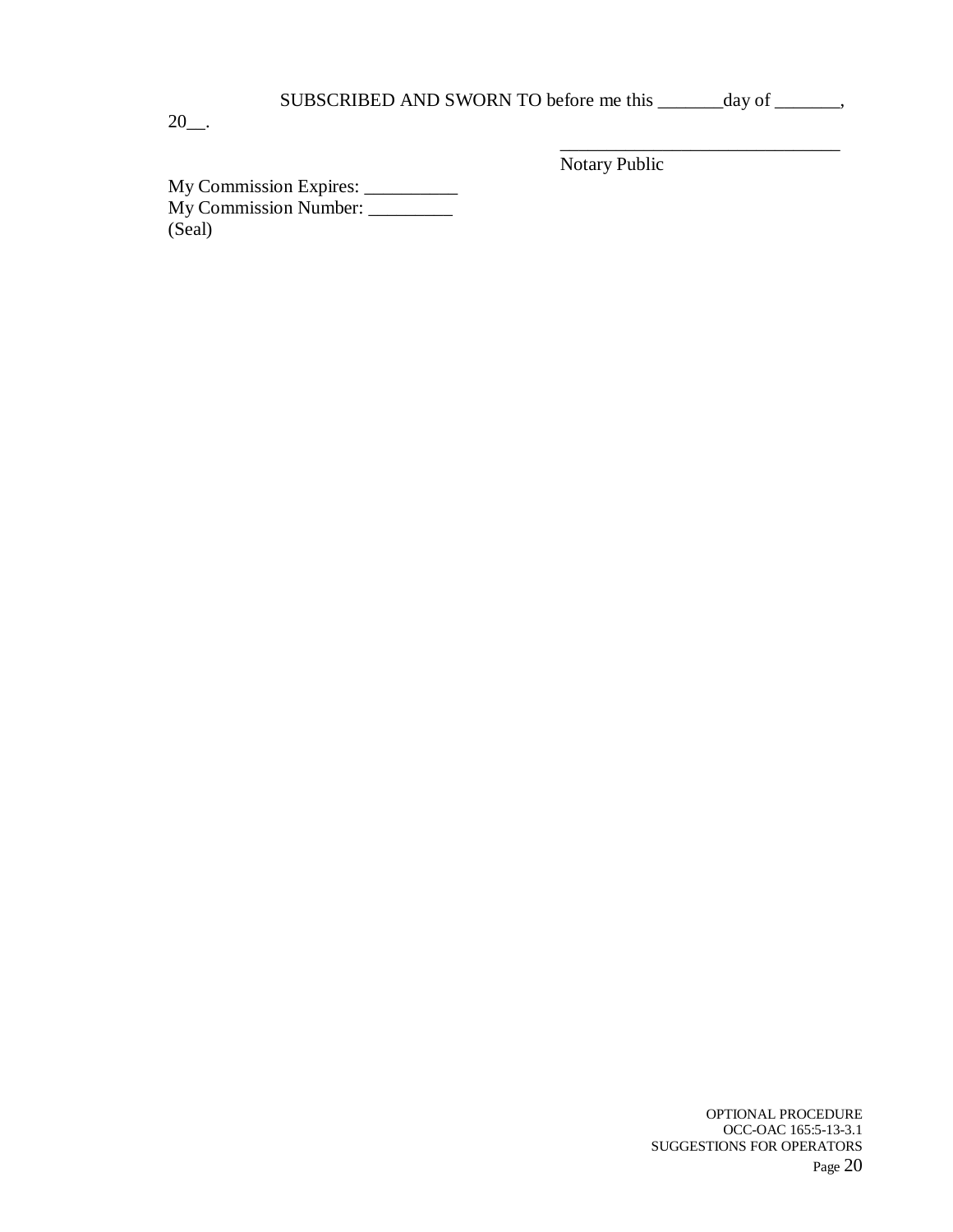#### BEFORE THE CORPORATION COMMISSION OF THE STATE OF OKLAHOMA

 $\lambda$ ) ) ) ) )

APPLICANT:

RELIEF SOUGHT:

LEGAL DESCRIPTION: (WHERE APPROPRIATE): CAUSE NO.:

#### **NOTICE OF HEARING OF AN APPLICATION FOR OPTIONAL PROCEDURE PURSUANT TO OAC 165:5-13-3-3.1**

NOTICE IS HEREBY GIVEN that the Applicant in this cause is requesting that the Commission (set out the nature of the application and the relief sought).

NOTICE IS FURTHER GIVEN that the Applicant in this cause is requesting the following special relief: See 165:5-7-11(g), 165:5-7-20(e), 165:5-7-21(e) or 165:5-7-22(e).

NOTICE IS FURTHER GIVEN that this cause be set before an Administrative Law Judge for hearing, taking of evidence and reporting to the Commission.

NOTICE IS FURTHER GIVEN that this cause will be heard before an Administrative Law Judge on the docket at the Corporation Commission, (insert the address of the appropriate regional service office), Oklahoma, at on the day of 20 , and that this notice be published as required by law and the rules of the Commission.

NOTICE IS FURTHER GIVEN that the Applicant and interested parties may present testimony by telephone. The cost of telephonic communication shall be paid by the person or persons requesting its use. Interested parties who wish to participate by telephone shall contact the Applicant or Applicant's attorney, prior to the hearing date, and provide their name and phone number.

\*\* NOTICE IS FURTHER GIVEN that the descriptions of "land sections adjacent to the area within the location exception" requested herein are . Furthermore, the descriptions of other "land sections" surrounding the captioned Section are .\*\*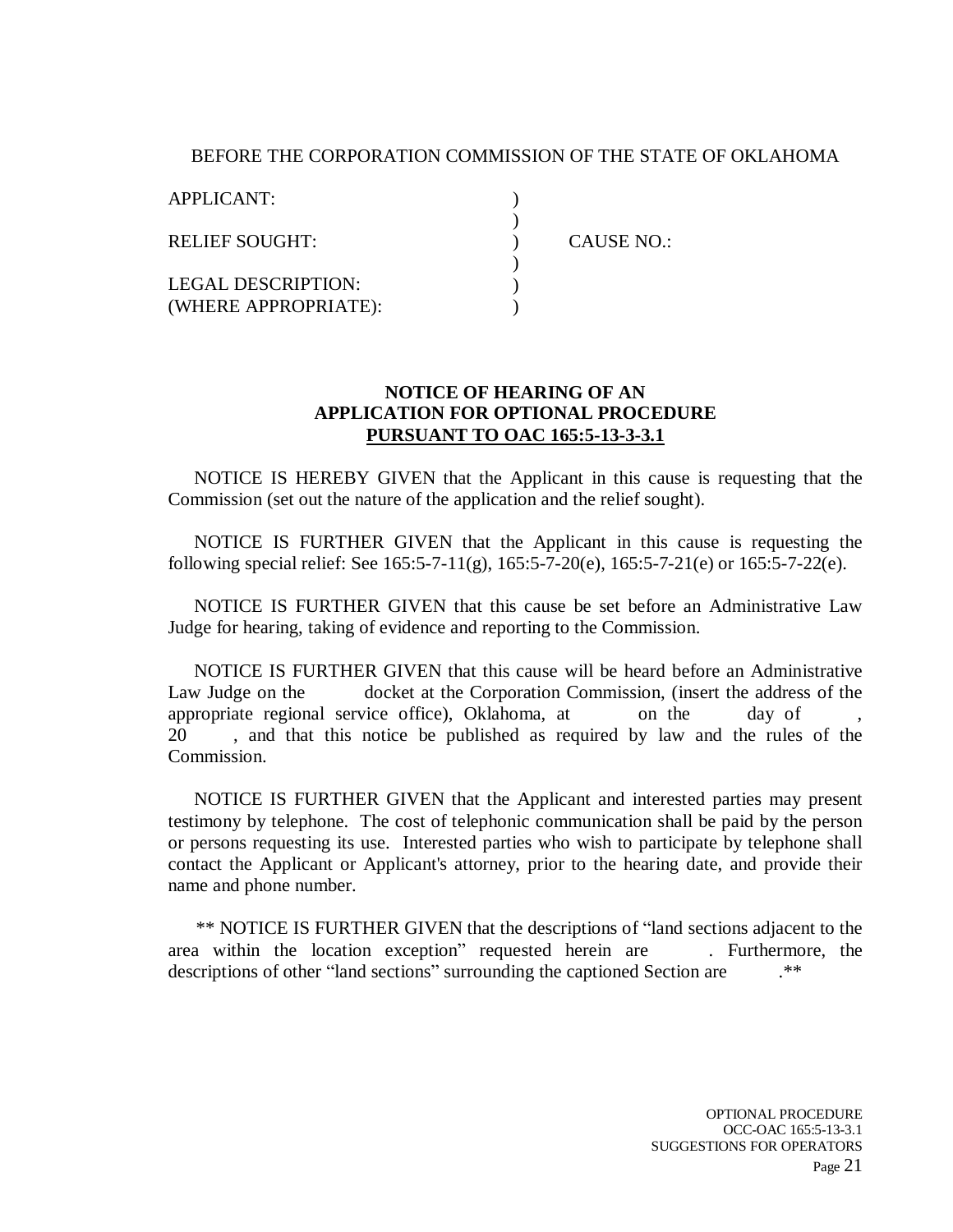NOTICE IS FURTHER GIVEN for information concerning this action, contact (Name of Attorney--not firm name; or individual signing the application), (Address), (City), (State), (phone number).

#### OKLAHOMA CORPORATION COMMISSION

\_\_\_\_\_\_\_\_\_\_\_\_\_\_\_\_\_\_\_\_\_\_\_\_\_\_\_\_\_\_\_\_\_\_\_\_\_\_\_

\_\_\_\_\_\_\_\_\_\_\_\_\_\_\_\_\_\_\_\_\_\_\_\_\_\_\_\_\_\_\_\_\_\_\_\_\_\_\_\_

\_\_\_\_\_\_\_\_\_\_\_\_\_\_\_\_\_\_\_\_\_\_\_\_\_\_\_\_\_\_\_\_\_\_\_\_\_\_\_\_\_

Chairman

Vice Chairman

Commissioner

DONE AND PERFORMED this  $\_\_$  day of  $\_\_$ , 20  $\_\_$ . BY ORDER OF THE COMMISSION:

Secretary of the Commission

\_\_\_\_\_\_\_\_\_\_\_\_\_\_\_\_\_\_\_\_\_\_\_\_\_\_\_\_\_\_\_\_\_

[**Source:** Amended at 10 Ok Reg 2591, eff 6-25-93; Amended at 11 Ok Reg 4623, eff 9-4- 94 (emergency); Revoked and reenacted at 12 Ok Reg 2005, eff 7-1-95; Revoked and reenacted at 17 Ok Reg 2299, eff 7-1-00]

**\*\* This language is required only for location exception applications pursuant to 52 OS § 87.3.\*\***

**NOTE: OAC 165:5-7-6 (d) requires that Notices of Hearing of Applications modifying Commission Orders shall cite the Commission Order which is to be modified in the Special Relief paragraph of the Notice.**

 **OAC 165: 5-7-6 (e) states that where a well has not been commenced to or completed in the common source of supply sought to be spaced, notice of hearing for an order to vacate, alter, amend, extend, or change a prior spacing order shall be placed in the special relief paragraph of the Notice of Hearing.**

 **OAC 165:5-7-12 (i) provides that the Notice of Hearing shall contain a Special Provision apprising the Respondent of the requirements for protests under OAC 165: 5-7-12 (j).**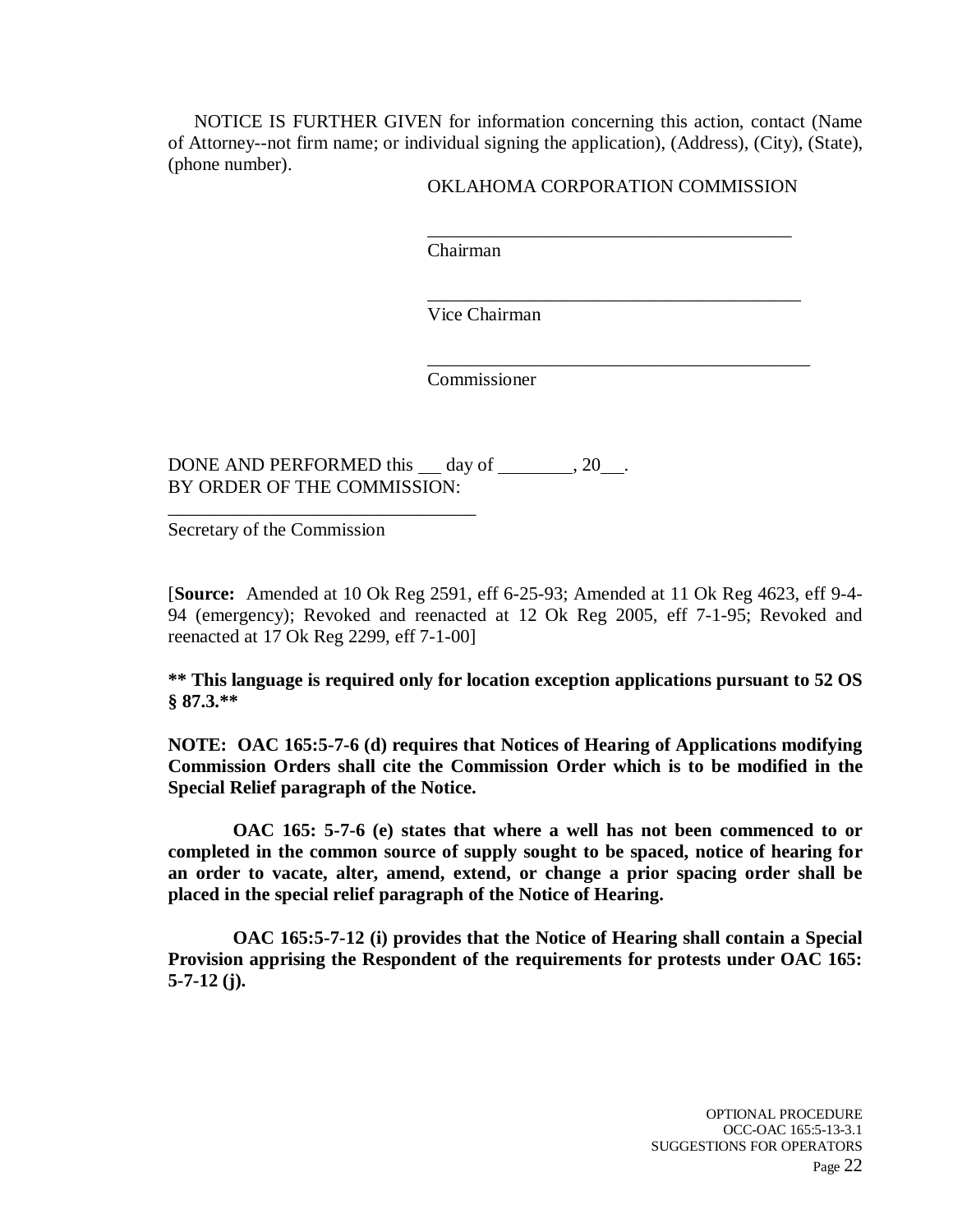#### BEFORE THE CORPORATION COMMISSION OF THE STATE OF OKLAHOMA

) ) ) )  $\lambda$ 

APPLICANT:

RELIEF SOUGHT:

LEGAL DESCRIPTION:

CAUSE CD NO.

#### **AFFIDAVIT FOR SERVICE BY PUBLICATION AND OF MAILING AND NON-MAILING**

STATE OF OKLAHOMA ) ) SS: COUNTY OF  $\qquad$  )

The undersigned Affiant, of lawful age, being first duly sworn upon oath, deposes and says:

The above-styled Application has been filed on behalf of Applicant seeking relief before the Corporation Commission of Oklahoma. The parties named in the Application, as filed, are all Respondents to whom an Application and Notice of Hearing must be mailed as required by the orders, rules, and regulations of the Commission and by law.

Applicant, with due diligence, has been unable, after inquiry of every possible source for information, to ascertain the whereabouts or the places of residence or business of the Respondents with unknown addresses or with undeliverable addresses. Affiant does not know, and with due diligence cannot ascertain, whether said Respondents, if individuals, are living or dead, or whether said Respondents, if corporations or other business entities, exist. None of the business entities, including corporations, which have unknown or undeliverable addresses has a registered agent in the State of Oklahoma. If any of the Respondents are dead or are dissolved, Affiant does not know and cannot ascertain their known and unknown successors, if any. Whereupon and accordingly, Applicant desires to obtain service by publication upon said Respondents whose addresses are unknown or are undeliverable.

A copy of the Application and Notice of Hearing in this Cause has not been mailed to those Respondents whose addresses or whereabouts are not known, but a copy of the Application and Notice of Hearing has been forwarded, this date, by Certified U. S. Mail, Return Receipt Requested, postage prepaid, to the other parties Respondent has set out in the Application.

> OPTIONAL PROCEDURE OCC-OAC 165:5-13-3.1 SUGGESTIONS FOR OPERATORS Page 23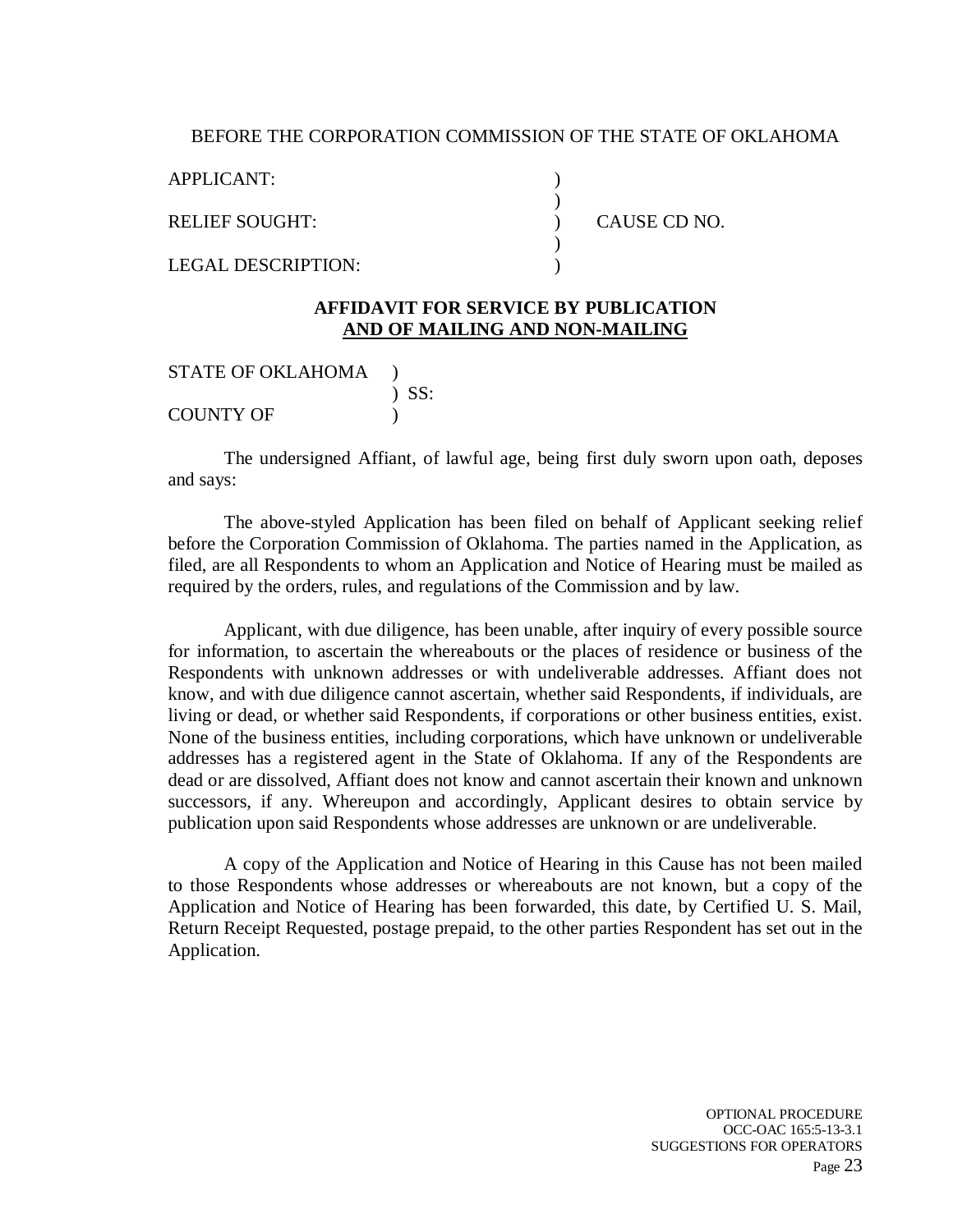Dated .

Affiant

SUBSCRIBED AND SWORN TO before me this \_\_\_\_\_\_day of \_\_\_\_\_\_, 20\_\_.

Notary Public

\_\_\_\_\_\_\_\_\_\_\_\_\_\_\_\_\_\_\_\_\_\_\_\_\_\_\_\_\_\_

My Commission Expires: \_\_\_\_\_\_\_\_\_\_ My Commission Number: \_\_\_\_\_\_\_\_\_ (Seal)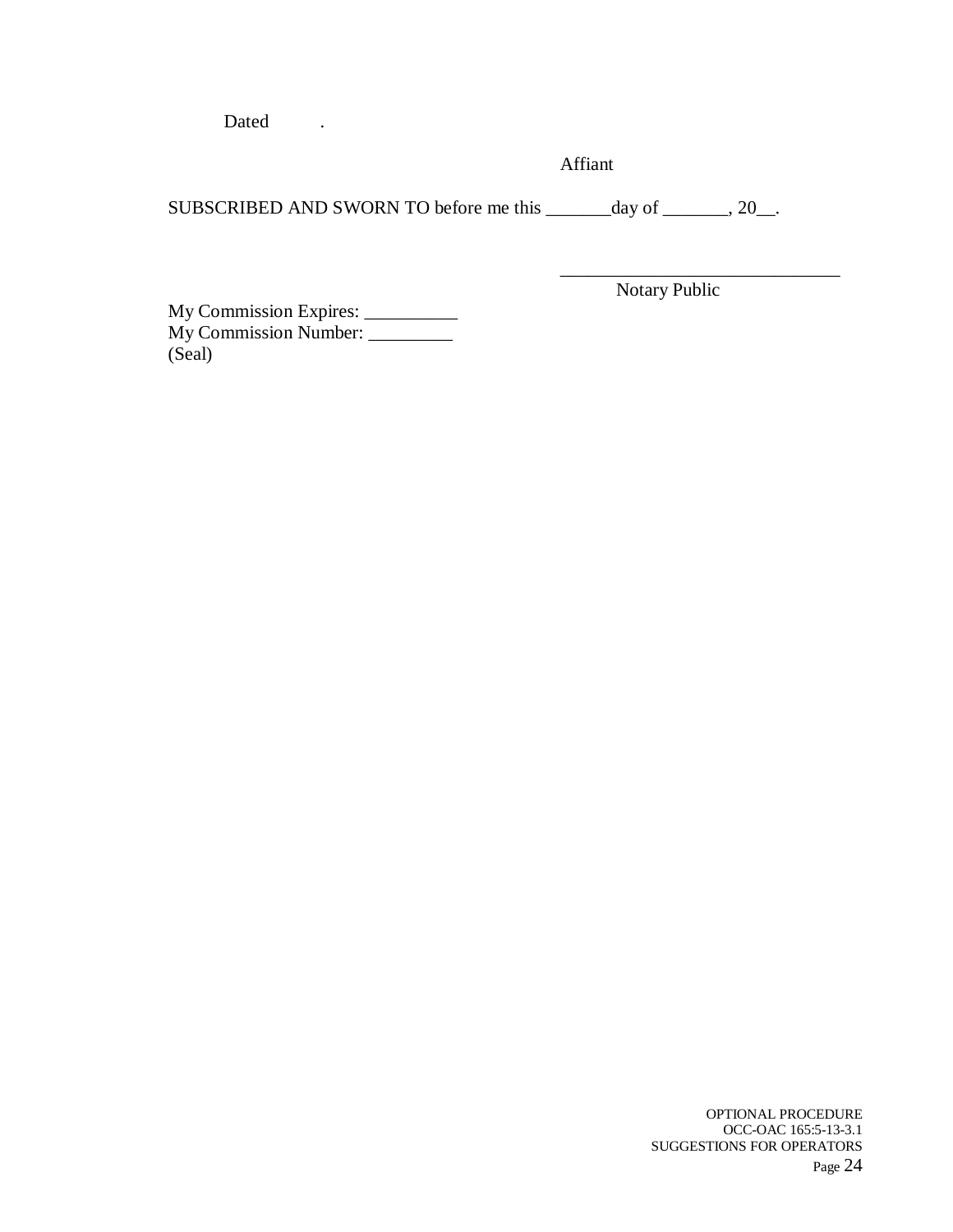### **SUGGESTIONS FOR AFFIDAVITS**

The evidence supporting the cause must be submitted in the form of an affidavit. The following samples affidavits are based checklists developed by the Commission's Office of Administrative Proceedings in 1993. Applicants have used these checklists to prepare successful applications. The sample affidavits are in a question and answer format to simplify use**.** These affidavits show the basic elements which the applicant must prove.

In regard to the amount and type of evidence, the applicant has discretion on what to present. The applicant may submit exhibits to supplement the affidavits, where helpful. The administrative law judge also may ask questions or ask for additional evidence at his discretion.

Each affidavit that is submitted should be signed and sworn before a notary. The administrative law judge will incorporate the affidavits and attachments as court exhibits for the record.

On any maps, graphs, charts, volumetric calculations or other exhibits, the applicant should include the case number, the name of the person who prepared the exhibit, the date it was prepared, and a title or brief explanation of what the exhibit is and what it shows.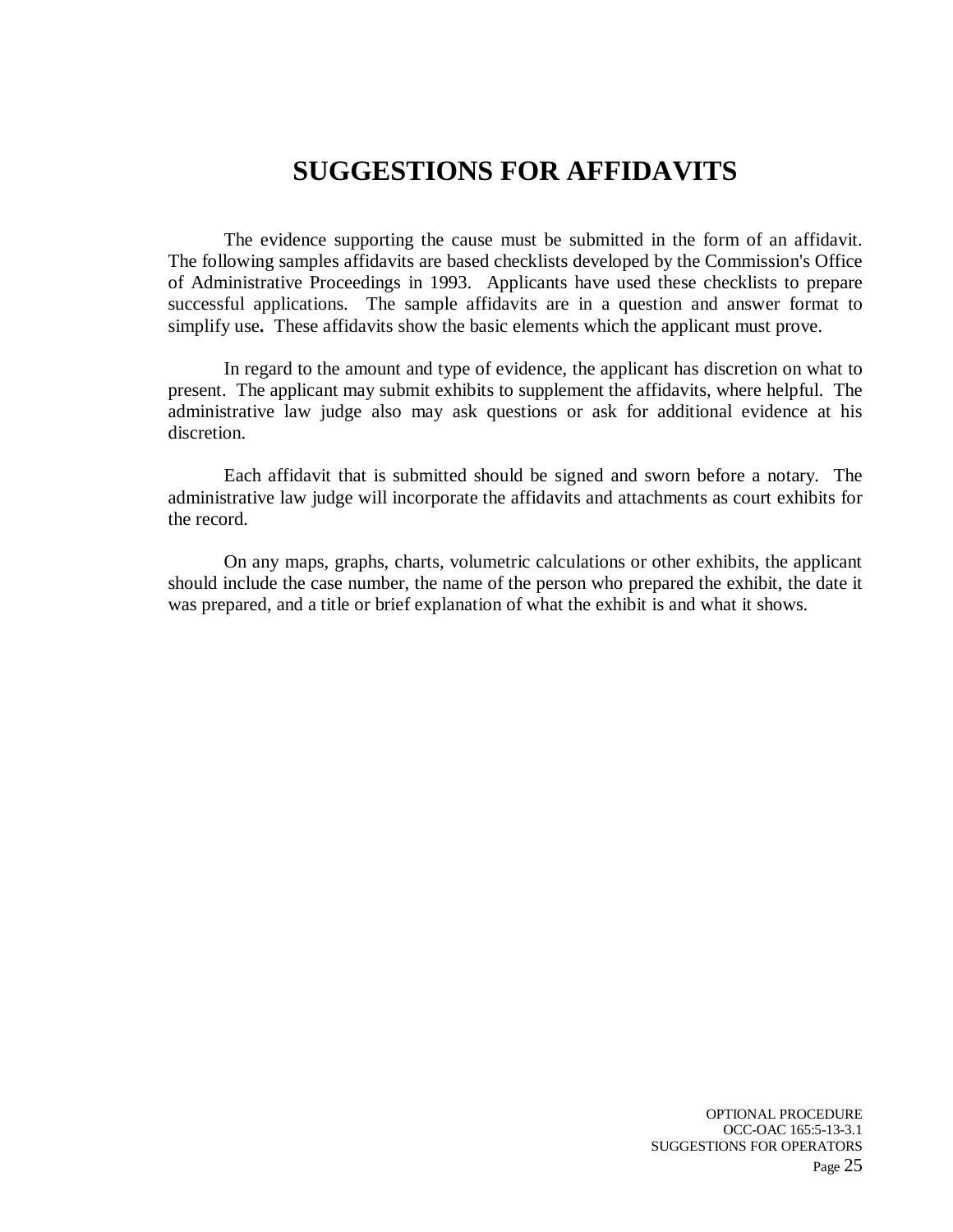#### OKLAHOMA CORPORATION COMMISSION P. O. BOX 52000 OKLAHOMA CITY, OK 73152-2000

#### **AFFIDAVITS FOR SPACING APPLICATION**

|    |                                                                                                                    |                                                                            | Cause CD No.                                                                                                                                                     |
|----|--------------------------------------------------------------------------------------------------------------------|----------------------------------------------------------------------------|------------------------------------------------------------------------------------------------------------------------------------------------------------------|
|    |                                                                                                                    |                                                                            |                                                                                                                                                                  |
|    |                                                                                                                    |                                                                            |                                                                                                                                                                  |
|    |                                                                                                                    |                                                                            |                                                                                                                                                                  |
|    | <b>Legal Description:</b>                                                                                          | <u> 1980 - Jan Samuel Barbara, martin d</u>                                |                                                                                                                                                                  |
|    |                                                                                                                    | the control of the control of the control of the control of the control of |                                                                                                                                                                  |
|    |                                                                                                                    |                                                                            |                                                                                                                                                                  |
|    | $\begin{tabular}{ll} \textbf{STATE OF OKLAHOMA} & \textbf{)} \\ \textbf{COUNTY OF} & \textbf{)} SS. \end{tabular}$ |                                                                            |                                                                                                                                                                  |
|    |                                                                                                                    | I, the undersigned, being duly sworn and upon oath, state as follows:      |                                                                                                                                                                  |
| 1. | $Yes$ No                                                                                                           |                                                                            | Has the Applicant authorized the Affiant to testify to matters in this Affidavit?                                                                                |
| 2. | $\frac{Yes}{Y}$ No                                                                                                 |                                                                            | Has the Affiant testified before the Commission before and have their credentials<br>been accepted with respect to matters regarding land and mineral ownership? |
| 3. | $\rule{1em}{0.15mm}$ No                                                                                            |                                                                            | Does the Applicant have the current right to drill in the subject unit? ______ Yes                                                                               |
| 4. | Notice: Attached as Exhibit "A".                                                                                   |                                                                            |                                                                                                                                                                  |
| 5. |                                                                                                                    |                                                                            | List any amendments made to the original Application.                                                                                                            |
|    |                                                                                                                    |                                                                            |                                                                                                                                                                  |

THE ABOVE AND FOREGOING IS TRUE AND CORRECT TO THE BEST OF MY KNOWLEDGE AND BELIEF.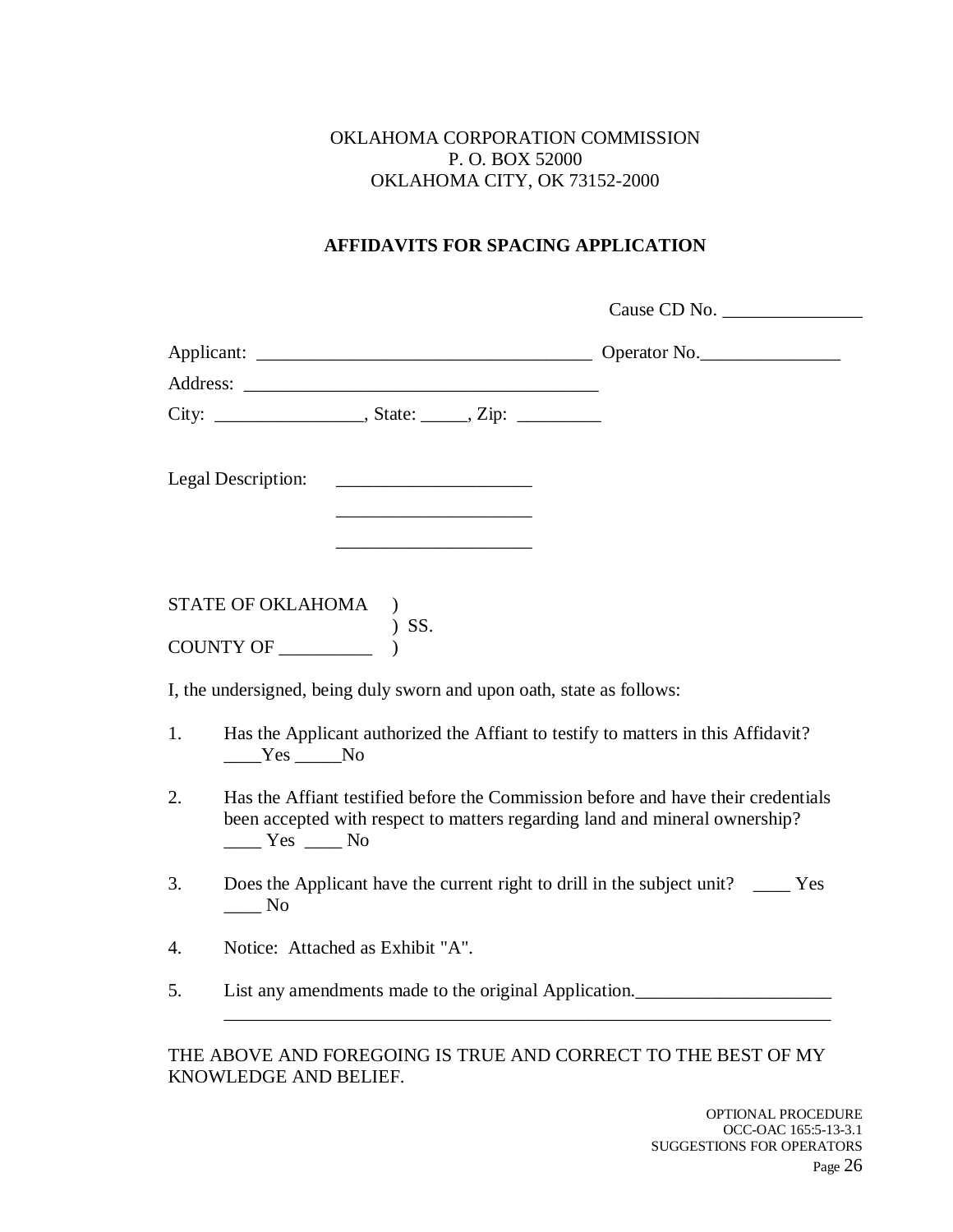#### FURTHER AFFIANT SAYETH NOT.

| Name |                                                                                                                                                                                                                                                                                                                                                                                                                                                                                                                                                                        | Title |                |                     |
|------|------------------------------------------------------------------------------------------------------------------------------------------------------------------------------------------------------------------------------------------------------------------------------------------------------------------------------------------------------------------------------------------------------------------------------------------------------------------------------------------------------------------------------------------------------------------------|-------|----------------|---------------------|
|      | Subscribed and sworn to before me this ______ day of ______________, 2003.                                                                                                                                                                                                                                                                                                                                                                                                                                                                                             |       |                |                     |
|      |                                                                                                                                                                                                                                                                                                                                                                                                                                                                                                                                                                        |       | Notary Public  |                     |
|      | My Commission Expires:                                                                                                                                                                                                                                                                                                                                                                                                                                                                                                                                                 |       | No.            |                     |
|      | STATE OF OKLAHOMA<br>COUNTY OF<br>$)$ SS.                                                                                                                                                                                                                                                                                                                                                                                                                                                                                                                              |       |                |                     |
|      | I, the undersigned, being duly sworn and upon oath, state as follows:                                                                                                                                                                                                                                                                                                                                                                                                                                                                                                  |       |                |                     |
| 1.   | Has the Applicant authorized the Affiant to testify to matters in this Affidavit?<br>$Yes$ No                                                                                                                                                                                                                                                                                                                                                                                                                                                                          |       |                |                     |
| 2.   | Has the Affiant testified before the Commission before and have their credentials<br>been accepted with respect to matters regarding geology?<br>$\frac{1}{\sqrt{1-\frac{1}{1-\frac{1}{1-\frac{1}{1-\frac{1}{1-\frac{1}{1-\frac{1}{1-\frac{1}{1-\frac{1}{1-\frac{1}{1-\frac{1}{1-\frac{1}{1-\frac{1}{1-\frac{1}{1-\frac{1}{1-\frac{1}{1-\frac{1}{1-\frac{1}{1-\frac{1}{1-\frac{1}{1-\frac{1}{1-\frac{1}{1-\frac{1}{1-\frac{1}{1-\frac{1}{1-\frac{1}{1-\frac{1}{1-\frac{1}{1-\frac{1}{1-\frac{1}{1-\frac{1}{1-\frac{1}{1-\frac{1}{1-\frac{1}{1-\frac{1}{1-\frac{1}{1-\$ |       |                |                     |
| 3.   | Formation to be spaced:                                                                                                                                                                                                                                                                                                                                                                                                                                                                                                                                                |       |                |                     |
|      | <b>Common Source</b><br>of Supply                                                                                                                                                                                                                                                                                                                                                                                                                                                                                                                                      | Depth | Classification | Unit<br><b>Size</b> |
|      |                                                                                                                                                                                                                                                                                                                                                                                                                                                                                                                                                                        |       |                |                     |
|      |                                                                                                                                                                                                                                                                                                                                                                                                                                                                                                                                                                        |       |                |                     |
|      |                                                                                                                                                                                                                                                                                                                                                                                                                                                                                                                                                                        |       |                |                     |

- 4. The purpose of this application is to \_\_\_\_\_extend \_\_\_\_\_establish \_\_\_\_\_\_ vacate spacing. (check all that apply)
- 5. Show the requested spacing configuration and well pattern of the proposed unit(s) and existing adjacent unit(s): Attached as Exhibit "B".
- 5(a). If extending 10, 20, 80 or 320 acre spacing is the drilling unit pattern the same as in adjacent unit(s)? \_\_\_\_Yes \_\_\_\_No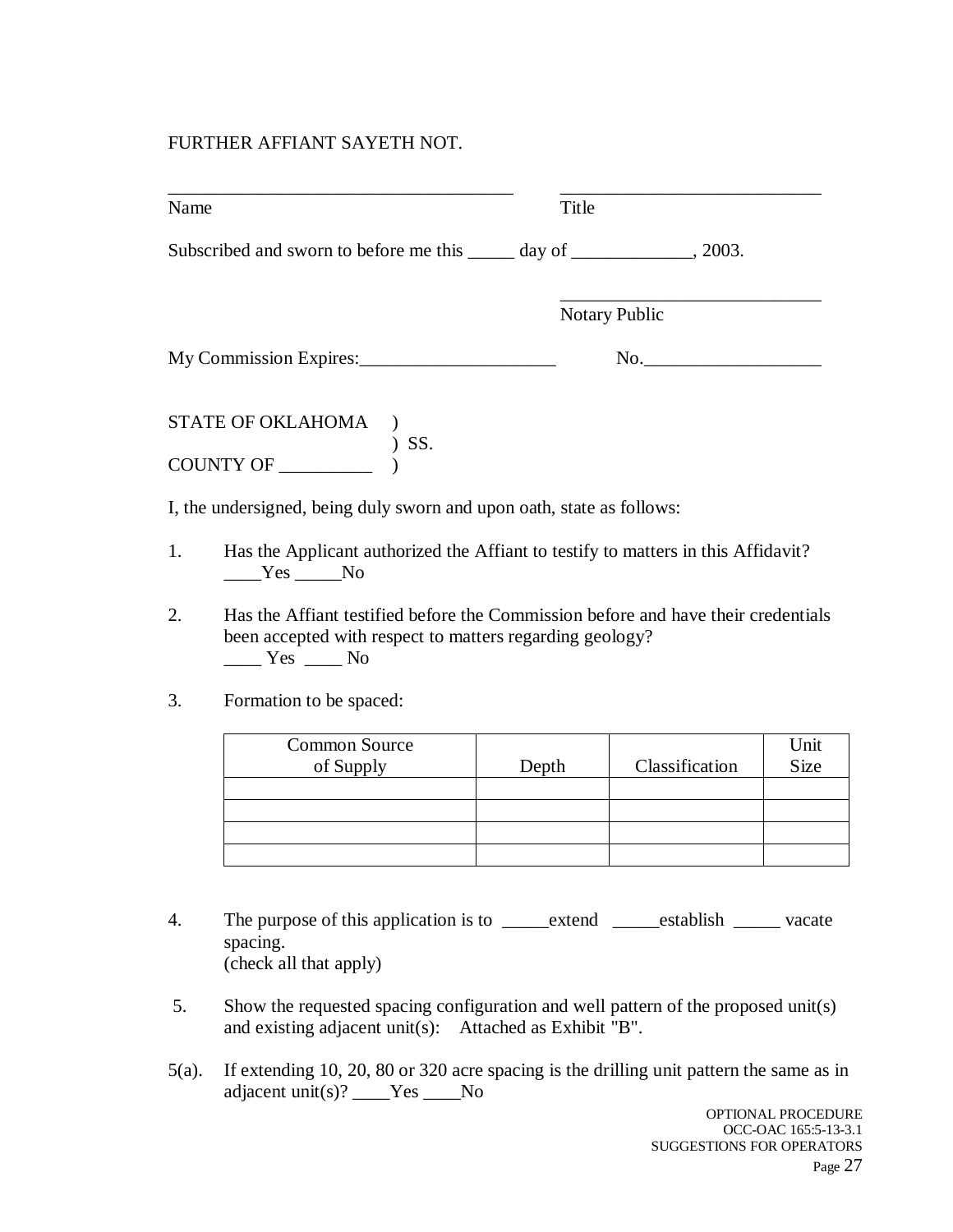- 6. If establishing spacing, is the formation(s) to be spaced a separate and distinct common source of supply?  $\frac{\text{Yes}}{\text{No}}$  No  $\frac{\text{Na}}{\text{NA}}$
- 7. If extending spacing, is the proposed unit(s) part of the same common source(s) of supply underlying the adjacent drilling and spacing unit(s)?  $\_\text{Yes}$  No
- 8. Does the common source of supply substantially underlie the requested spacing unit? Yes No
- 9. Do the characteristics of the formation(s) support the requested spacing? Yes No (Attach supporting maps and documents as Exhibit "C")
- 10. Are any other orders of the Commission to be incorporated in this cause? \_\_\_\_\_ Yes \_\_\_\_\_No. (If yes, Orders are attached as Exhibit "D".)
- 11. Will one well effectively and efficiently drain the proposed unit? \_\_\_\_\_ Yes \_\_\_\_\_ No
- 12. Do any field rules exist? \_\_\_\_\_\_\_ Yes \_\_\_\_\_\_\_ No (If yes, please attach a copy of the field rules as Exhibit "E".)
- 13. FOR DESPACING ONLY. Has there been a change in condition or change in knowledge of the condition of the drilling and spacing unit? Yes No (If yes, attach a description of the change in condition as Exhibit "E".)
- 14. Will the proposed drilling and spacing unit(s) prevent waste and protect correlative rights? Yes No

THE ABOVE AND FOREGOING IS TRUE AND CORRECT TO THE BEST OF MY KNOWLEDGE AND BELIEF.

FURTHER AFFIANT SAYETH NOT.

| Name                                                                              | Title                |  |
|-----------------------------------------------------------------------------------|----------------------|--|
| Subscribed and sworn to before me this ______ day of ____________________________ | , 2003.              |  |
|                                                                                   | <b>Notary Public</b> |  |
| My Commission Expires:                                                            | No.                  |  |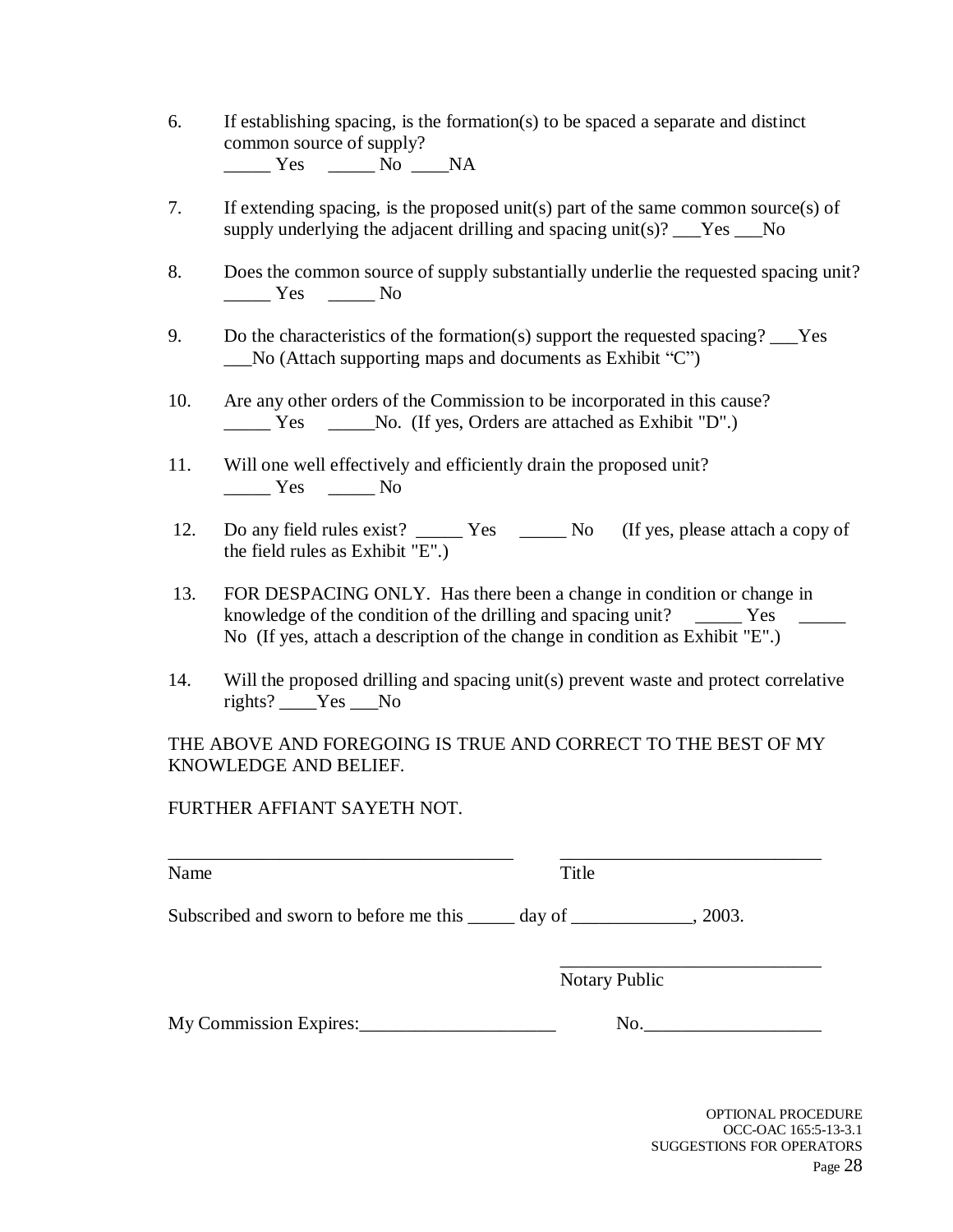### EXHIBIT "A" **NOTICE**

I, \_\_\_\_\_\_\_\_\_\_\_\_\_\_\_\_\_, have testified previously before the Commission and have had my credentials accepted with respect to matters regarding land and mineral ownership. The required Notice of Publication has been filed with the Court Clerk of the Commission. With respect to the parties who are entitled to Notice in this matter, I have listed below the names of those who have received Notice of this cause. With respect to those parties that could not be found, I have attached forms listing the names of the parties and the information reviewed to locate them. I believe that the steps taken to locate these parties satisfies the requirement of due diligence.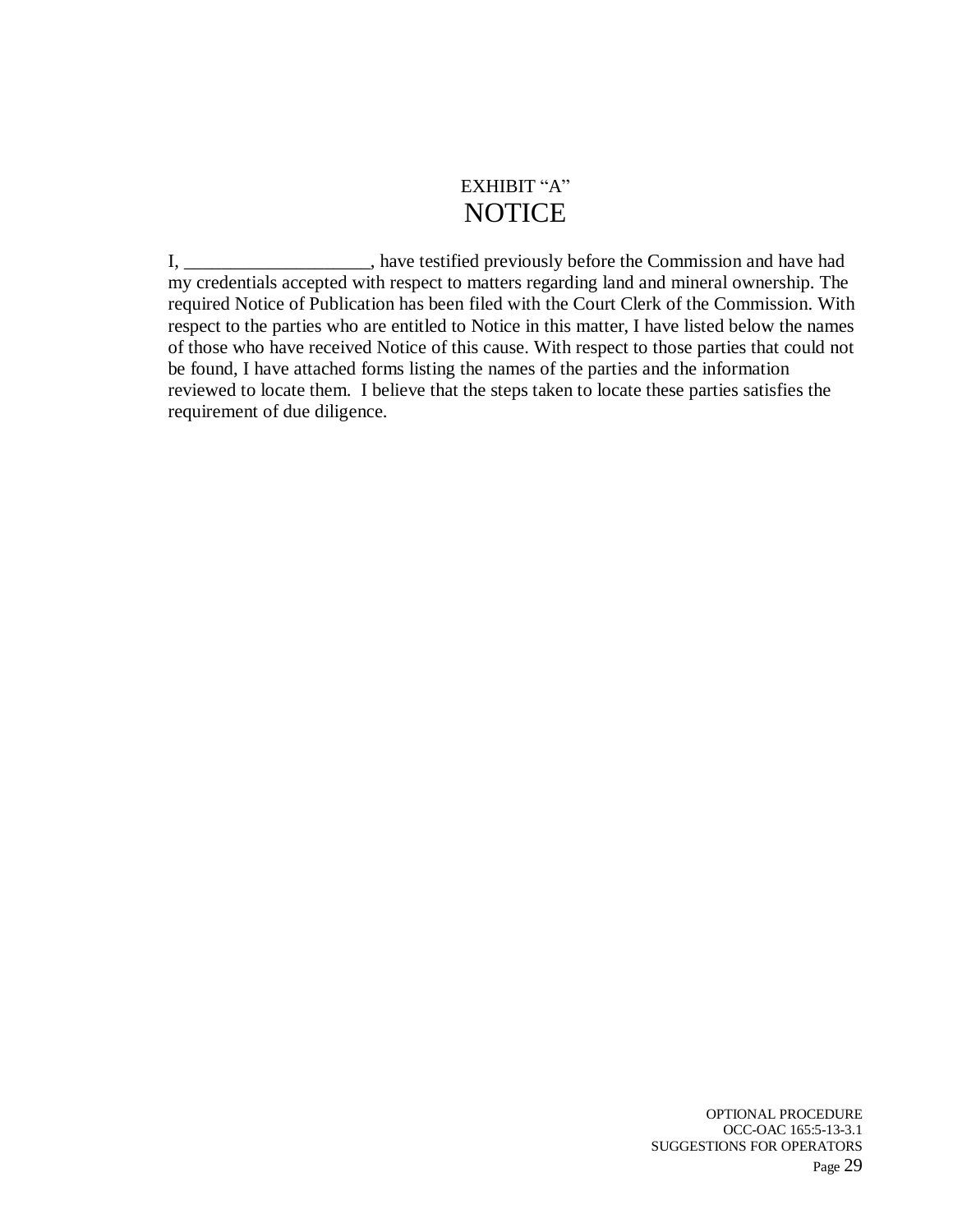Attachment for Exhibit "A"

Name:\_\_\_\_\_\_\_\_\_\_\_\_\_\_\_\_\_\_\_\_\_\_\_\_\_\_\_\_\_\_\_\_\_\_

| In order to locate the person named above, I searched the following sources: |  |
|------------------------------------------------------------------------------|--|
| (Please check all items that apply)                                          |  |

| The land records located in the County Clerk's office of the County where<br>the well is located.              |
|----------------------------------------------------------------------------------------------------------------|
| The records of the Court Clerk of the County of the where the well is located.<br>(To include probate records) |
| The telephone books of all cities located in the county where the well is<br>located.                          |
| The following internet sites:                                                                                  |
| County.                                                                                                        |
| Records of the Oklahoma Secretary of State.                                                                    |
| Records of the Oklahoma Corporation Commission.                                                                |
| Other                                                                                                          |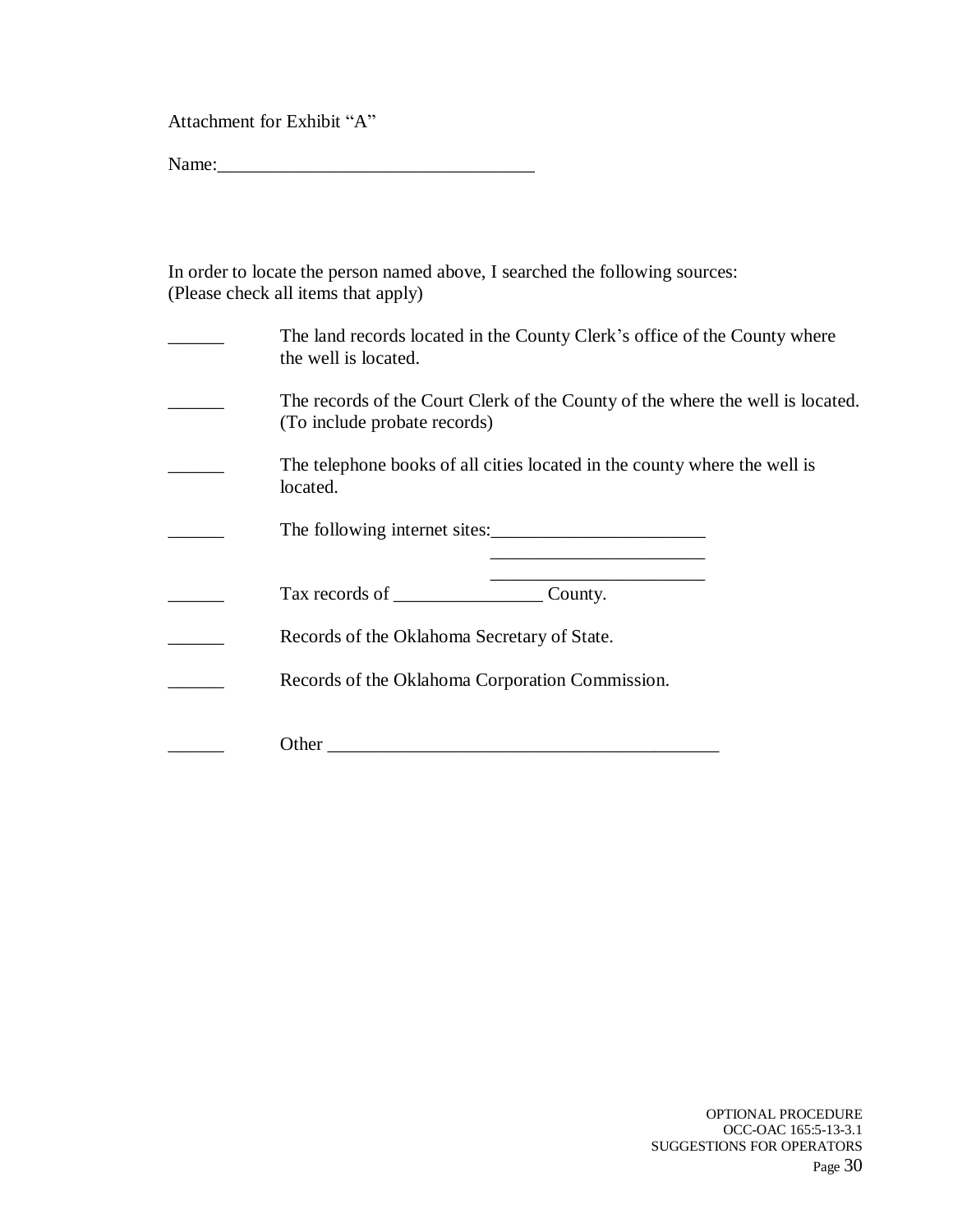### EXHIBIT "B" *PROPOSED LOCATION*

T5N-R29E, Big County Oklahoma

|                   | 3-5N-29E<br>No Spacing Found                |                            | 2-5N-29E<br>No Spacing Found  |                                  | 1-5N-29E<br>(1)                                         |
|-------------------|---------------------------------------------|----------------------------|-------------------------------|----------------------------------|---------------------------------------------------------|
|                   | 10-5N-29E<br>(1)<br>(2)                     |                            | 11-5N-29E<br>No Spacing Found |                                  | 12-5N-29E<br>No Spacing Found                           |
|                   | 15-5N-29E<br>(1)<br>(2)<br>(3)              |                            | 14-5N-29E<br>No Spacing Found |                                  | 13-5N-29E<br>No Spacing Found                           |
| (1)<br>(2)<br>(3) | Formation<br>Arbuckle<br>Hunton<br>Cromwell | Acres<br>640<br>640<br>640 | Type<br>Gas<br>Gas<br>Gas     | Order<br>99999<br>99998<br>99997 | Lands Affected<br>All 1, 10, 15<br>All 10, 15<br>All 15 |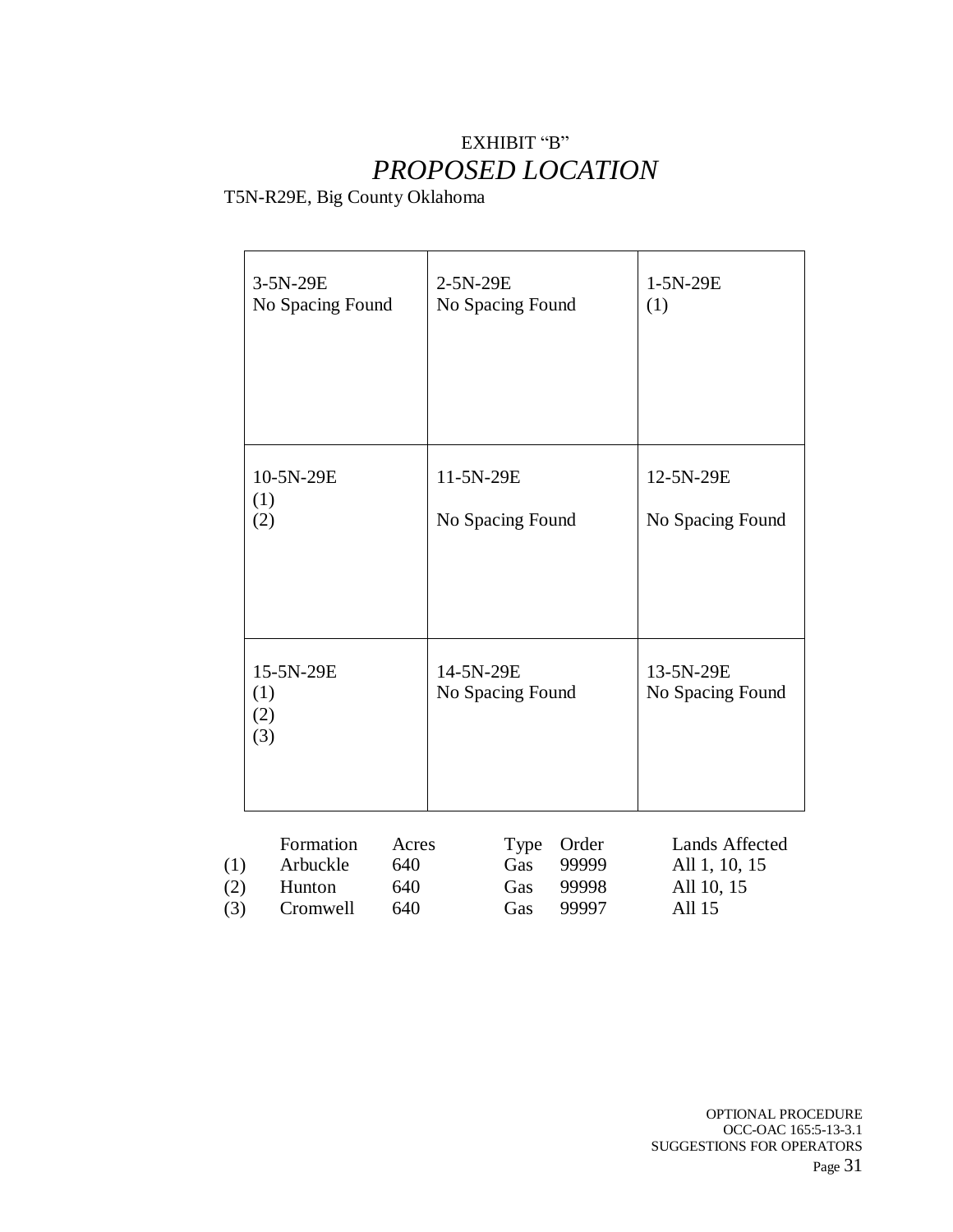#### OKLAHOMA CORPORATION COMMISSION P. O. BOX 52000 OKLAHOMA CITY, OK 73152-2000

#### **AFFIDAVIT FOR LOCATION EXCEPTION**

Cause CD No. \_\_\_\_\_\_\_\_\_\_\_\_\_\_\_

|    | Legal Description:                                                                                                                                                                                                                                                                                                                                                                                                                                                                                      |  |
|----|---------------------------------------------------------------------------------------------------------------------------------------------------------------------------------------------------------------------------------------------------------------------------------------------------------------------------------------------------------------------------------------------------------------------------------------------------------------------------------------------------------|--|
|    | STATE OF OKLAHOMA<br>$\rightarrow$                                                                                                                                                                                                                                                                                                                                                                                                                                                                      |  |
|    | $\begin{tabular}{cc} COUNTY OF \end{tabular} \begin{tabular}{c} & & & \cr \hline & & & \cr \hline \end{tabular} \begin{tabular}{c} \begin{tabular}{c} \multicolumn{2}{c}{} & \multicolumn{2}{c}{} & \multicolumn{2}{c}{} \\ \multicolumn{2}{c}{} & \multicolumn{2}{c}{} \\ \multicolumn{2}{c}{} & \multicolumn{2}{c}{} \\ \hline \end{tabular} \end{tabular} \begin{tabular}{c} \multicolumn{2}{c}{} & \multicolumn{2}{c}{} \\ \multicolumn{2}{c}{} & \multicolumn{2}{c}{} \\ \multicolumn{2}{c}{} & \$ |  |
|    | I, the undersigned, being duly sworn and upon oath, state as follows:                                                                                                                                                                                                                                                                                                                                                                                                                                   |  |
| 1. | Has the Applicant authorized the Affiant to testify to matters in this Affidavit?<br>$Yes$ No                                                                                                                                                                                                                                                                                                                                                                                                           |  |
| 2. | Has the Affiant testified before the Commission before and have their credentials<br>been accepted with respect to matters regarding land and mineral ownership?<br>$\frac{1}{\sqrt{1-\frac{1}{2}}}$ Yes $\frac{1}{\sqrt{1-\frac{1}{2}}}$ No                                                                                                                                                                                                                                                            |  |
| 3. | Does the Applicant have the right to drill and operate wells in the State of<br>Oklahoma? _____Yes _____No                                                                                                                                                                                                                                                                                                                                                                                              |  |
| 4. | Does the Applicant have the current right to drill in the subject unit (or lands if<br>unspaced)? ____ Yes ____ No                                                                                                                                                                                                                                                                                                                                                                                      |  |
| 5. | Notice: Attached as Exhibit "A".                                                                                                                                                                                                                                                                                                                                                                                                                                                                        |  |
| 6. | Any amendments/dismissals to the original application? ________ Yes _______ No<br>If Yes, explain.                                                                                                                                                                                                                                                                                                                                                                                                      |  |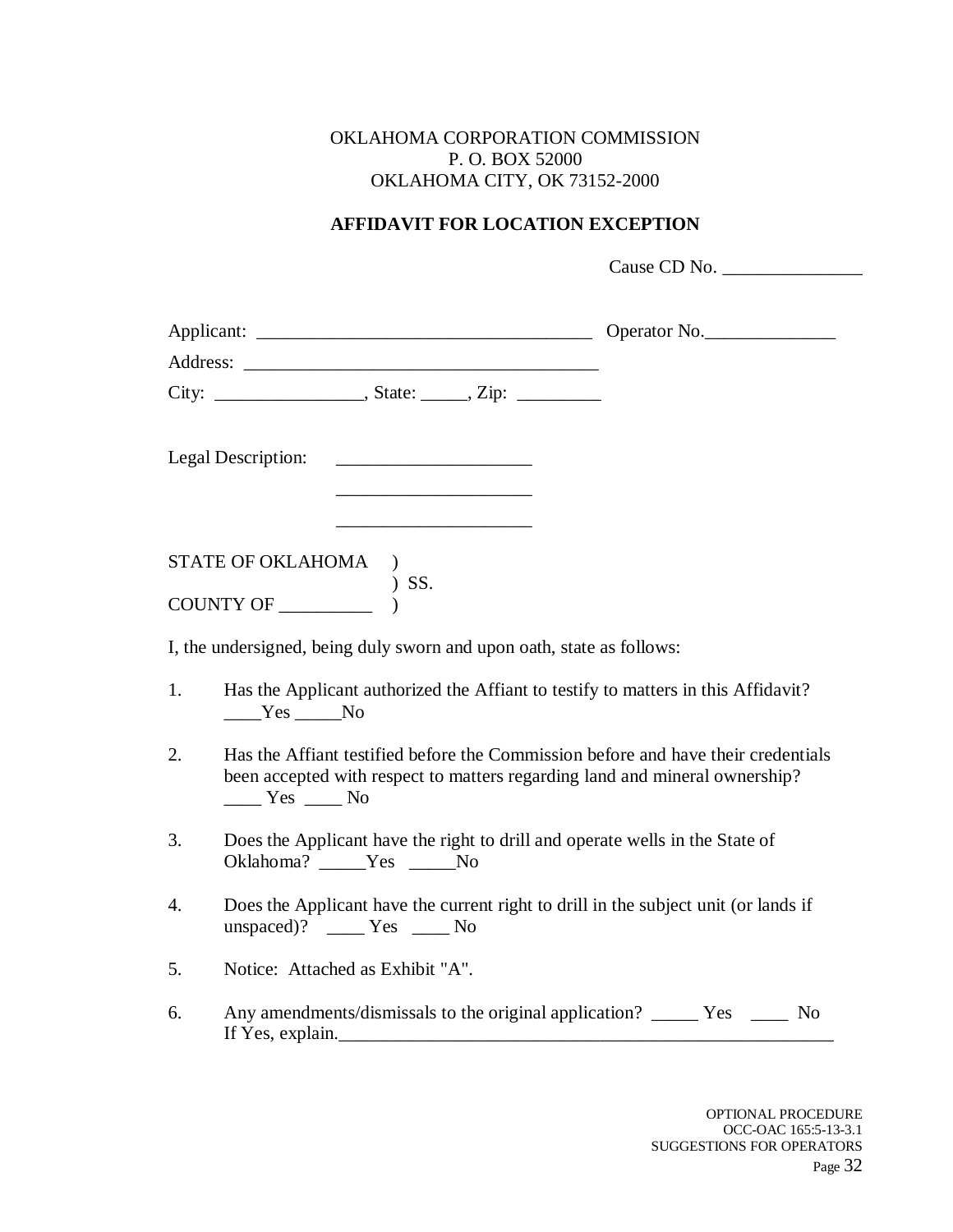#### THE ABOVE AND FOREGOING IS TRUE AND CORRECT TO THE BEST OF MY KNOWLEDGE AND BELIEF.

### FURTHER AFFIANT SAYETH NOT.

| Subscribed and sworn to before me this ______ day of ______________, 2003.                                                                                                                              | Title                                                                                                              |                                                                                                                                                                                                                                                                                                                                                                                                                                                                    |
|---------------------------------------------------------------------------------------------------------------------------------------------------------------------------------------------------------|--------------------------------------------------------------------------------------------------------------------|--------------------------------------------------------------------------------------------------------------------------------------------------------------------------------------------------------------------------------------------------------------------------------------------------------------------------------------------------------------------------------------------------------------------------------------------------------------------|
|                                                                                                                                                                                                         | <b>Notary Public</b>                                                                                               |                                                                                                                                                                                                                                                                                                                                                                                                                                                                    |
|                                                                                                                                                                                                         |                                                                                                                    | No.                                                                                                                                                                                                                                                                                                                                                                                                                                                                |
|                                                                                                                                                                                                         |                                                                                                                    |                                                                                                                                                                                                                                                                                                                                                                                                                                                                    |
|                                                                                                                                                                                                         |                                                                                                                    |                                                                                                                                                                                                                                                                                                                                                                                                                                                                    |
|                                                                                                                                                                                                         |                                                                                                                    |                                                                                                                                                                                                                                                                                                                                                                                                                                                                    |
| $Yes$ No                                                                                                                                                                                                |                                                                                                                    |                                                                                                                                                                                                                                                                                                                                                                                                                                                                    |
| Has the Affiant testified before the Commission before and have their credentials<br>been accepted with respect to matters regarding geology?<br>$\rule{1em}{0.15mm}$ Yes $\rule{1em}{0.15mm}$ No       |                                                                                                                    |                                                                                                                                                                                                                                                                                                                                                                                                                                                                    |
| for each?                                                                                                                                                                                               |                                                                                                                    |                                                                                                                                                                                                                                                                                                                                                                                                                                                                    |
|                                                                                                                                                                                                         |                                                                                                                    |                                                                                                                                                                                                                                                                                                                                                                                                                                                                    |
| Identify all adjacent offset operators of wells which produce from the same common<br>source(s) of supply covered by the application toward which the applicant proposes<br>to drill. (See Exhibit "B") |                                                                                                                    |                                                                                                                                                                                                                                                                                                                                                                                                                                                                    |
|                                                                                                                                                                                                         |                                                                                                                    |                                                                                                                                                                                                                                                                                                                                                                                                                                                                    |
|                                                                                                                                                                                                         |                                                                                                                    |                                                                                                                                                                                                                                                                                                                                                                                                                                                                    |
|                                                                                                                                                                                                         | $\begin{tabular}{ll} \textbf{STATE OF OKLAHOMA} & \textbf{)} \\ \textbf{COUNTY OF} & \textbf{)} SS. \end{tabular}$ | My Commission Expires:<br>I, the undersigned, being duly sworn and upon oath, state as follows:<br>Has the Applicant authorized the Affiant to testify to matters in this Affidavit?<br>What is the size of the drilling and spacing unit(s) and the prescribed legal location<br>Attach a plat showing the proposed location and adjacent wells which produce from<br>the same commons source(s) of supply. See Exhibit "B"<br>Reason for the location exception? |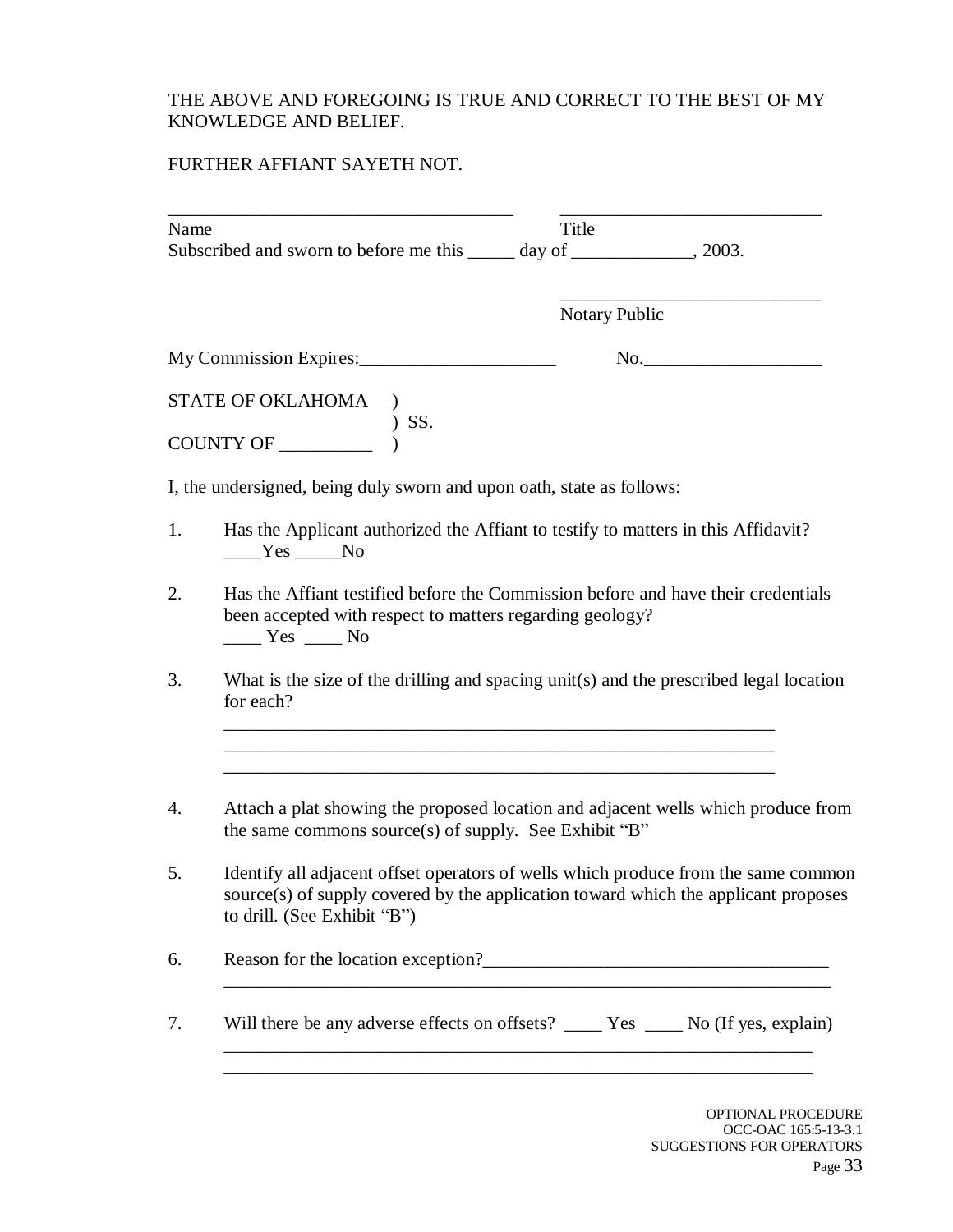- 8. Describe any proposed penalty on production from the proposed well.
- 9. What will be the predominant hydrocarbon produced?
- 10. Are any other orders of the Commission to be incorporated in this matter? \_\_\_\_\_ Yes \_\_\_\_\_No. (If yes, Orders are attached as Exhibit "C".)
- 11. Do any field rules exist? \_\_\_\_\_\_ Yes \_\_\_\_\_\_ No (If yes, please attach a copy of the field rules as Exhibit "D".)

\_\_\_\_\_\_\_\_\_\_\_\_\_\_\_\_\_\_\_\_\_\_\_\_\_\_\_\_\_\_\_\_\_\_\_\_\_\_\_\_\_\_\_\_\_\_\_\_\_\_\_\_\_\_\_\_\_\_\_\_\_\_\_

- 12. List the formation(s) (if unspaced) or common source(s) of supply (if spaced) which will be produced from the proposed well.
- 13. Is this an increased density well? \_\_\_\_ Yes \_\_\_\_\_ No (If yes, list Cause No. or if pending, the Cause No.) \_\_\_\_\_\_\_\_\_\_\_\_\_\_\_\_\_\_\_\_

\_\_\_\_\_\_\_\_\_\_\_\_\_\_\_\_\_\_\_\_\_\_\_\_\_\_\_\_\_\_\_\_\_\_\_\_\_\_\_\_\_\_\_\_\_\_\_\_\_\_\_\_\_\_\_\_\_\_\_

- 14. Will the well be drilled to a depth sufficient to produce the formations named?  $Yes$  No
- 15. FOR DIRECTIONAL WELLS ONLY: (a) Is an Interim Order being requested? \_\_\_Yes \_\_\_No (b) Will the bottom hole location be determined for the Final Order? \_\_\_Yes \_\_\_No
- 16. Who should be designated as the operator of the proposed well?\_\_\_\_\_\_\_\_\_\_\_\_
- 17. Will the granting of this Application prevent waste and protect correlative rights? Yes No

THE ABOVE AND FOREGOING IS TRUE AND CORRECT TO THE BEST OF MY KNOWLEDGE AND BELIEF.

#### FURTHER AFFIANT SAYETH NOT.

| Name                                                                                  | Title                |     |
|---------------------------------------------------------------------------------------|----------------------|-----|
| Subscribed and sworn to before me this $\qquad \qquad$ day of $\qquad \qquad$ , 2003. |                      |     |
|                                                                                       | <b>Notary Public</b> |     |
| My Commission Expires:                                                                |                      | No. |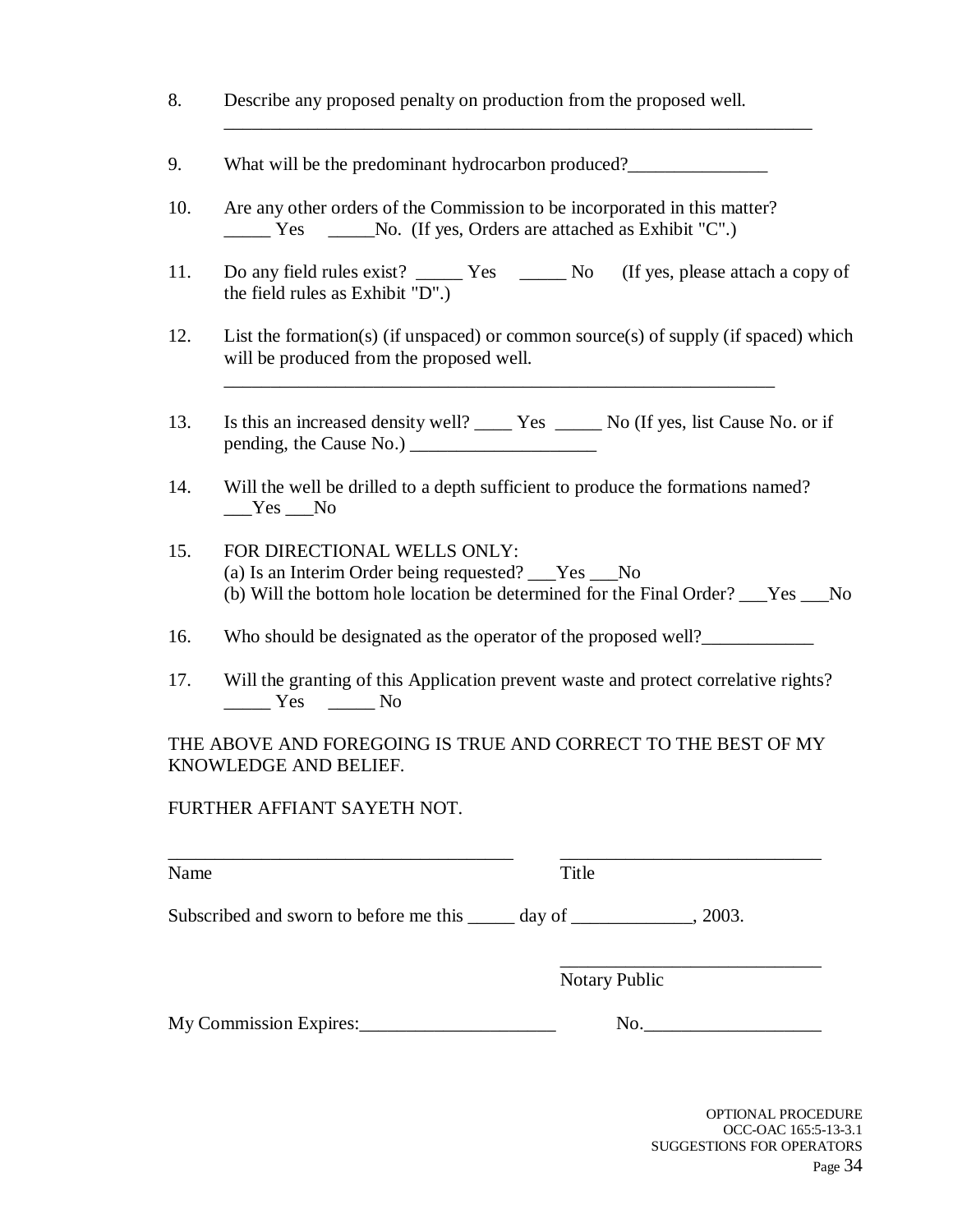### EXHIBIT "A" **NOTICE**

I, \_\_\_\_\_\_\_\_\_\_\_\_\_\_\_\_\_\_\_\_, have testified previously before the Commission and have had my credentials accepted with respect to matters regarding land and mineral ownership. The required Notice of Publication has been filed with the Court Clerk of the Commission. With respect to the parties who are entitled to Notice in this matter, I have listed below the names of those who have received Notice of this cause. With respect to those parties that could not be found, I have attached forms listing the names of the parties and the information reviewed to locate them. I believe that the steps taken to locate these parties satisfies the requirement of due diligence.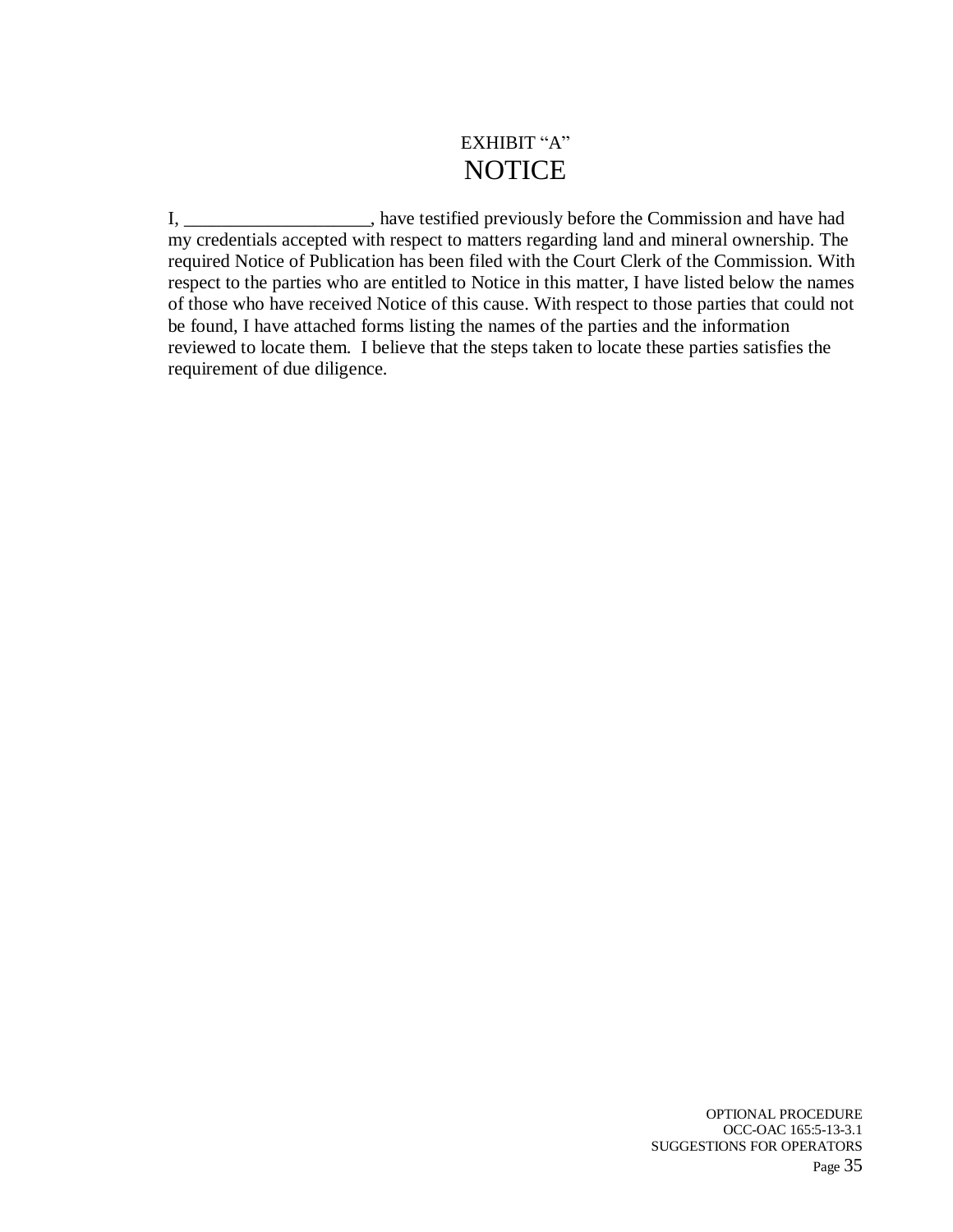Attachment for Exhibit "A"

Name:\_\_\_\_\_\_\_\_\_\_\_\_\_\_\_\_\_\_\_\_\_\_\_\_\_\_\_\_\_\_\_\_\_\_

| In order to locate the person named above, I searched the following sources: |
|------------------------------------------------------------------------------|
| (Please check all items that apply)                                          |

| The land records located in the County Clerk's office of the County where<br>the well is located.              |
|----------------------------------------------------------------------------------------------------------------|
| The records of the Court Clerk of the County of the where the well is located.<br>(To include probate records) |
| The telephone books of all cities located in the county where the well is<br>located.                          |
|                                                                                                                |
|                                                                                                                |
| Records of the Oklahoma Secretary of State.                                                                    |
| Records of the Oklahoma Corporation Commission.                                                                |
| Other                                                                                                          |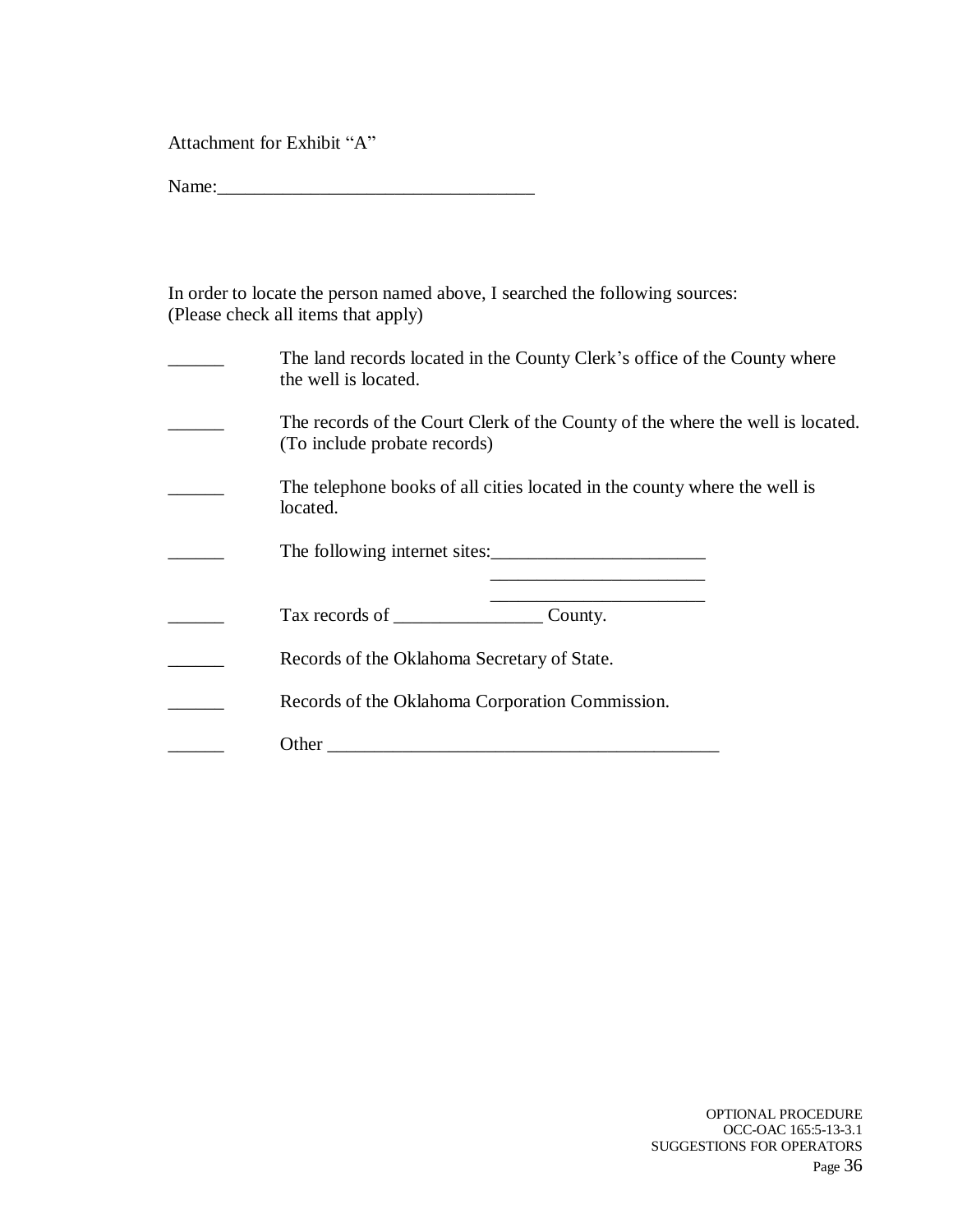# EXHIBIT "B" *PROPOSED LOCATION*

T5N-R29E, Big County Oklahoma

| Jones Oil |                   |           |
|-----------|-------------------|-----------|
| 3-5N-29E  | 2-5N-29E          | 1-5N-29E  |
|           |                   |           |
|           |                   |           |
|           |                   |           |
|           |                   |           |
|           |                   |           |
|           |                   |           |
|           |                   |           |
|           |                   |           |
|           |                   |           |
| 10-5N-29E | 11-5N-29E         | 12-5N-29E |
|           |                   |           |
|           |                   |           |
|           |                   |           |
|           |                   |           |
|           | X                 |           |
|           | Proposed Location |           |
|           |                   |           |
|           | Ace Prod. Co.     |           |
| 15-5N-29E | 14-5N-29E         | 13-5N-29E |
|           |                   |           |
|           |                   |           |
|           |                   |           |
|           |                   |           |
|           |                   |           |
|           |                   |           |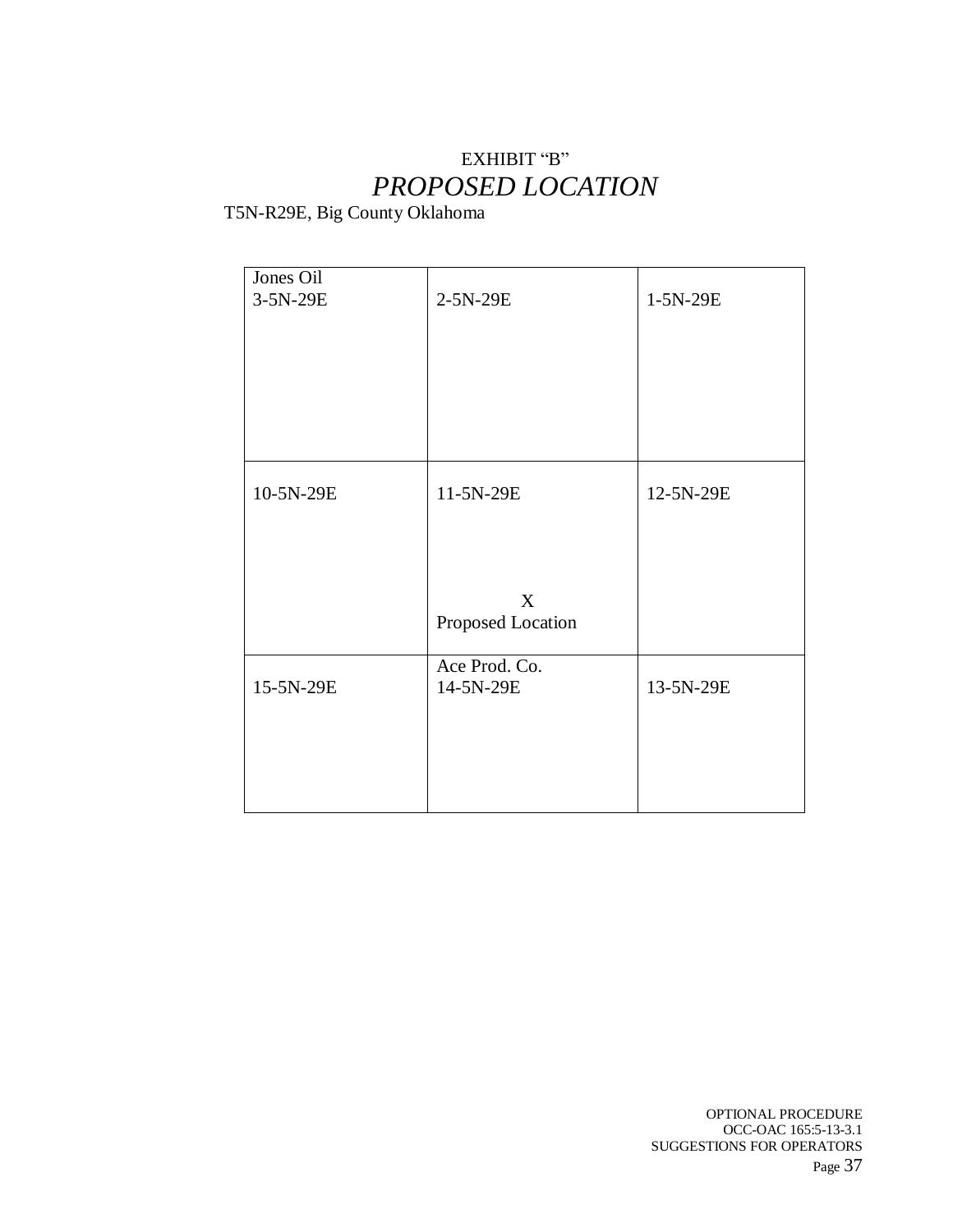### OKLAHOMA CORPORATION COMMISSION P. O. BOX 52000 OKLAHOMA CITY, OK 73152-2000

## **AFFIDAVIT FOR INCREASED DENSITY**

Cause CD No. \_\_\_\_\_\_\_\_\_\_\_\_\_\_\_

|    | Legal Description:                                                                                                                                                           |  |
|----|------------------------------------------------------------------------------------------------------------------------------------------------------------------------------|--|
|    | STATE OF OKLAHOMA )                                                                                                                                                          |  |
|    | ) SS.<br>COUNTY OF                                                                                                                                                           |  |
|    | I, the undersigned, being duly sworn and upon oath, state as follows:                                                                                                        |  |
| 1. | Has the Applicant authorized the Affiant to testify to matters in this Affidavit?<br>$Yes$ No                                                                                |  |
| 2. | Has the Affiant testified before the Commission before and have their credentials<br>been accepted with respect to matters regarding land and mineral ownership?<br>$Yes$ No |  |
| 3. | Does the Applicant have the right to drill and operate wells in the State of<br>Oklahoma? ______ Yes _____ No                                                                |  |
| 4. | Does the Applicant have the current right to drill in the subject unit? _____ Yes<br>$\_\_$ No                                                                               |  |
| 5. | Notice: Attached as Exhibit "A".                                                                                                                                             |  |
| 6. | Any amendments/dismissals to the original application? ________ Yes _______ No<br>If yes, explain.                                                                           |  |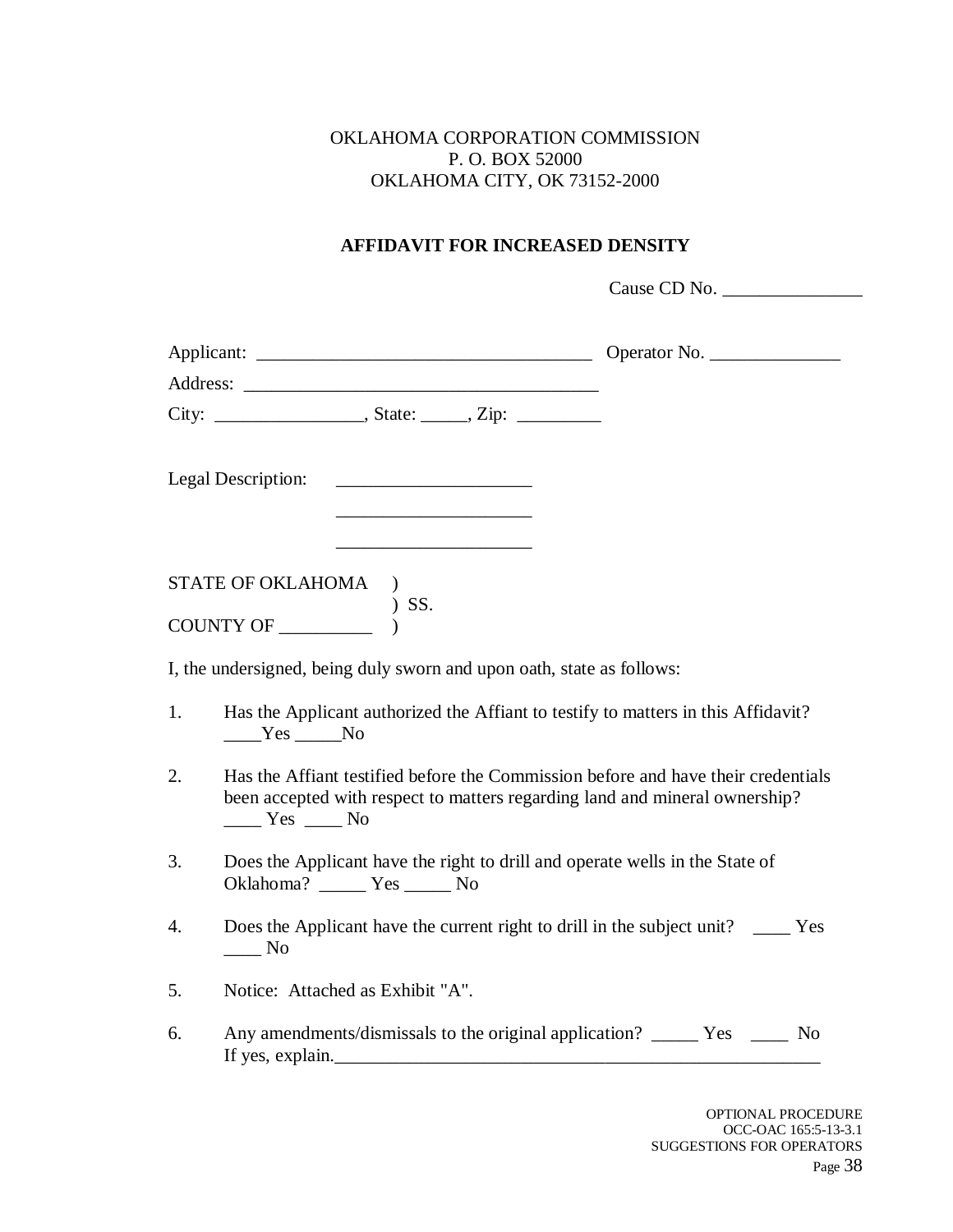### THE ABOVE AND FOREGOING IS TRUE AND CORRECT TO THE BEST OF MY KNOWLEDGE AND BELIEF.

## FURTHER AFFIANT SAYETH NOT.

| Name | Subscribed and sworn to before me this ______ day of ______________, 2003.                                                                                                                                                                                                                                                                                                                                                                                                                                                                                             | Title                |     |
|------|------------------------------------------------------------------------------------------------------------------------------------------------------------------------------------------------------------------------------------------------------------------------------------------------------------------------------------------------------------------------------------------------------------------------------------------------------------------------------------------------------------------------------------------------------------------------|----------------------|-----|
|      |                                                                                                                                                                                                                                                                                                                                                                                                                                                                                                                                                                        | <b>Notary Public</b> |     |
|      | My Commission Expires:                                                                                                                                                                                                                                                                                                                                                                                                                                                                                                                                                 |                      | No. |
|      | $\begin{tabular}{ll} \textbf{STATE OF OKLAHOMA} & \textbf{)} \\ \textbf{COUNTY OF} & \textbf{)} SS. \end{tabular}$                                                                                                                                                                                                                                                                                                                                                                                                                                                     |                      |     |
|      | I, the undersigned, being duly sworn and upon oath, state as follows:                                                                                                                                                                                                                                                                                                                                                                                                                                                                                                  |                      |     |
| 1.   | Has the Applicant authorized the Affiant to testify to matters in this Affidavit?<br>$Yes$ No                                                                                                                                                                                                                                                                                                                                                                                                                                                                          |                      |     |
| 2.   | Has the Affiant testified before the Commission before and have their credentials<br>been accepted with respect to matters regarding geology?<br>$\frac{1}{\sqrt{1-\frac{1}{1-\frac{1}{1-\frac{1}{1-\frac{1}{1-\frac{1}{1-\frac{1}{1-\frac{1}{1-\frac{1}{1-\frac{1}{1-\frac{1}{1-\frac{1}{1-\frac{1}{1-\frac{1}{1-\frac{1}{1-\frac{1}{1-\frac{1}{1-\frac{1}{1-\frac{1}{1-\frac{1}{1-\frac{1}{1-\frac{1}{1-\frac{1}{1-\frac{1}{1-\frac{1}{1-\frac{1}{1-\frac{1}{1-\frac{1}{1-\frac{1}{1-\frac{1}{1-\frac{1}{1-\frac{1}{1-\frac{1}{1-\frac{1}{1-\frac{1}{1-\frac{1}{1-\$ |                      |     |
| 3.   | List the common source(s) of supply for which the Increased Density is sought.                                                                                                                                                                                                                                                                                                                                                                                                                                                                                         |                      |     |
| 4.   | What is the size of the subject drilling and spacing unit(s)? $\frac{1}{\sqrt{1 - \frac{1}{\sqrt{1 - \frac{1}{\sqrt{1 - \frac{1}{\sqrt{1 - \frac{1}{\sqrt{1 - \frac{1}{\sqrt{1 - \frac{1}{\sqrt{1 - \frac{1}{\sqrt{1 - \frac{1}{\sqrt{1 - \frac{1}{\sqrt{1 - \frac{1}{\sqrt{1 - \frac{1}{\sqrt{1 - \frac{1}{\sqrt{1 - \frac{1}{\sqrt{1 - \frac{1}{\sqrt{1 - \frac{1}{\sqrt{$                                                                                                                                                                                           |                      |     |
| 5.   | Identify existing wells in the subject unit which produce or have produced from the<br>common source(s) of supply and the cumulative production history of unit wells and<br>offset unit wells which produce or have produced from the same common source(s)<br>of supply. See Exhibit "B".                                                                                                                                                                                                                                                                            |                      |     |
| 6.   | Identify all offset operators of wells in adjoining units that produce from the same<br>zones covered by the application. See Exhibit "B"                                                                                                                                                                                                                                                                                                                                                                                                                              |                      |     |
| 7.   | Describe the characteristics of the common source(s) of supply in the subject drilling<br>and spacing unit. (Attach all supporting maps and documents as Exhibit<br>"C".)                                                                                                                                                                                                                                                                                                                                                                                              |                      |     |

\_\_\_\_\_\_\_\_\_\_\_\_\_\_\_\_\_\_\_\_\_\_\_\_\_\_\_\_\_\_\_\_\_\_\_\_\_\_\_\_\_\_\_\_\_\_\_\_\_\_\_\_\_\_\_\_\_\_\_\_\_\_\_\_\_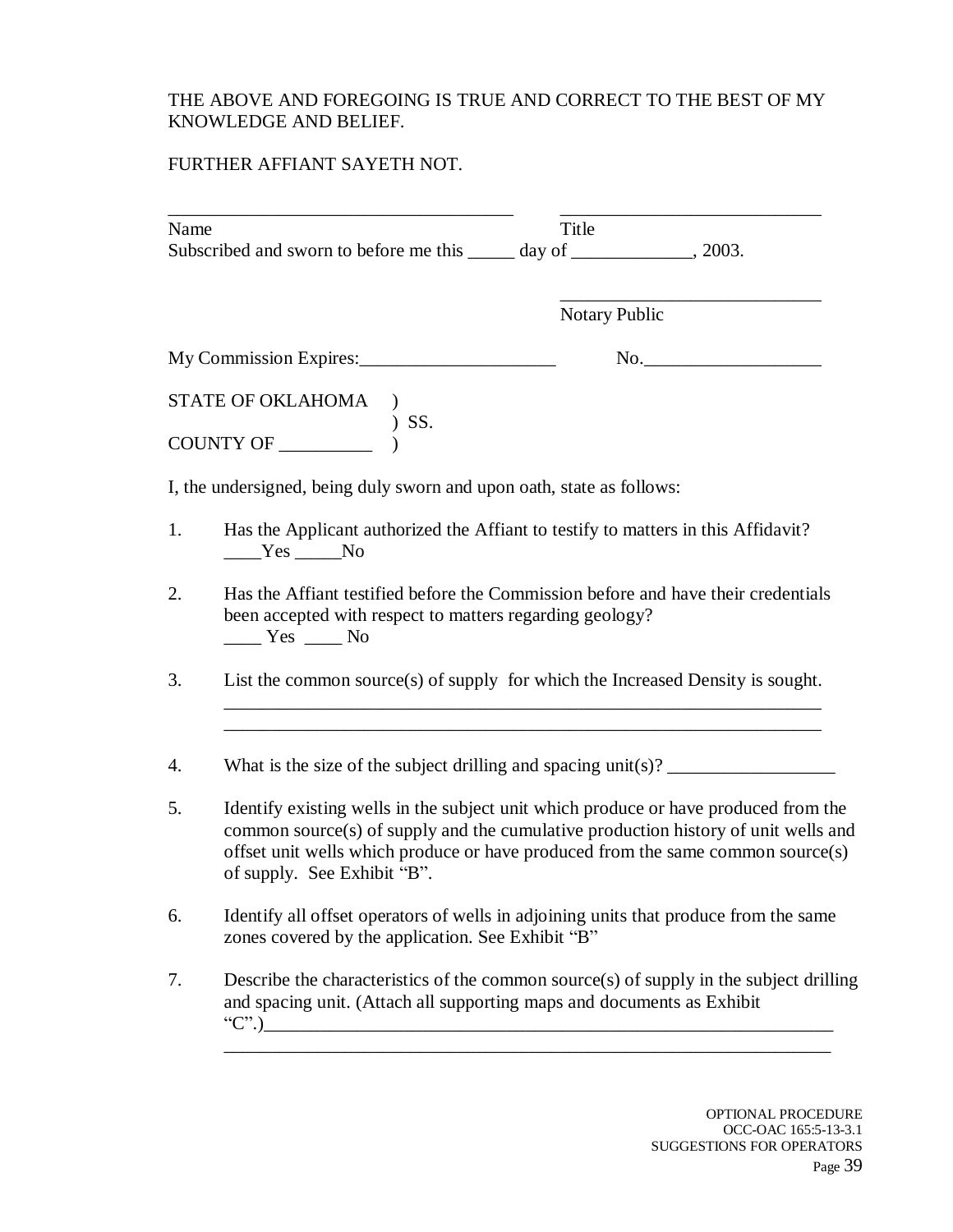### THE ABOVE AND FOREGOING IS TRUE AND CORRECT TO THE BEST OF MY KNOWLEDGE AND BELIEF.

### FURTHER AFFIANT SAYETH NOT.

| Name | Subscribed and sworn to before me this ______ day of ______________, 2003.                                                                                                                                          | Title                |
|------|---------------------------------------------------------------------------------------------------------------------------------------------------------------------------------------------------------------------|----------------------|
|      |                                                                                                                                                                                                                     | <b>Notary Public</b> |
|      | My Commission Expires:                                                                                                                                                                                              | $\mathbf{No.}$       |
|      | STATE OF OKLAHOMA<br>) SS.<br>COUNTY OF                                                                                                                                                                             |                      |
|      |                                                                                                                                                                                                                     |                      |
|      | I, the undersigned, being duly sworn and upon oath, state as follows:                                                                                                                                               |                      |
| 1.   | Has the Applicant authorized the Affiant to testify to matters in this Affidavit?<br>$Yes$ No                                                                                                                       |                      |
| 2.   | Has the Affiant testified before the Commission before and have their credentials<br>been accepted with respect to matters regarding engineering and reservoir<br>characteristics?<br>$Yes$ No                      |                      |
| 3.   | Describe the drainage pattern for the existing unit well(s). (Attach all supporting<br>maps and documents as Exhibit "D" for review)                                                                                |                      |
| 4.   | How will the unit allowable be shared by the proposed increased density well?                                                                                                                                       |                      |
| 5.   | What will be the predominant hydrocarbon produced?                                                                                                                                                                  |                      |
| 6.   | Is the proposed increased density well necessary to recover reserves that would not<br>be economically and efficiently recovered by the existing well or wells in the same<br>common source of supply? ___Yes ___No |                      |
| 7.   | Will the increased density well be economical? __Yes __No                                                                                                                                                           |                      |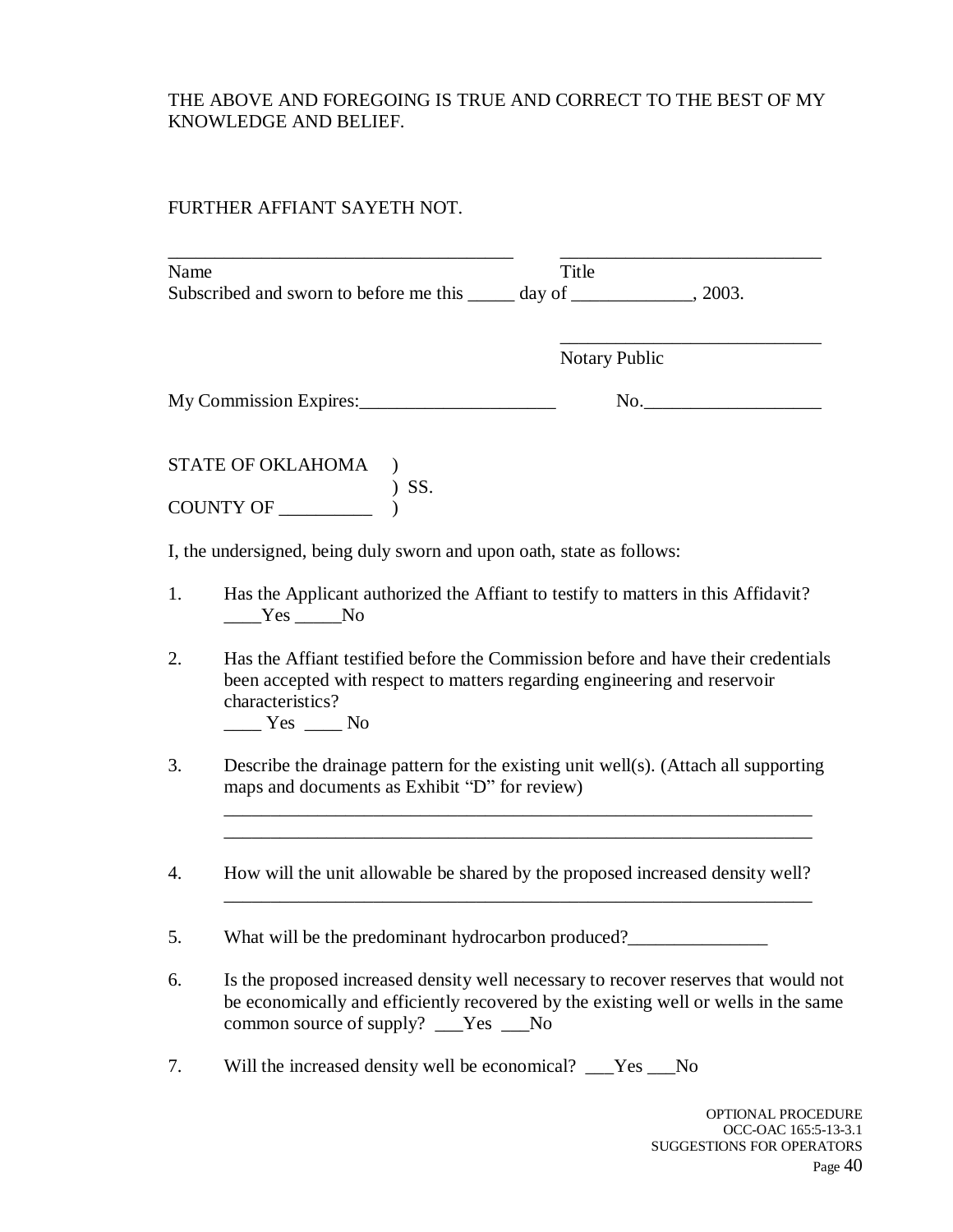- 8. Are any other orders of the Commission to be incorporated in this matter? \_\_\_\_\_ Yes \_\_\_\_\_No. (If yes, Orders are attached as Exhibit "E".)
- 9. Do any field rules exist? \_\_\_\_\_\_ Yes \_\_\_\_\_\_ No (If yes, please attach a copy of the field rules as Exhibit "F".)
- 10. State the change of condition or change in knowledge of condition that supports the need for the proposed increased density well.

\_\_\_\_\_\_\_\_\_\_\_\_\_\_\_\_\_\_\_\_\_\_\_\_\_\_\_\_\_\_\_\_\_\_\_\_\_\_\_\_\_\_\_\_\_\_\_\_\_\_\_\_\_\_\_\_\_\_\_\_\_\_\_

\_\_\_\_\_\_\_\_\_\_\_\_\_\_\_\_\_\_\_\_\_\_\_\_\_\_\_\_\_\_\_\_\_\_\_\_\_\_\_\_\_\_\_\_\_\_\_\_\_\_\_\_\_\_\_\_\_\_\_\_\_\_\_

- 11. Will the proposed well prevent waste and protect correlative rights?  $\frac{1}{\sqrt{1-\frac{1}{c}}}$  Yes  $\frac{1}{\sqrt{1-\frac{1}{c}}}$  No
- 12. Who should be designated operator of the proposed increased density well?

#### THE ABOVE AND FOREGOING IS TRUE AND CORRECT TO THE BEST OF MY KNOWLEDGE AND BELIEF.

#### FURTHER AFFIANT SAYETH NOT.

| Name                                                            | Title                |        |
|-----------------------------------------------------------------|----------------------|--------|
| Subscribed and sworn to before me this ______ day of __________ |                      | .2003. |
|                                                                 | <b>Notary Public</b> |        |
| My Commission Expires:                                          |                      | No.    |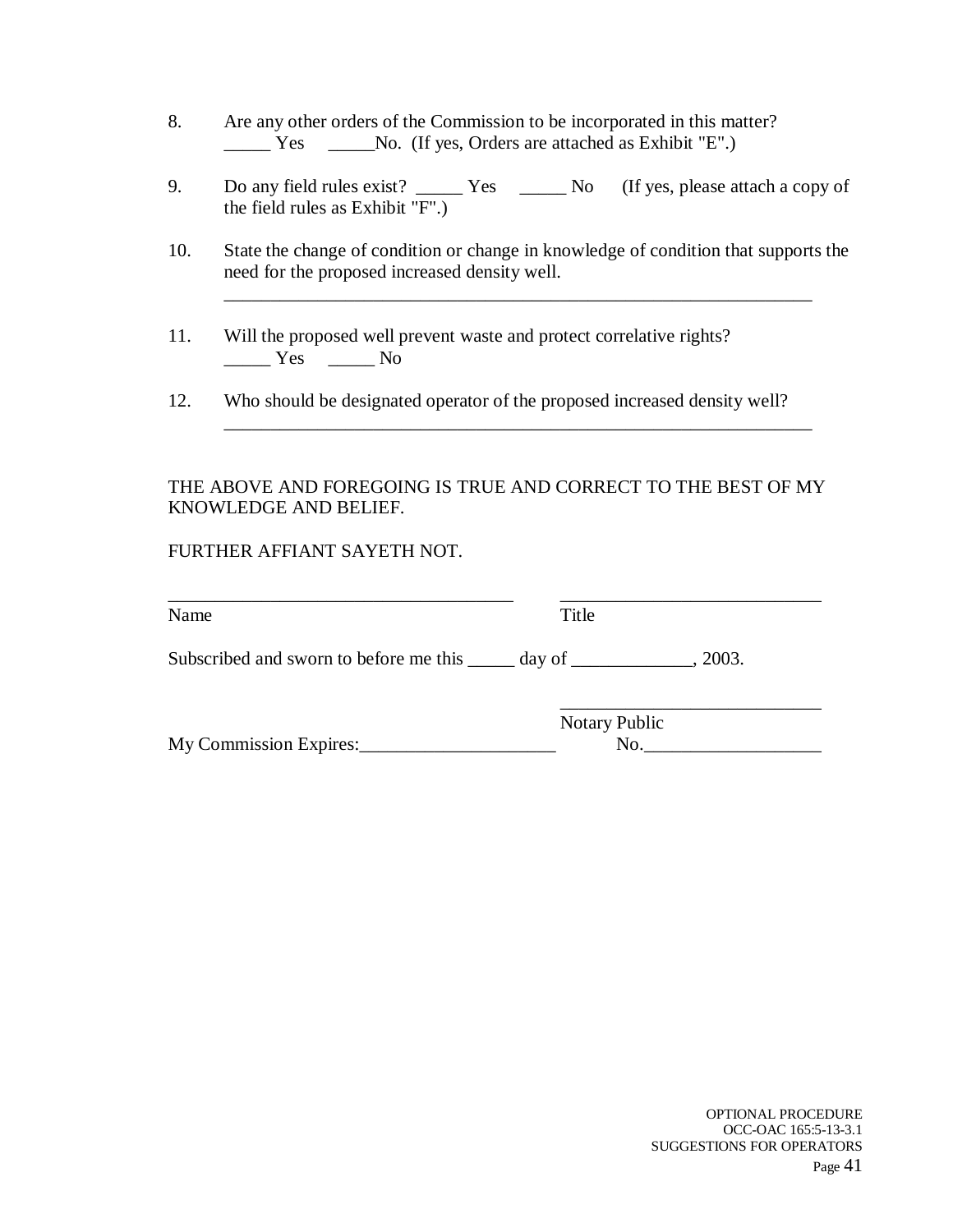# EXHIBIT "A" **NOTICE**

I, \_\_\_\_\_\_\_\_\_\_\_\_\_\_\_\_\_, have testified previously before the Commission and have had my credentials accepted with respect to matters regarding land and mineral ownership. The required Notice of Publication has been filed with the Court Clerk of the Commission. With respect to the parties who are entitled to Notice in this matter, I have listed below the names of those who have received Notice of this cause. With respect to those parties that could not be found, I have attached forms listing the names of the parties and the information reviewed to locate them. I believe that the steps taken to locate these parties satisfies the requirement of due diligence.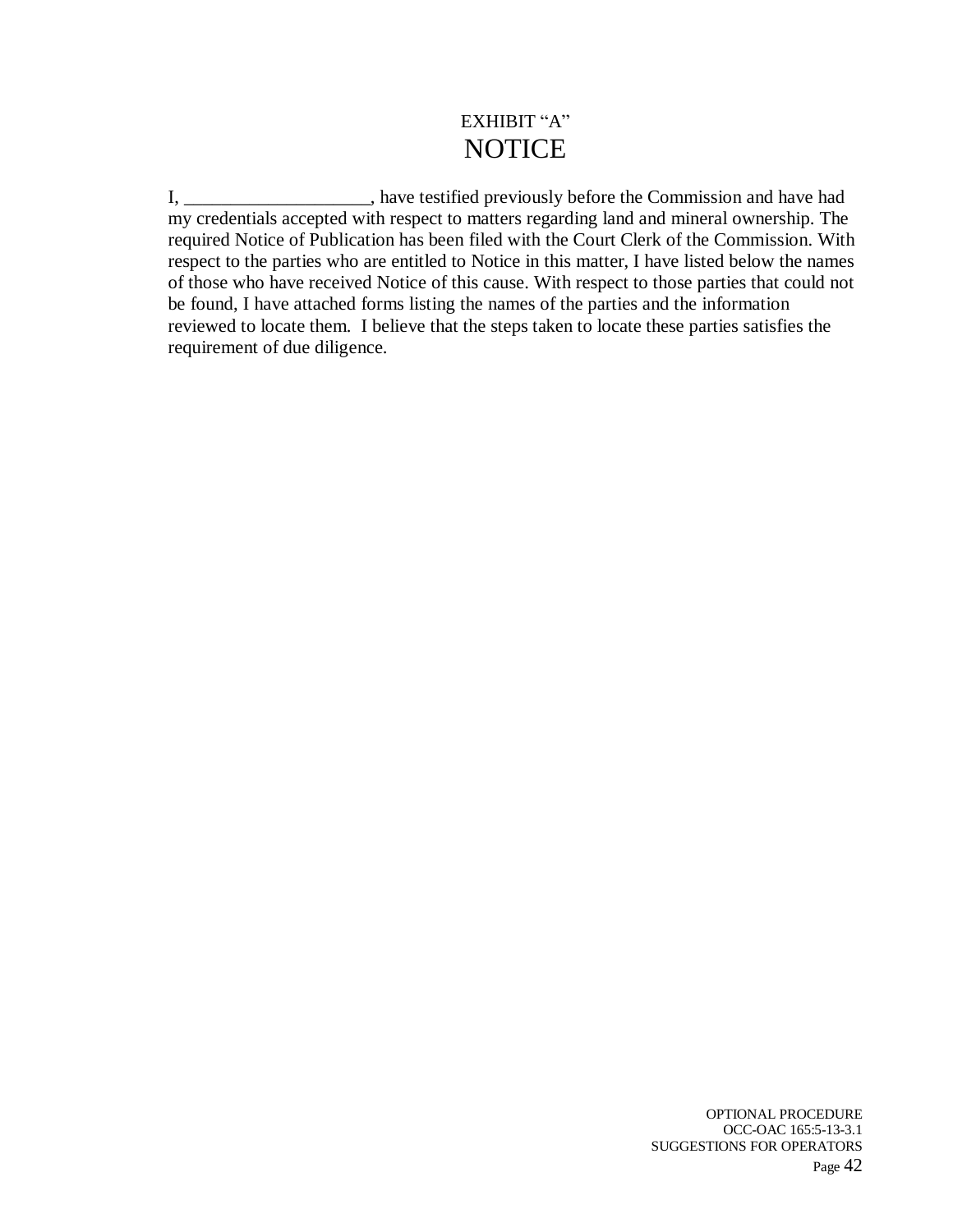Attachment for Exhibit "A"

Name:\_\_\_\_\_\_\_\_\_\_\_\_\_\_\_\_\_\_\_\_\_\_\_\_\_\_\_\_\_\_\_\_\_\_

| In order to locate the person named above, I searched the following sources: |
|------------------------------------------------------------------------------|
| (Please check all items that apply)                                          |

| The land records located in the County Clerk's office of the County where<br>the well is located.              |
|----------------------------------------------------------------------------------------------------------------|
| The records of the Court Clerk of the County of the where the well is located.<br>(To include probate records) |
| The telephone books of all cities located in the county where the well is<br>located.                          |
| The following internet sites:                                                                                  |
|                                                                                                                |
| Tax records of County.                                                                                         |
| Records of the Oklahoma Secretary of State.                                                                    |
| Records of the Oklahoma Corporation Commission.                                                                |
| Other                                                                                                          |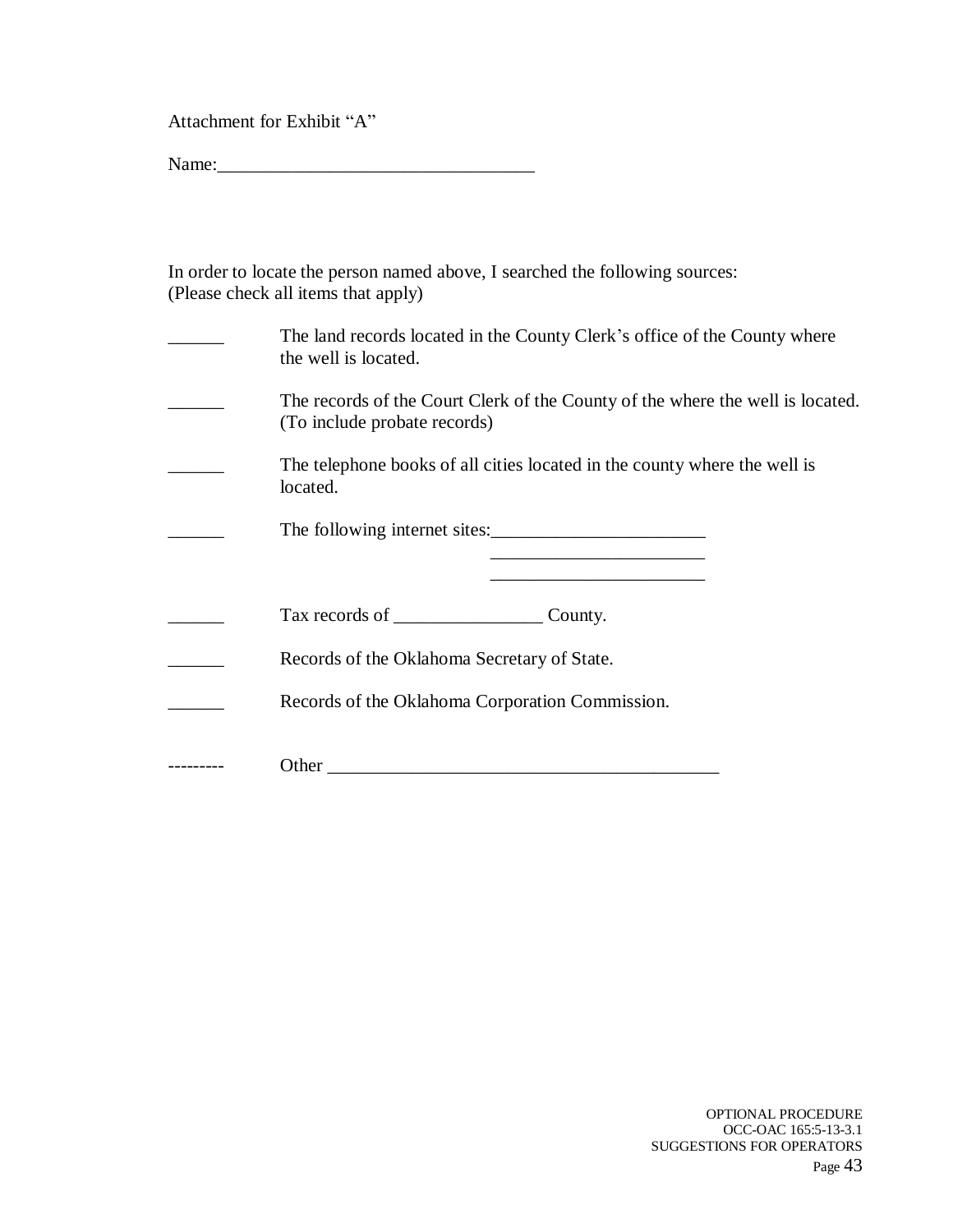# EXHIBIT "B" *EXISTING WELLS IN UNIT, PRODUCTION HISTORY AND OFFSET OPERATORS*

## T5N, R29E, Big County, Oklahoma

| <b>ABC</b> Operating   |                 |           |
|------------------------|-----------------|-----------|
| 3-5N-29E               | 2-5N-29E        | 1-5N-29E  |
|                        |                 |           |
|                        |                 |           |
|                        |                 |           |
| X                      |                 |           |
| Acme #1                |                 |           |
| (production #s)        |                 |           |
|                        |                 |           |
|                        |                 |           |
|                        |                 |           |
| <b>Jones Operating</b> |                 |           |
| 10-5N-29E              | 11-5N-29E       | 12-5N-29E |
|                        |                 |           |
|                        |                 |           |
|                        |                 |           |
| $\mathbf{X}$           | $\mathbf{X}$    |           |
| King 1-A               | Ace #4          |           |
| (production #s)        | (production #s) |           |
|                        | X               |           |
|                        |                 |           |
|                        | Proposed well   |           |
| XYZ Oil Co.            |                 |           |
| 15-5N-29E              | 14-5N-29E       | 13-5N-29E |
|                        |                 |           |
| $\mathbf{x}$           |                 |           |
|                        |                 |           |
| King $1-B$             |                 |           |
| (production #s)        |                 |           |
|                        |                 |           |
|                        |                 |           |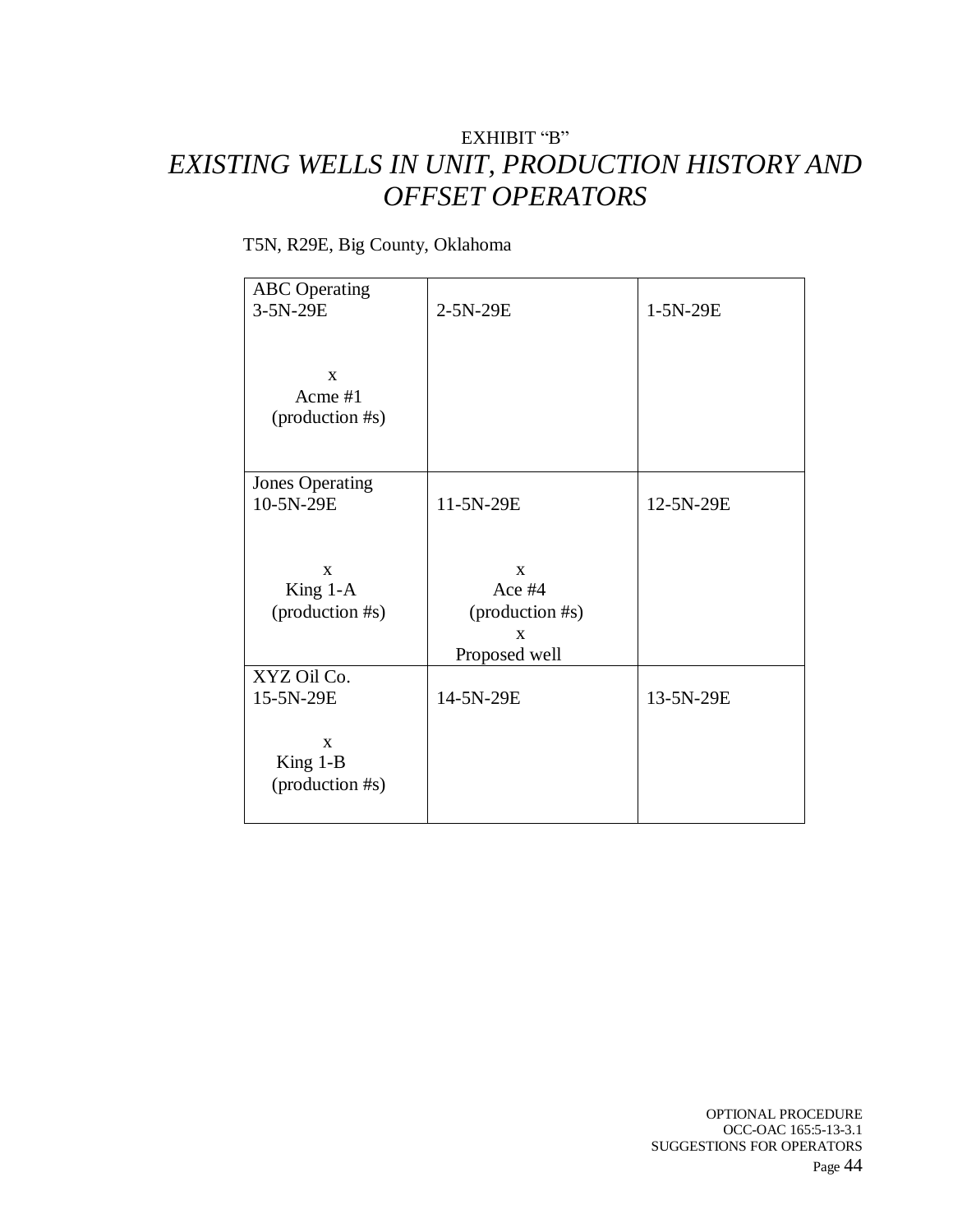# **SAMPLE ORDERS**

The applicant is responsible for submitted a proposed order and six copies to the administrative law judge. The following are sample orders developed from orders issued in actual applications. The sample orders are in a format which should be acceptable to the Administrative Law Judge. But note, the administrative law judge has the discretion to ask for special provisions where appropriate. If you have any questions on the requirements for orders, Commission staff counsel are available to assist you**.**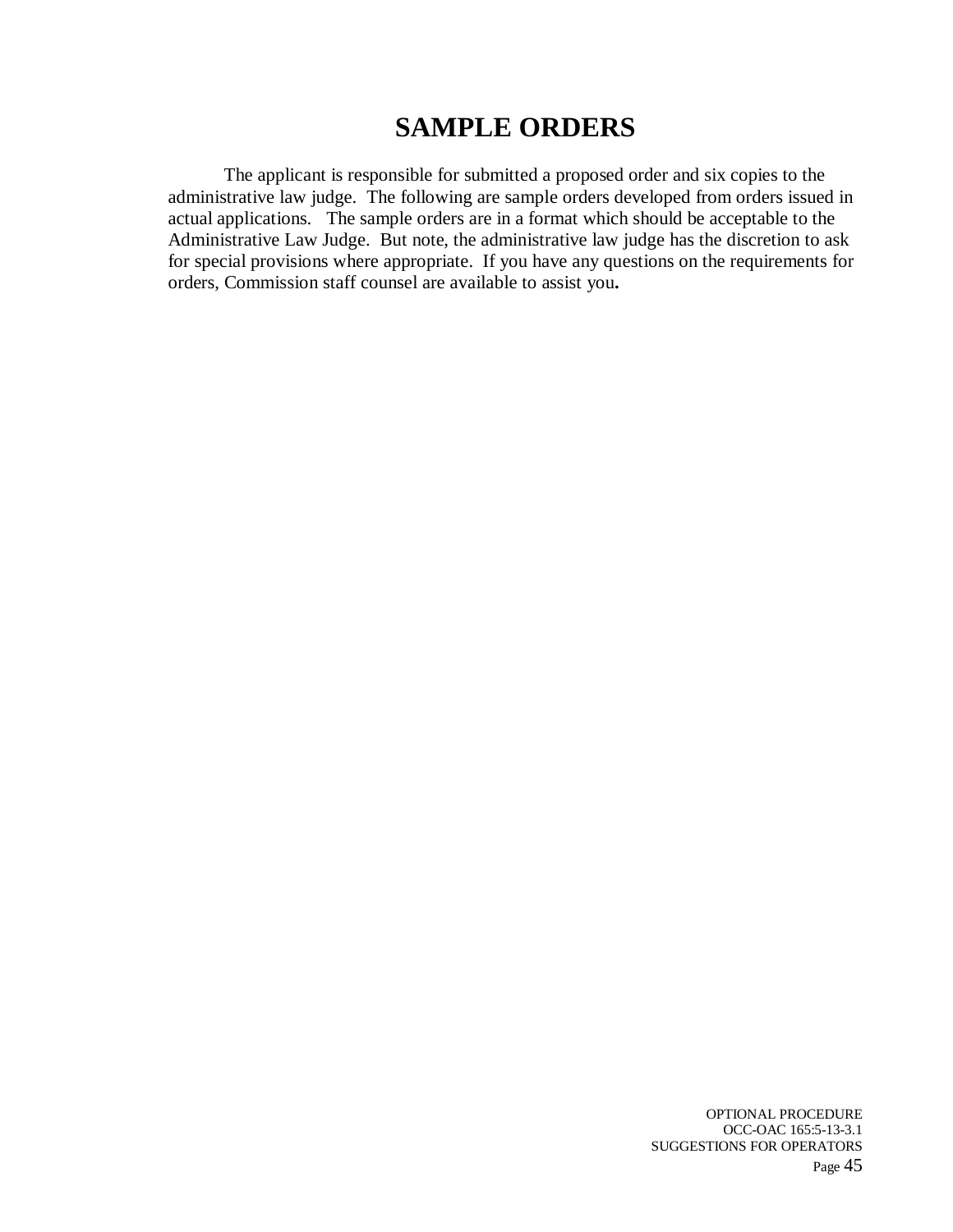#### BEFORE THE CORPORATION COMMISSION OF THE STATE OF OKLAHOMA

) ) ) ) )  $\lambda$ 

APPLICANT:

RELIEF SOUGHT: INCREASED WELL **DENSITY** 

CAUSE CD NO.

LEGAL DESCRIPTION:

ORDER NO.

#### **ORDER OF THE COMMISSION**

1. Hearing Date and Place:

2. Appearances: appeared for the Applicant; and , Deputy General Counsel for Conservation, filed notice of appearance for the Commission.

3. Notice has been given as required and the Commission has jurisdiction of the subject and persons. The Commission has conducted a judicial inquiry into the sufficiency of Applicant's search to determine the names and whereabouts of the respondents who were served herein by publication, and based on the evidence adduced, the Commission finds that the Applicant has exercised due diligence and has conducted a meaningful search of all reasonably available sources at hand. The Commission approves the publication service given herein as meeting statutory requirements and the minimum standards of state and federal due process so that notice has been given in all respects as required by law and by the rules of the Commission.

4. Amendment:

5. Relief Requested: Applicant requests that an additional well be permitted for the unit described in the caption hereof and that the additional well be permitted to drill and produce.

6. Relief Granted: The requested relief is granted. The additional well will be for the unit described in the caption hereof and for the following common source(s) of supply:

Common Source of Supply **Common Source of Supply** Order Number

7. Reason for Relief: The requested increased density well is necessary to effectively drain that portion of the named common source(s) of supply that will not be drained by the existing unit well(s). Unless the additional well is permitted, there will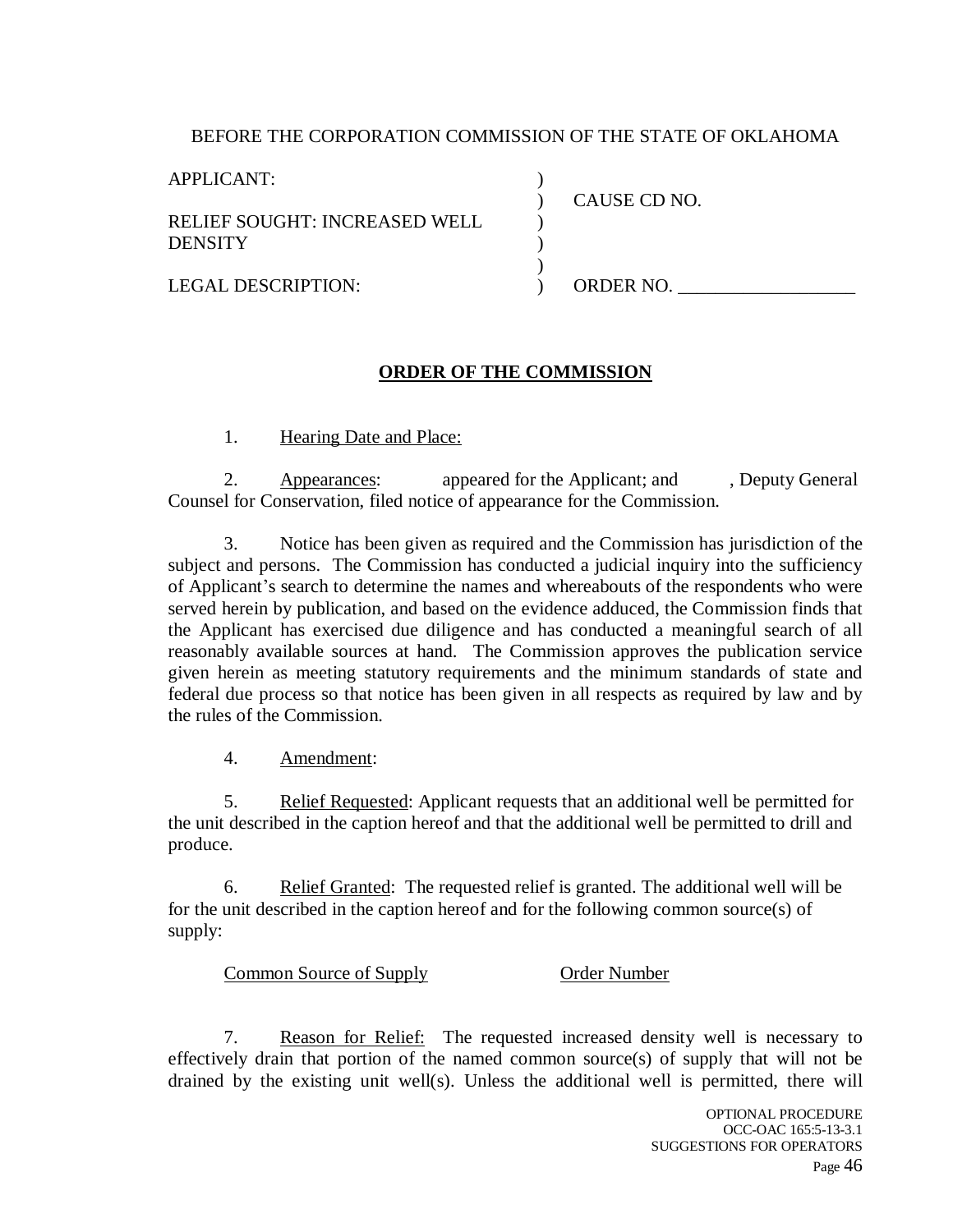remain hydrocarbons unrecovered by the existing unit well(s). The proposed well will be economical.

8. Allowable: If completed as an oil well, a -acre allowable shall be assigned to such well. If completed as a gas well, the well will share a unit gas allowable unless a separate allowable is authorized by appropriate application and order. In the event such well which shares a unit gas allowable is incapable of producing its share of the allowable, such excess allowable may be produced by the capable well.

### 9. Companion Causes:

10. Expiration of Order: Unless the well permitted hereby is commenced within one year of the date of this Order, the Order shall expire.

11. Conclusion: The relief requested is necessary to prevent waste or to assist in preventing the various types of waste of oil or gas prohibited by statute, or any of said wastes, and to protect or assist in protecting the correlative rights of interested parties. Such requested relief, as set forth above, should be granted, and IT IS SO ORDERED.

CORPORATION COMMISSION OF OKLAHOMA

\_\_\_\_\_\_\_\_\_\_\_\_\_\_\_\_\_\_\_\_\_\_\_\_\_\_\_\_\_\_\_\_\_\_\_\_\_\_\_\_\_\_

\_\_\_\_\_\_\_\_\_\_\_\_\_\_\_\_\_\_\_\_\_\_\_\_\_\_\_\_\_\_\_\_\_\_\_\_\_\_\_\_\_\_

\_\_\_\_\_\_\_\_\_\_\_\_\_\_\_\_\_\_\_\_\_\_\_\_\_\_\_\_\_\_\_\_\_\_\_\_\_\_\_\_\_\_

\_\_\_\_\_\_\_\_\_\_\_\_\_\_\_\_\_\_\_\_\_\_\_\_\_\_\_\_\_\_\_\_\_\_\_\_\_\_\_\_\_\_

**CHAIRMAN** 

VICE-CHAIRMAN

COMMISSIONER

DONE AND PEFORMED this \_\_\_\_\_ day of \_\_\_\_\_\_\_\_\_\_\_\_\_\_\_\_\_, 20\_\_\_\_\_

Secretary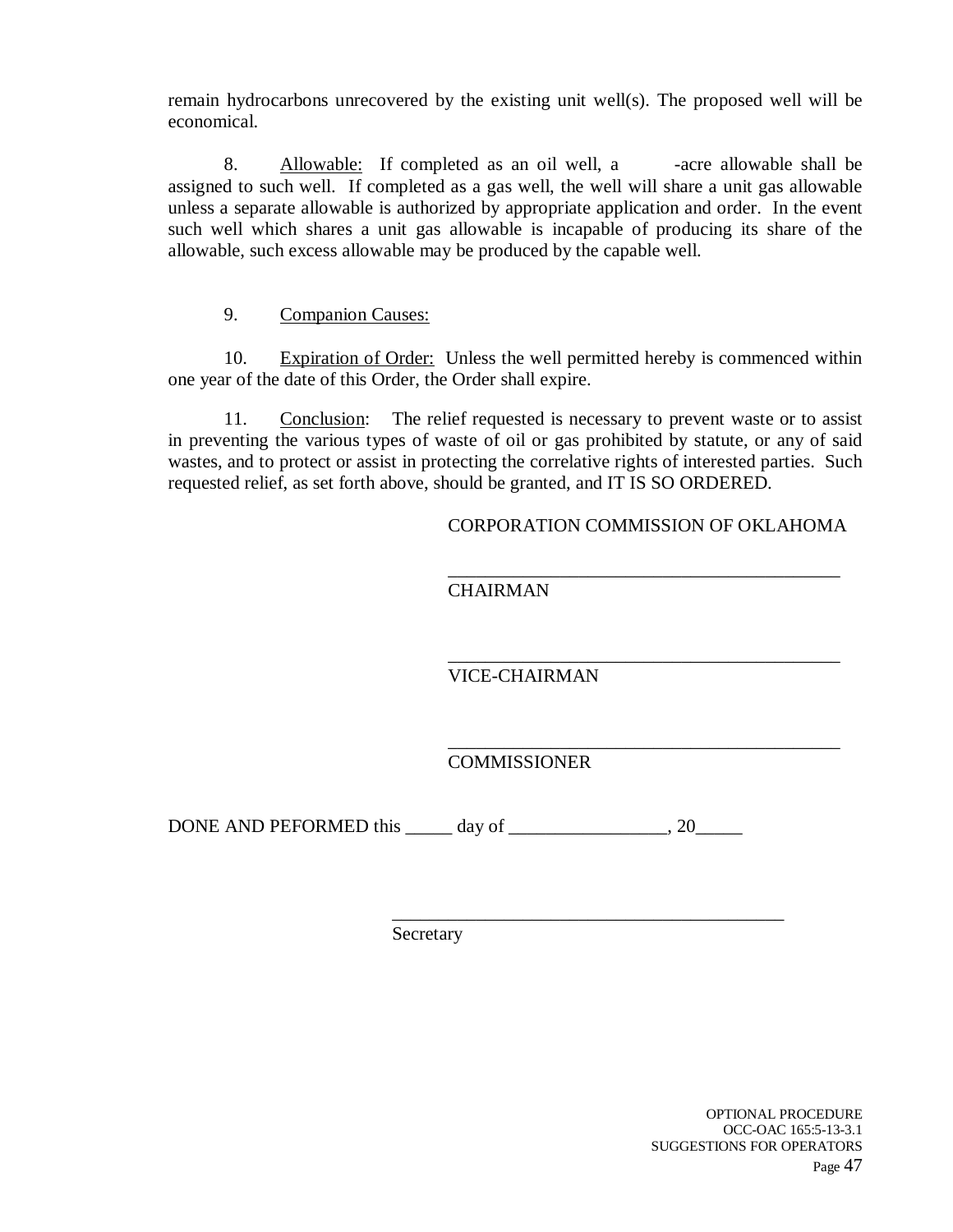### REPORT OF THE ADMINISTRATIVE LAW JUDGE

The foregoing Findings and Order are the Report and Recommendation of the Administrative Law Judge.

\_\_\_\_\_\_\_\_\_\_\_\_\_\_\_\_\_\_\_\_\_\_\_\_\_\_\_\_\_\_\_\_\_\_\_\_\_ \_\_\_\_\_\_\_\_\_\_\_\_\_\_\_\_

\_\_\_\_\_\_\_\_\_\_\_\_\_\_\_\_\_\_\_\_\_\_\_\_\_\_\_\_\_\_\_\_\_\_\_\_\_\_ \_\_\_\_\_\_\_\_\_\_\_\_\_\_\_\_

Administrative Law Judge Date

Reviewer Date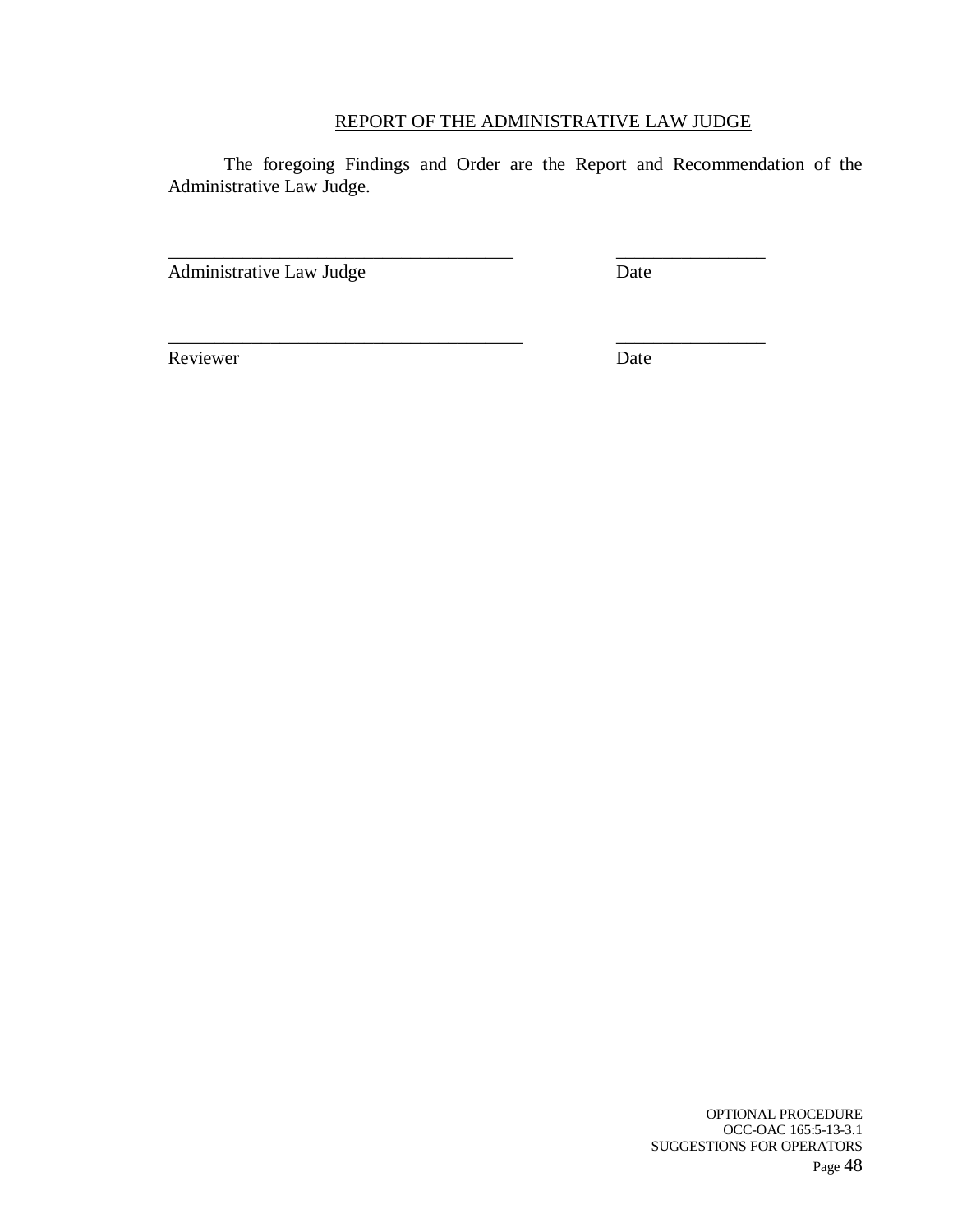### BEFORE THE CORPORATION COMMISSION OF THE STATE OF OKLAHOMA

) ) ) ) ) ) )

APPLICANT:

RELIEF SOUGHT: WELL LOCATION **EXCEPTION** 

CAUSE CD NO.

LEGAL DESCRIPTION:

ORDER NO.

#### **ORDER OF THE COMMISSION**

1. Hearing Date and Place:

2. Appearances: appeared for the Applicant; and , Deputy General Counsel for Conservation, filed notice of appearance for the Commission.

3. Notice has been given as required and the Commission has jurisdiction of the subject and persons. The Commission has conducted a judicial inquiry into the sufficiency of Applicant's search to determine the names and whereabouts of the respondents who were served herein by publication, and based on the evidence adduced, the Commission finds that the Applicant has exercised due diligence and has conducted a meaningful search of all reasonably available sources at hand. The Commission approves the publication service given herein as meeting statutory requirements and the minimum standards of state and federal due process so that notice has been given in all respects as required by law and by the rules of the Commission.

4. Amendment:

5. Relief Requested: Applicant requests that it, or some other party owning the right to drill, be permitted to drill, complete and produce an oil and/or gas well as an offpattern well on the unit described in the caption hereof.

6. Relief Granted: The requested relief is granted. The proposed well is authorized at the following location:

The well will be for the -acre unit described above and for the following common source(s) of supply:

**Common Source of Supply Conder Number** 

OPTIONAL PROCEDURE OCC-OAC 165:5-13-3.1 SUGGESTIONS FOR OPERATORS Page 49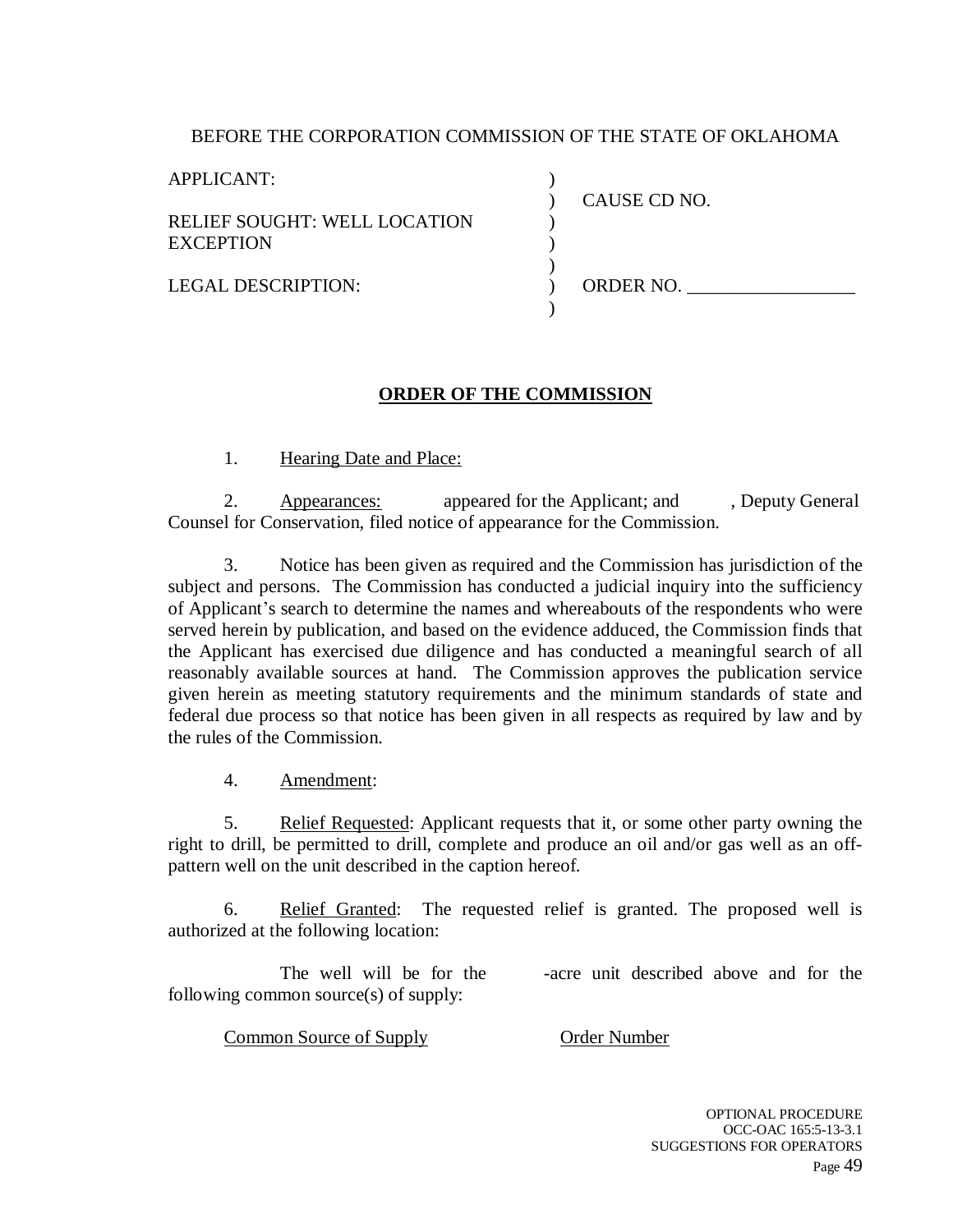7. Reason for Relief: The well, at the location requested by Applicant, is necessary to effectively and efficiently drain a portion of the common source of supply covered by the drilling and spacing unit comprised of the land set out in the caption hereof, which cannot be adequately and efficiently drained by a well drilled at the permitted well location prescribed in the order listed above.

- 8. Allowable: The allowable for the well shall be
- 9. Companion Causes:

10. Expiration of Order: Unless the well permitted hereby is commenced within one year of the date of this Order, the Order shall expire.

11. Conclusion: The relief requested is necessary to prevent waste or to a assist in preventing the various types of waste of oil or gas prohibited by statute, or any of said wastes, and to protect or assist in protecting the correlative rights of interested parties. Such requested relief, as set forth above, should be granted, and IT IS SO ORDERED.

CORPORATION COMMISSION OF OKLAHOMA

\_\_\_\_\_\_\_\_\_\_\_\_\_\_\_\_\_\_\_\_\_\_\_\_\_\_\_\_\_\_\_\_\_\_\_\_\_

\_\_\_\_\_\_\_\_\_\_\_\_\_\_\_\_\_\_\_\_\_\_\_\_\_\_\_\_\_\_\_\_\_\_\_\_\_\_\_\_\_\_ **CHAIRMAN** 

\_\_\_\_\_\_\_\_\_\_\_\_\_\_\_\_\_\_\_\_\_\_\_\_\_\_\_\_\_\_\_\_\_\_\_\_\_\_\_\_\_\_ VICE-CHAIRMAN

\_\_\_\_\_\_\_\_\_\_\_\_\_\_\_\_\_\_\_\_\_\_\_\_\_\_\_\_\_\_\_\_\_\_\_\_\_\_\_\_\_\_ **COMMISSIONER** 

DONE AND PEFORMED this \_\_\_\_\_ day of \_\_\_\_\_\_\_\_\_\_\_\_\_\_\_\_, 20\_\_\_\_.

Secretary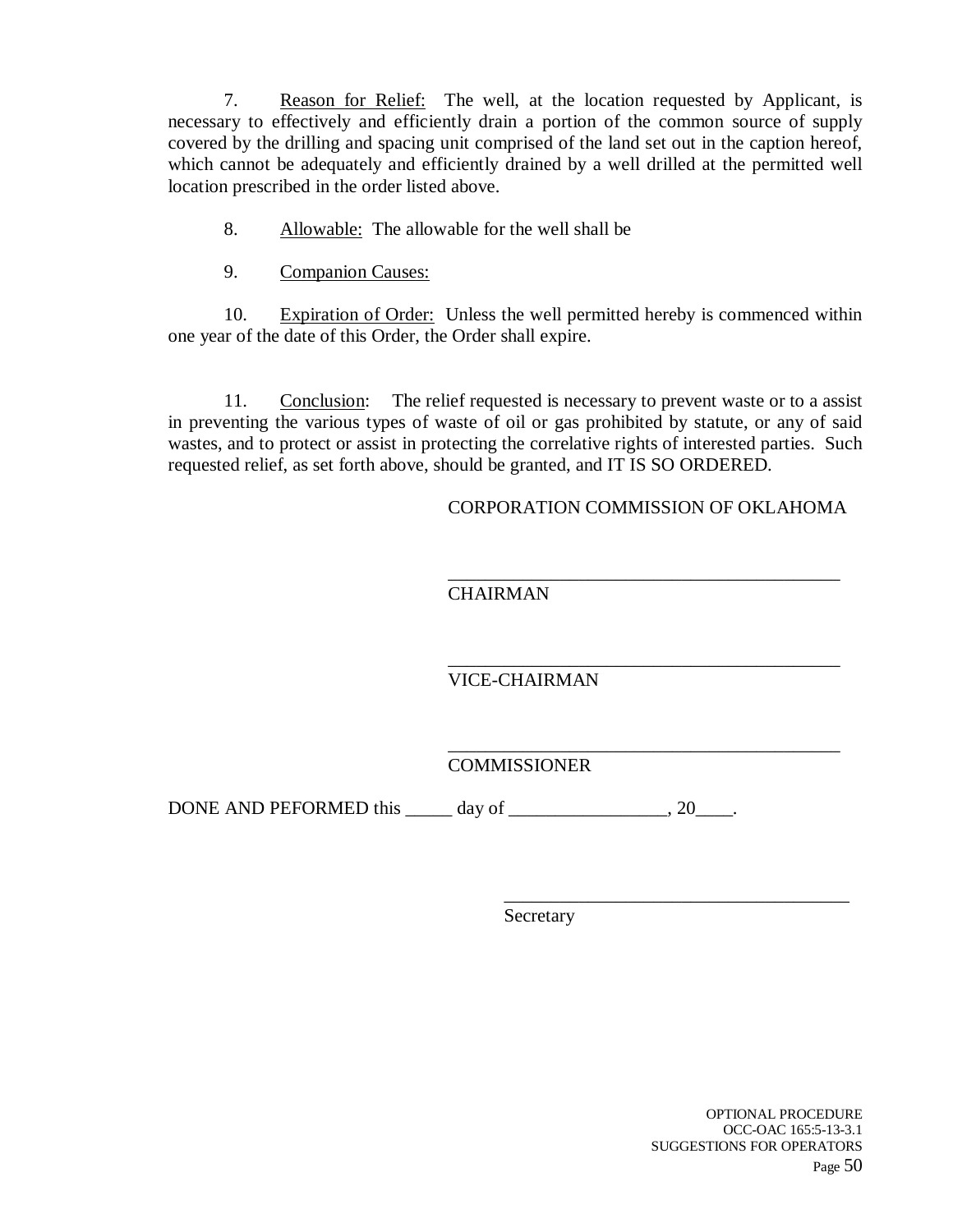### REPORT OF THE ADMINISTRATIVE LAW JUDGE

The foregoing Findings and Order are the Report and Recommendation of the Administrative Law Judge.

\_\_\_\_\_\_\_\_\_\_\_\_\_\_\_\_\_\_\_\_\_\_\_\_\_\_\_\_\_\_\_\_\_\_\_ \_\_\_\_\_\_\_\_\_\_\_\_\_\_\_\_\_\_\_\_\_\_\_

\_\_\_\_\_\_\_\_\_\_\_\_\_\_\_\_\_\_\_\_\_\_\_\_\_\_\_\_\_\_\_\_\_\_\_ \_\_\_\_\_\_\_\_\_\_\_\_\_\_\_\_\_\_\_\_\_\_\_

Administrative Law Judge Date

Reviewer Date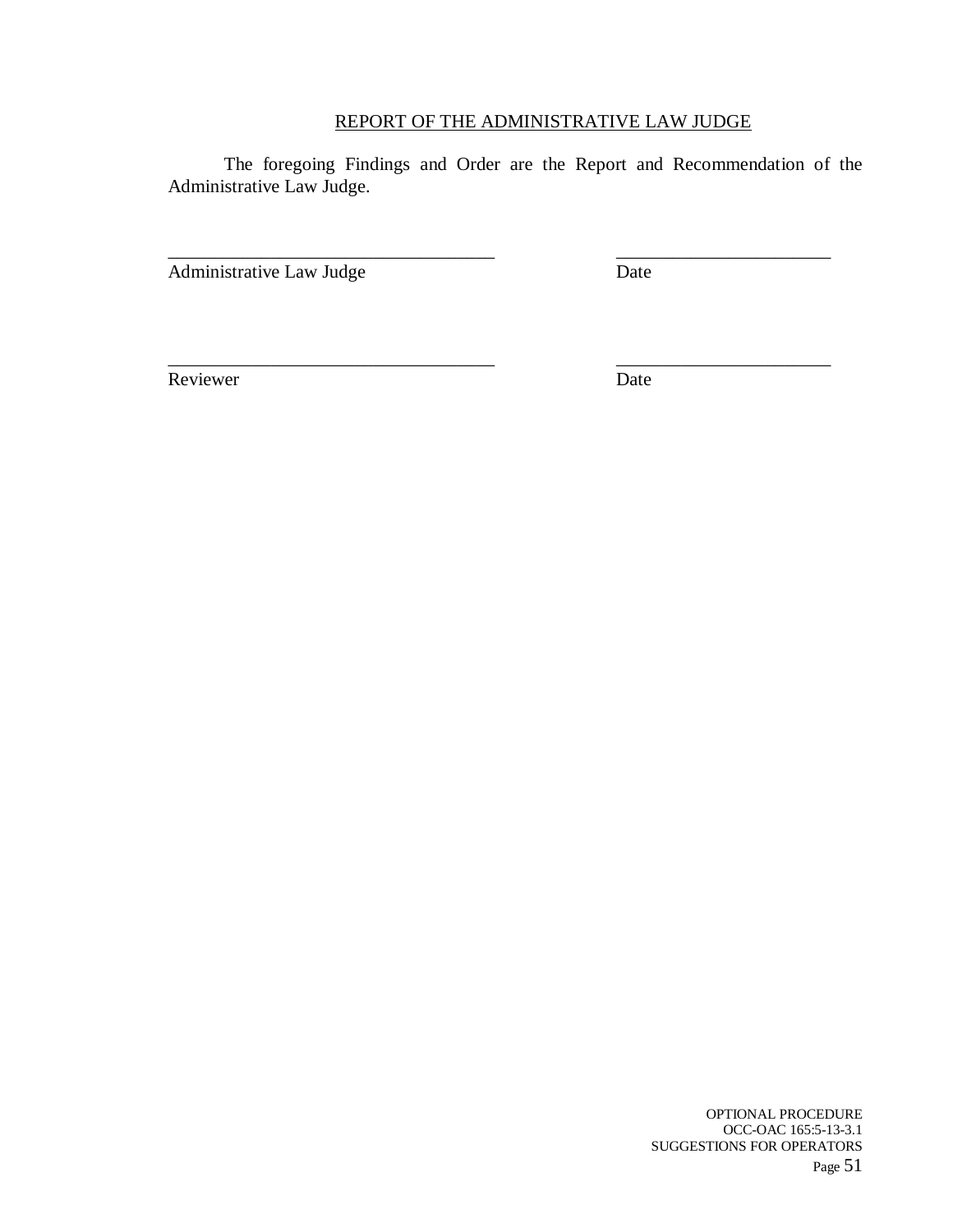### BEFORE THE CORPORATION COMMISSION OF THE STATE OF OKLAHOMA

| APPLICANT:                     |              |
|--------------------------------|--------------|
|                                | CAUSE CD NO. |
| RELIEF SOUGHT:ESTABLISH/EXTEND |              |
| <b>SPACING</b>                 |              |
|                                |              |
| <b>LEGAL DESCRIPTION:</b>      | ORDERNO.     |
|                                |              |

#### **ORDER OF THE COMMISSION**

1. Hearing Date and Place:

2. Appearances: appeared for the Applicant; and , Deputy General Counsel for Conservation, filed notice of appearance for the Commission.

3. Notice has been given as required and the Commission has jurisdiction of the subject and persons. The Commission has conducted a judicial inquiry into the sufficiency of Applicant's search to determine the names and whereabouts of the respondents who were served herein by publication, and based on the evidence adduced, the Commission finds that the Applicant has exercised due diligence and has conducted a meaningful search of all reasonably available sources at hand. The Commission approves the publication service given herein as meeting statutory requirements and the minimum standards of state and federal due process so that notice has been given in all respects as required by law and by the rules of the Commission.

- 4. Amendment:
- 5. Relief Requested:
	- 5.1 Amendment of Previous Orders.
	- 5.2 New Spacing Requested.

5.3 Extension of Previous Order(s). Drilling and spacing units were previously established by the Commission for the following common sources of supply and the development or the trend of development indicates that such common sources of supply also underlies the additional land described as Section , Township , Range

, County, Oklahoma. The drilling and spacing units requested by Applicant for such common sources of supply should be established by enlarging the adjacent area covered by the previous orders, to wit: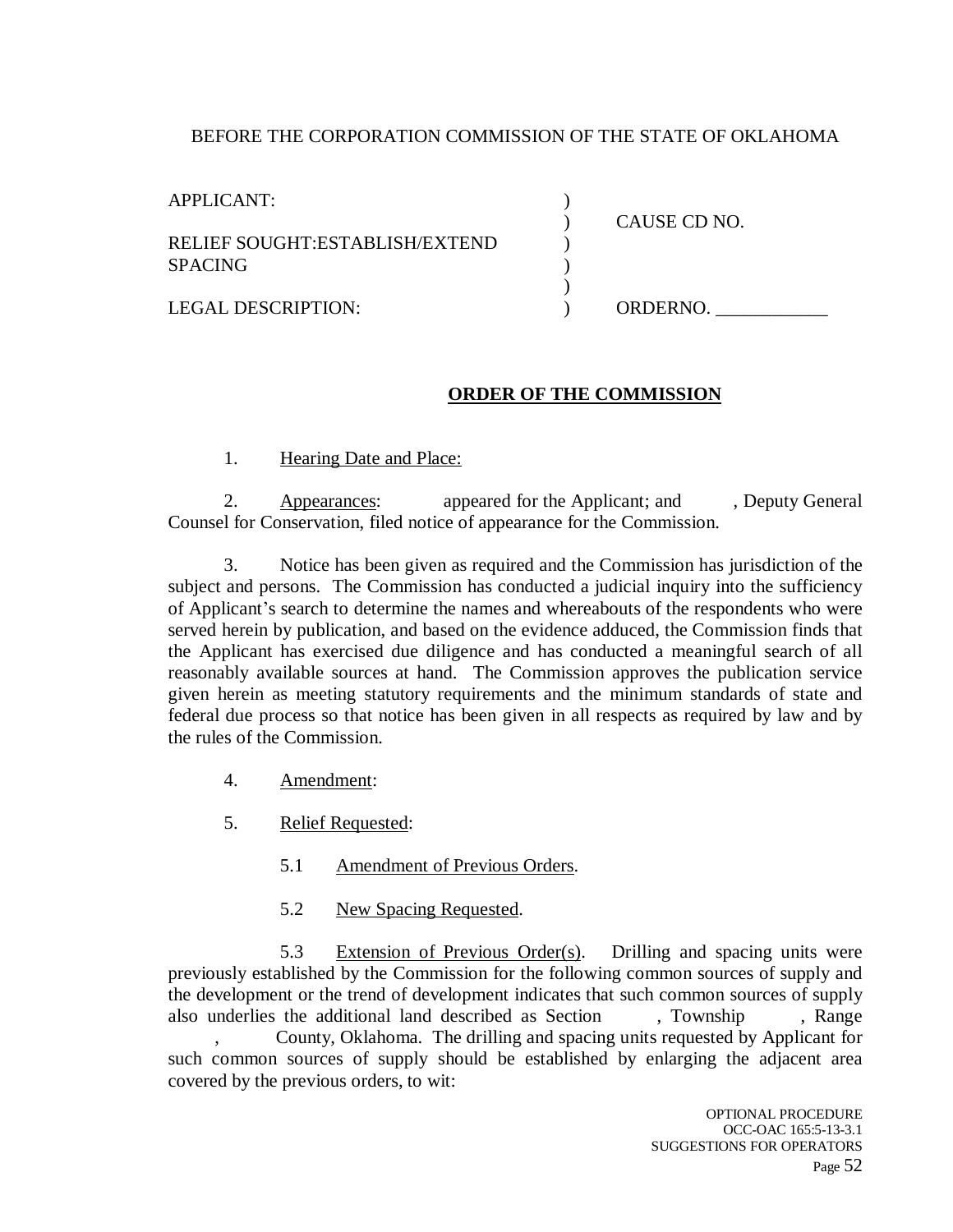Order

### 6. Relief Granted: The requested relief is granted.

6.1. That all royalty interests within each drilling and spacing unit are pooled and unitized and each royalty owner shall share in the one-eighth of all production from any well thereon in the proportion that the acreage owned by each such royalty owner bears to the entire acreage in the drilling and spacing unit.

6.2. That when there are two or more separately owned tracts or undivided interests separately owned within any drilling and spacing unit established hereby, the owners thereof may validly pool their interests and develop the drilling and spacing unit as a unit; that where, however, such owners have not agreed to so pool their interests and develop the drilling and spacing unit as a unit, their rights and equities shall be pooled and adjudicated as provided in subsection e, Section 87.1, Title 52, O.S.

6.3. That no more than one well shall hereafter be produced from the common sources of supply named above on any drilling and spacing unit established hereby, and the permitted well on any drilling and spacing unit established hereby shall be drilled only at the location thereon as prescribed below, unless the Commission, prior to the drilling of said well, shall have authorized a well location exception therefore in accordance with Section 87.1, Title 52, O.S.

7. Size and Shape of Unit(s): The  $\qquad$  -acre unit(s) established hereby shall consist of:

8. Location of Unit Wells: The unit well for the -acre unit(s) established hereby shall be located as follows:

## 9. Companion Causes:

10. Map Attached: Attached to this order is a plat indicating the information required by statute.

11. Conclusion: The relief requested is necessary to prevent waste or to assist in preventing the various types of waste of oil or gas prohibited by statute, or any of said wastes, and to protect or assist in protecting the correlative rights of interested parties. Such requested relief, as set forth above, should be granted, and IT IS SO ORDERED.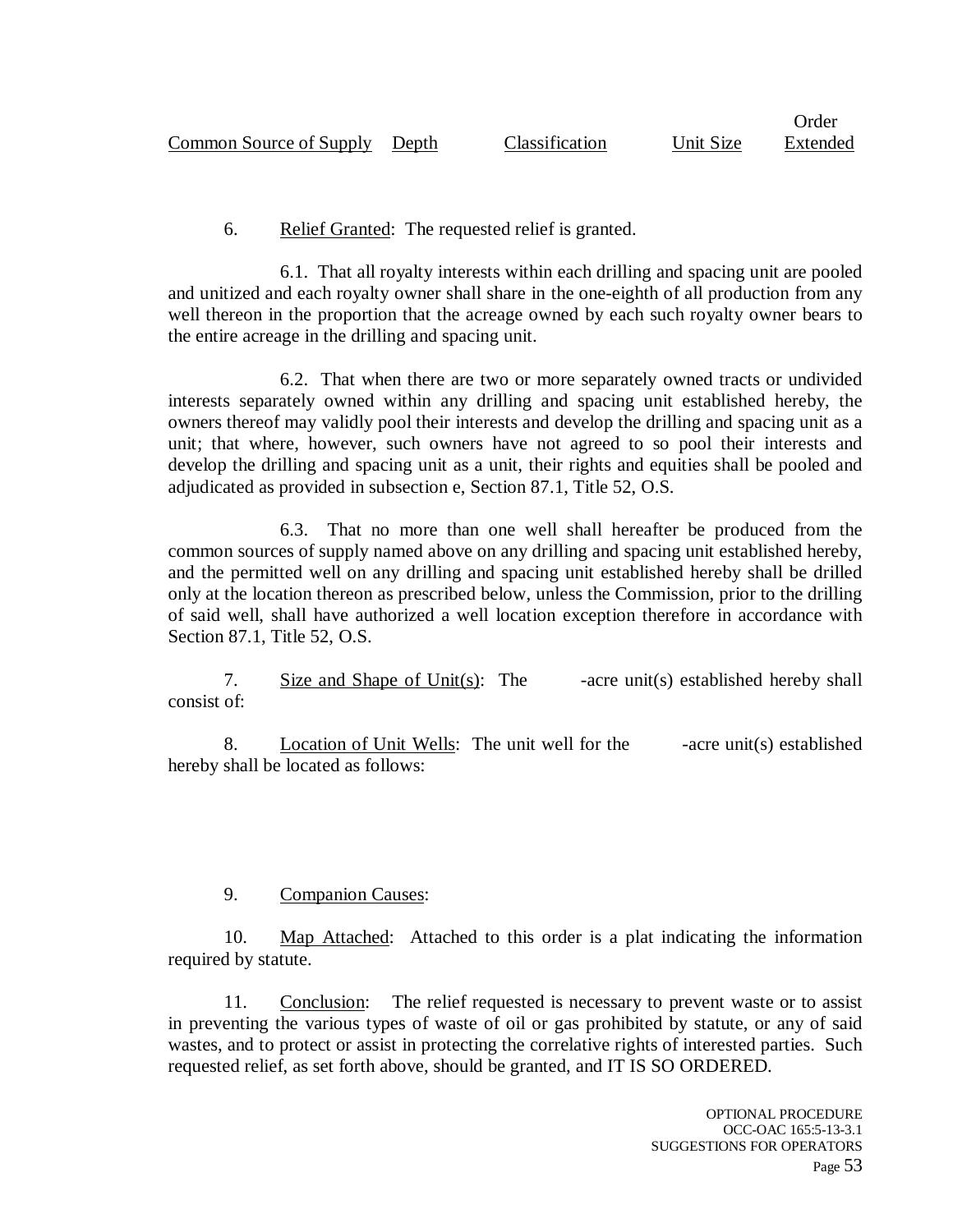#### CORPORATION COMMISSION OF OKLAHOMA

\_\_\_\_\_\_\_\_\_\_\_\_\_\_\_\_\_\_\_\_\_\_\_\_\_\_\_\_\_\_\_\_\_\_\_\_\_\_\_\_\_\_

\_\_\_\_\_\_\_\_\_\_\_\_\_\_\_\_\_\_\_\_\_\_\_\_\_\_\_\_\_\_\_\_\_\_\_\_\_\_\_\_\_\_

\_\_\_\_\_\_\_\_\_\_\_\_\_\_\_\_\_\_\_\_\_\_\_\_\_\_\_\_\_\_\_\_\_\_\_\_\_\_

CHAIRMAN

VICE-CHAIRMAN

\_\_\_\_\_\_\_\_\_\_\_\_\_\_\_\_\_\_\_\_\_\_\_\_\_\_\_\_\_\_\_\_\_\_\_\_\_\_\_\_\_\_ COMMISSIONER

DONE AND PEFORMED this \_\_\_\_\_ day of \_\_\_\_\_\_\_\_\_\_\_\_\_\_\_, 20\_\_\_\_\_.

Secretary

## REPORT OF THE ADMINISTRATIVE LAW JUDGE

The foregoing Findings and Order are the Report and Recommendation of the Administrative Law Judge.

\_\_\_\_\_\_\_\_\_\_\_\_\_\_\_\_\_\_\_\_\_\_\_\_\_\_\_\_\_\_\_\_\_\_\_\_\_ \_\_\_\_\_\_\_\_\_\_\_\_\_\_\_\_\_\_\_\_

\_\_\_\_\_\_\_\_\_\_\_\_\_\_\_\_\_\_\_\_\_\_\_\_\_\_\_\_\_\_\_\_\_\_\_\_\_ \_\_\_\_\_\_\_\_\_\_\_\_\_\_\_\_\_\_\_\_

Administrative Law Judge Date

Reviewer Date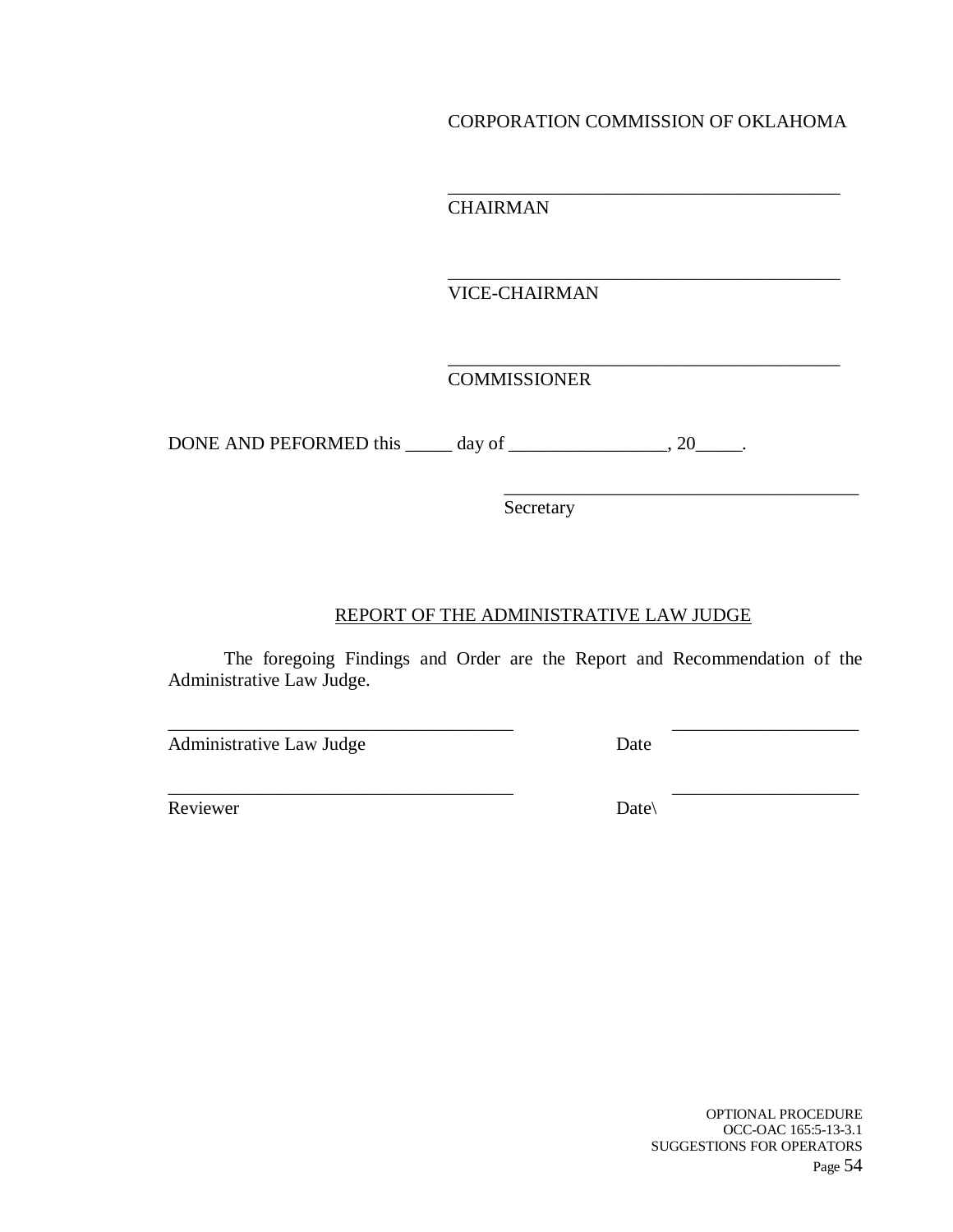# **SAMPLES**

## **COMPLETED SPACING PACKET INCLUDING APPLICATION, NOTICE AND ORDER**

OPTIONAL PROCEDURE OCC-OAC 165:5-13-3.1 SUGGESTIONS FOR OPERATORS Page 55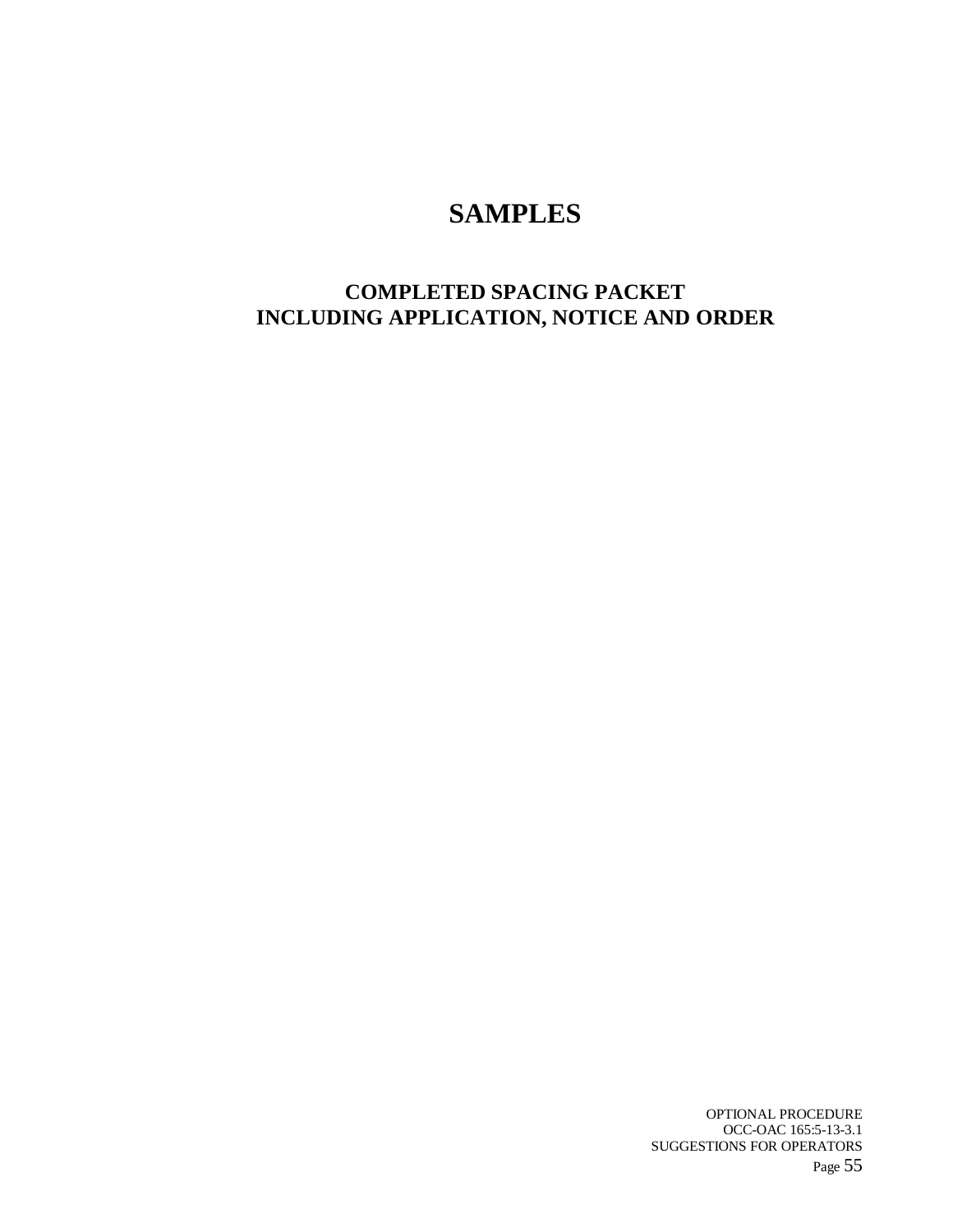#### BEFORE THE CORPORATION COMMISSION OF THE STATE OF OKLAHOMA

| APPLICANT: JOE OPERATOR           |              |
|-----------------------------------|--------------|
| RELIEF SOUGHT: ESTABLISH SPACING  | CAUSE CD NO. |
| LEGAL DESCRIPTION: SECTION 21,    |              |
| TOWNSHIP 16 NORTH, RANGE 19 WEST, |              |
| DEWEY COUNTY, OKLAHOMA            |              |

#### **APPLICATION FOR OPTIONAL PROCEDURE PURSUANT TO OAC 165:5-13-3-3.1**

1. Parties.

| 1.1 | Applicant: | Joe Operator     |
|-----|------------|------------------|
|     | Address:   | 123 Main Street  |
|     |            | Dewey, OK 74833  |
|     | Telephone: | $(580)$ 123-4555 |
|     |            |                  |

Others: n/a

1.2 Staff Counsel Oklahoma Corporation Commission Jim Thorpe Building Oklahoma City, OK 73105

1.3 Applicant is the owner of the right to drill a well into and produce hydrocarbons from the separate common source(s) of supply, which the Applicant seeks to be spaced by this application.

1.4 Exhibit "A" lists the name and last-known address of each person or entity required by OAC 165:5-7-6, and/or other applicable law, to be provided notice of this application.

#### 2. Allegations of Facts.

2.1 Evidence indicates that the captioned land is wholly or substantially underlain by the formation(s) named below. An order should be issued to establish the boundaries of such separate common sources(s) of supply so as to cover and include the captioned land, and proper drilling and spacing units should be formed for such separate common source(s) of supply in such section.

| Common Source of Supply | Size     | Type (Oil/Gas) |
|-------------------------|----------|----------------|
| Hunton                  | 640 Acre | Gas            |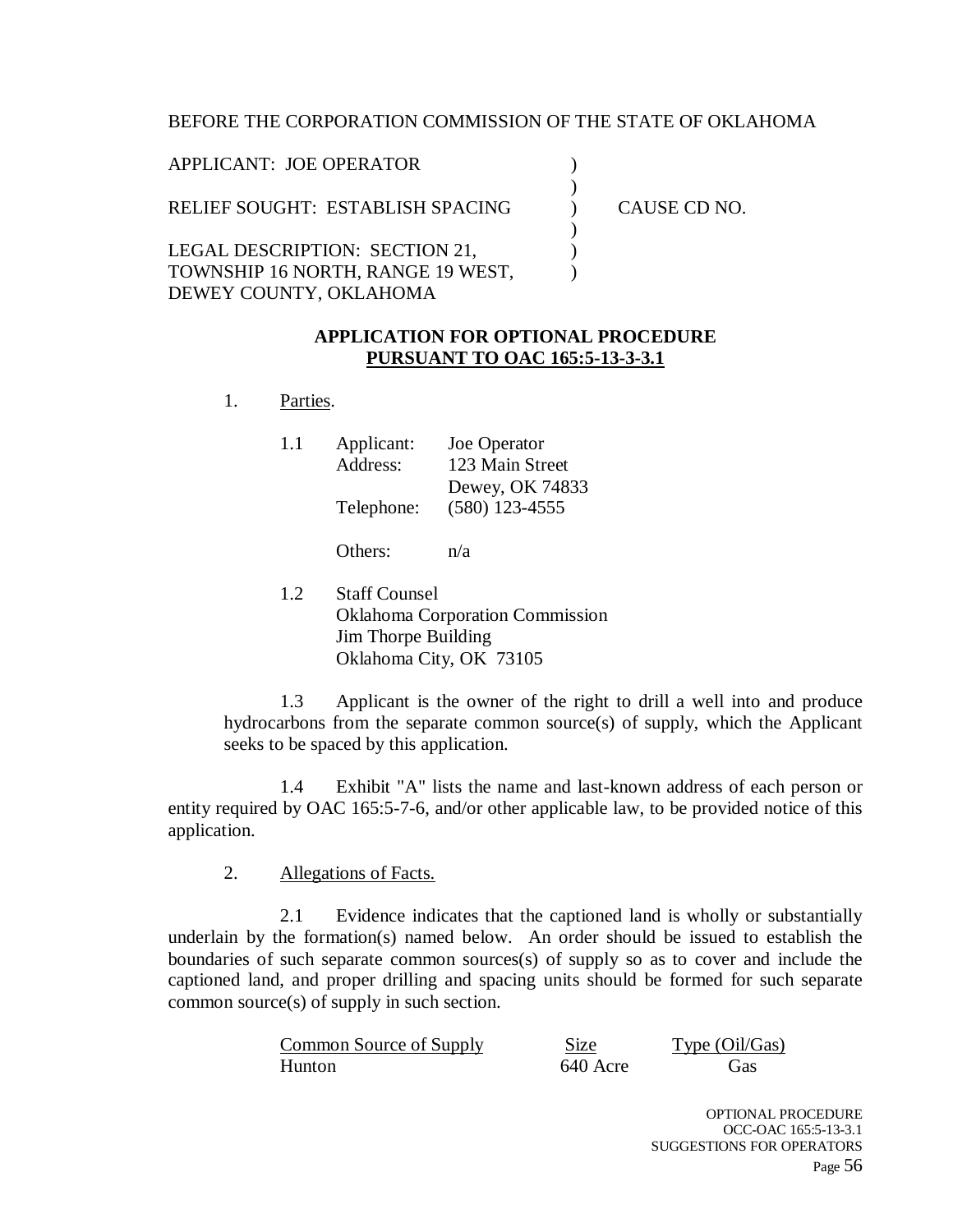2.2 Exhibit "B" is a plat showing the drilling and spacing unit(s) requested, together with any drilling and spacing units abutting or overlapping the area to be spaced.

3. Legal Authority. The relief sought by this application is authorized by 52 O.S. §87.1.

4. Relief Sought. Applicant requests the Corporation Commission of Oklahoma to enter an order to be effective as of the date of the execution thereof or as of a date prior thereto.

4.1 Establishing the boundaries of the following separate common source(s) of supply so as to include the captioned land, and to form proper drilling and spacing unit(s) in the captioned land:

| Common Source of Supply | Type $(Oil/Gas)$ | Size      |
|-------------------------|------------------|-----------|
| Hunton                  | Gas              | 640 Acres |

4.2 Granting such other and further relief as may be proper based upon the evidence presented at the hearing herein.

DATED: July 1, 2003

S/s Joe Operator Applicant

#### **VERIFICATION**

| <b>STATE OF OKLAHOMA</b> |            |
|--------------------------|------------|
|                          | $\sum$ SS. |
| <b>COUNTY OF Dewey</b>   |            |

Joe Operator, being first duly sworn, upon oath, deposes and says:

That he/she is the Applicant; that he/she has read the within and foregoing application and knows the contents thereof; and states upon information and belief that the matters contained therein are true and correct to the best of his/her knowledge and belief. S/s Joe Operator

SUBSCRIBED AND SWORN TO before me this 17th day of July, 2003.

S/s Mary Smith Notary Public

My Commission Expires: December 15, 2004 My Commission Number:12345 (Seal)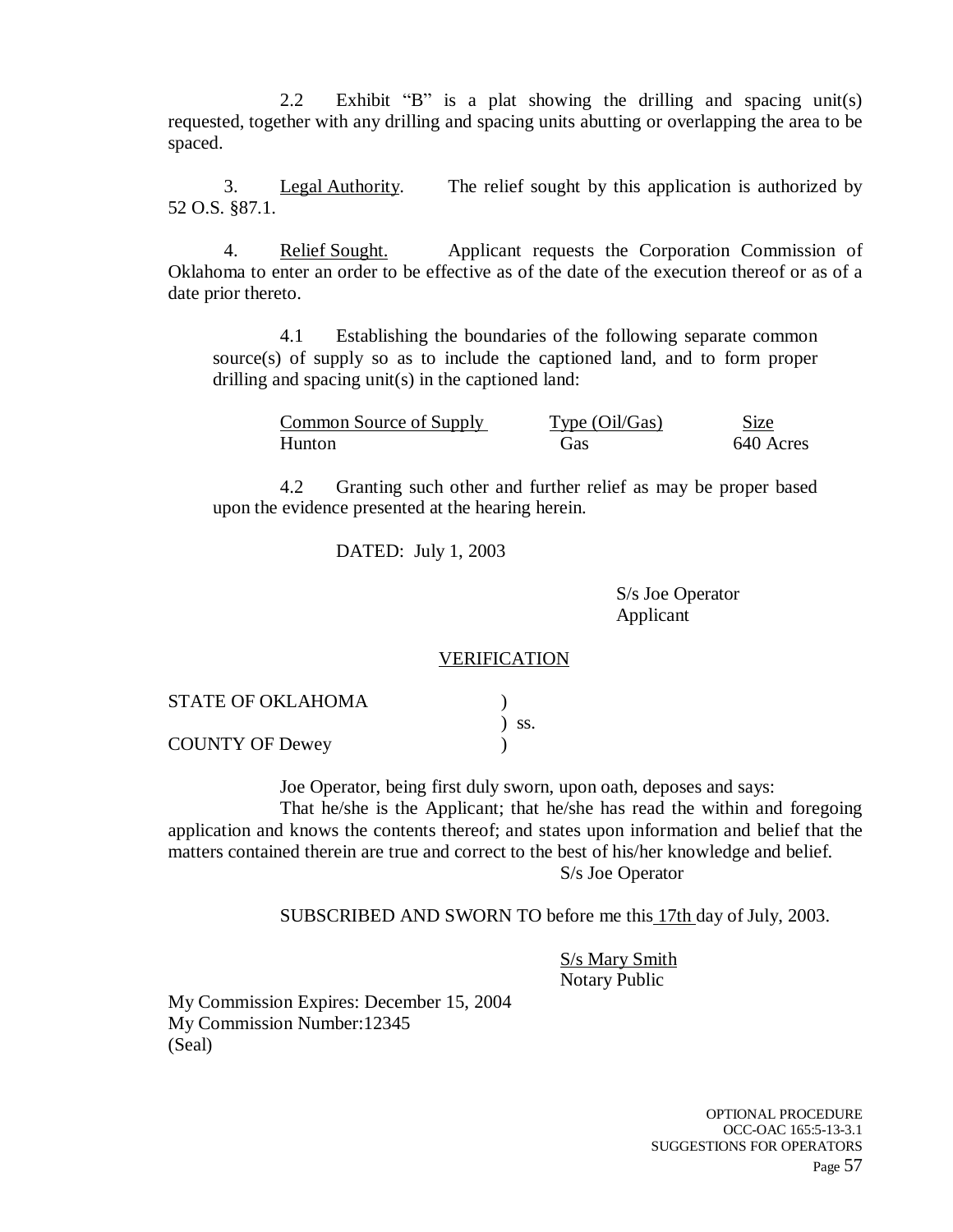#### BEFORE THE CORPORATION COMMISSION OF THE STATE OF OKLAHOMA

APPLICANT: JOE OPERATOR RELIEF SOUGHT: EXTEND SPACING LEGAL DESCRIPTION: SECTION 21, TOWNSHIP 16 NORTH, RANGE 19 WEST, DEWEY COUNTY, OK )  $\lambda$  $\lambda$ )  $\mathcal{L}$  $\lambda$ 

CAUSE NO.: 200300000

#### **NOTICE OF HEARING OF AN APPLICATION FOR OPTIONAL PROCEDURE PURSUANT TO OAC 165:5-13-3-3.1**

NOTICE IS HEREBY GIVEN that the Applicant in this cause is requesting that the Commission (set out the nature of the application and the relief sought).

NOTICE IS FURTHER GIVEN that the Applicant in this cause is requesting the following special relief: See 165:5-7-11(g), 165:5-7-20(e), 165:5-7-21(e) or 165:5-7-22(e).

NOTICE IS FURTHER GIVEN that this cause be set before an Administrative Law Judge for hearing, taking of evidence and reporting to the Commission.

NOTICE IS FURTHER GIVEN that this cause will be heard before an Administrative Law Judge on the conservation docket at the Corporation Commission, First Floor, Jim Thorpe State Office Building, 2101 North Lincoln Blvd, Oklahoma City, Oklahoma, at 08:30 on the 25th day of August, 2003, and that this notice be published as required by law and the rules of the Commission.

NOTICE IS FURTHER GIVEN that the Applicant and interested parties may present testimony by telephone. The cost of telephonic communication shall be paid by the person or persons requesting its use. Interested parties who wish to participate by telephone shall contact the Applicant or Applicant's attorney, prior to the hearing date, and provide their name and phone number.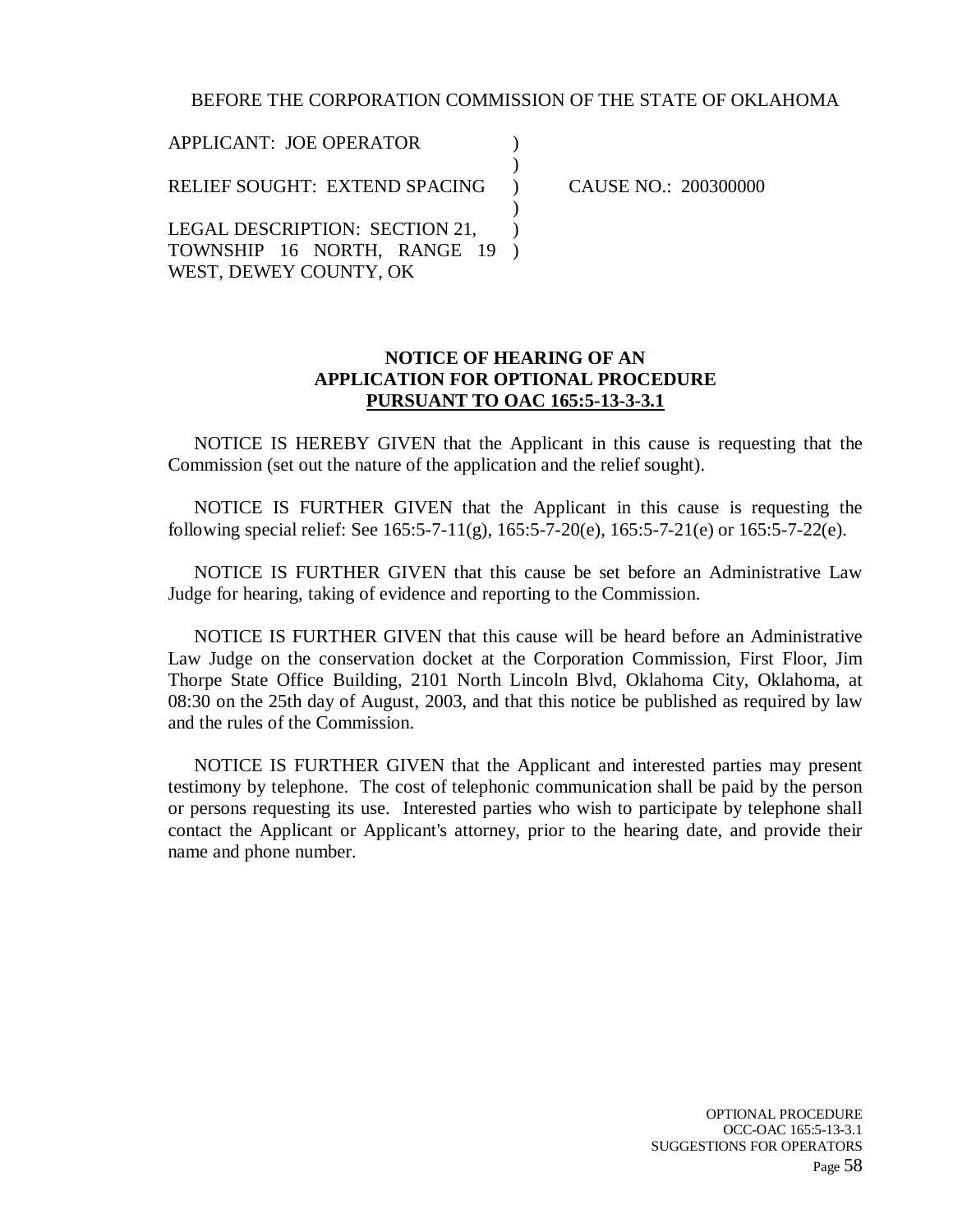NOTICE IS FURTHER GIVEN for information concerning this action, contact (Name of Attorney--not firm name; or individual signing the application), (Address), (City), (State), (phone number).

#### OKLAHOMA CORPORATION COMMISSION

\_\_\_\_\_\_\_\_\_\_\_\_\_\_\_\_\_\_\_\_\_\_\_\_\_\_\_\_\_\_\_\_\_\_\_\_\_\_\_

\_\_\_\_\_\_\_\_\_\_\_\_\_\_\_\_\_\_\_\_\_\_\_\_\_\_\_\_\_\_\_\_\_\_\_\_\_\_\_\_

\_\_\_\_\_\_\_\_\_\_\_\_\_\_\_\_\_\_\_\_\_\_\_\_\_\_\_\_\_\_\_\_\_\_\_\_\_\_\_\_\_

Chairman

Vice Chairman

Commissioner

DONE AND PERFORMED this 5th day of July, 2003. BY ORDER OF THE COMMISSION:

Secretary of the Commission

\_\_\_\_\_\_\_\_\_\_\_\_\_\_\_\_\_\_\_\_\_\_\_\_\_\_\_\_\_\_\_\_\_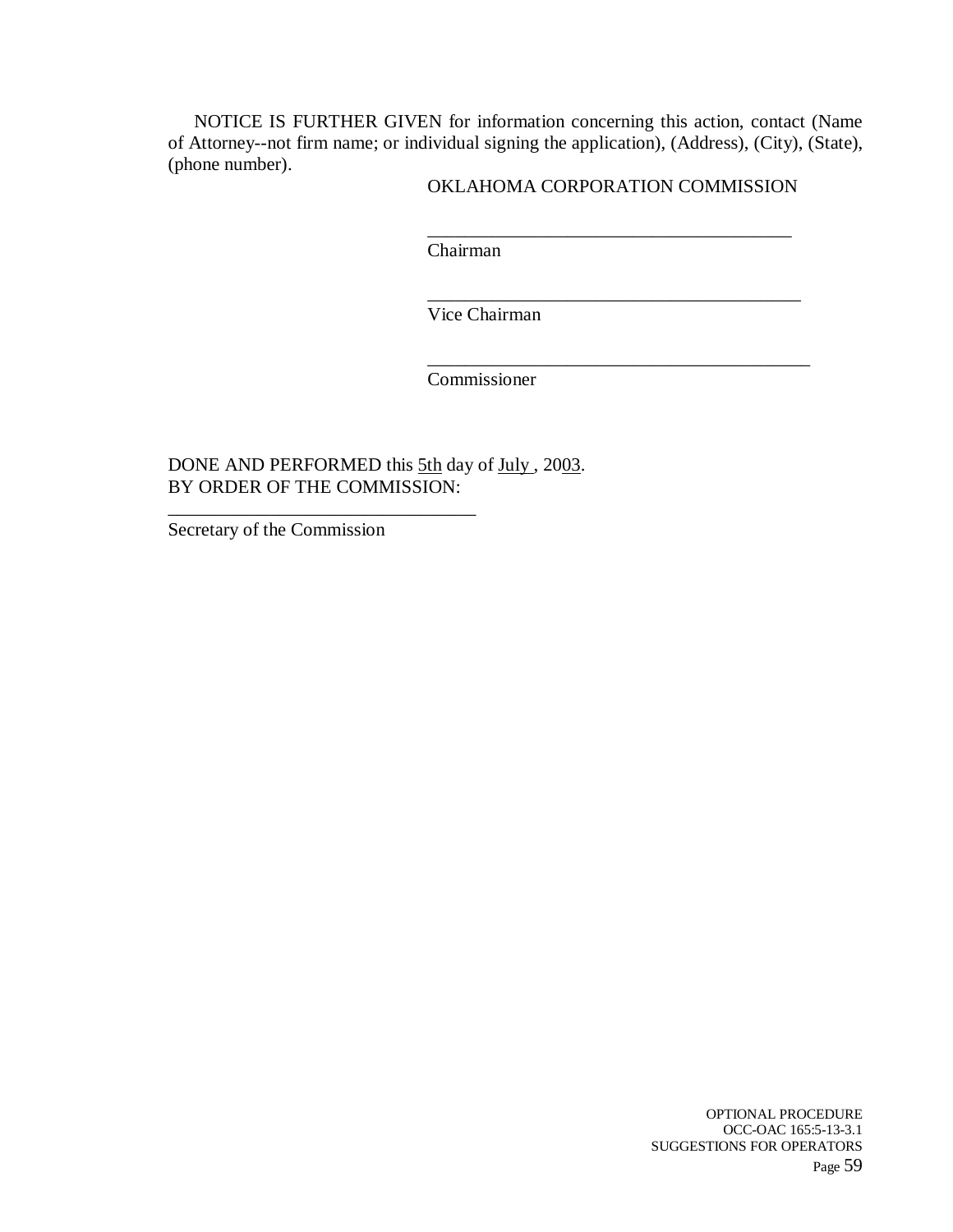#### BEFORE THE CORPORATION COMMISSION OF THE STATE OF OKLAHOMA

| APPLICANT: JOE OPERATOR                                 |                      |
|---------------------------------------------------------|----------------------|
| RELIEF SOUGHT: EXTEND SPACING                           | CAUSE NO.: 200300000 |
|                                                         |                      |
| LEGAL DESCRIPTION: SECTION 21,                          |                      |
| TOWNSHIP 16 NORTH, RANGE 19 WEST, )<br>DEWEY COUNTY, OK |                      |

#### **ORDER OF THE COMMISSION**

1. Hearing Date and Place:

2. Appearances: Joe Operator appeared for the Applicant; and Fred Smith, Deputy General Counsel for Conservation, filed notice of appearance for the Commission.

3. Notice has been given as required and the Commission has jurisdiction of the subject and persons. The Commission has conducted a judicial inquiry into the sufficiency of Applicant's search to determine the names and whereabouts of the respondents who were served herein by publication, and based on the evidence adduced, the Commission finds that the Applicant has exercised due diligence and has conducted a meaningful search of all reasonably available sources at hand. The Commission approves the publication service given herein as meeting statutory requirements and the minimum standards of state and federal due process so that notice has been given in all respects as required by law and by the rules of the Commission.

- 4. Amendment: None
- 5. Relief Requested: Establish Spacing
	- 5.1 Amendment of Previous Orders. None
	- 5.2 New Spacing Requested. 640 Acre Gas Spacing

5.3 Extension of Previous Order(s). Drilling and spacing units were previously established by the Commission for the following common sources of supply and the development or the trend of development indicates that such common sources of supply also underlies the additional land described as Section 21, Township 16 North, Range 19 West, Dewey County, Oklahoma. The drilling and spacing units requested by Applicant for such common sources of supply should be established by enlarging the adjacent area covered by the previous orders, to wit:

Order

OPTIONAL PROCEDURE OCC-OAC 165:5-13-3.1 SUGGESTIONS FOR OPERATORS Page 60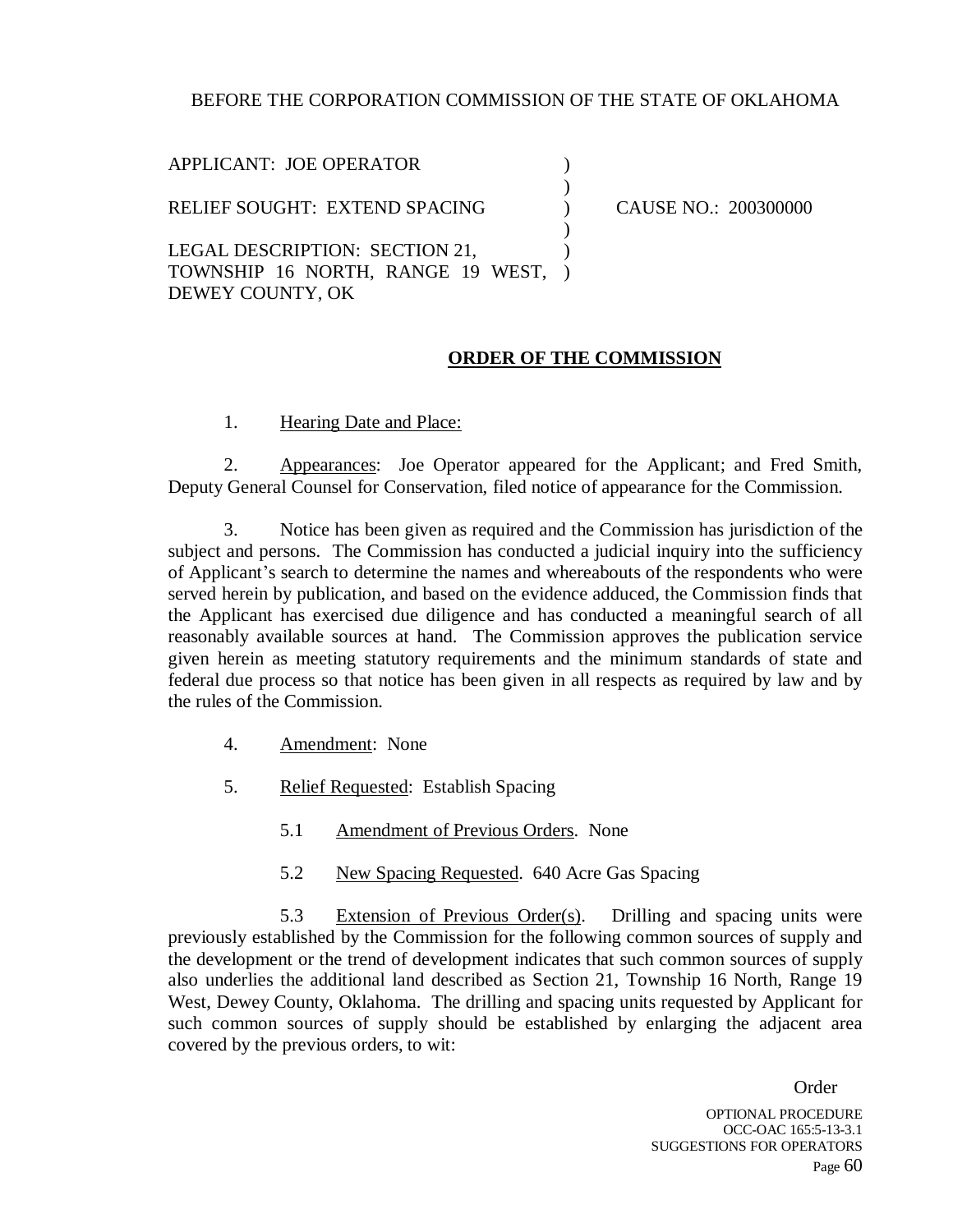| Common Source of Supply Depth |       | Classification | Unit Size |
|-------------------------------|-------|----------------|-----------|
| Hunton                        | 8,000 | Gas            | 640       |

6. Relief Granted: The requested relief is granted.

6.1. That all royalty interests within each drilling and spacing unit are pooled and unitized and each royalty owner shall share in the one-eighth of all production from any well thereon in the proportion that the acreage owned by each such royalty owner bears to the entire acreage in the drilling and spacing unit.

6.2. That when there are two or more separately owned tracts or undivided interests separately owned within any drilling and spacing unit established hereby, the owners thereof may validly pool their interests and develop the drilling and spacing unit as a unit; that where, however, such owners have not agreed to so pool their interests and develop the drilling and spacing unit as a unit, their rights and equities shall be pooled and adjudicated as provided in subsection e, Section 87.1, Title 52, O.S.

6.3. That no more than one well shall hereafter be produced from the common sources of supply named above on any drilling and spacing unit established hereby, and the permitted well on any drilling and spacing unit established hereby shall be drilled only at the location thereon as prescribed below, unless the Commission, prior to the drilling of said well, shall have authorized a well location exception therefore in accordance with Section 87.1, Title 52, O.S.

7. Size and Shape of Unit(s): The 640-acre unit(s) established hereby shall consist of: the governmental section consisting of Section 21, Township 16 North, Range 19 West, Dewey County, OK.

8. Location of Unit Wells: The unit well for the 640-acre unit(s) established hereby shall be located as follows:

No closer than 1,320 feet to the unit boundary

### 9. Companion Causes: None

10. Map Attached: Attached to this order is a plat indicating the information required by statute.

11. Conclusion: The relief requested is necessary to prevent waste or to assist in preventing the various types of waste of oil or gas prohibited by statute, or any of said wastes, and to protect or assist in protecting the correlative rights of interested parties. Such requested relief, as set forth above, should be granted, and IT IS SO ORDERED.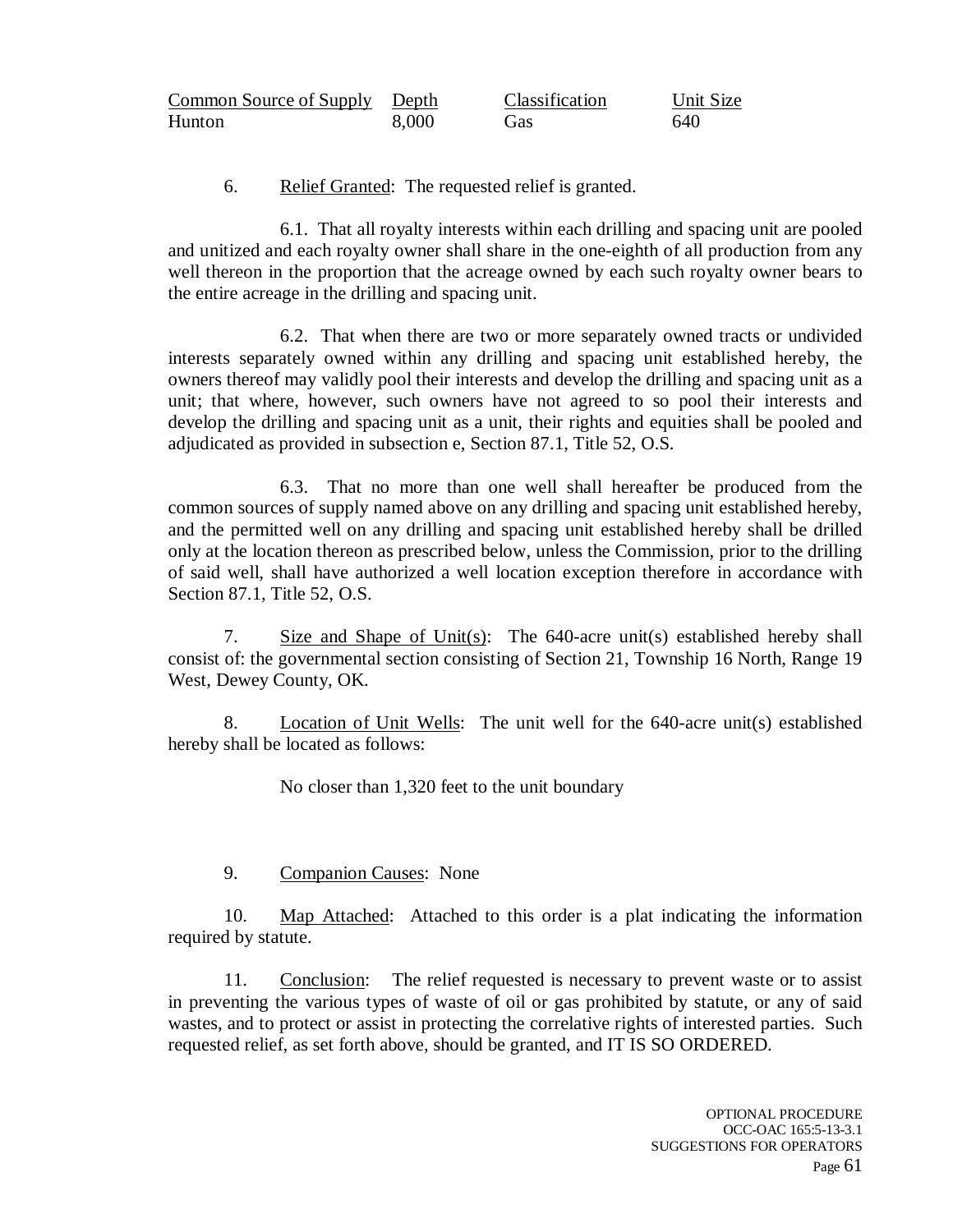### CORPORATION COMMISSION OF OKLAHOMA

\_\_\_\_\_\_\_\_\_\_\_\_\_\_\_\_\_\_\_\_\_\_\_\_\_\_\_\_\_\_\_\_\_\_\_\_\_\_\_\_\_\_

\_\_\_\_\_\_\_\_\_\_\_\_\_\_\_\_\_\_\_\_\_\_\_\_\_\_\_\_\_\_\_\_\_\_\_\_\_\_\_\_\_\_

\_\_\_\_\_\_\_\_\_\_\_\_\_\_\_\_\_\_\_\_\_\_\_\_\_\_\_\_\_\_\_\_\_\_\_\_\_\_\_\_\_\_

\_\_\_\_\_\_\_\_\_\_\_\_\_\_\_\_\_\_\_\_\_\_\_\_\_\_\_\_\_\_\_\_\_\_\_\_\_\_

**CHAIRMAN** 

VICE-CHAIRMAN

## COMMISSIONER

DONE AND PEFORMED this 25th day of August, 2003.

Secretary

### REPORT OF THE ADMINISTRATIVE LAW JUDGE

The foregoing Findings and Order are the Report and Recommendation of the Administrative Law Judge.

\_\_\_\_\_\_\_\_\_\_\_\_\_\_\_\_\_\_\_\_\_\_\_\_\_\_\_\_\_\_\_\_\_\_\_\_\_ \_\_\_\_\_\_\_\_\_\_\_\_\_\_\_\_\_\_\_\_

\_\_\_\_\_\_\_\_\_\_\_\_\_\_\_\_\_\_\_\_\_\_\_\_\_\_\_\_\_\_\_\_\_\_\_\_\_ \_\_\_\_\_\_\_\_\_\_\_\_\_\_\_\_\_\_\_\_

Administrative Law Judge Date

Reviewer Date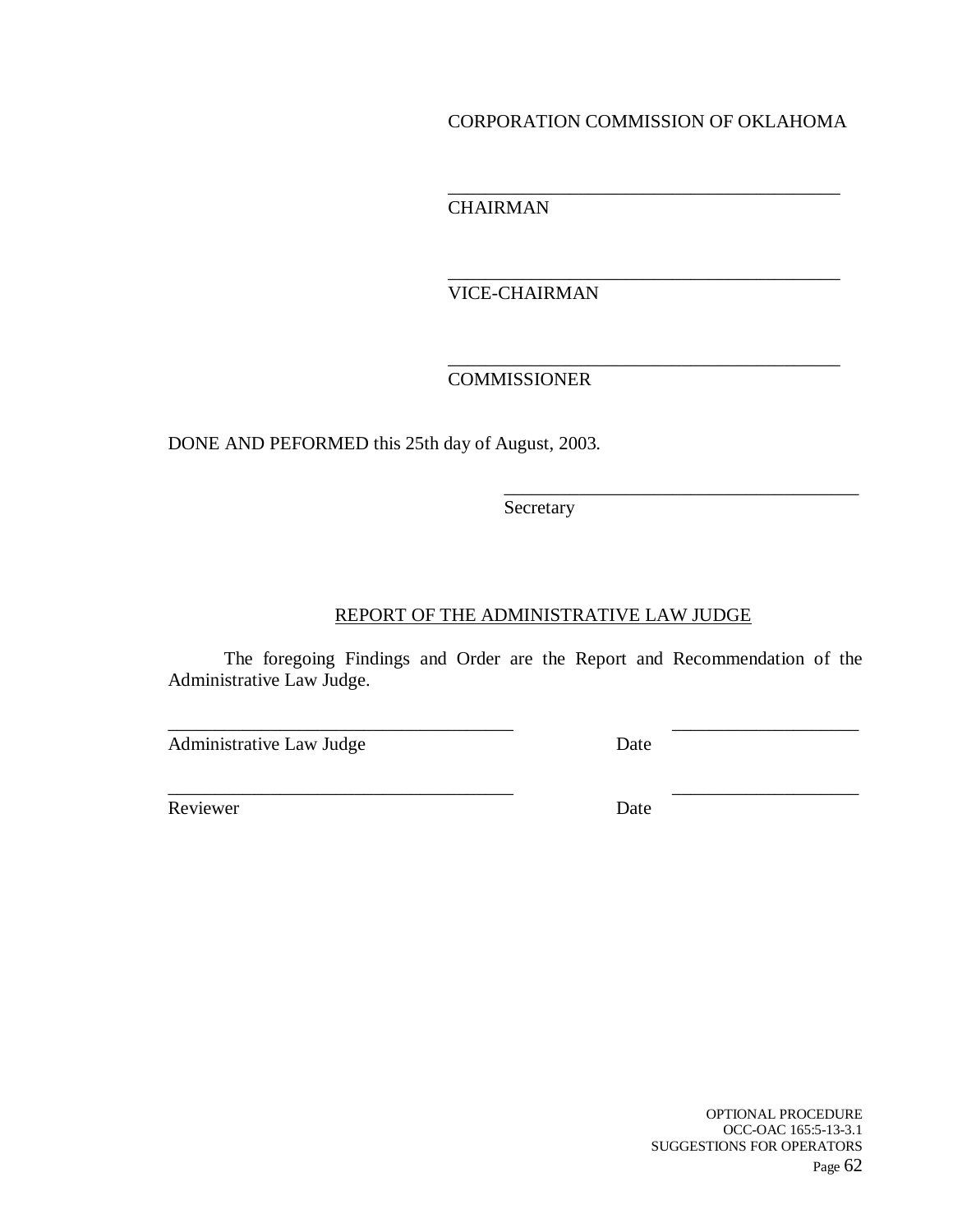# **DISCLAIMER**

**EXCEPT FOR THE SPECIFIC REFERENCES TO FORMALLY ADOPTED COMMISSION RULES, THE SUGGESTIONS CONTAINED HEREIN ARE NOT CORPORATION COMMISSION RULES. THIS DOCUMENT IS INTENDED AS AN AID TO THOSE APPLICANTS WHO ELECT TO UTILIZE THE OPTIONAL HEARING PROCEDURE FOR SPACING-RELATED APPLICATIONS.**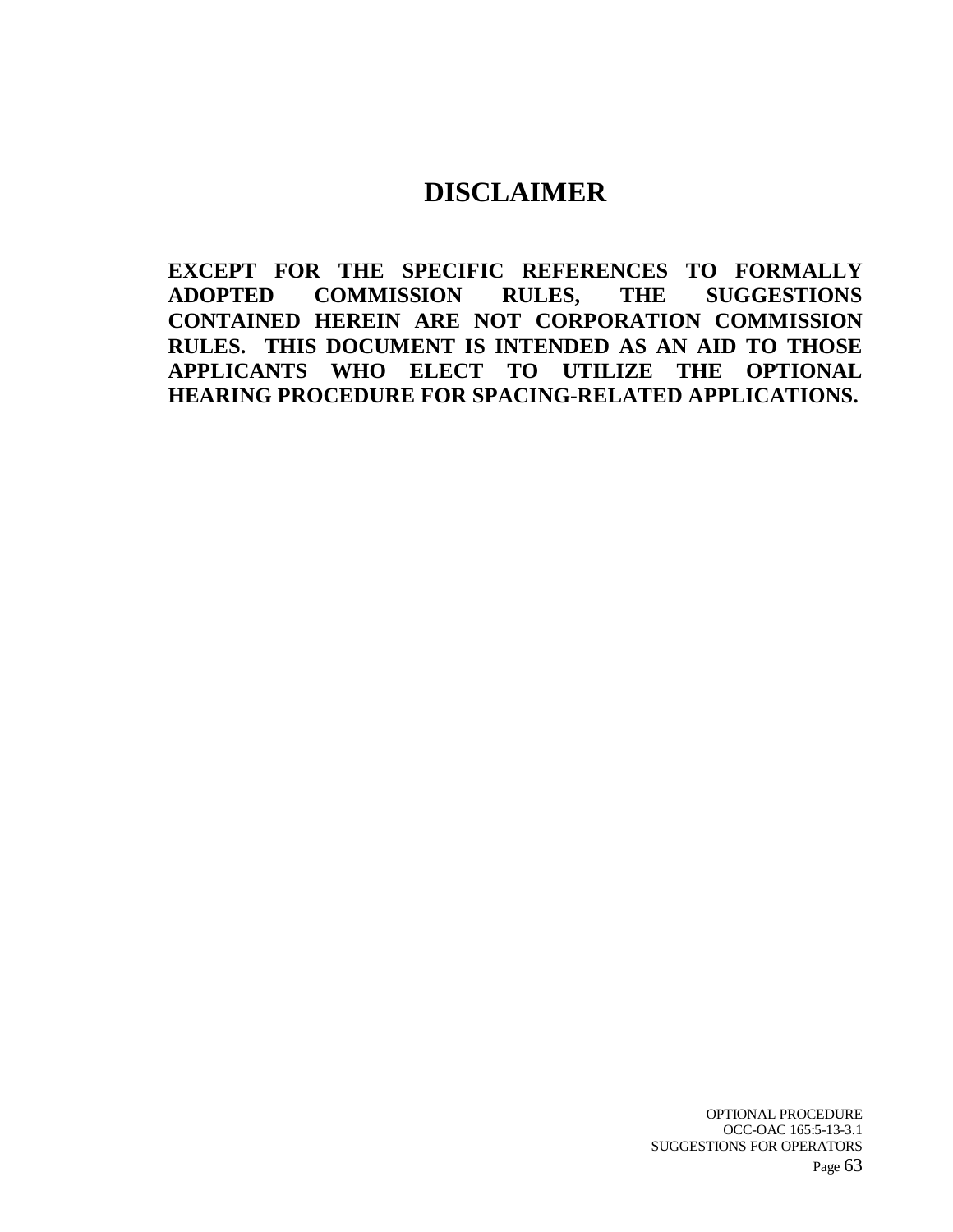# **APPENDIX**

## **APPLICABLE OIL AND GAS STATUTES AND RULES**

OPTIONAL PROCEDURE OCC-OAC 165:5-13-3.1 SUGGESTIONS FOR OPERATORS Page 64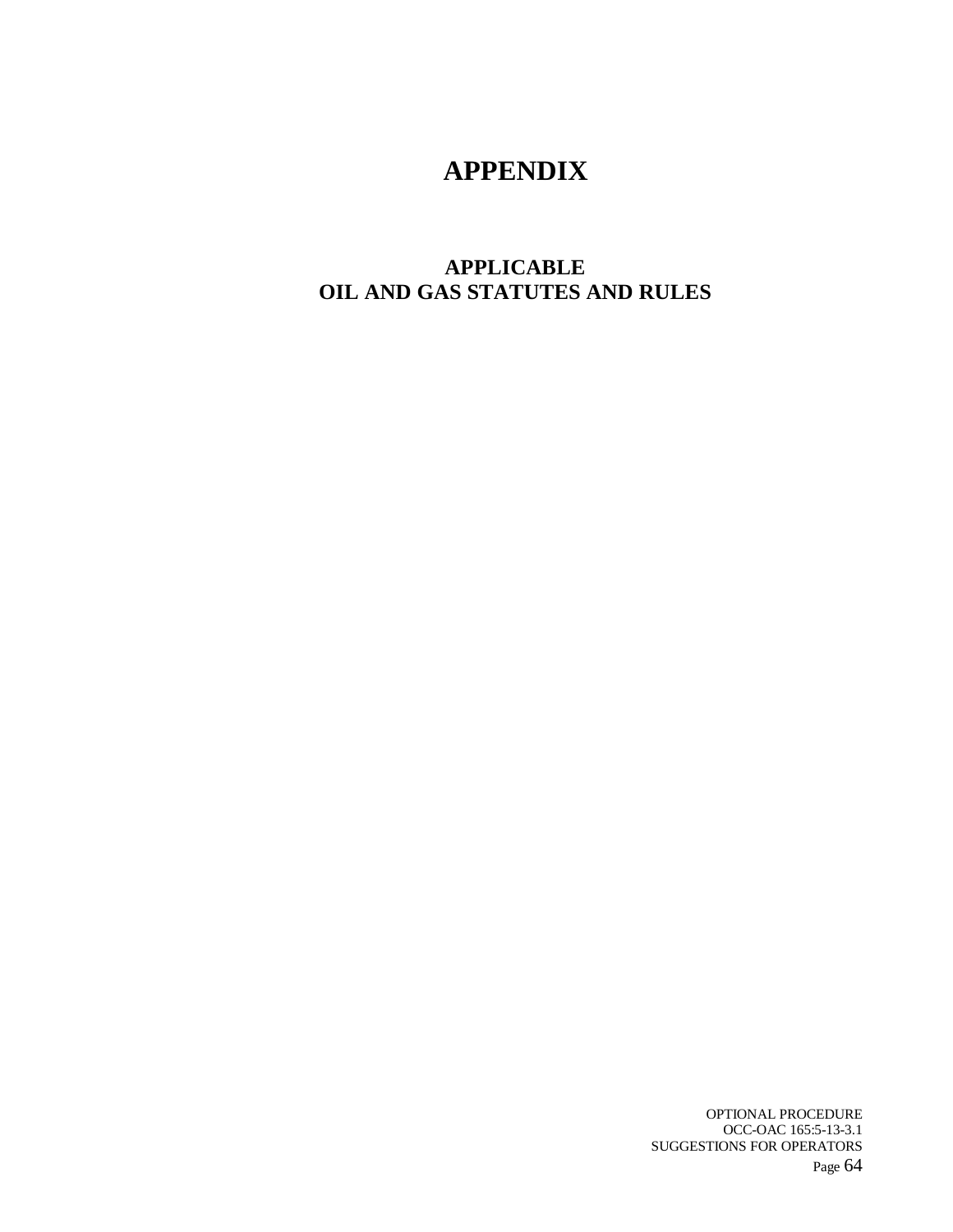#### **165:5-7-1. General application and notice requirements**

(a) **Scope.** Except where otherwise specifically provided in this Subchapter, including the Petroleum Storage Tank Division at OAC 165:5-21-3, the provisions of this Section shall govern the commencement of a cause filed with the Commission and over which the Commission may exercise jurisdiction, including applications for declaratory rulings as to the applicability of any rule or order of the Commission.

(b) **Form.** Every cause shall be commenced by:

(1) An application.

(2) A complaint.

(3) An order of the Commission commencing a cause.

(c) **Caption.** The application or complaint shall be headed by a caption, which shall contain:

(1) The heading, "Before the Corporation Commission of Oklahoma".

(2) The applicant.

(3) The relief sought. In the case of a conservation docket or pollution docket cause, the statement shall contain the legal description of the lands involved in the cause.

(4) The docket and cause number.

(5) The title of the document.

(6) In the case of an enforcement docket cause, the caption shall contain the name(s) of the respondent(s).

(d) **Body.** The body of the application or complaint shall consist of five numbered paragraphs, if applicable, as follows:

(1) **Applicants and respondents identified.** The applicant shall be identified, including name, address, and telephone number of his attorney or designated representative and the nature of the applicant's interest in the subject matter of the cause; and the name and address of each person (if any) named as respondent.

(2) **Allegation of facts.** The allegation of fact stated in the form of ultimate facts, without unnecessary detail, upon which the right to relief is based. The allegations will be stated in numbered subparagraphs as necessary for clarity.

(3) **Legal authority.** Citations of statutes, rules, orders, and decided cases authorizing the relief sought; including, in the case of a complaint, the laws, rules, regulations, or orders alleged to have been violated. Statutes shall be cited by title and section. Rules and orders of the Commission shall be cited by number. Decided cases shall be cited by citation to official reports. Quotations from legal authorities shall not be required.

(4) **Relief sought.** A brief statement of the provisions of the order, authority, or other relief sought. An application relating to oil and gas conservation shall seek only one type of relief. Formal prayer for relief shall not be required.

(5) **Specify order to be affected.** An application to vacate, alter, modify, or amend an order shall state the specific order in the body which is sought to be vacated, altered, modified, or amended.

(e) **Certification.** The application shall be signed by the applicant, or an authorized agent of the applicant, or by the attorney for the applicant, and shall set out the address and telephone number of the person so signing it. The person signing the application shall be deemed, on signing same, to be certifying that:

(1) He has read the application.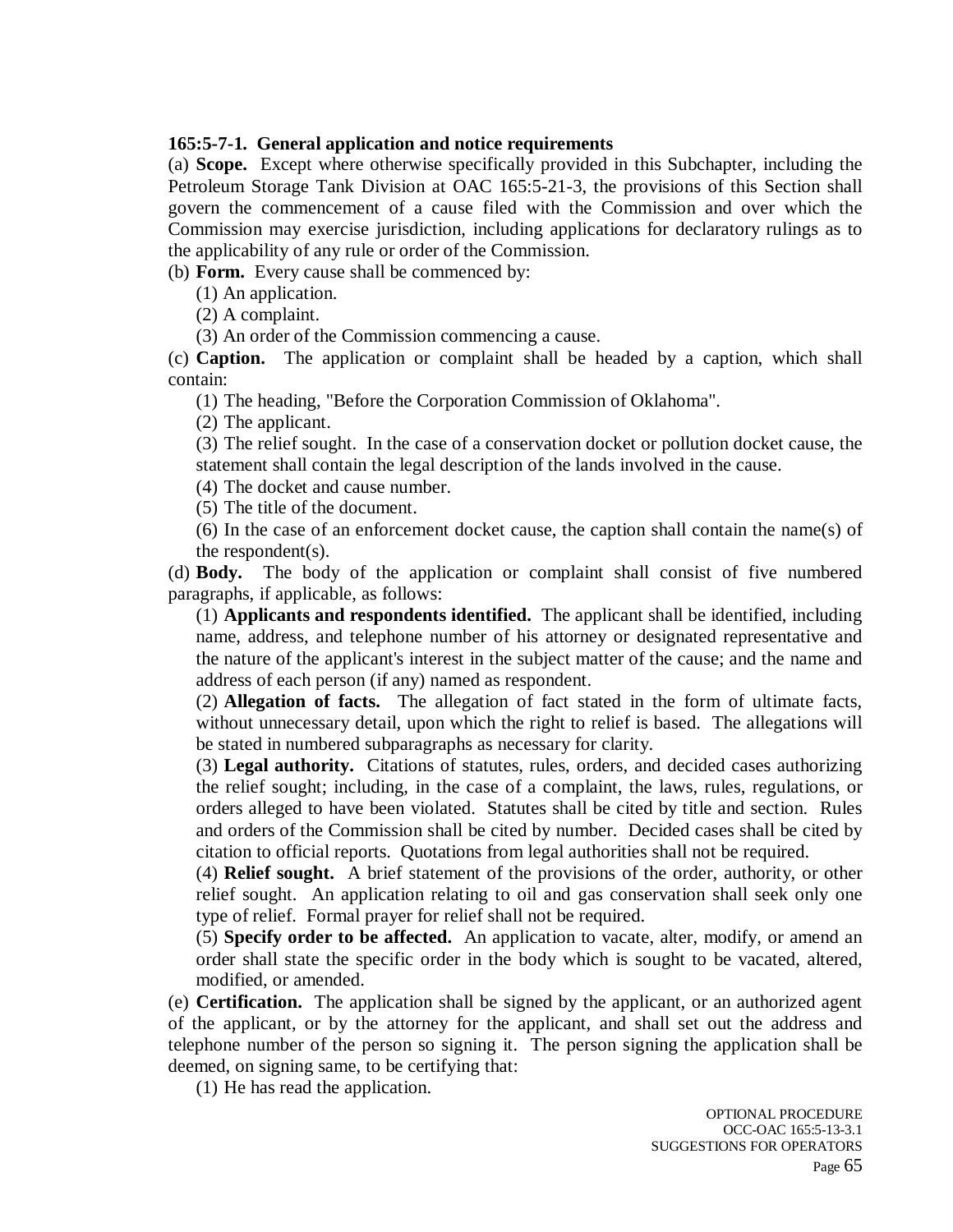(2) To the best of his knowledge, information, and belief formed after reasonable inquiry the facts and allegations contained in the application are true and correct.

(3) The application is not filed to harass or to cause unnecessary delay or needless expense.

(f) **Manner of service.** A document may be served on a party of record by regular mail or in person, except where the rules of this Subchapter or a statute requires a specific mode of service, which shall be followed. Service on a corporation may be by delivery to the registered corporate agent, or by delivery to the principal place of business of the corporation. For purposes of this Section, a corporation may designate its principal place of business by filing a notice thereof with the Court Clerk. When an attorney has appeared of record for a person, all subsequent service shall be on the attorney. Service by mail shall be complete on the date of mailing except where otherwise provided in this Subchapter; provided, that a person may be granted appropriate relief upon showing that a document so served was not received, or delivery thereof was delayed.

(g) **Service of an application.** Except as hereinafter provided in this Subchapter, every application and notice of hearing stating the date on which the cause is set for hearing in which a person is named a respondent shall be served by regular mail on each respondent named therein and Commission staff counsel by the person filing the application. Thereafter, every document shall be served by the person filing it by regular mail upon all parties of record or, where the record has not been opened, upon the applicant and all named respondents.

(h) **Certificate of service.** Except where an affidavit of mailing is required by law or by this Subchapter, a certificate of service shall be filed following or with the filing of every document. The certificate of service shall contain a list of the persons served and the certification that on the date stated a copy of the document was mailed, postage prepaid, or delivered to each person listed.

(i) **Service not jurisdictional.** Service prescribed by the rules of this Subchapter shall not be jurisdictional except where so provided by the Constitution or by statute. Failure to comply with the provisions of this Section as to mailing and service of notice shall not deprive the Commission of jurisdiction of the application or complaint, but shall be grounds for such appropriate relief as the Commission may order.

(j) **Publication of notice.** Every application, except as determined by the Secretary of the Commission or as provided in this Chapter for motor carrier applications, shall be accompanied by a notice of hearing, which date shall be set by the Commission. The notice of hearing shall be published as provided in the rules of this Subchapter.

(k) **Signatures.** The notice of hearing of an application shall be signed by the Secretary certifying to the Commissioners' signatures.

(l) **Content of notice.** The notice shall specify:

(1) The time, date, and place of hearing.

(2) Briefly the general nature of the order, rule, regulation or other relief sought.

(3) In oil and gas causes, where applicable, the names or description of all common sources of supply affected by the order sought; or that the entire state would be affected. (4) Who to contact for additional information.

(m) **Form of notice.** The notice for all oil and gas causes shall conform substantially to the form shown in Appendix A to this Chapter.

#### (n) **Notice by publication.**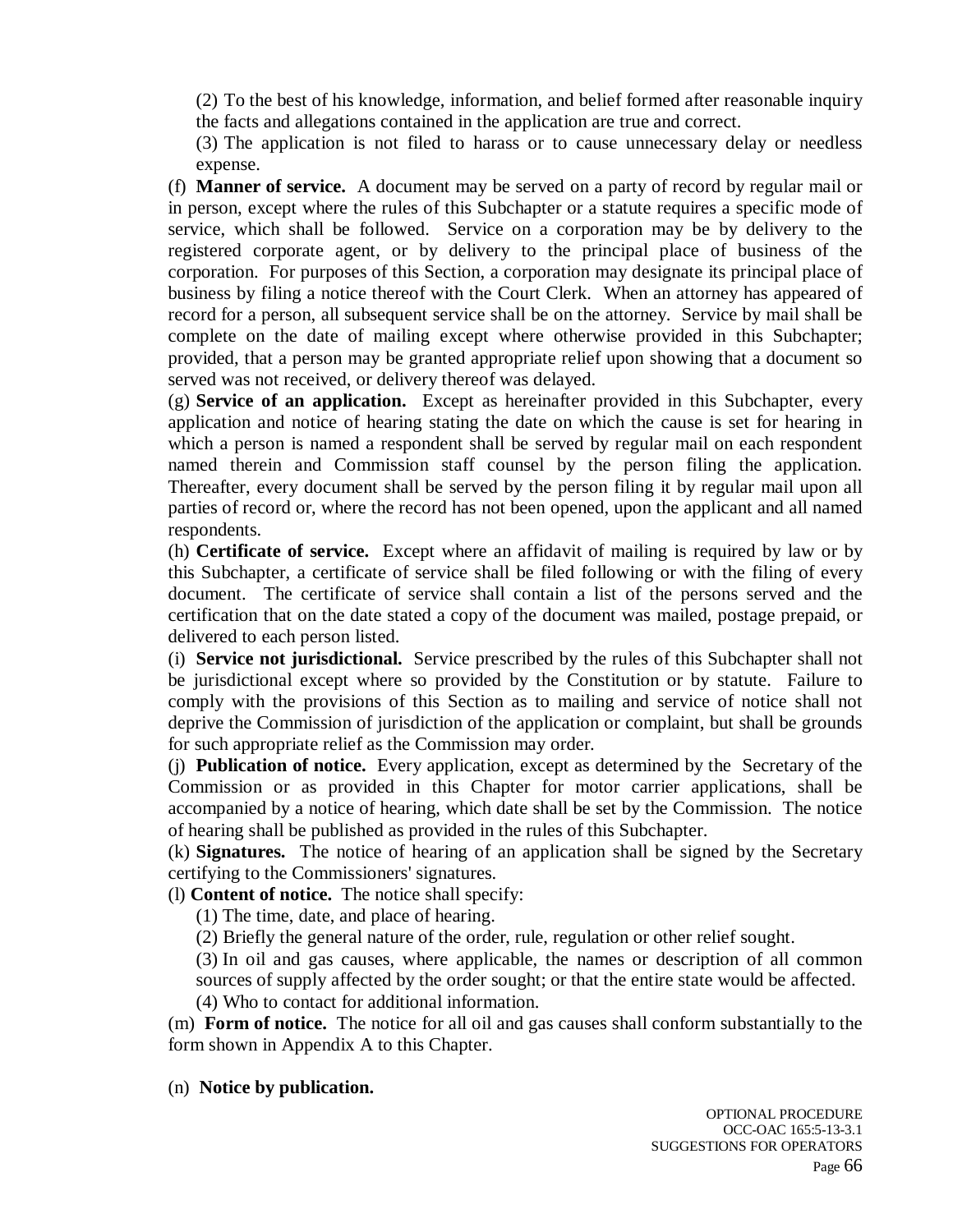(1) When a cause other than an oil and gas or Petroleum Storage Tank Division cause is commenced, the applicant shall cause the notice of hearing prescribed in (j) through (l) of this Section to be published in one or more newspapers of general circulation, on dates and for periods as required by law, or this Subchapter, or as the Commission shall order.

(2) In oil and gas causes, unless otherwise provided in this Subchapter, the notice of hearing shall be published one time at least fifteen (15) days prior to the hearing in a newspaper of general circulation published in Oklahoma County, Oklahoma and in a newspaper of general circulation published in each county in which the lands embraced in the application are located.

(3) Publication shall be at the expense of the applicant, and shall be made in a newspaper which has met the statutory requirements for publication of legal notices. Written proof of publication shall be filed in the cause.

(4) Proof of publication shall be established by an original proof of publication.

(o) **Effective date prior to date of issuance of order.** No order may be made effective prior to its date of issuance without evidence placed into the record that the approval of such effective date is necessary. An effective date prior to the date of issuance of the order shall be requested in the application and placed in the special relief paragraph of the notice of hearing.

[**Source:** Amended at 9 Ok Reg 2323, eff 6-25-92; Amended at 10 Ok Reg 2591, eff 6-25-93; Amended at 12 Ok Reg 2005, eff 7-1-95; Amended at 16 Ok Reg 2816, eff 1-25-99 (emergency), 7- 15-99 (final)]

### **PART 3. OIL AND GAS**

#### **165:5-7-6. Drilling and spacing unit establishment or modification**

(a) Notice of hearing relating to drilling and spacing units shall be published one time at least fifteen (15) days prior to the hearing in a newspaper of general circulation published in Oklahoma County, Oklahoma, and in a newspaper of general circulation published in each county in which lands embraced in the application are located.

(b) When an applicant proposes to establish, vacate, alter, modify, amend, or extend a drilling and spacing unit, the application and notice shall be served by the applicant no less than fifteen (15) days prior to the date of the hearing, by regular mail, upon each person or governmental entity having the right to participate in production from the proposed drilling and spacing unit or the existing drilling and spacing unit.

(c) A plat or plats shall be attached to each application for an order to establish a drilling and spacing unit or units or to extend existing spacing within a common source or sources of supply, which plat shall show the spacing units requested together with any spacing units abutting or overlapping the area to be spaced, and any abutting spacing units in all spaced formations. An amended plat shall be provided at the time of the hearing in the event drilling and spacing units have been established after the application was filed and prior to the hearing to reflect the status of the spacing at the time of the hearing.

(d) An application to extend spacing from an adjacent drilling and spacing unit shall state in the body of the application the most recent order number that created the spacing in the adjacent unit that applies to the common sources of supply which are sought to be extended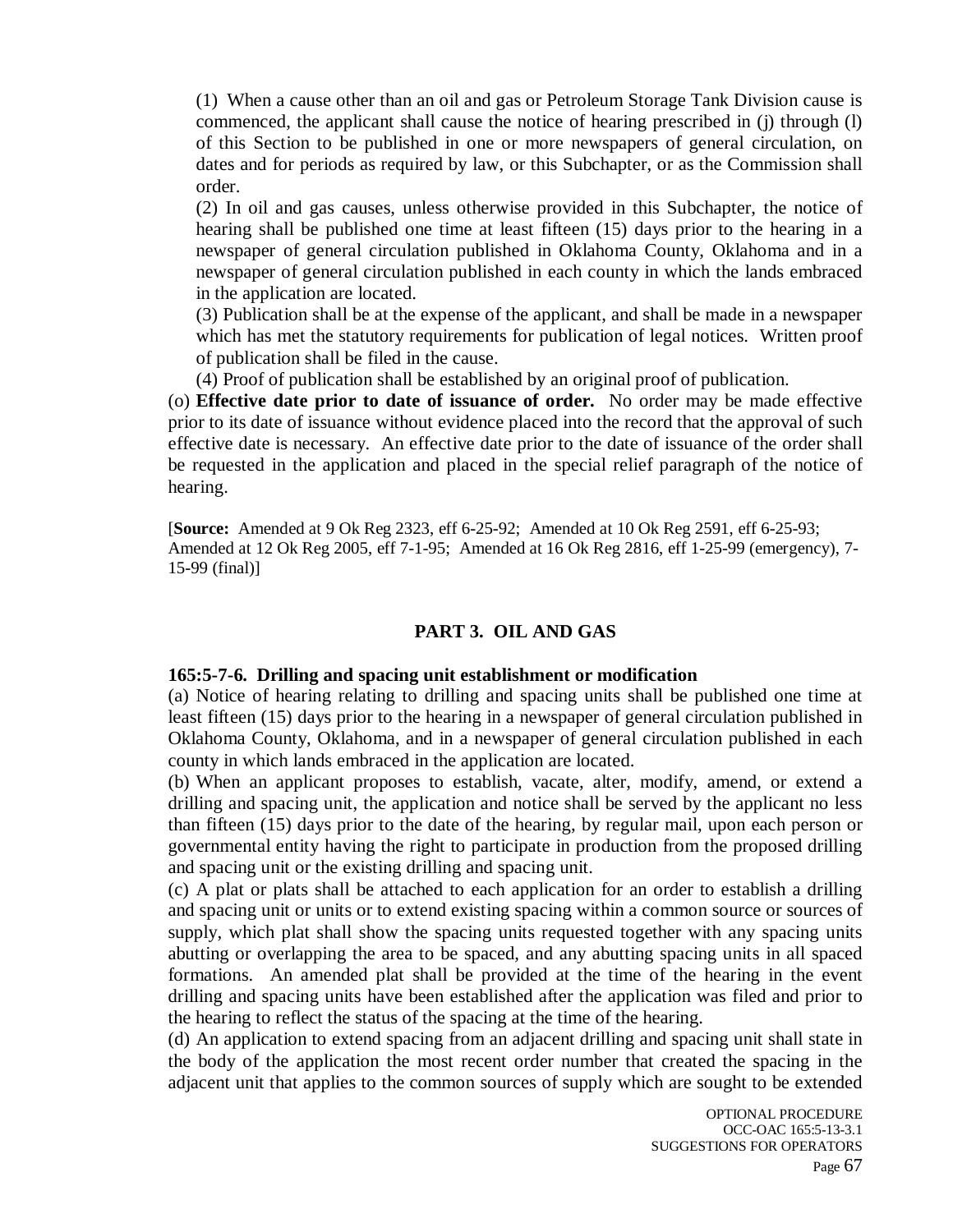by the application. Such request to extend spacing and citation to the most recent order number shall be placed in the special relief paragraph of the notice of hearing.

(e) Where a well has not been commenced to or completed in the common source of supply sought to be spaced, notice of hearing for an order to vacate, alter, amend, extend, or change a prior spacing order shall be served and published as required in (a) of this Section. Such request to vacate, alter, amend, extend, or change a prior spacing order shall be placed in the special relief paragraph of the notice of hearing.

(f) Where two or more orders have issued spacing a common source of supply and such spacing orders have resulted in there being a conflict either as to the size of the unit or as to a common source of supply or a conflict as to the nomenclature of the common source of supply, then the applicant seeking to vacate, alter, amend, or change one of the prior spacing orders shall either file an application to construe and modify the conflicting orders or may amend a relevant application to accomplish the same result. Notice of hearing shall be served and published as required upon the commencement of a proceeding.

(g) The Commission may issue an order establishing horizontal well units for a common source of supply. The order shall be in effect for a period of twelve (12) months from the date of issuance and shall automatically expire at the end of the twelve (12) month period unless:

(1) Operations for a horizontal well are being conducted, in which case the order shall expire thirty (30) days after completion of operations.

- (2) Form 1002A has been filed with the Commission.
- (3) The order has been previously voided by written request of the applicant.
- (4) A request seeking an extension of time has been submitted.

(h) No order of the Commission authorizing a horizontal well unit which includes any existing well or portion of any drilling and spacing unit producing from the same common source of supply will become effective until fifty percent (50%) of the ownership having a right to drill in each of such well and/or drilling and spacing unit consents in writing to the horizontal well unit by filing such written consent with the Court Clerk of the Commission in each such cause. The written consent to the order shall not be a waiver of, nor commitment of, any rights of such owners in either the existing production or the proposed horizontal well unit.

[**Source:** Amended at 10 Ok Reg 2591, eff 6-25-93; Amended at 14 Ok Reg 2474, eff 7-1-97]

#### **165:5-7-9. Well location exception**

(a) Notice of hearing for an order authorizing a well to be drilled for oil or gas into any common source of supply at a requested location therein other than that prescribed by a rule or order of the Commission shall be served by the applicant no less than fifteen (15) days prior to the date of the hearing, by regular mail upon the operator of each well located in an adjoining or cornering tract of land or drilling and spacing unit, currently producing from the same common source of supply, toward which the well location is proposed to be moved and the same notice also shall be required if the requested well location would be closer to the wells producing from those adjoining or cornering tracts of land or drilling and spacing units than would be permitted at a legal location. Provided, however, if the applicant, or any entity to be named operator of the requested well location, is the operator of any of the wells in an adjoining or cornering tract of land or drilling and spacing unit, identified herein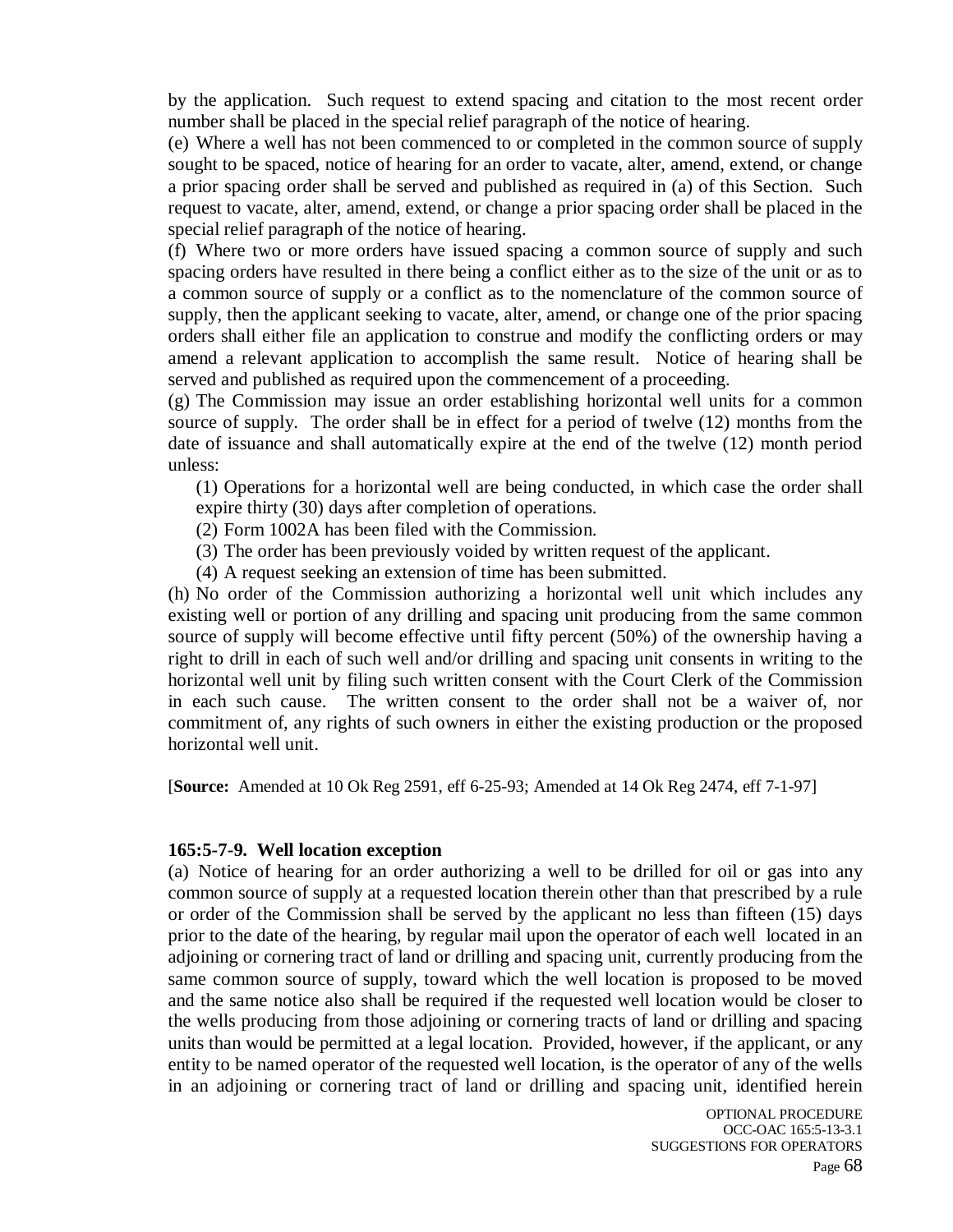above, then the applicant shall serve each working interest owner in such well by regular mail. All applications and notices for location exception shall specify the surface location of the well, and if the well is to be directionally drilled, then the application and notice shall also include the intended bottom-hole location and the location of the well's entry into the common source of supply for which the location exception is requested, expressed in feet from the two nearest boundaries of the drilling and spacing unit, or, if no drilling and spacing unit has been established, from the two nearest boundaries of the mineral estate(s) upon which the well will be drilled. Provided that, at the time of hearing, the well's surface location, the location of the well's entry into the common source of supply, and/or the bottom-hole location, as set out in the notice of hearing, may be changed to another location which is not closer to the offsetting well or to the drilling and spacing unit or tract boundary described in the notice of hearing.

(b) If at the time of the hearing, the applicant does not have the results of the well survey required by 165:10-3-27, then the Administrative Law Judge shall hear the cause and recommend the issuance of an order granting or denying the application and, if granting the application, assess any penalties based on the potential locations of the common sources of supply for which the order is sought. All potential locations shall be considered in the order. (c) In the event a well is directionally drilled as described by 165:10-3-27 at an off-pattern surface location, according to 165:10-1-21 and 165:10-1-24 for well locations for spaced and unspaced common sources of supply, with the intended bottom-hole location being a legal location, the operator shall comply with 165:10-3-27 regarding the well survey. If the well survey indicates the bottom-hole location of the well, upon its completion, is off-pattern, then the applicant shall file an application for location exception and provide notice in compliance with this Section.

(d) Notice of hearing for an order authorizing a well to be drilled for oil or gas at a location other than that prescribed by a rule or order of the Commission shall be published pursuant to  $165:5-7-1(n)(2)$ .

[**Source:** Amended at 10 Ok Reg 2591, eff 6-25-93; Amended at 14 Ok Reg 2474, eff 7-1-97]

#### **165:5-7-10. Increased well density**

#### (a) **Notice of hearing.**

(1) For increased well density applications, notice of hearing shall be served by the applicant no less than fifteen (15) days prior to the date of the hearing by regular mail upon:

(A) Each person or governmental entity entitled to oil or gas or the proceeds of oil or gas produced from the common source of supply in the drilling and spacing unit for which the application for an increased density well has been filed; and

(B) The operator, as shown by the records of the Commission, of each well which is commencing or currently producing from the same common source of supply in the drilling and spacing unit or any separate tract of land for which no drilling and spacing unit has been formed for such common source of supply adjoining, cornering or adjacent to the drilling and spacing unit for such an increased density well.

(2) If the applicant is the operator of a well commencing or currently producing from the same common source of supply applicable to the increased density well in a drilling and spacing unit or a separate tract of land for which no drilling and spacing unit has been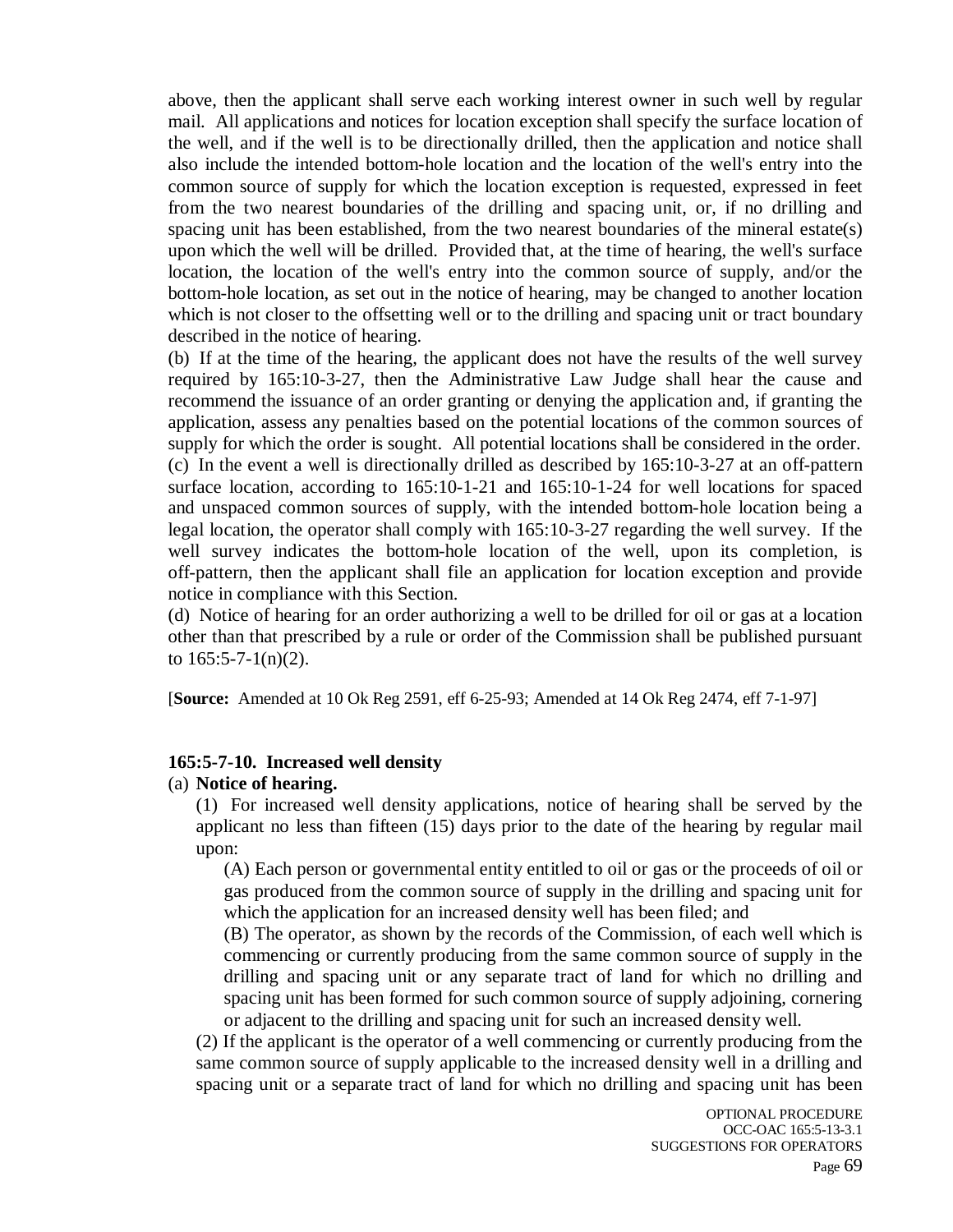formed for such common source of supply adjoining, cornering or adjacent to the drilling and spacing unit for such increased density well, notice of hearing shall be served by the applicant no less than fifteen (15) days prior to the date of hearing by regular mail upon each owner, as shown by the records of the operator, with a working interest in such well in such common source of supply.

(3) If the applicant is seeking approval of an increased density well to be completed in a common source of supply for which the Commission has established field rules, and for which no application for an increased density well in such common source of supply has been approved by the Commission subsequent to January 1, 1998, and prior to June 21, 1999, notice of hearing shall be served by the applicant no less than fifteen (15) days prior to the date of hearing by regular mail upon the operator, as shown by the records of the Commission, of each well commencing or currently producing from that same common source of supply governed by the field rules.

(4) Where some person other than the applicant may be authorized to drill an increased density well, the notice shall so state.

(5) No person except for those persons provided for in this subsection shall be entitled to notice of the hearing on an application for approval of an increased density well in any drilling and spacing unit.

(b) **Publication of notice.** Notice of hearing for an increased density well shall be published pursuant to  $165:5-7-1(n)(2)$ . If the increased density well is to be completed in a common source of supply for which the Commission has established field rules and for which no application for an increased density well in such common source of supply has been approved by the Commission subsequent to January 1, 1998, and prior to June 21, 1999, notice of the hearing shall also be published one time at least fifteen (15) days prior to the hearing in a newspaper of general circulation published in each county in which the lands subject to the field rules are located.

(c) **Commingled production.** Where production from an original unit well has been commingled and the operator has failed to obtain a commingling order for that well, an increased density well shall not be produced from the commingled common sources of supply until such time that proof of a commingling order is entered at the hearing for increased density.

[**Source:** Amended at 10 Ok Reg 2591, eff 6-25-93; Amended at 14 Ok Reg 2474, eff 7-1-97; Amended at 17 Ok Reg 799, eff 12-28-99 (emergency); Amended at 17 Ok Reg 1853, eff 7-1-00]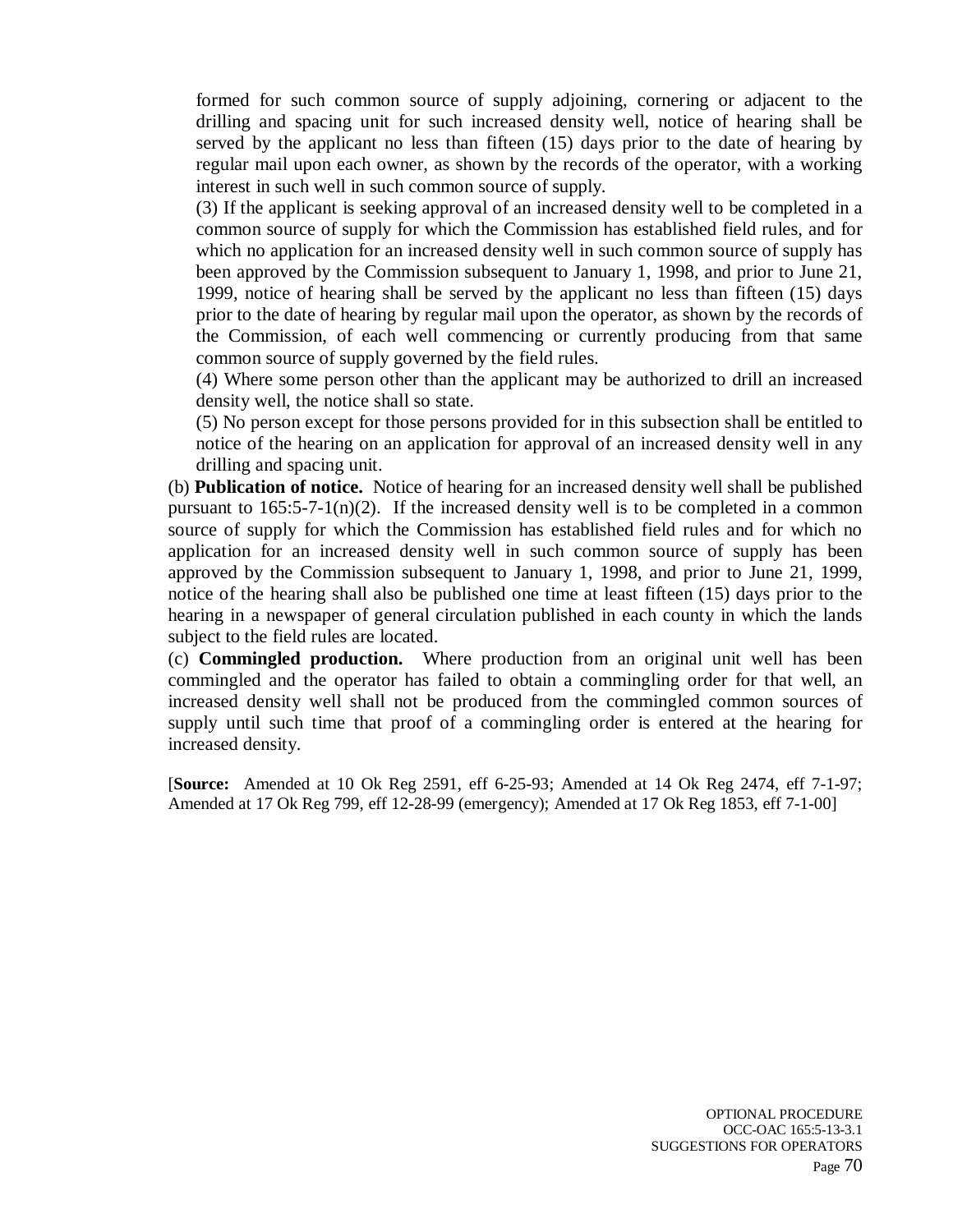### **165:5-13-3. Hearings**

(a) **Conduct of hearing.** Every hearing shall be conducted by the Commission or by an Administrative Law Judge. The Commission or Administrative Law Judge shall call the cause for hearing, after which proceedings shall be had as provided in this Section.

(b) **Scope of hearings.** The Commission or Administrative Law Judge may state the purpose and scope of the hearing, or the issues upon which evidence will be heard.

(c) **Appearances.** Every person appearing shall enter his appearance by stating his name and address. Thereafter, such person shall be deemed a party of record, unless specified otherwise. An individual may appear on his own behalf. A corporation may appear only by its attorney; provided, that a representative other than an attorney may appear on behalf of a corporation for the sole purpose of making a statement or indicting corporate policy. Such a representative may not assume an advocate's role or introduce evidence or examine witnesses in the proceeding.

(d) **Preliminary matters.** The following shall be addressed prior to receiving evidence:

(1) The applicant, or staff counsel, may offer preliminary exhibits, including documents necessary to present the issues to be heard, notices, proof of publication and orders previously entered in the cause.

(2) Ruling may be made on any pending motions, including requests pertaining to discovery.

(3) Stipulations of fact and stipulated exhibits shall be received. No stipulation, settlement, or agreement between the parties of record, their attorneys, or representatives with regard to any matter involved in any cause shall be enforced unless it shall have been reduced to writing and signed by the parties of record or the representatives authorized by the rules of this Chapter to appear for them and thereafter made a part of the record, or unless it shall have been dictated into the record by them during the course of a hearing or incorporated into an order bearing their written approval. This Section does not limit a party of record's ability to waive, modify, or stipulate any right or privilege afforded by the rules of this Chapter, unless precluded by law.

(4) Parties of record may, in the discretion of the Commission or Administrative Law Judge, make opening statements where appropriate.

(5) Any other preliminary matters appropriate for disposition prior to presentation of evidence.

(e) **Rules of evidence.** The Commission and Administrative Law Judges shall follow the rules of evidence applied in the district courts of Oklahoma, except that such rules may be relaxed where the Commission or the Administrative Law Judge deems it in the public interest to do so. The Commission or Administrative Law Judge may exclude evidence upon objection made thereto, or the evidence may be received subject to final ruling by the Commission. An exception will be deemed to be preserved by a party of record objecting to evidence upon an adverse ruling thereon. The Commission or Administrative Law Judge may exclude inadmissible evidence on his own motion and may direct cumulative evidence be discontinued.

(f) **Order of proof.** The applicant or complainant who institutes a cause shall open and close the proof. Staff counsel shall open and close a cause instituted by the Commission or a staff member. Intervenors shall be heard immediately following parties of record with whom allied in interest. In all cases, the Commission or Administrative Law Judge shall designate the order of proof.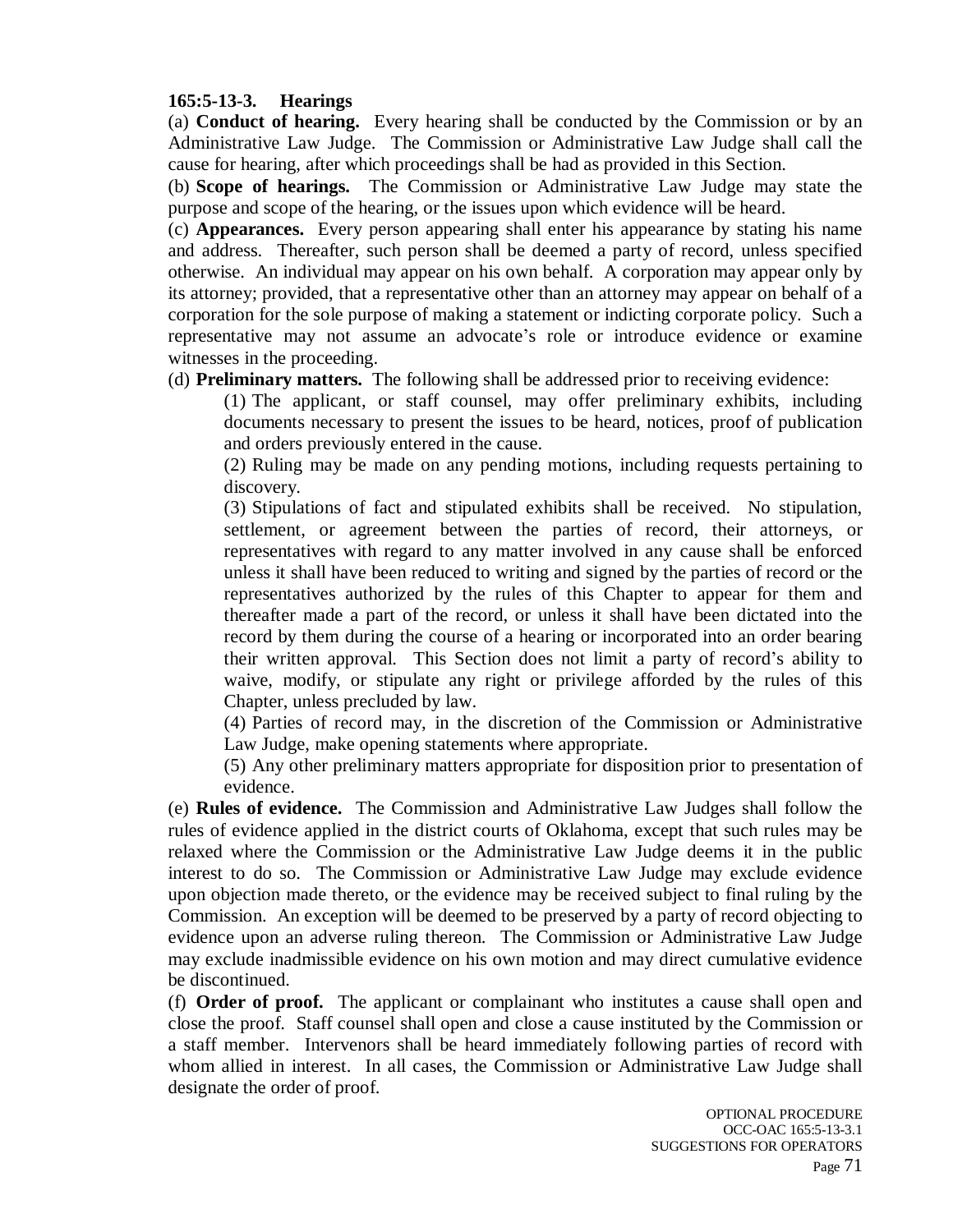(g) **Examination of witnesses.** Every witness shall be examined and cross-examined orally and under oath by not more than one attorney for each party of record. The Commission or Administrative Law Judge shall designate the order of examination and may limit the scope of examination and cross-examination.

(h) **Adverse party.** A party of record may call and adverse person or an officer or employee of an adverse person, in which case the witness may be impeached and otherwise cross-examined.

(i) **Record.** All testimony shall be taken on the record.

(j) **Prepared testimony.** Written testimony of a witness in form of questions and answers, or a narrative statement may be received in lieu of direct examination upon authentication by the witness under oath. In order to be received and relied upon at the hearing, such testimony and exhibits shall be filed and served upon all parties of record not less than five (5) days prior to the hearing, unless otherwise ordered by the Commission for good cause shown. The witness shall be subject to cross-examination. A written or oral statement by or a communication from any person, or a statement or resolution of a political subdivision, trade association, civic organization, or other organization may be received without crossexamination, but will be considered only as argument and not as proof of any recitation of facts contained therein.

#### (k) **Documents.**

(1) A photographic copy of a document which is on file as part of the official records of the Commission will be received without further authentication.

(2) A photographic copy of a public record certified by the official custodian thereof will be received without further authentication. A written statement by such custodian of records that no record or entry of described character is found in his records shall be received as proof of absence of such record.

(3) A photographic copy of a document may be substituted for the original at the time the original is offered in evidence.

(4) A document may not be incorporated in the record by reference except by permission of the Commission or Administrative Law Judge. Any document so received must be precisely identified.

(5) The Commission or Administrative Law Judge may require that documents such as rate compilations, statistical or technical data, and tabulated material be filed at a designated time prior to the hearing.

(6) The Commission or Administrative Law Judge may require that additional copies of exhibits be furnished for use by the Commission, staff counsel, and other parties of record.

(7) When evidence is offered which is contained in a book or document containing material not offered, the person offering the same shall extract or clearly identify the portion offered.

(8) The Commission or Administrative Law Judge may permit a party of record to offer a document as part of the record within a designated time after conclusion of the hearing.

(l) **Exhibits.** All exhibits shall be identified by docket and cause number prior to submitting to the Commission.

(m) **Summary exhibits.** An exhibit consisting of a compilation or summary of evidence, records, data, statistics, or other similar information may be received in evidence in addition to or in lieu of the evidence summarized, provided: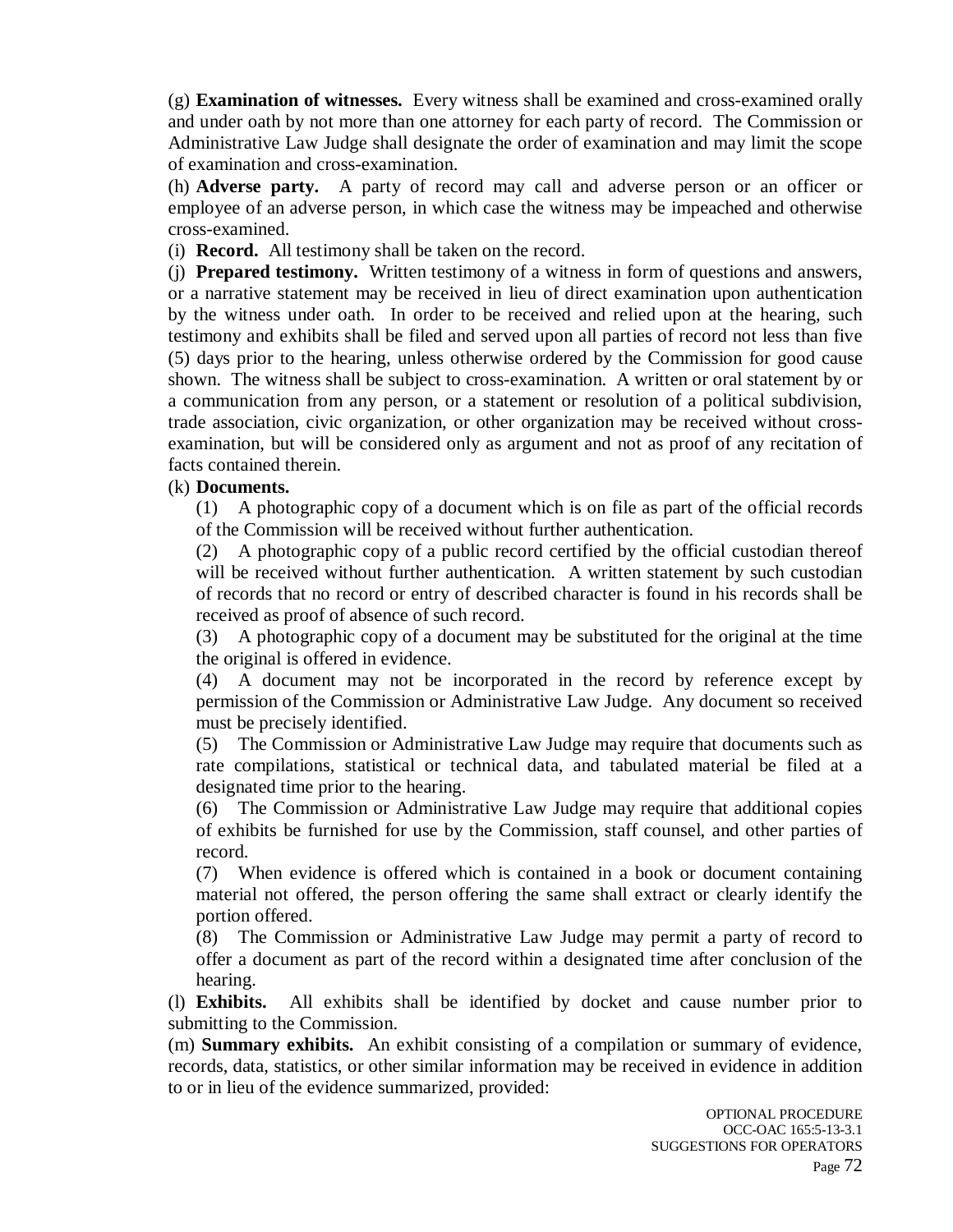(1) The evidence summarized has been admitted in evidence, or is admissable; and

(2) If the evidence summarized has not been admitted, the person offering the summary exhibit has made the evidence summarized available for inspection by all other parties of record, or the information is published in a generally recognized publication which is available to all parties of record. It shall be the responsibility of a person offering a summary exhibit to comply with this subsection in advance of the hearing, and failure to make the evidence summarized available for inspection shall be grounds for refusal to admit the exhibit.

(n) **Closing the record.** The record shall be closed when all parties of record have had an opportunity to be heard and to present evidence, and the Commission or Administrative Law Judge announces that the record of testimony and exhibits is closed. Unless a decision is then announced, the matter will be taken under advisement for later decision.

(o) **Briefs.** The Commission or Administrative Law Judge may require or allow the filing of briefs by the parties of record, and may designate the order and time for filing briefs and reply briefs.

(p) **Reopening the record.** Any person may file and serve, by regular mail, on all parties of record a motion to reopen the record for further hearing or to offer additional evidence. The Commission, at any time prior to final order in the cause, may, upon such motion or upon the motion of the Commission, order the record to be reopened for the purpose of taking testimony and receiving evidence which was not or could not have been available at the time of the hearing on the merits or for the purpose of examining its jurisdiction. A motion to reopen shall be filed and served in the same manner as provided in OAC 165:5-9-1(b). The motion and notice shall include a statement that if the Administrative Law Judge grants the motion, the record may be reopened the same day or on some other day as the Commission may determine.

(q) **Corrections to transcript.** In all proceedings, an official reporter shall make a stenographic and electronic record of the hearing. Errors claimed to be in a transcription of either a contested or uncontested hearing shall be noted in writing and suggested corrections may be offered to the Commission or Administrative Law Judge who presided at such hearing within ten (10) days after the transcript is filed, unless the Commission or Administrative Law Judge shall permit suggested corrections to be offered thereafter. Suggested corrections shall be served in writing upon each party of record and the Commission or Administrative Law Judge. If not objected to within twelve (12) days after being offered, the Commission or Administrative Law Judge shall direct that such suggested corrections be made and the manner of making them. In the event that parties disagree on suggested corrections, the Commission or Administrative Law Judge, with the aid of argument and testimony from the parties of record, shall then determine the manner in which the record shall be changed, if at all.

(r) **Preparation of report or order.** The Commission or Administrative Law Judge may permit or direct any party or parties of record to prepare a proposed report or order in any protested cause. In unprotested causes, the applicant shall prepare and submit a proposed Commission order.

[**Source:** Amended at 17 Ok Reg 2299, eff 7-1-00]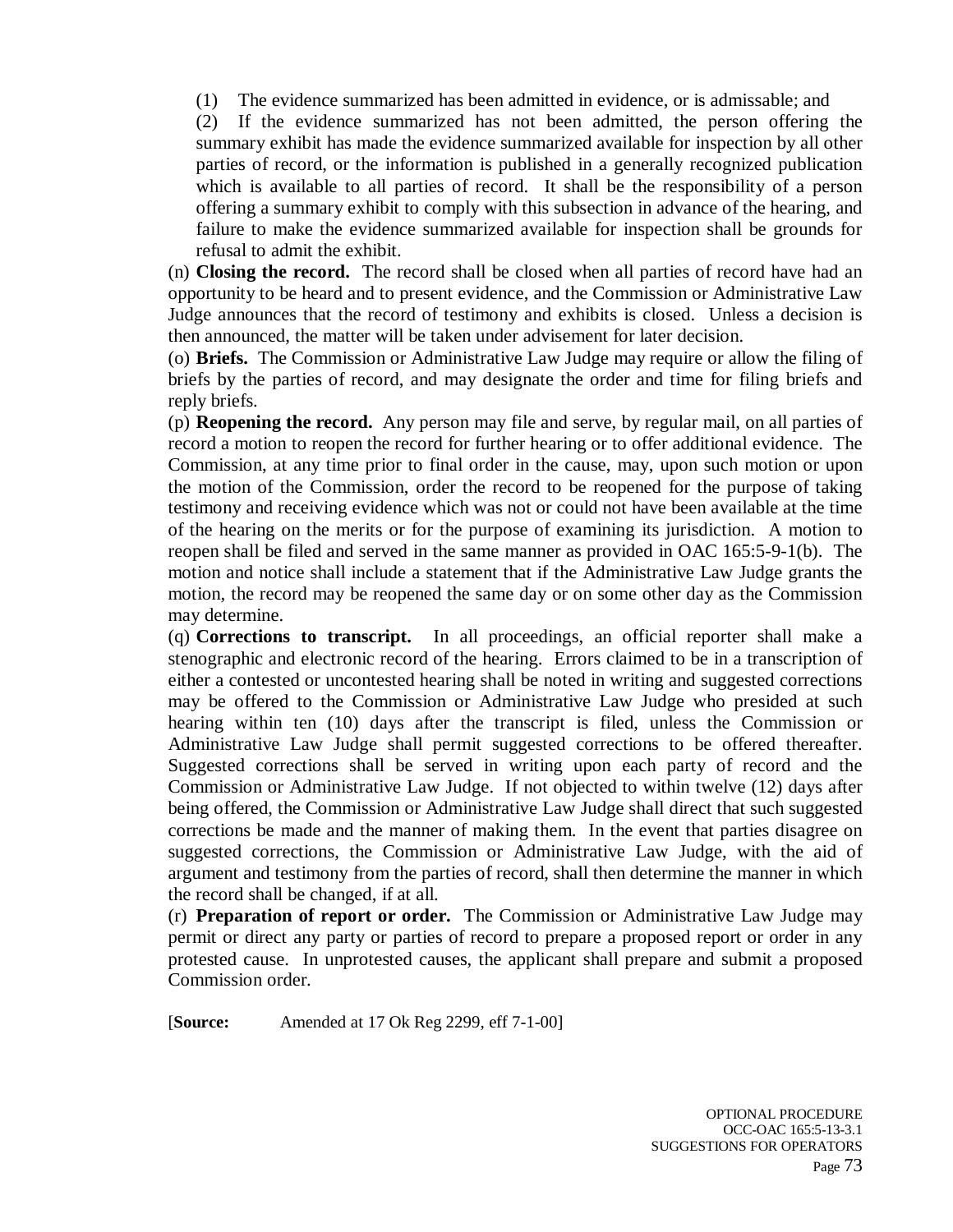**165: 5-9-1(e). Default**. Any named respondent who fails to file response within the time specified shall be deemed in default, and the Commission or Administrative Law Judge may proceed to hear the cause without further notice to a person in default. Except as provided in OAC 165: 5-19-1, no applicant will by default of an adverse respondent be relieved from the burden of proving the material allegations of fact upon which his claim for relief is based.

**[Source:** Amended at 19 Ok Reg 1945, eff 7-1-2002]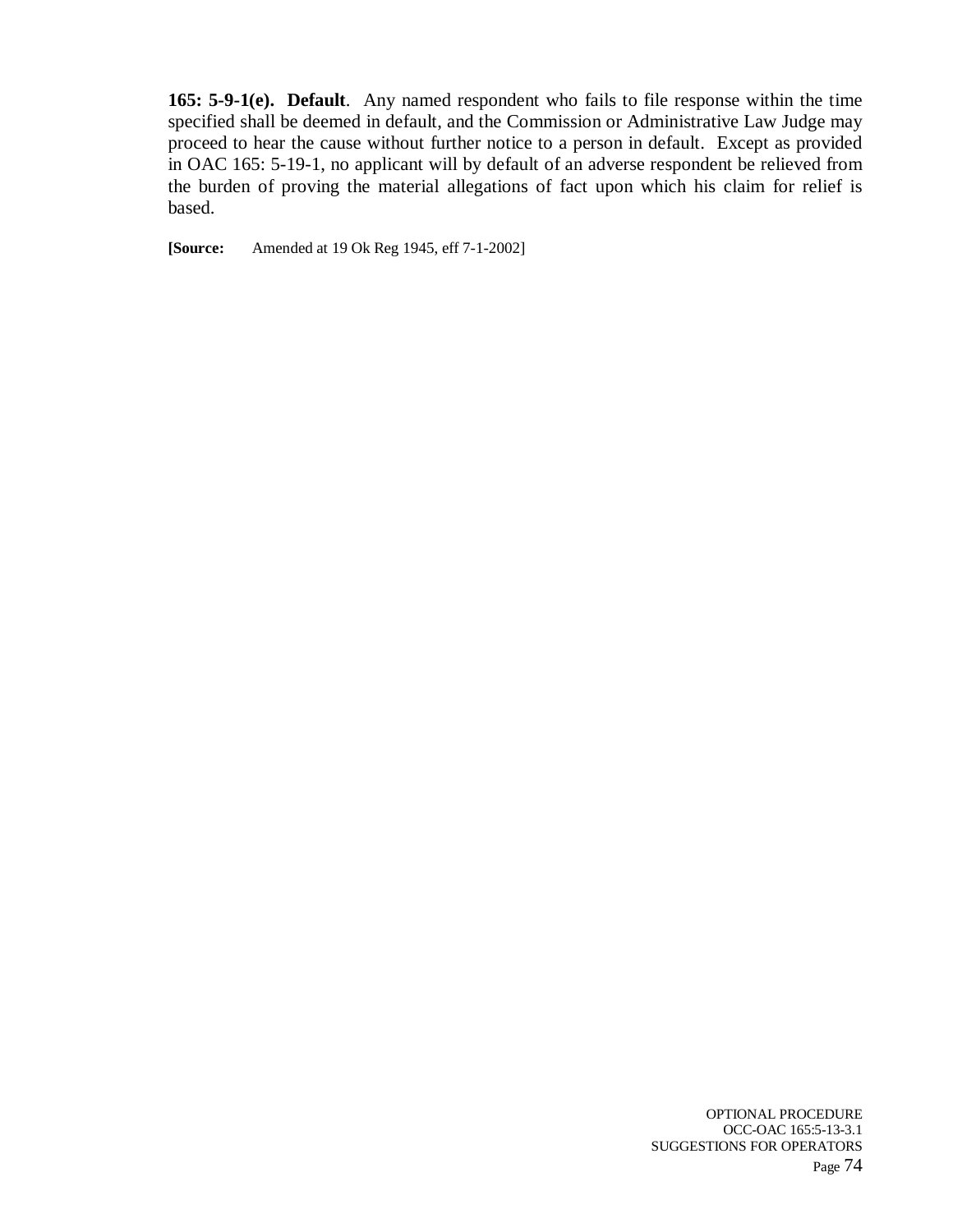**165: 5-9-2(e). Dismissal** The applicant may dismiss the application with or without prejudice at any time prior to the record being opened in said cause. Such dismissal shall not dismiss the cause as to affirmative relief sought by any respondent and, upon the appearance at the time of hearing of any respondent who has failed to receive notice of the dismissal or who has requested affirmative relief, such respondent may enter any evidence into the record and may be granted any relief which the Commission or Administrative Law Judge deems appropriate.

**Source:** Amended at 12 Ok Reg 2005, eff 7-1-95; Amended at 19 Ok Reg 1945, eff 7-1-02; Amended at 20 Ok Reg 2298, eff 7-15-03]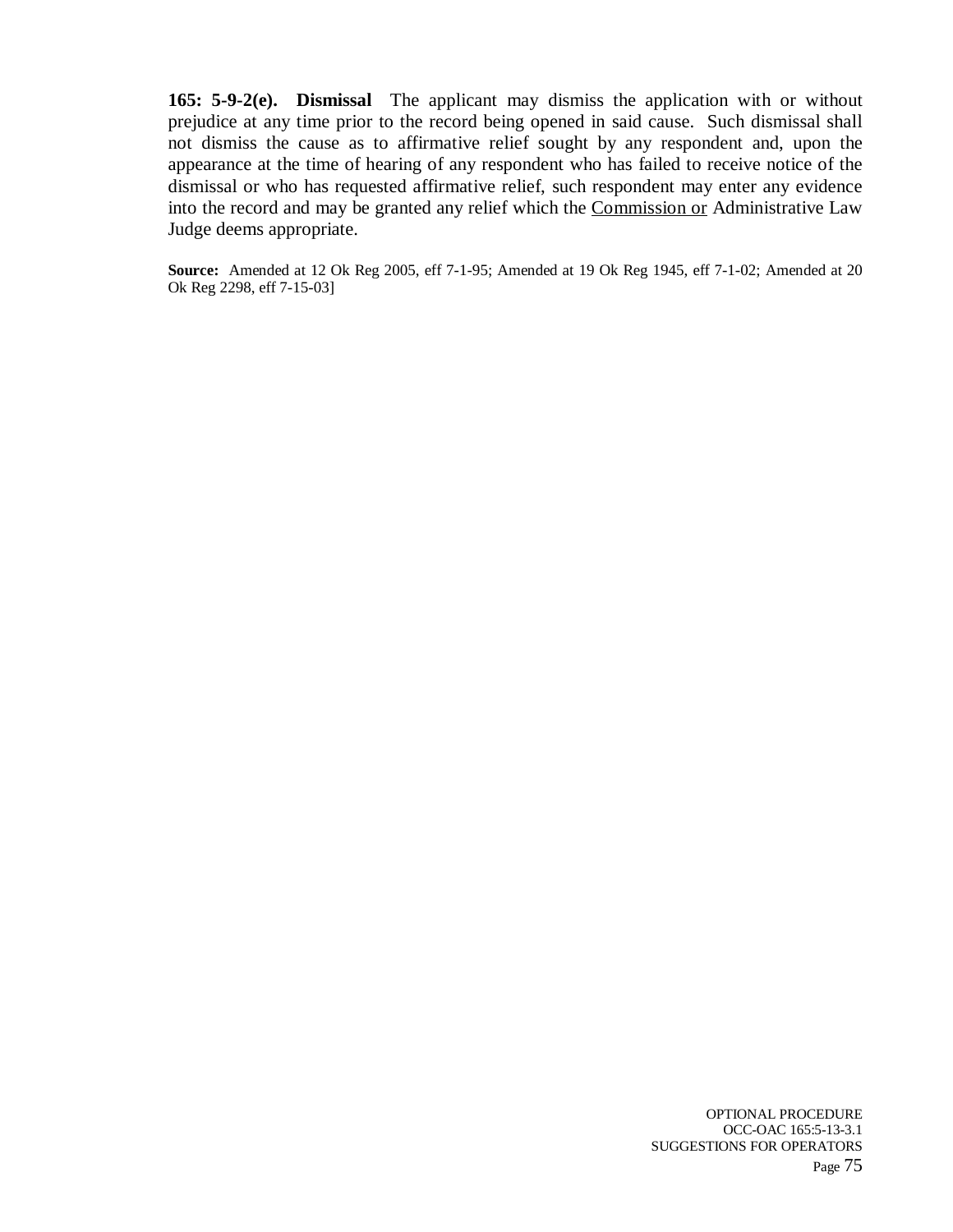### **165:5-13-3.1. Optional procedure for spacing related applications**

(a) If no protest to a spacing related application is announced at docket call, an applicant for spacing, despacing, increased well density, or location exception may elect for consideration of the merits of the cause without a full evidentiary hearing. Such review of the cause shall be referred to as the optional procedure.

(b) After electing the optional procedure, the applicant shall provide the Administrative Law Judge with a proposed order and documentation supporting the application. With respect to documentation, any written testimony shall be presented in the form of a sworn, notarized affidavit which shall be marked as exhibits and entered into the record.

(c) The Administrative Law Judge shall prescribe the time period for completing the record and may request additional evidence as deemed appropriate.

(d) After closing the record, the Administrative Law Judge shall have seven (7) business days in which to make a recommendation to the Commission concerning disposition of the application.

(e) If the Administrative Law Judge's recommendation is unfavorable, the matter will be automatically set for a full evidentiary hearing before the same administrative law judge. Any appeal from the report issuing after the full evidentiary hearing will be proceed pursuant to OAC 165:5-13-5.

[**Source:** Added at 10 Ok Reg 2591, eff 6-25-93]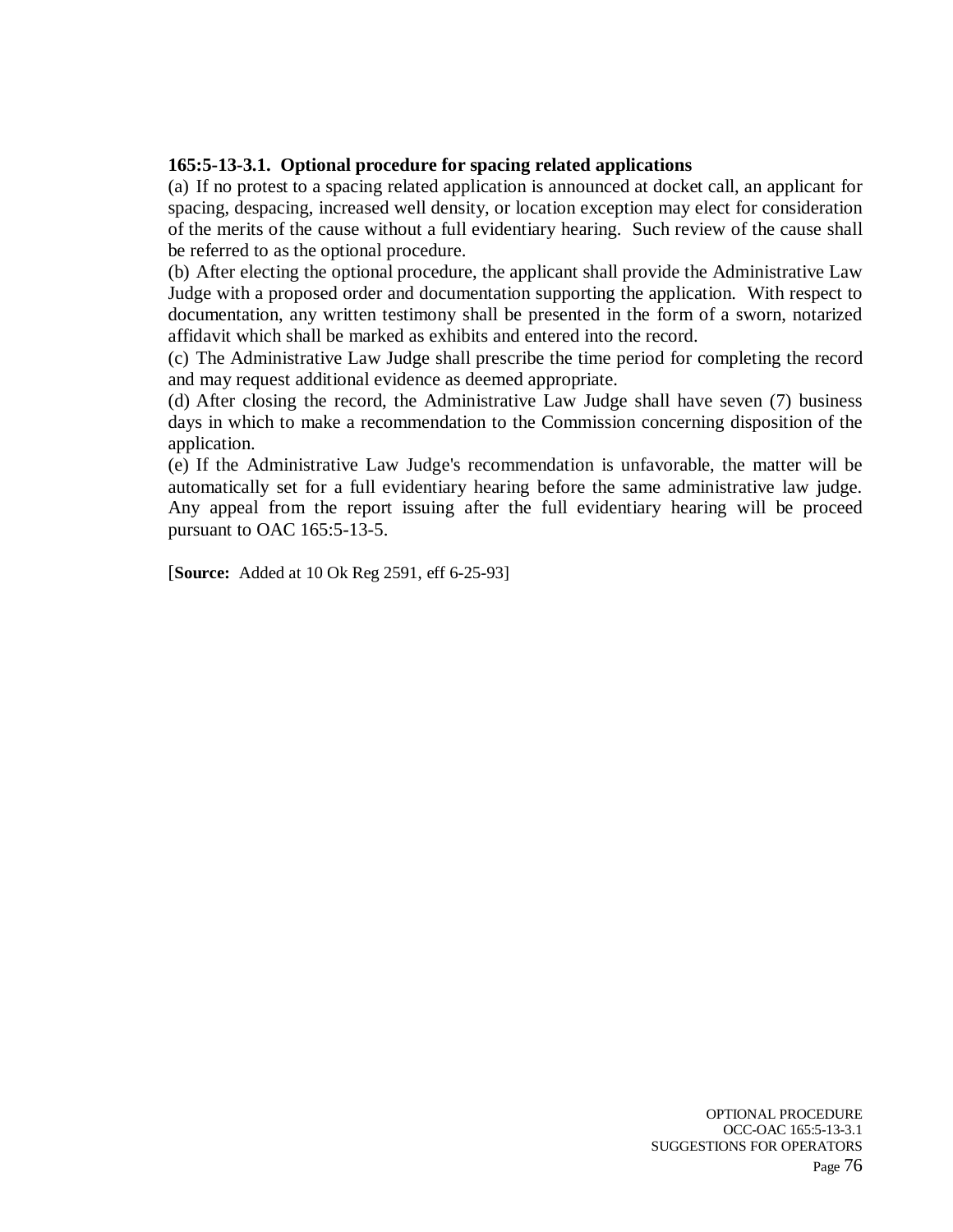### **165:5-15-1. General form and procedure**

(a) **Contents of orders.** The Commission may prescribe a standardized format for all orders. Every order of the Commission shall contain the following where appropriate or except where the Commission determines otherwise:

(1) Caption, cause number on the appropriate docket and order number.

(2) Appearances.

(3) Date and place of all hearings.

(4) Summary of allegations of applicant, and of all other parties of record.

(5) Summary of evidence of applicant, and of all other parties of record.

(6) Findings of fact, containing all ultimate facts found to have been established.

(7) Conclusions of law, containing:

(A)All legal conclusions found to be applicable to the facts; and

(B) The directive of the order stated in concise and mandatory language.

(8) Signature of the Secretary certifying as to all Commissioners participating in making the order.

(9) Seal of the Commission.

(10) Date of filing, and effective date where appropriate.

(b) **Duty to mail orders.** The Court Clerk shall immediately mail or deliver a copy of the order to the applicant and all parties of record. Except where otherwise specifically provided in this Chapter, the applicant shall thereafter mail a copy of the order within five (5) days of the receipt of the order to each respondent in the cause. Where an attorney has appeared of record for a person, service shall be on the attorney.

(c) **Effectiveness of order.** The issuance of or effectiveness of an order or its enforcement will not be stayed or postponed by the filing of any motion for rehearing or for other relief therefrom. The Commission may by order stay any order pending further hearing, and may stay or postpone the effective date thereof, or enforcement thereof for such time and on such terms as may be just.

(d) **Order titles and numbers.** An order of the Commission, descriptively titled, shall be issued for all motions and other matters set for hearing, except for continuances, and all such orders shall be given an order number.

[**Source:** Amended at 10 Ok Reg 2591, eff 6-25-93]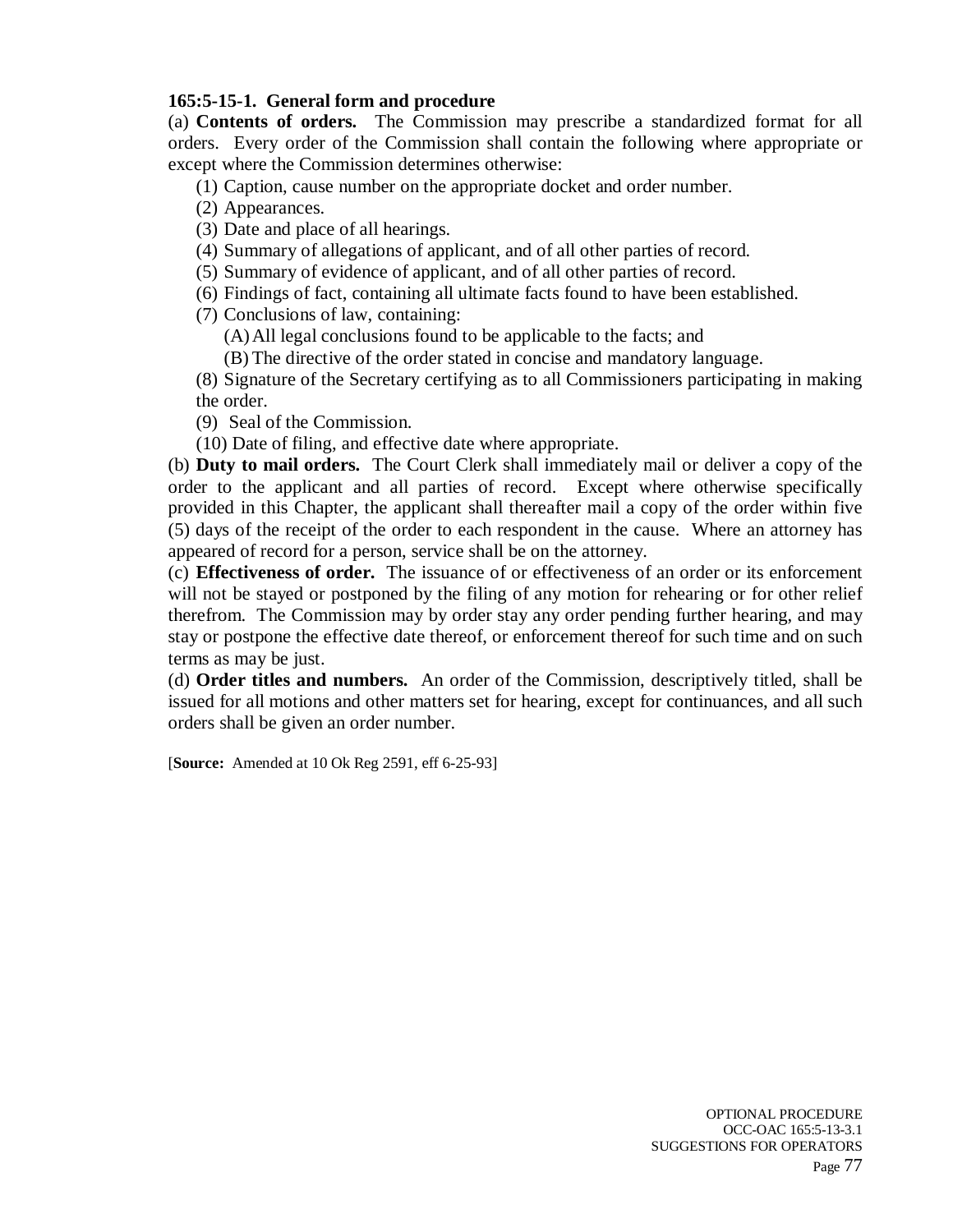### **Title 52. Oil and Gas Chapter 3 Section 87.1 - Common Source of Supply of Oil - Well Spacing and Drilling Units**

Whenever the production from any common source of supply of oil or natural gas in this state can be obtained only under conditions constituting waste or drainage not compensated by counterdrainage, then any person having the right to drill into and produce from such common source of supply may, except as otherwise authorized or in this section provided, take therefrom only such proportion of the oil or natural gas that may be produced therefrom without waste or without such drainage as the productive capacity of the well or wells of any such person considered with the acreage properly assignable to each such well bears to the total productive capacities of the wells in such common source of supply considered with the acreage properly assignable to each well therein.

(a) To prevent or to assist in preventing the various types of waste of oil or gas prohibited by statute, or any of said wastes, or to protect or assist in protecting the correlative rights of interested parties, the Corporation Commission, upon a proper application and notice given as hereinafter provided, and after a hearing as provided in said notice, shall have the power to establish well spacing and drilling units of specified and approximately uniform size and shape covering any common source of supply, or prospective common source of supply, of oil or gas within the State of Oklahoma; provided, that the Commission may authorize the drilling of an additional well or wells on any spacing and drilling unit or units or any portion or portions thereof or may establish, reestablish, or reform well spacing and drilling units of different sizes and shapes when the Commission determines that a common source of supply contains predominantly oil underlying an area or areas and contains predominantly gas underlying a different area or areas; provided further that the units in the predominantly oil area or areas shall be of approximately uniform size and shape, and the units in the predominantly gas area or areas shall be of approximately uniform size and shape, except that the units in the gas area or areas may be of nonuniform size and shape when they adjoin the units in the oil area or areas; provided further that the drilling pattern for such nonuniform units need not be uniform, and provided further that the Commission shall adjust the allowable production within said common source of supply, or any part thereof, and take such other action as may be necessary to protect the rights of interested parties. Any order issued pursuant to the provisions hereof may be entered after a hearing upon the petition of any person owning an interest in the minerals in lands embraced within such common source of supply, or the right to drill a well for oil or gas on the lands embraced within such common source of supply, or on the petition of the Conservation Officer of the State of Oklahoma. When such a petition is filed with the Commission, the Commission shall give at least fifteen (15) days' notice of the hearing to be held upon such petition by one publication, at least fifteen (15) days prior to the hearing, in some newspaper of general circulation published in Oklahoma County, and by one publication, at least fifteen (15) days prior to the date of the hearing, in some newspaper published in the county, or in each county, if there be more than one, in which the lands embraced within the application are situated. Except as to the notice of hearing on such a petition, the procedural requirements of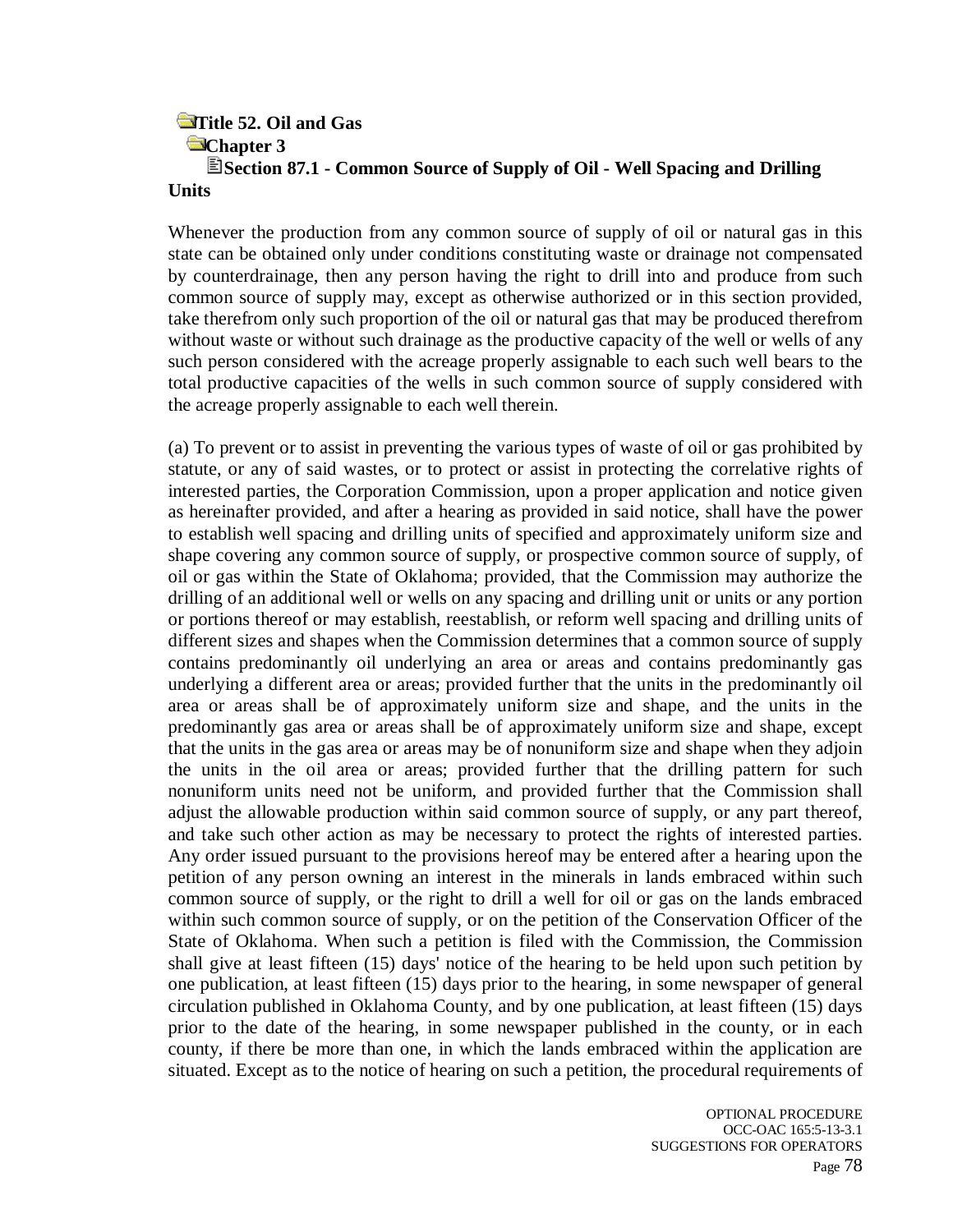Sections 86.1 et seq. of this title, shall govern all proceedings and hearings provided for by this section.

(b) In case of a spacing unit of one hundred sixty (160) acres or more, no oil and/or gas leasehold interest outside the spacing unit involved may be held by production from the spacing unit more than ninety (90) days beyond expiration of the primary term of the lease.

(c) In establishing a well spacing or drilling unit for a common source of supply thereunder, the acreage to be embraced within each unit shall not exceed six hundred forty (640) acres for a gas well plus ten percent (10%) tolerance, unless a governmental section contains more than six hundred forty (640) acres in which case the unit may comprise the entire section. Provided, however, fractional sections along the state boundary line and within the townships along the boundary where the survey west of the Indian Meridian meets the survey east of the Cimarron Meridian may be spaced with adjoining section unit, and the shape thereof shall be determined by the Commission from the evidence introduced at the hearing, and the following facts, among other things, shall be material:

(1) The lands embraced in the actual or prospective common source of supply; (2) the plan of well spacing then being employed or contemplated in said source of supply; (3) the depth at which production from said common source of supply has been or is expected to be found; (4) the nature and character of the producing or prospective producing formation or formations; and (5) any other available geological or scientific data pertaining to said actual or prospective source of supply which may be of probative value to said Commission in determining the proper spacing and well drilling unit therefor, with due and relative allowance for the correlative rights and obligations of the producers and royalty owners interested therein.

The order establishing such spacing or drilling units shall set forth: (1) the outside boundaries of the surface area included in such order; (2) the size, form, and shape of the spacing or drilling units so established; (3) the drilling pattern for the area, which shall be uniform except as hereinbefore provided; and (4) the location of the permitted well on each such spacing or drilling unit. To such order shall be attached a plat upon which shall be indicated the foregoing information. Subject to other provisions of this act, Section 81 et seq. of this title, the order establishing such spacing or drilling units shall direct that no more than one well shall thereafter be produced from the common source of supply on any unit so established, and that the well permitted on that unit shall be drilled at the location thereon as prescribed by the Commission, with such exception as may be reasonably necessary where it is shown, upon application, notice and hearing in conformity with the procedural requirements of Sections 86.1 et seq. of this title, and the Commission finds that any such spacing unit is located on the edge of a pool and adjacent to a producing unit, or for some other reason that to require the drilling of a well at the prescribed location on such spacing unit would be inequitable or unreasonable. Whenever such an exception is granted, the Commission shall adjust the allowable production for said spacing unit and take such other action as may be necessary to protect the rights of interested parties.

Any well spacing or drilling unit for a common source of supply thereunder which exceeds six hundred forty (640) acres for a gas well plus ten percent (10%) tolerance or exceeds the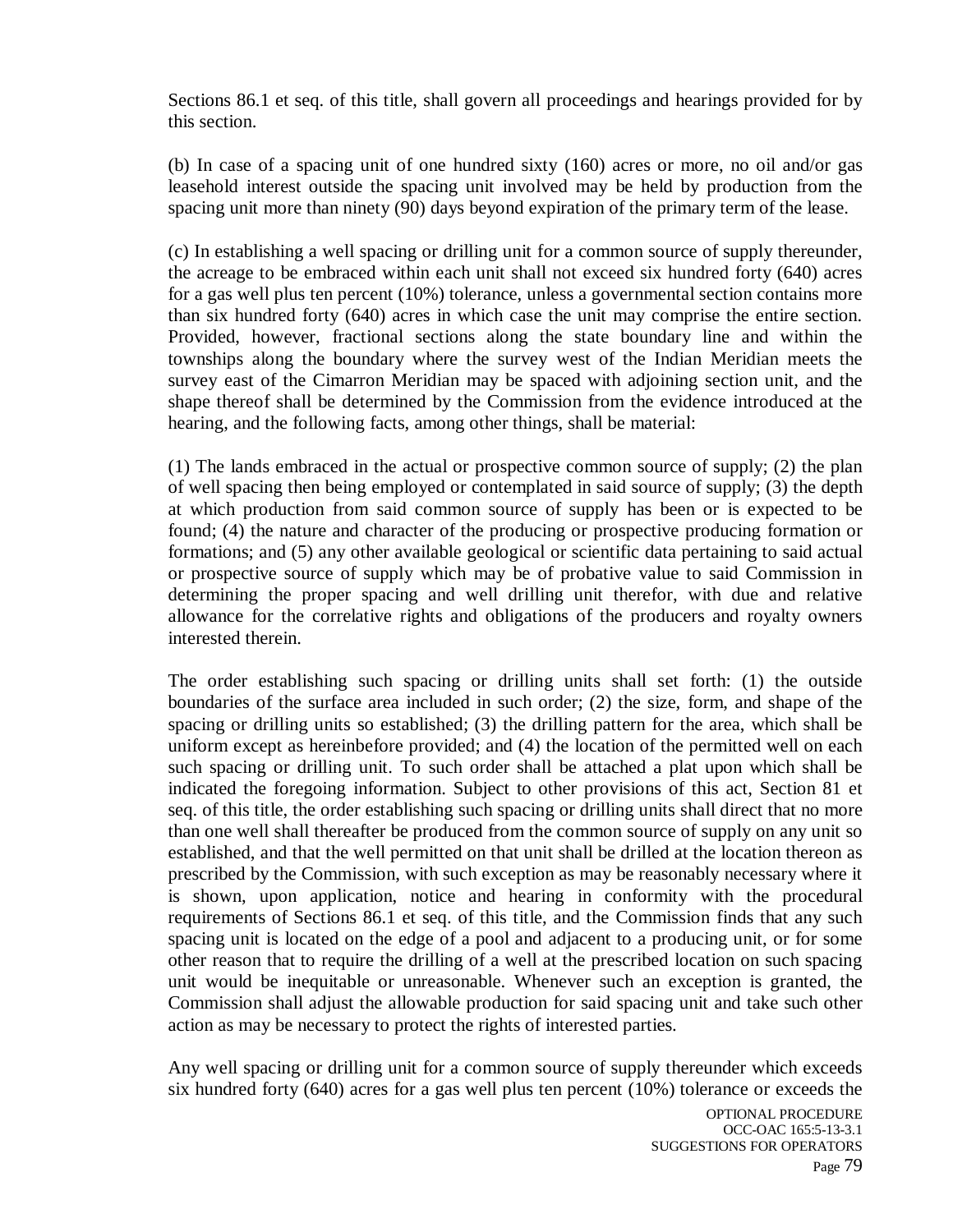total amount of acreage contained in a governmental section, and is not in production or in the process of drilling development on the effective date of this act shall be de-spaced. However, fractional sections along the state boundary line and within the townships along the boundary where the survey west of the Indian Meridian meets the survey east of the Cimarron Meridian may be spaced with adjoining section unit, and the shape thereof shall be determined by the Commission.

(d) The Commission shall have jurisdiction upon the filing of a proper application therefor, and upon notice given as provided in subsection (a) above, to decrease the size of the well spacing units or to permit additional wells to be drilled within the established units, upon proper proof at such hearing that such modification or extension of the order establishing drilling or spacing units will prevent or assist in preventing the various types of wastes prohibited by statute, or any of said wastes, or will protect or assist in protecting the correlative rights of persons interested in said common source of supply, or upon the filing of a proper application therefor to enlarge the area covered by the spacing order, if such proof discloses that the development or the trend of development indicates that such common source of supply underlies an area not covered by the spacing order and such proof discloses that the applicant is an owner within the area or within a drilling and spacing unit contiguous to the area covered by the application. Except in the instance of reservoir dewatering as described herein, the Commission shall not establish well spacing units of more than forty (40) acres in size covering common sources of supply of oil, the top of which lies less than four thousand (4,000) feet below the surface as determined by the original or discovery well in said common source of supply, and the Commission shall not establish well spacing units of more than eighty (80) acres in size covering common sources of supply of oil, the top of which lies less than nine thousand nine hundred ninety (9,990) feet and more than four thousand (4,000) feet below the surface as determined by the original or discovery well in said common source of supply. In the instance of reservoir dewatering to extract oil from reservoirs having initial water saturations at or above fifty percent (50%), the Commission may establish drilling and spacing units not to exceed one hundred sixty (160) acres in size.

(e) The drilling of any well or wells into any common source of supply for the purpose of producing oil or gas therefrom, after a spacing order has been entered by the Commission covering such common source of supply, at a location other than that fixed by said order is hereby prohibited. The drilling of any well or wells into a common source of supply, covered by a pending spacing application, at a location other than that approved by a special order of the Commission authorizing the drilling of such well is hereby prohibited. The operation of any well drilled in violation of any spacing so entered is also hereby prohibited. When two or more separately owned tracts of land are embraced within an established spacing unit, or where there are undivided interests separately owned, or both such separately owned tracts and undivided interests embraced within such established spacing unit, the owners thereof may validly pool their interests and develop their lands as a unit. Where, however, such owners have not agreed to pool their interests and where one such separate owner has drilled or proposes to drill a well on said unit to the common source of supply, the Commission, to avoid the drilling of unnecessary wells, or to protect correlative rights, shall, upon a proper application therefor and a hearing thereon, require such owners to pool and develop their lands in the spacing unit as a unit. The applicant shall give all the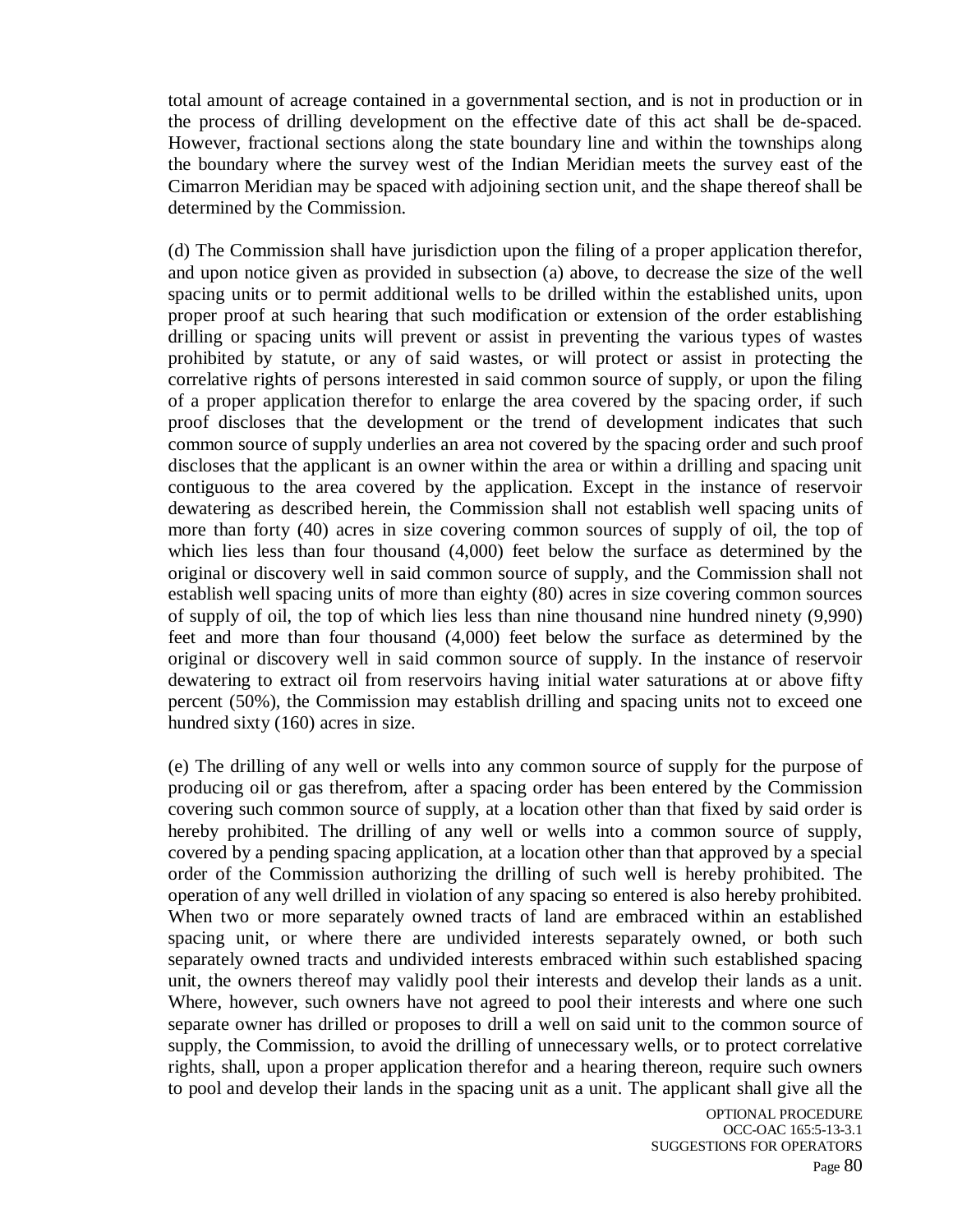owners whose addresses are known or could be known through the exercise of due diligence at least fifteen (15) days' notice by mail, return receipt requested. The applicant shall also give notice by one publication, at least fifteen (15) days prior to the hearing, in some newspaper of general circulation published in Oklahoma County, and by one publication, at least fifteen (15) days prior to the date of the hearing, in some newspaper published in the county, or in each county, if there be more than one, in which the lands embraced within the spacing unit are situated. The applicant shall file proof of publication and an affidavit of mailing with the Commission prior to the hearing. All orders requiring such pooling shall be made after notice and hearing, and shall be upon such terms and conditions as are just and reasonable and will afford to the owner of such tract in the unit the opportunity to recover or receive without unnecessary expense his just and fair share of the oil and gas. The portion of the production allocated to the owner of each tract or interests included in a well spacing unit formed by a pooling order shall, when produced, be considered as if produced by such owner from the separately owned tract or interest by a well drilled thereon. Such pooling order of the Commission shall make definite provisions for the payment of cost of the development and operation, which shall be limited to the actual expenditures required for such purpose not in excess of what are reasonable, including a reasonable charge for supervision. In the event of any dispute relative to such costs, the Commission shall determine the proper costs after due notice to interested parties and a hearing thereon. The operator of such unit, in addition to any other right provided by the pooling order or orders of the Commission, shall have a lien on the mineral leasehold estate or rights owned by the other owners therein and upon their shares of the production from such unit to the extent that costs incurred in the development and operation upon said unit are a charge against such interest by order of the Commission or by operation of law. Such liens shall be separable as to each separate owner within such unit, and shall remain liens until the owner or owners drilling or operating the well have been paid the amount due under the terms of the pooling order. The Commission is specifically authorized to provide that the owner or owners drilling, or paying for the drilling, or for the operation of a well for the benefit of all shall be entitled to production from such well which would be received by the owner or owners for whose benefit the well was drilled or operated, after payment of royalty, until the owner or owners drilling or operating the well have been paid the amount due under the terms of the pooling order or order settling such dispute. No part of the production or proceeds accruing to any owner of a separate interest in such unit shall be applied toward payment of any cost properly chargeable to any other interest in said unit.

For the purpose of this section, the owner or owners of oil and gas rights in and under an unleased tract of land shall be regarded as a lessee to the extent of a seven-eighths (7/8) interest in and to said rights and a lessor to the extent of the remaining one-eighth (1/8) interest therein. Should the owners of separate tracts or interests embraced within a spacing unit fail to agree upon a pooling of their interests and the drilling of a well on the unit, and should it be established by final, unappealable judgment of a court of competent jurisdiction that the Commission is without authority to require pooling as provided for herein, then, subject to all other applicable provisions of this act, the owner of each tract or interest embraced within a spacing unit may drill on his separately owned tract, and the allowable production therefrom shall be that portion of the allowable for the full spacing unit as the area of such separately owned tract bears to the full spacing unit.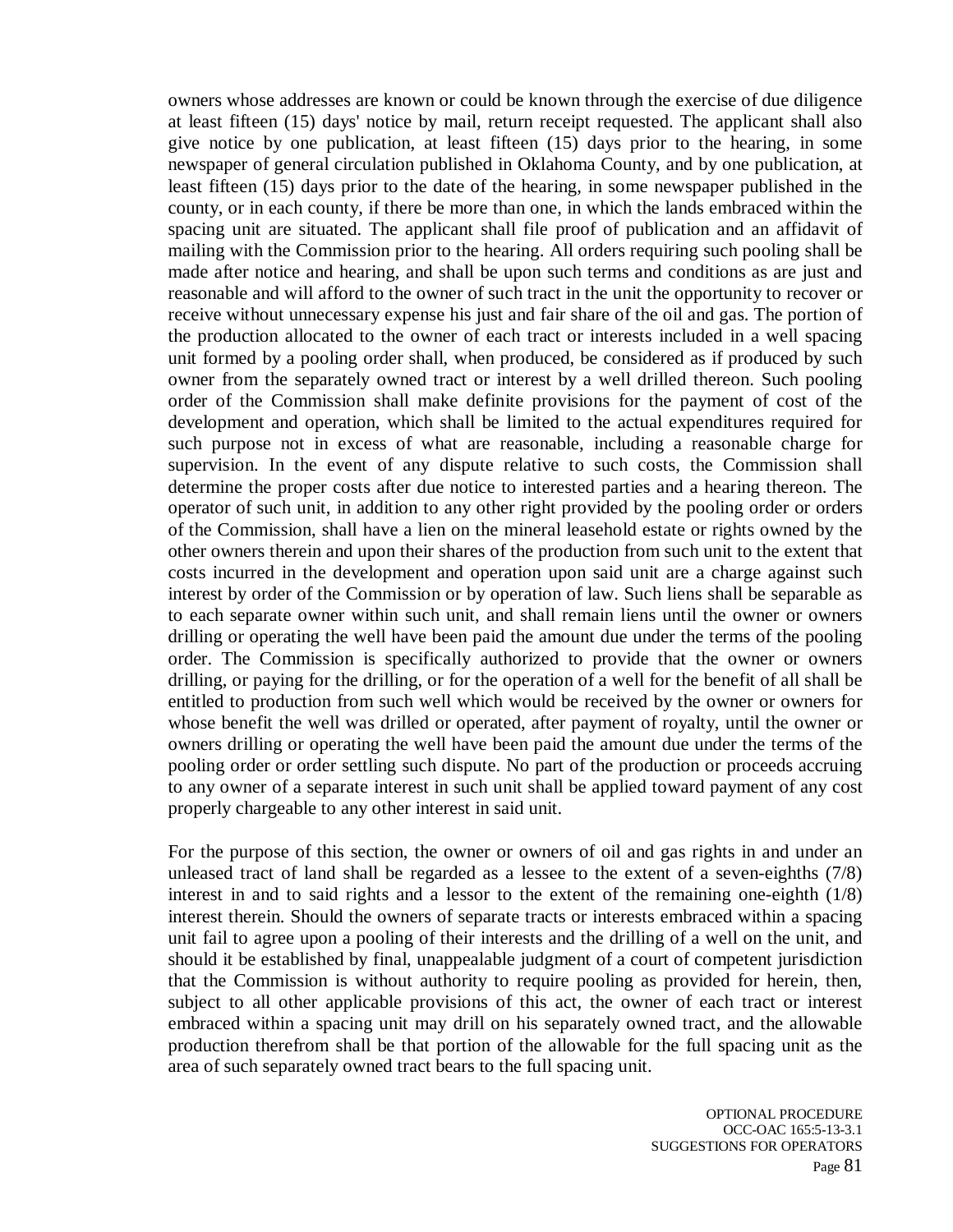In the event a producing well or wells are completed upon a unit where there are, or may thereafter be, two or more separately owned tracts, each royalty interest owner shall share in all production from the well or wells drilled within the unit, or in the gas well rental provided for in the lease covering such separately owned tract or interest in lieu of the customary fixed royalty, to the extent of such royalty interest owner's interest in the unit. Each royalty interest owner's interest in the unit shall be defined as the percentage of royalty owned in each separate tract by the royalty owner, multiplied by the proportion that the acreage in each separately owned tract or interest bears to the entire acreage of the unit.

(f) Notwithstanding any provision of this section to the contrary, the Corporation Commission shall have jurisdiction upon the filing of a proper application therefor, and upon notice given as provided in subsection (a) above, to establish spacing rules for horizontally drilled oil wells whereby horizontally drilled oil wells may have well spacing units established of up to six hundred forty (640) acres plus tolerances and variances as allowed for gas wells pursuant to subsection C of this section. For purposes of this subsection a "horizontally drilled oil well" shall mean an oil well drilled, completed or recompleted in a manner in which the horizontal component of the completion interval in the geological formation exceeds the vertical component thereof and which horizontal component extends a minimum of one hundred fifty (150) feet in the formation. The Corporation Commission shall promulgate rules necessary for the proper administration of this subsection.

### *Historical Data*

Added by Laws 1947, p. 328, § 1, emerg. eff. April 29, 1947. Amended by Laws 1959, p. 217, § 1, emerg. eff. July 15, 1959; Laws 1963, c. 121, § 1, emerg. eff. June 3, 1963; Laws 1971, c. 246, § 1, emerg. eff. June 16, 1971; Laws 1977, c. 76, § 1, emerg. eff. May 25, 1977; Laws 1980, c. 33, § 1, emerg. eff. March 26, 1980; Laws 1982, c. 10, § 1, emerg. eff. March 15, 1982; Laws 1984, c. 58, § 1, emerg. eff. March 28, 1984; Laws 1985, c. 141, § 2; Laws 1988, c. 205, § 1, eff. Nov. 1, 1988; Laws 1990, c. 310, § 1, eff. Sept. 1, 1990; Laws 1992, c. 190, § 17, eff. July 1, 1993; Amended by Laws 2001, SB 532, c. 256 § 1, emerg. eff. May 23, 2001 ( superseded document available ).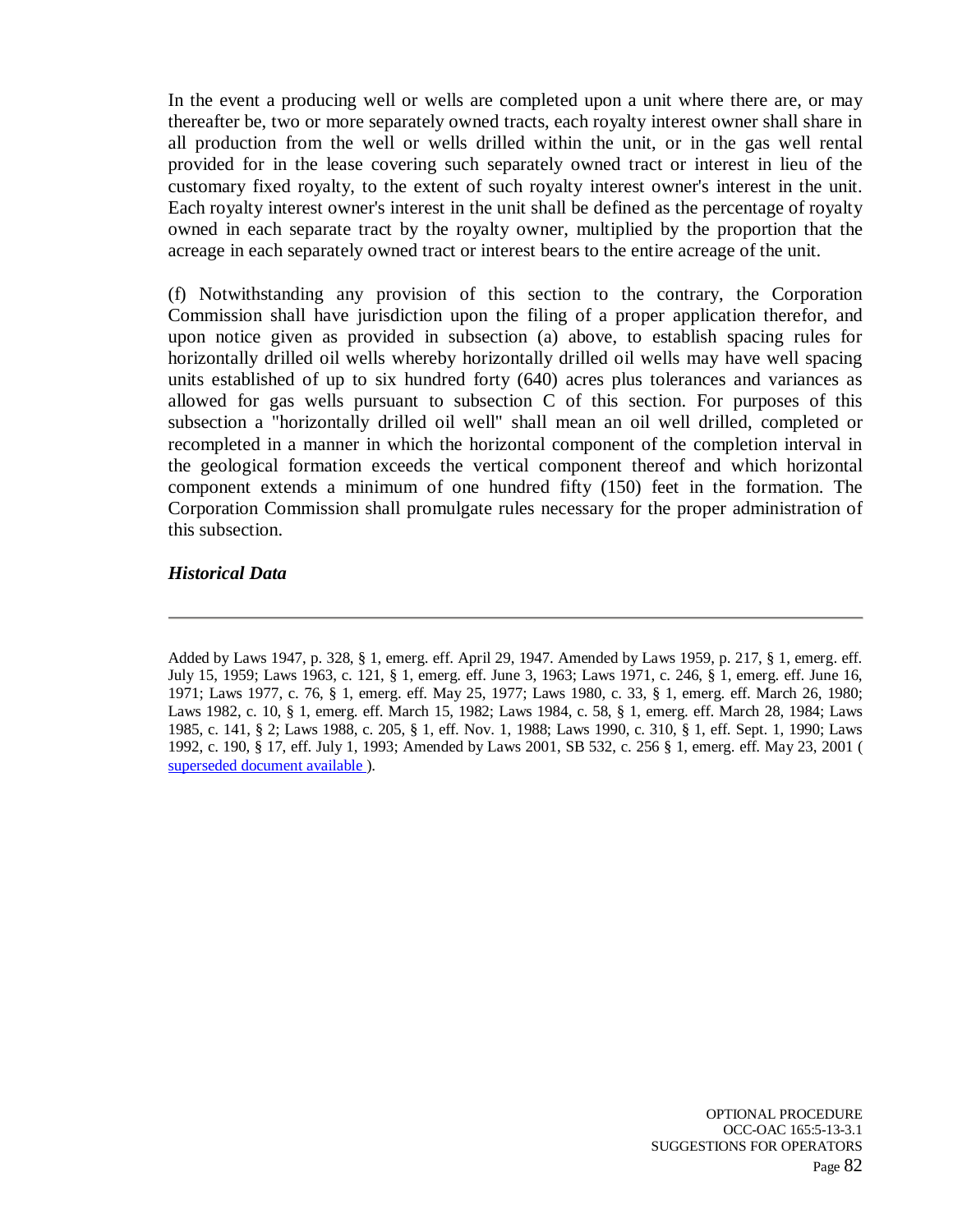# **Title 52. Oil and Gas Chapter 3 Section 87.2 - Application Protests.**

A. Except as provided in subsection B of this section, only those persons, or the duly authorized agent, representative or attorney of those persons, who are mineral owners or owners of the right to drill a well for oil and gas on the lands embraced within the subject area of an application or the owners of correlative rights within the common source of supply or supplies embraced within an application to the extent such owners are directly affected by such application, shall be proper parties to:

1. protest any application to establish, reestablish, or reform a spacing unit,

2. protest any application requesting authority for an additional well or wells within an established spacing unit brought pursuant to the provisions of paragraph (a) or (d) of Section 87.1 of Title 52 of the Oklahoma Statutes, or

3. present testimony or evidence at any hearing arising thereunder or relating thereto.

B. No other person shall be entitled to notice of such proceeding or shall be entitled to appear as a party of record therein, except that the Corporation Commission may permit persons other than those specified in subsection A of this section leave to intervene in a proceeding upon a finding, based upon clear and convincing evidence, that such person has a substantial right intended to be protected by Section 87.1 of Title 52 of the Oklahoma Statutes which may adversely be affected by the outcome of such proceeding. Any finding required by this section shall be made by the Corporation Commission, sitting en banc, within ten (10) days of the filing of a motion to intervene by such person and such proceeding shall be stayed during such ten-day period.

C. At the end of each calendar quarter the Corporation Commission shall file a written report with the Office of the Governor, the Speaker of the Oklahoma House of Representatives, and the President Pro Tempore of the Oklahoma State Senate describing all such findings made by the Corporation Commission pursuant to this section during such period.

## *Historical Data*

Added by Laws 1988, c. 95, § 1, emerg. eff. April 1, 1988.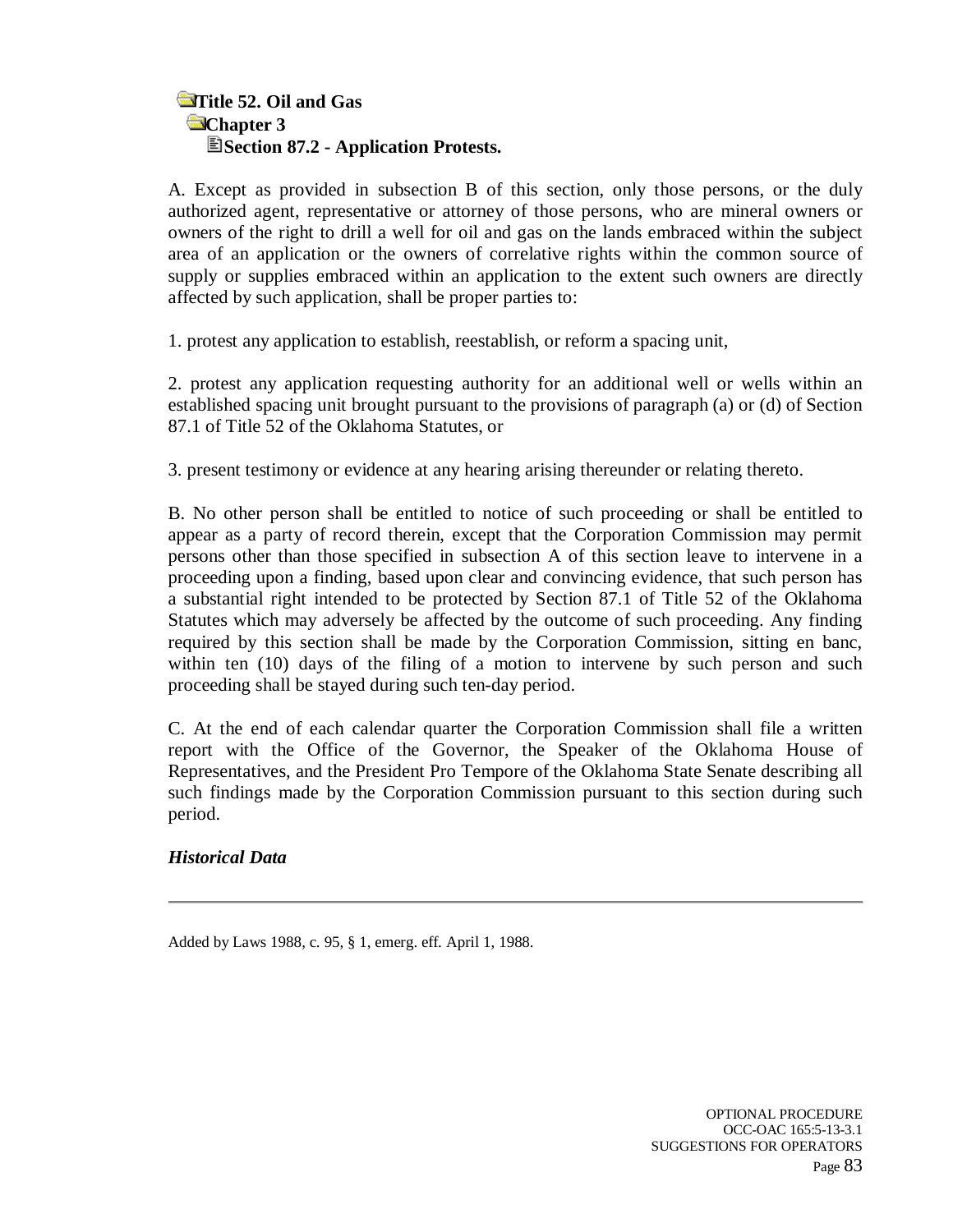# **Title 52. Oil and Gas Chapter 3 Section 87.3 - Petition of Application of Location Exception.**

A. When any petition or application is filed with the Corporation Commission for a location exception from any spacing or drilling unit, the Commission shall give notice of the hearing to be held upon such petition or application, as provided in Section 87.1 of Title 52 of the Oklahoma Statutes. Such notice shall specifically identify the proposed well location, by legal description, in order to give proper notice to owners of land adjacent to the proposed well location whether within or without the same spacing or drilling unit as such proposed well location.

B. If the location exception allows a proposed well location to be placed closer than one thousand three hundred twenty (1,320) feet to a section line for a gas well or closer than three hundred thirty (330) feet to a section line for an oil well, the notice specified in subsection A of this section shall identify, by legal description, the land sections adjacent to the area within the location exception.

## *Historical Data*

Added by Laws 1990, c. 310, § 2, eff. Sept. 1, 1990.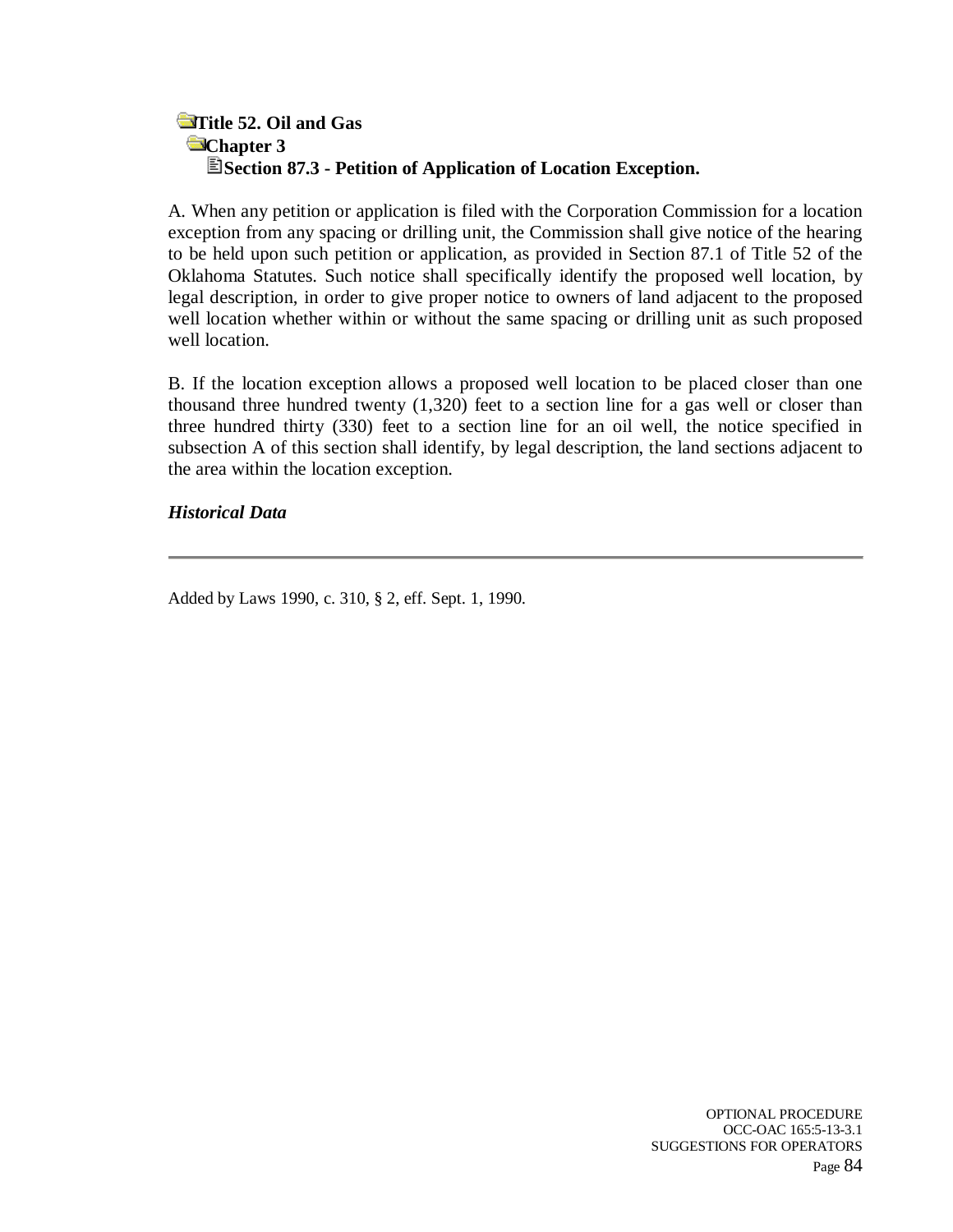# **Title 52. Oil and Gas**

## **Chapter 3**

**Section 87.5 - Applications for approval of increased density wells - Notice and hearing.** 

A. When any application is filed with the Corporation Commission for approval of an increased density well in any drilling and spacing unit, notice of the hearing to be held upon such application shall be given by the applicant to:

> 1. Those persons, including government entities, entitled to oil or gas or the proceeds of oil or gas produced from the common source of supply in the drilling and spacing unit for which the application for an increased density well has been filed; and

> 2. The operator, as shown by the records of the Commission, of each well which is commencing or currently producing from the same common source of which is commencing or currently producing from the same common source of supply in the drilling and spacing unit or any separate tract of land immediately surrounding the drilling and spacing unit for such an increased density well.

B. If the applicant is seeking approval of an increased density well to be completed in a common source of supply for which the Commission has established field rules, and for which no application for an increased density well in such common source of supply has been approved by the Commission subsequent to January 1, 1998, and prior to the effective date of this act, notice shall also be given to the operator, as shown by the records of the Commission, of each well commencing or currently producing from that same common source of supply governed by the field rules.

C. If the applicant is the operator of a well commencing or currently producing from the same common source of supply applicable to the increased density well in a drilling and spacing unit or a separate tract of land immediately surrounding the drilling and spacing unit for such increased density well, notice shall also be given to each owner, as shown by the records of the operator, with a working interest in such well in such common source of supply.

D. The notices required by subsections A, B and C of this section shall be given by mailing by regular mail no less than fifteen (15) days prior to the date of the hearing.

E. No person except for those persons provided for in this section shall be entitled to notice of the hearing on an application for approval of an increased density well in any drilling and spacing unit.

F. The Commission shall require that notice of the hearing be published one time at least fifteen (15) days prior to the hearing in the newspaper of general circulation published in each county in which the lands embraced in the application are located. If the increased density well is to be completed in a common source of supply for which the Commission has established field rules and for which no application for an increased density well in such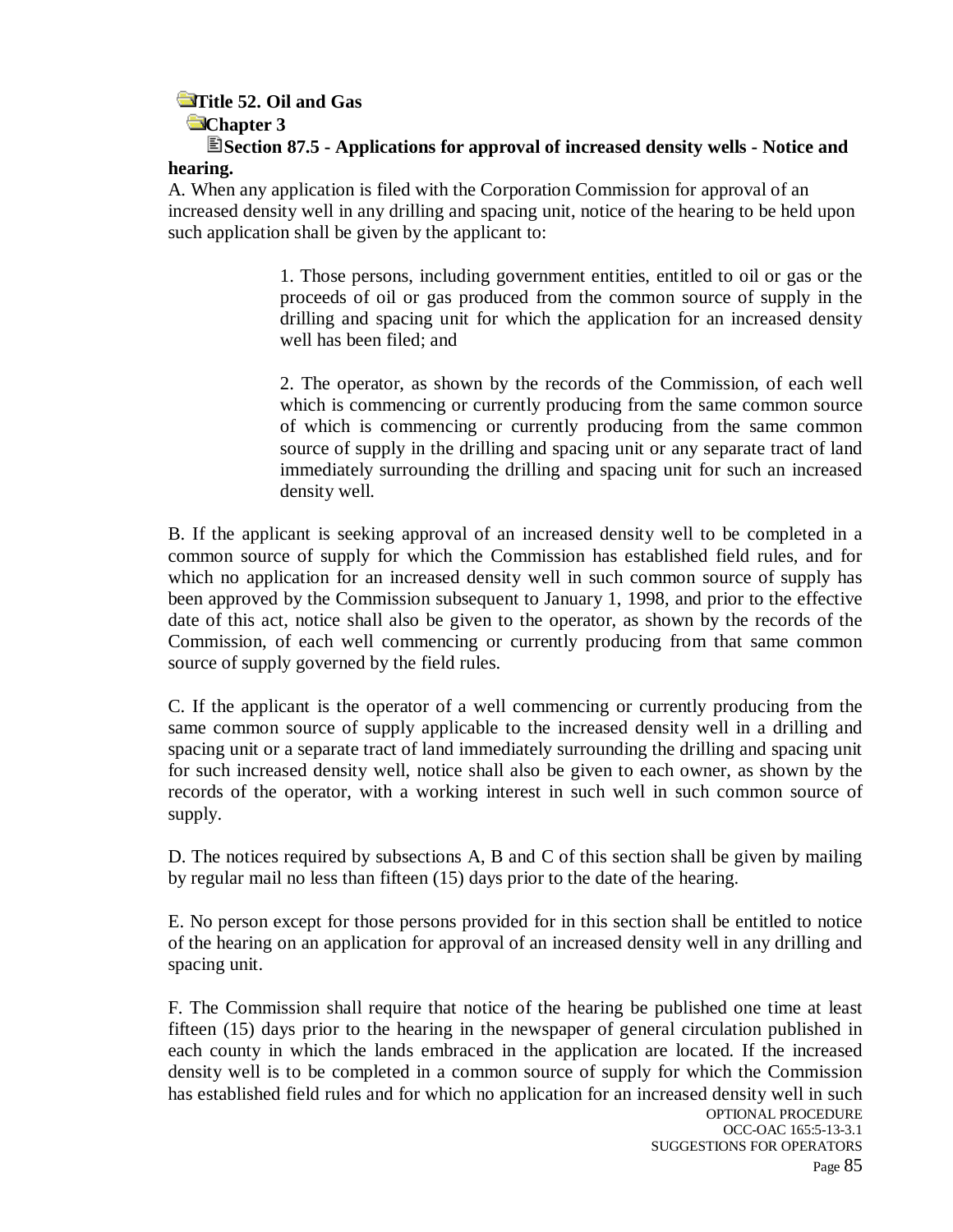common source of supply has been approved by the Commission subsequent to January 1, 1998, and prior to the effective date of this act, notice of the hearing shall also be published one time at least fifteen (15) days prior to the hearing in a newspaper of general circulation published in each county in which the lands subject to the field rules are located.

## *Historical Data*

Added by Laws 1999, c. 3, § 1, eff. June 21, 1999.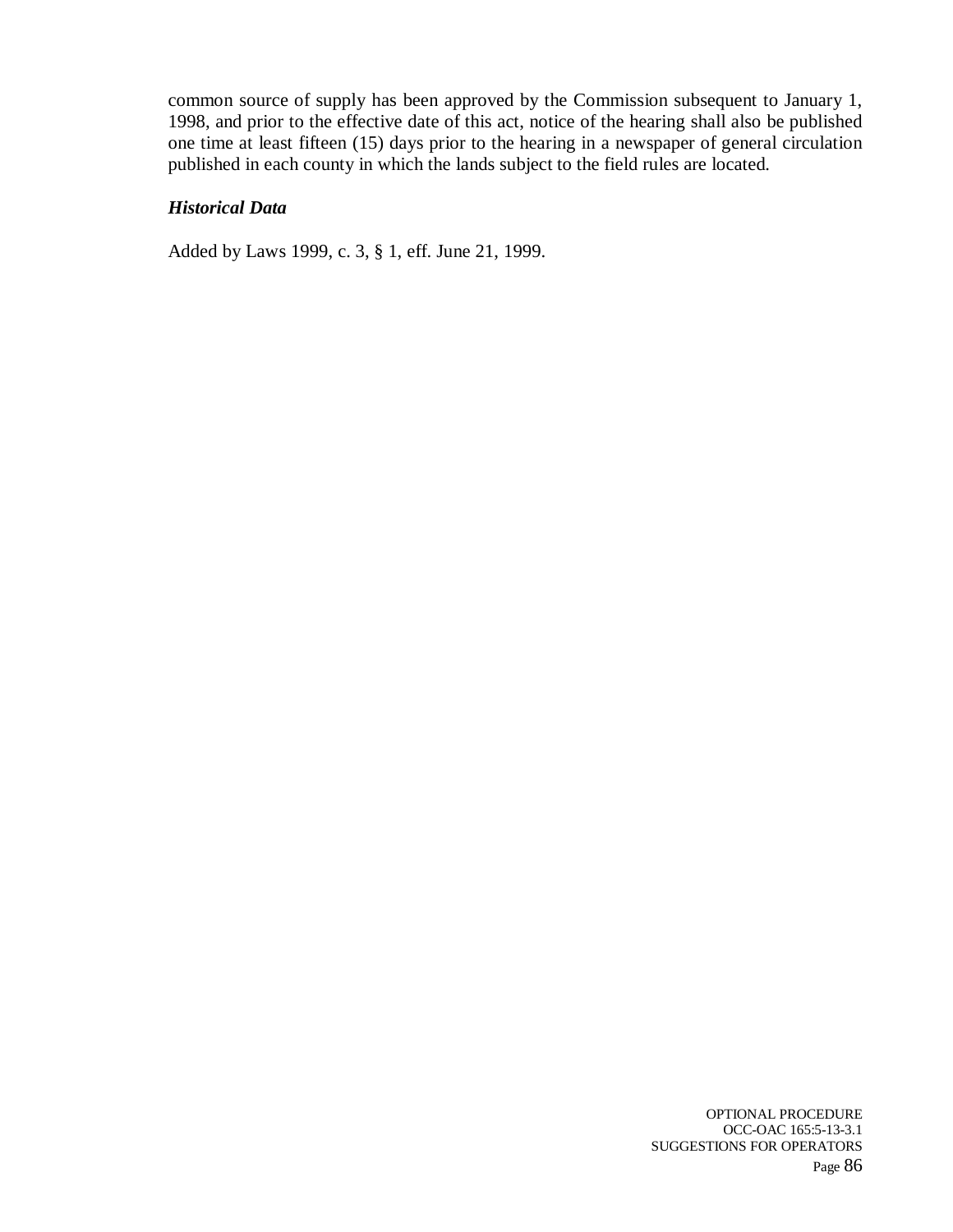## **Title 52. Oil and Gas Chapter 3 Section 96 - Same - Verification of.**

When by an order, rule or regulation of the Commission made in pursuance of this act, any report, statement, map or drawing duly verified, is required to be filed with the Commission or any other officer, by any firm, trust, association or corporation, such report, statement, map or drawing shall be verified by (a) such member, agent or employee of such firm, trust or association, and (b) such officer or officers, agent or employee of such corporation as shall be provided or required by order, rule or regulation of the Commission.

*Historical Data*

Added by Laws 1933, c. 131, p. 284, § 13, emerg. eff. April 10, 1933.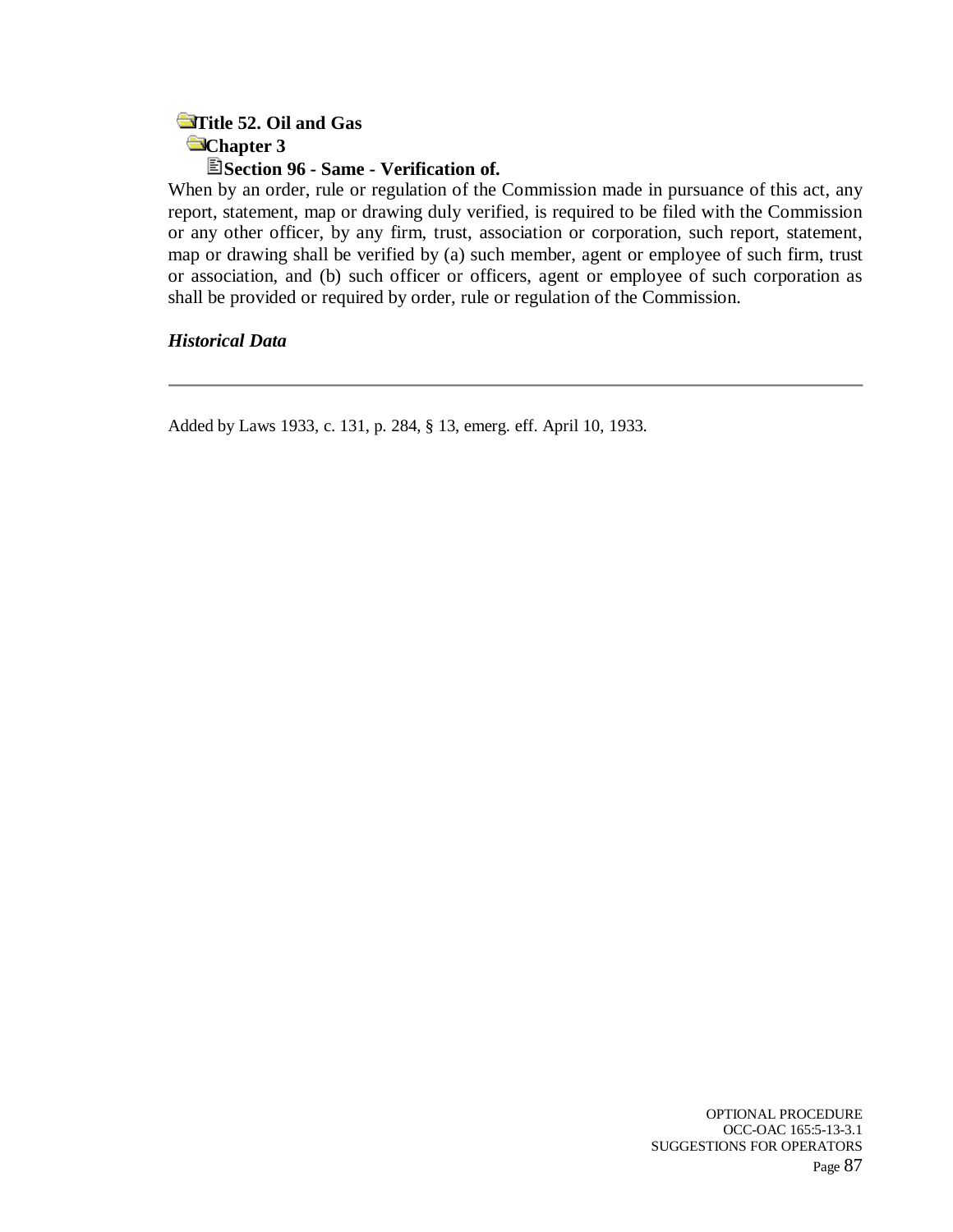## **Title 52. Oil and Gas Chapter 3 Section 99 - Pleadings - Maps - Secretary of Commission - Filing.**

When under any provision of this act or of any order, rule or regulation made in pursuance of this act, any petition, motion, return, pleading, report, statement, map or drawing is required to be filed with the Commission, the same shall be deemed to be filed when filed with the Secretary of the Commission. Duplicate copies of all reports, statements, maps or drawings shall also be filed with the Proration Umpire. The original or any copy of any such reports, maps, drawings, statements or other documents duly certified by the Secretary of the Commission, when the contents thereof are material to the issues involved, shall be competent and admissible in evidence in any proceedings and hearings therein brought or had under the provisions of Section One (1) to Thirteen (13), inclusive, of this act; and any such original or certified copy thereof shall, in any proceeding upon complaint or prosecution as for contempt against any person for violation of this act or of any order, rule or regulation of the Commission, be competent and admissible in evidence to establish admissions against interest made by any defendant or defendants to such complaint or prosecution who filed or caused to be filed such report, map, drawing, statement or other document.

### *Historical Data*

Added by Laws 1933, c. 131, p. 286, § 16, emerg. eff. April 10, 1933.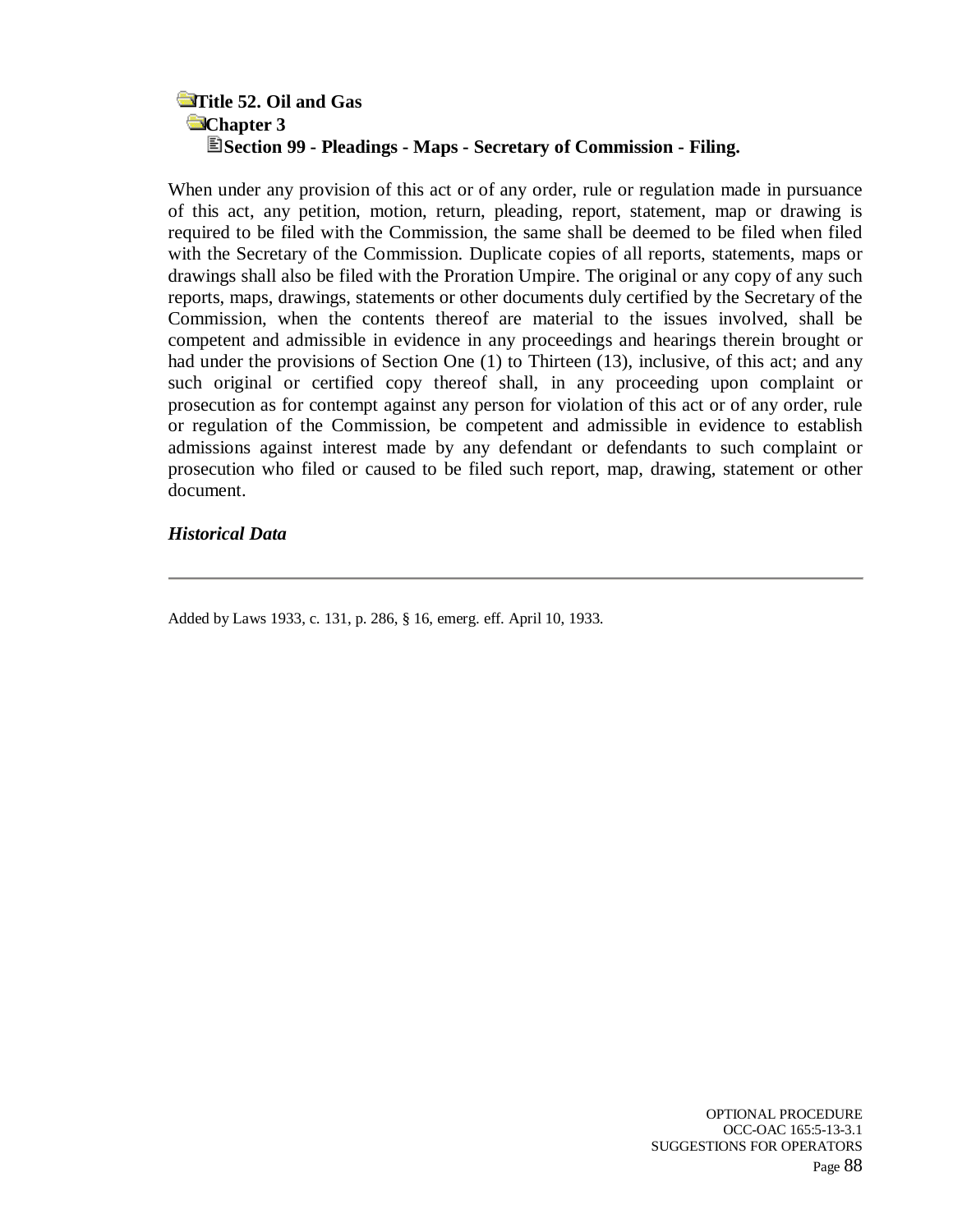## **Title 52. Oil and Gas Chapter 3 Section 109 - Same - Verification - False - Punishment.**

Any person who shall verify under oath any report, map or drawing or other statement or document authorized or required by the provisions of this act, or by any order, rule or regulation of the Commission made under the provisions of this act to be filed with the Commission or with the Secretary of the Commission, or with any other officer, and who files or causes the same to be filed with the Secretary of the Commission or other officer, which states or contains any material matter which he knows to be false is guilty of the felony of perjury, and upon conviction thereof shall be punished by imprisonment in the State Penitentiary for not less than two (2) years, nor more than ten (10) years.

### *Historical Data*

Added by Laws 1933, c. 131, p. 291, § 26, emerg. eff. April 10. 1933; Amended by Laws 1997, c. 133, § 491, Effective Date Amended to July 1, 1999 by Laws 1998, c. 2 (First Extraordinary Session), §§ 23-26, effective June 19, 1998 (superseded document available); Amended by H.B. 1009X (1st Ex. Sess. 1999), § 356, emerg. eff. July 1, 1999 (superseded document available).